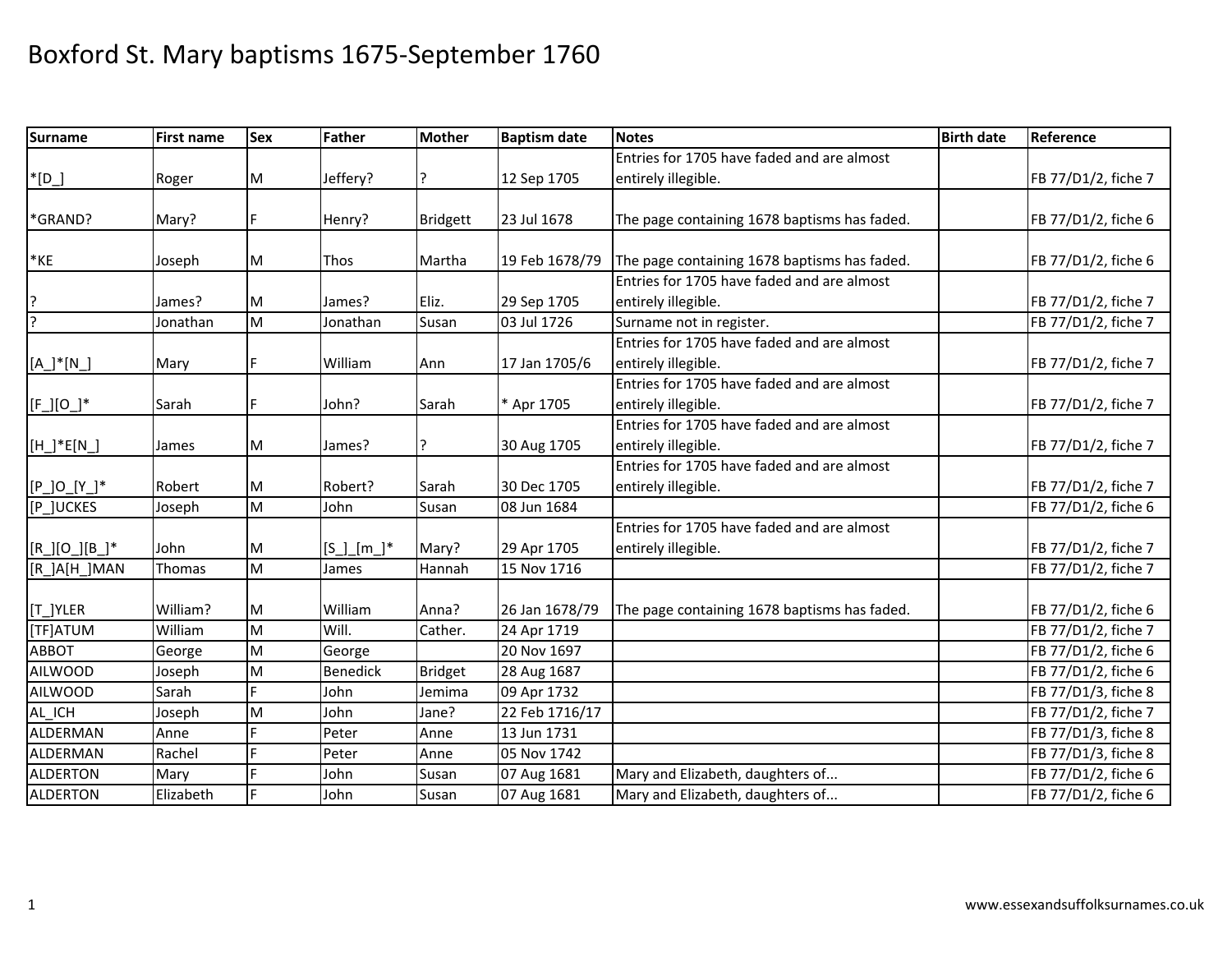| <b>Surname</b>  | <b>First name</b> | <b>Sex</b> | Father            | <b>Mother</b>  | <b>Baptism date</b> | <b>Notes</b>                                      | <b>Birth date</b> | Reference           |
|-----------------|-------------------|------------|-------------------|----------------|---------------------|---------------------------------------------------|-------------------|---------------------|
| <b>ALDRICH</b>  | Abigall           |            | John              | Jane           | 07 Mar 1719/20      |                                                   |                   | FB 77/D1/2, fiche 7 |
| <b>ALDRICH</b>  | Jane              | F.         | John              | Jane           | 21 Feb 1721/22      |                                                   |                   | FB 77/D1/2, fiche 7 |
| <b>ALDRIDGE</b> | James             | M          | John              | Elizth.        | 23 Jun 1693         |                                                   |                   | FB 77/D1/2, fiche 6 |
| <b>ALLEN</b>    | Anna              | F.         | John              | Sarah          | 21 Sep 1687         |                                                   |                   | FB 77/D1/2, fiche 6 |
| <b>ALLEN</b>    | John              | M          | John              | Sarah          | 11 Oct 1709         |                                                   |                   | FB 77/D1/2, fiche 7 |
| <b>ALLEN</b>    | Jacob             | M          | John              | Sarah          | 12 Mar 1717/18      |                                                   |                   | FB 77/D1/2, fiche 7 |
| <b>ALLEN</b>    | Susan             | F.         | John              | Sarah          | 19 Apr 1720         |                                                   |                   | FB 77/D1/2, fiche 7 |
| <b>ALLEN</b>    | Robert            | M          | John              | Sarah          | 10 Feb 1722/23      |                                                   |                   | FB 77/D1/2, fiche 7 |
| <b>ALLEN</b>    | Mitchel           | M          | Jacob             | Mary           | 11 Jul 1745         |                                                   |                   | FB 77/D1/3, fiche 8 |
| <b>ALLEN</b>    | John              | ${\sf M}$  | Jacob             | Mary           | 23 Mar 1746/47      |                                                   |                   | FB 77/D1/3, fiche 8 |
|                 | John              |            |                   |                |                     |                                                   |                   |                     |
| <b>ALLEN</b>    | Reason            | M          | Jacob             | Eleanor        | 14 Mar 1750/51      |                                                   |                   | FB 77/D1/3, fiche 8 |
| ALLEY?          | Ann               | F.         | William           | Ann            | 04 Mar 1718/19      |                                                   |                   | FB 77/D1/2, fiche 7 |
| <b>ALLING</b>   | Mary              | Ė          | John              | Sarah          | 10 Dec 1682         |                                                   |                   | FB 77/D1/2, fiche 6 |
| <b>ALLISTON</b> | Thomas            | M          | Tho.              | Mary           | 16 Jul 1740         |                                                   |                   | FB 77/D1/3, fiche 8 |
| <b>ALLISTON</b> | Hincher           | M          | Tho.              | Mary           | 01 Jul 1742         |                                                   |                   | FB 77/D1/3, fiche 8 |
| <b>ALLISTON</b> | Hencher           | M          | Tho.              | Mary           | 16 Sep 1743         |                                                   |                   | FB 77/D1/3, fiche 8 |
| <b>ALLISTON</b> | Mary              |            | Tho.              | Mary           | 11 Feb 1745/46      |                                                   |                   | FB 77/D1/3, fiche 8 |
| <b>ALLWARD</b>  | <b>Bridget</b>    | F.         | <b>Benedictus</b> | <b>Bridget</b> | 23 Sep 1680         |                                                   |                   | FB 77/D1/2, fiche 6 |
|                 |                   |            |                   |                |                     | The page containing 1678 baptisms has faded.      |                   |                     |
|                 |                   |            |                   |                |                     | Seems to say "Mart" after "Edward Alston, the     |                   |                     |
| <b>ALSTON</b>   | Ann               | F          | Edward            | Mirable?       | 25 Jun 1678         | father.                                           |                   | FB 77/D1/2, fiche 6 |
|                 |                   |            |                   |                |                     | No parents' names in register. Unclear if surname |                   |                     |
| <b>ALSTON</b>   | Newman            |            |                   |                | 20 Dec 1704         | is that of father or mother.                      |                   | FB 77/D1/2, fiche 7 |
| <b>ALSTON</b>   | Joseph            | M          | John              | Ann            | 27 Dec 1709         |                                                   |                   | FB 77/D1/2, fiche 7 |
| <b>ALSTON</b>   | Edward            | M          | Edward            | Sarah          | 11 Jun 1710         |                                                   |                   | FB 77/D1/2, fiche 7 |
| <b>ALSTON</b>   | Mary              | Ė          | Thomas            | Mary           | 12 Feb 1710/11      |                                                   |                   | FB 77/D1/2, fiche 7 |
|                 | Anna              |            |                   |                |                     |                                                   |                   |                     |
| <b>ALSTON</b>   | Philippa          | F          | Tho.              | Mary           | 21 Oct 1712         |                                                   |                   | FB 77/D1/2, fiche 7 |
| <b>ALSTON</b>   | Thomas            | M          | Thomas            | Mary           | 03 Jun 1714         |                                                   |                   | FB 77/D1/2, fiche 7 |
| <b>ALSTON</b>   | William           | M          | Thomas            | Mary           | 12 Jun 1716         |                                                   |                   | FB 77/D1/2, fiche 7 |
| <b>ALSTON</b>   | Thomas            | M          | Thomas            | Mary           | 28 Aug 1718         |                                                   |                   | FB 77/D1/2, fiche 7 |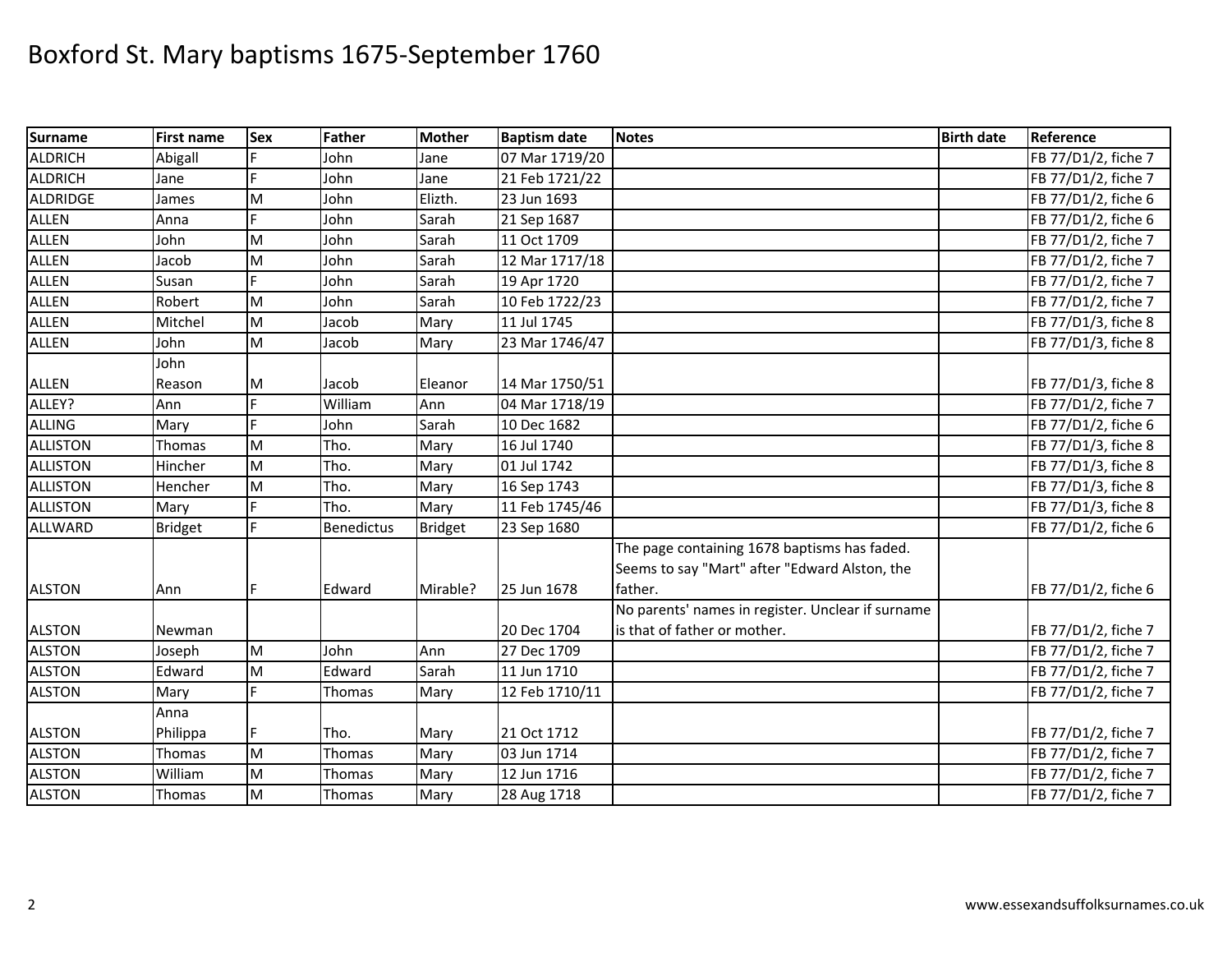| <b>Surname</b>  | <b>First name</b> | <b>Sex</b> | Father   | <b>Mother</b> | <b>Baptism date</b> | <b>Notes</b>                                      | <b>Birth date</b> | Reference           |
|-----------------|-------------------|------------|----------|---------------|---------------------|---------------------------------------------------|-------------------|---------------------|
| <b>ALSTON</b>   | Elizabeth         |            | Thomas   | Mary          | 30 Aug 1720         |                                                   |                   | FB 77/D1/2, fiche 7 |
| <b>ALSTON</b>   | Mary              |            | Jacob    | Mary          | 22 Nov 1723         |                                                   |                   | FB 77/D1/2, fiche 7 |
| <b>ALSTON</b>   | Lucy              |            | Thomas   | Mary          | 04 Jun 1723         |                                                   |                   | FB 77/D1/2, fiche 7 |
| <b>ALSTON</b>   | Jacob             | M          | Jacob    | Mary          | 13 Dec 1724         |                                                   |                   | FB 77/D1/2, fiche 7 |
| <b>ALSTON</b>   | Catherine         |            | Thom.    | Mary          | 31 Mar 1726         |                                                   |                   | FB 77/D1/2, fiche 7 |
| <b>ALSTON</b>   | Martha            | F          | Jacob    | Mary          | 28 Aug 1726         |                                                   |                   | FB 77/D1/2, fiche 7 |
| <b>ALSTON</b>   | John              | M          | Jacob    | Mary          | 24 Sep 1727         |                                                   |                   | FB 77/D1/3, fiche 8 |
| <b>ALSTON</b>   | George            | M          | Thos.    | Mary          | 26 Apr 1728         |                                                   |                   | FB 77/D1/3, fiche 8 |
| <b>ALSTON</b>   | Martha            |            | Jacob    | Mary          | 23 Mar 1728/29      |                                                   |                   | FB 77/D1/3, fiche 8 |
| <b>ALSTON</b>   | Eliz              |            | Jacob    | Mary          | 25 Apr 1731         |                                                   |                   | FB 77/D1/3, fiche 8 |
| <b>ALSTON</b>   | Sarah             |            | Jacob    | Mary          | 21 Jan 1732/33      |                                                   |                   | FB 77/D1/3, fiche 8 |
| <b>ANAISTON</b> | John              | M          | Jacob    | Mary          | 23 Sep 1706         |                                                   |                   | FB 77/D1/2, fiche 7 |
| <b>ANDERTON</b> | Mary              | E          | Peter    | Elisabeth     | 19 Jan 1687/88      |                                                   |                   | FB 77/D1/2, fiche 6 |
| <b>ANDERTON</b> |                   | M          | Peter    |               | 21 Jan 1689/90      | Child's first name not in register.               |                   | FB 77/D1/2, fiche 6 |
| <b>ANDERTON</b> | Peter             | ${\sf M}$  | Peter    | Elizabeth     | 02 Jun 1691         |                                                   |                   | FB 77/D1/2, fiche 6 |
| <b>ANDERTON</b> | Robt              | ${\sf M}$  | Joseph   | Eliz          | 10 Mar 1699/00      |                                                   |                   | FB 77/D1/2, fiche 6 |
|                 |                   |            |          |               |                     | No parents' names in register. Unclear if surname |                   |                     |
| <b>ANDERTON</b> | Mary              |            |          |               | 12 Jan 1704/5       | is that of father or mother.                      |                   | FB 77/D1/2, fiche 7 |
| <b>ANDERTON</b> | Thomas            | M          | Joseph   | Jane          | 20 Oct 1708         |                                                   |                   | FB 77/D1/2, fiche 7 |
| <b>ANDERTON</b> | Josephus          | M          | Joseph   | Jane          | 18 Jan 1718/19      |                                                   |                   | FB 77/D1/2, fiche 7 |
| <b>ANDERTON</b> | Robert            | M          | Rob.     | Susan         | 15 Apr 1730         |                                                   |                   | FB 77/D1/3, fiche 8 |
| <b>ANDERTON</b> | Robert            | M          | Rob.     | Sus.          | 20 Dec 1731         |                                                   |                   | FB 77/D1/3, fiche 8 |
| <b>ANDERTON</b> | John              | M          | Rob.     | Sus.          | 08 Nov 1734         |                                                   |                   | FB 77/D1/3, fiche 8 |
| <b>ANDERTON</b> | Susan             |            | Robert   | Susan         | 26 Aug 1741         |                                                   |                   | FB 77/D1/3, fiche 8 |
| <b>ANDREWES</b> | Mary              |            | John     | Susan         | 08 Jan 1683/84      |                                                   |                   | FB 77/D1/2, fiche 6 |
| <b>ARDLEY</b>   | Zachias           | M          | Zachias  | Mary          | 18 Jul 1725         |                                                   |                   | FB 77/D1/2, fiche 7 |
| ARDLEY          | Mary              |            | Zacheus  | Mary          | 21 Apr 1728         |                                                   |                   | FB 77/D1/3, fiche 8 |
| ARDLEY          | William           | M          | Zaccheus | Mary          | 29 Jan 1737/38      |                                                   |                   | FB 77/D1/3, fiche 8 |
|                 |                   |            |          |               |                     | 1 year old (year of birth estimated from age at   |                   |                     |
| <b>ARDLEY</b>   | Martha            |            | Zaccheus | Martha        | 25 Dec 1752         | baptism)                                          | ** 1751           | FB 77/D1/3, fiche 8 |
|                 |                   |            |          |               |                     | About 8 years old (year of birth estimated from   |                   |                     |
| ARDLEY          | Mary              | F          | Zaccheus | Martha        | 25 Dec 1752         | age at baptism)                                   | $* * 1744$        | FB 77/D1/3, fiche 8 |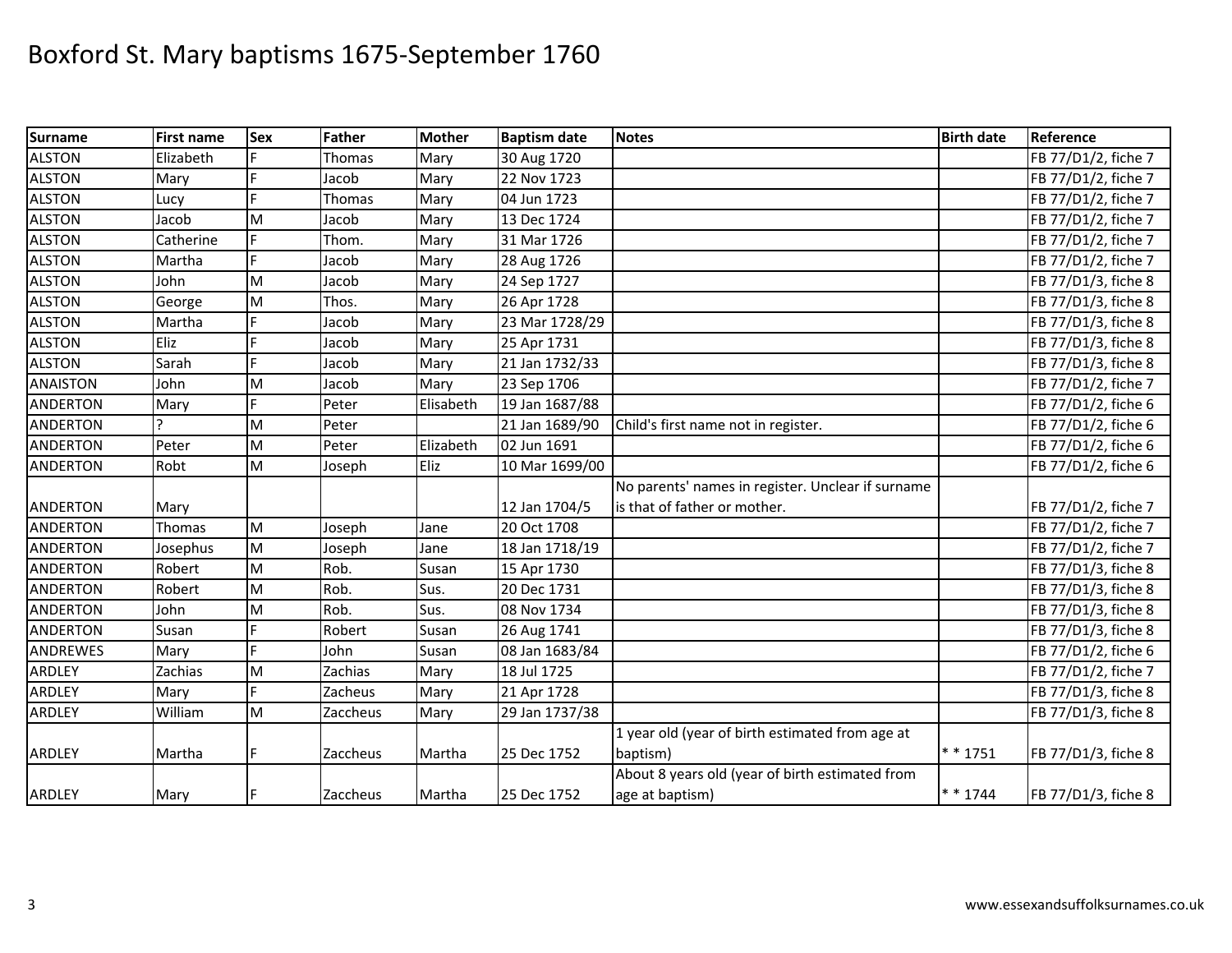| <b>Surname</b> | First name | <b>Sex</b> | Father   | <b>Mother</b>   | <b>Baptism date</b> | <b>Notes</b>                                     | <b>Birth date</b> | Reference           |
|----------------|------------|------------|----------|-----------------|---------------------|--------------------------------------------------|-------------------|---------------------|
| ARDLEY         | Zaccheus   | M          | Zaccheus | Martha          | 01 Apr 1755         | Son of Zaccheus Ardly jnr                        |                   | FB 77/D1/3, fiche 8 |
| <b>ARDLEY</b>  | Anne       |            | Zaccheus | Martha          | 08 Nov 1757         | Daughter of Zaccheus Ardly jnr                   |                   | FB 77/D1/3, fiche 8 |
| <b>ARDLEY</b>  | William    | M          | Zaccheus | Martha          | 18 Jun 1760         |                                                  |                   | FB 77/D1/3, fiche 8 |
| <b>ARTHY</b>   | William    | M          | Wm       | Eliz            | 22 May 1733         |                                                  |                   | FB 77/D1/3, fiche 8 |
| AS[TL]EY       | Eliz.      | E.         | James    | Mary            | 08 Feb 1684/85      |                                                  |                   | FB 77/D1/2, fiche 6 |
| <b>ATHEE</b>   | James      | M          | James    | Mary            | 05 Nov 1687         |                                                  |                   | FB 77/D1/2, fiche 6 |
|                |            |            |          |                 |                     | Parents' names not in register. Not clear if     |                   |                     |
| <b>ATHEE</b>   | William    |            |          |                 | 09 Aug 1688         | surname is that of mother or father.             |                   | FB 77/D1/2, fiche 6 |
| <b>ATHEY</b>   | Mary       | F.         | Jeames   | Mary            | 25 Jun 1676         |                                                  |                   | FB 77/D1/2, fiche 6 |
| <b>ATHEY</b>   | Daniell    | M          | William  | Ann             | 14 Mar 1716/17      |                                                  |                   | FB 77/D1/2, fiche 7 |
| <b>ATHEY</b>   | John       | M          | Wm.      | Eliz.           | 09 Jan 1734/35      |                                                  |                   | FB 77/D1/3, fiche 8 |
| AYLWARD        | Benedict   | M          | Benedict | <b>Bridget</b>  | 14 Oct 1683         |                                                  |                   | FB 77/D1/2, fiche 6 |
| <b>AYLWOOD</b> | Benedict   | M          | Benedict | <b>Bridgett</b> | 10 Mar 1677/78      |                                                  |                   | FB 77/D1/2, fiche 6 |
|                |            |            |          |                 |                     | Aged 13 years. (date of birth estimated from age |                   |                     |
| <b>AYLWOOD</b> | Mary       |            | Edward   | Ann             | 04 Sep 1709         | at baptism).                                     | $* * 1696$        | FB 77/D1/2, fiche 7 |
| <b>AYLWOOD</b> | Miriam     | F.         | Robt.    | Ruth            | 01 Jan 1709/10      |                                                  |                   | FB 77/D1/2, fiche 7 |
| <b>AYLWOOD</b> | Sarah      |            | Edwd.    | Ann             | 08 Jan 1709/10      |                                                  |                   | FB 77/D1/2, fiche 7 |
| <b>AYLWOOD</b> | Rachell    |            | Edwd.    | Ann             | 09 Jun 1712         |                                                  |                   | FB 77/D1/2, fiche 7 |
| <b>AYLWOOD</b> | Prudence   |            | Edwd     | Hannah          | 28 Nov 1714         |                                                  |                   | FB 77/D1/2, fiche 7 |
| <b>AYLWOOD</b> | Thomas     | M          | Edwd     | Hannah          | 15 Nov 1716         |                                                  |                   | FB 77/D1/2, fiche 7 |
| <b>AYLWOOD</b> | Joseph     | M          | Edward   | Hannah          | 06 Nov 1719         |                                                  |                   | FB 77/D1/2, fiche 7 |
| <b>AYLWOOD</b> | Sarah      |            | Jo.      | Jemima          | 11 Feb 1730/31      |                                                  |                   | FB 77/D1/3, fiche 8 |
| <b>AYLWOOD</b> | Thomas     | M          | John     | Jemima          | 13 Apr 1735         |                                                  |                   | FB 77/D1/3, fiche 8 |
| <b>AYLWOOD</b> | Sarah      |            | John     | Jemima          | 05 Mar 1737/38      |                                                  |                   | FB 77/D1/3, fiche 8 |
| <b>AYLWOOD</b> | Edward     | M          | John     | Jemima          | 30 Sep 1739         |                                                  |                   | FB 77/D1/3, fiche 8 |
| <b>AYLWOOD</b> | Mary       |            | John     | Jemima          | 20 Mar 1742/43      |                                                  |                   | FB 77/D1/3, fiche 8 |
| <b>AYLWOOD</b> | Susan      |            | John     | Jemima          | 17 Nov 1745         |                                                  |                   | FB 77/D1/3, fiche 8 |
| <b>AYLWOOD</b> | Eliz.      |            | John     | Jemima          | 17 Jan 1747/48      |                                                  |                   | FB 77/D1/3, fiche 8 |
| <b>AYLWOOD</b> | John       | M          | John     | Jemima          | 14 Jul 1751         |                                                  |                   | FB 77/D1/3, fiche 8 |
| <b>AYLWOOD</b> | Anne       |            | John     | Jemima          | 24 Jun 1753         |                                                  |                   | FB 77/D1/3, fiche 8 |
| <b>AYRES</b>   | Abraham    | M          | John     | Anne            | 29 May 1742         |                                                  |                   | FB 77/D1/3, fiche 8 |
| <b>BACON</b>   | Mary       | F.         | John     | Alice           | 16 Aug 1685         |                                                  |                   | FB 77/D1/2, fiche 6 |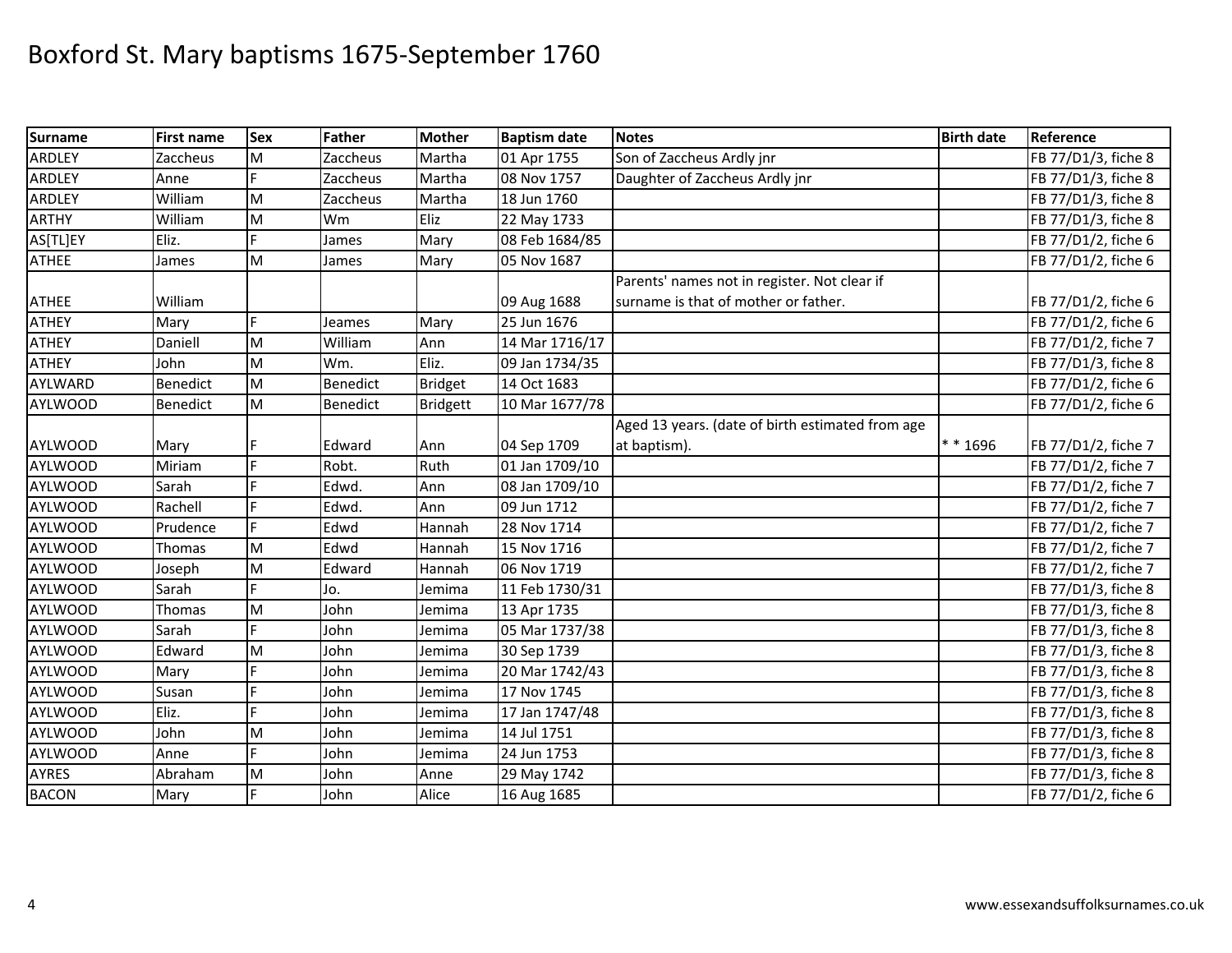| <b>Surname</b> | <b>First name</b> | <b>Sex</b> | Father      | <b>Mother</b> | <b>Baptism date</b> | <b>Notes</b>                                      | <b>Birth date</b> | Reference           |
|----------------|-------------------|------------|-------------|---------------|---------------------|---------------------------------------------------|-------------------|---------------------|
| <b>BACON</b>   | ettice            |            | Abraham     | Dinah         | 11 May 1691         |                                                   |                   | FB 77/D1/2, fiche 6 |
| <b>BACON</b>   | Mary              |            | Abraham     |               | 02 Jan 1696/97      |                                                   |                   | FB 77/D1/2, fiche 6 |
| <b>BACON</b>   | Ann               |            | Tho. Watson | Damaris       | 20 Jun 1710         |                                                   |                   | FB 77/D1/2, fiche 7 |
| <b>BACON</b>   | Rebecca           |            | Tho. Watson | Damaris       | 02 Mar 1711/12      |                                                   |                   | FB 77/D1/2, fiche 7 |
| <b>BACON</b>   | Abraham           | M          | Richard     | Sarah         | 10 Oct 1731         |                                                   |                   | FB 77/D1/3, fiche 8 |
| <b>BACON</b>   | Mountaque         | M          | Mountaque   | Sarah         | 25 Mar 1753         |                                                   |                   | FB 77/D1/3, fiche 8 |
| <b>BACON</b>   | Sarah             |            | Mountague   | Sarah         | 21 May 1754         |                                                   |                   | FB 77/D1/3, fiche 8 |
| <b>BACON</b>   | Richard           | M          | Richard     | Elizabeth     | 25 Mar 1760         |                                                   |                   | FB 77/D1/3, fiche 8 |
|                |                   |            |             |               |                     | No parents' names in register. Unclear if surname |                   |                     |
| <b>BAINES</b>  | Susan             |            |             |               | 11 Jun 1695         | is that of father or mother.                      |                   | FB 77/D1/2, fiche 6 |
|                |                   |            |             |               |                     | No parents' names in register. Unclear if surname |                   |                     |
| <b>BAINES</b>  | William           |            |             |               | 11 Jun 1695         | is that of father or mother.                      |                   | FB 77/D1/2, fiche 6 |
| <b>BAINES</b>  | Susan             | F          | Peter       |               | 11 Nov 1695         |                                                   |                   | FB 77/D1/2, fiche 6 |
| <b>BAINES</b>  | William           | M          | Will.       | Mary          | 04 May 1721         |                                                   |                   | FB 77/D1/2, fiche 7 |
| <b>BAINES</b>  | John              | M          | John        | Barbara       | 21 Sep 1731         |                                                   |                   | FB 77/D1/3, fiche 8 |
| <b>BAKER</b>   | Martha            |            | Robt        | Amy           | 23 Jul 1684         |                                                   |                   | FB 77/D1/2, fiche 6 |
| <b>BAKER</b>   | George            | M          | John        | Sarah         | 28 Apr 1699         |                                                   |                   | FB 77/D1/2, fiche 6 |
| <b>BALLES</b>  | William           | M          | William     | Eliz.         | 05 Aug 1692         |                                                   |                   | FB 77/D1/2, fiche 6 |
| <b>BALLS</b>   | Margaret          |            | John        | Martha        | 19 Nov 1682         |                                                   |                   | FB 77/D1/2, fiche 6 |
| <b>BALLS</b>   | John              | M          | John        | Alice         | 05 Nov 1683         |                                                   |                   | FB 77/D1/2, fiche 6 |
| <b>BALLS</b>   | William           | M          | John        | Martha        | 20 Dec 1685         |                                                   |                   | FB 77/D1/2, fiche 6 |
| <b>BALLS</b>   | Thomas            | M          | William     |               | 21 Apr 1689         |                                                   |                   | FB 77/D1/2, fiche 6 |
| <b>BALLS</b>   | Charles           | M          | John        | Martha        | 27 Jul 1691         |                                                   |                   | FB 77/D1/2, fiche 6 |
| <b>BALLS</b>   | Susan             |            | Tho.        | Eliz.         | 06 May 1743         |                                                   |                   | FB 77/D1/3, fiche 8 |
| <b>BALLS</b>   | Roger             | M          | Thomas      | Eliz.         | 01 Jan 1745/46      |                                                   |                   | FB 77/D1/3, fiche 8 |
| <b>BALLS</b>   | James             | M          | Tho.        | Eliz.         | 18 Jan 1746/47      |                                                   |                   | FB 77/D1/3, fiche 8 |
| <b>BALLS</b>   | Sarah             |            | Tho.        | Eliz.         | 03 Apr 1748         |                                                   |                   | FB 77/D1/3, fiche 8 |
| <b>BALLS</b>   | Child             |            | Thomas      | Elizabeth     | 23 Jun 1750         |                                                   |                   | FB 77/D1/3, fiche 8 |
| <b>BANCOCK</b> | Thomas            | M          | William     | Ann           | 08 Nov 1692         |                                                   |                   | FB 77/D1/2, fiche 6 |
| <b>BANES</b>   | Susannah          |            | Wm          | Jane          | 19 Jun 1727         | First name abbreviated to Susan.                  |                   | FB 77/D1/3, fiche 8 |
| <b>BANES</b>   | Anne              |            | Wm          | Mary          | 21 Apr 1729         |                                                   |                   | FB 77/D1/3, fiche 8 |
| <b>BANTUCK</b> | Deborah           |            | Will        | Ann           | 08 Jul 1697         |                                                   |                   | FB 77/D1/2, fiche 6 |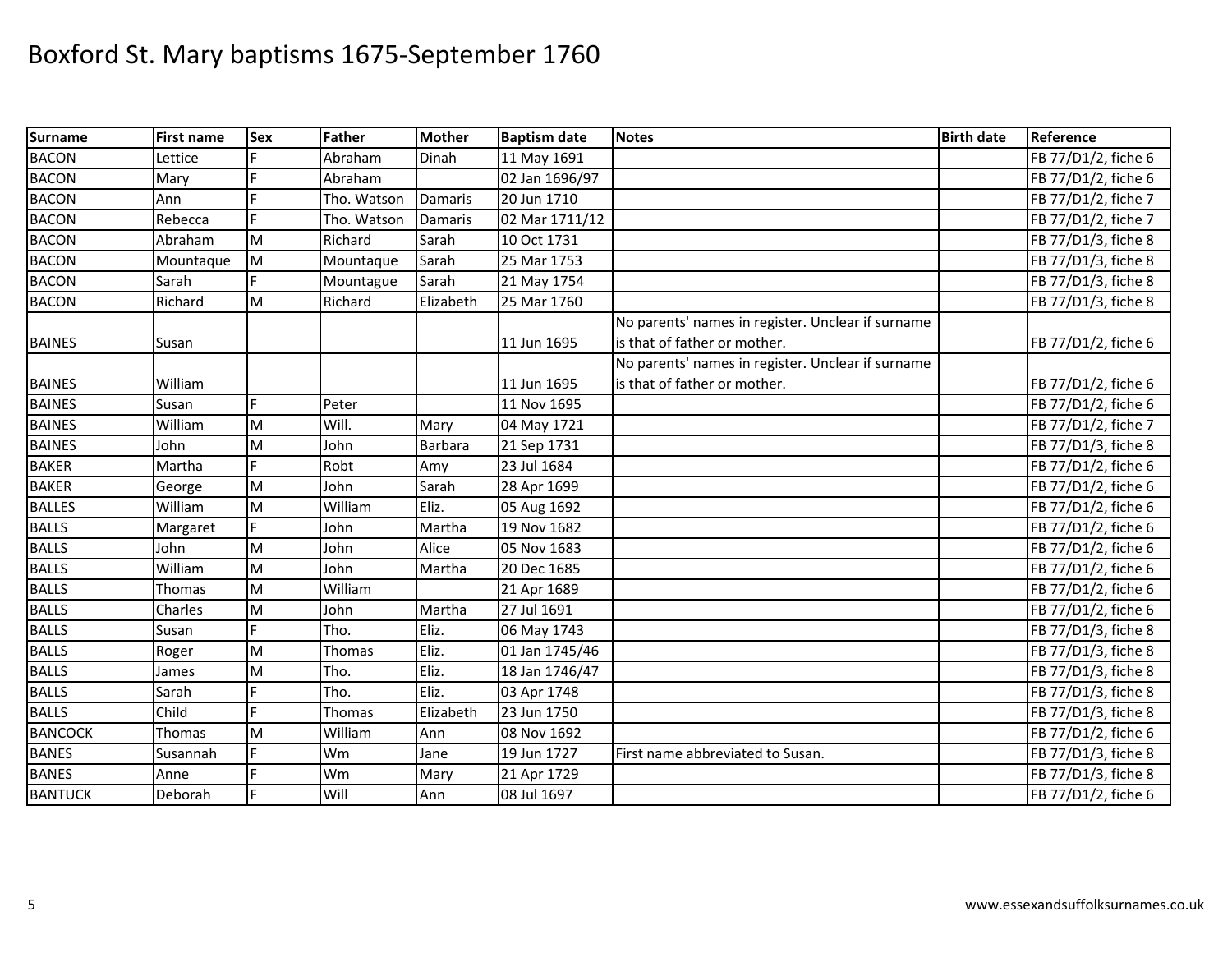| <b>Surname</b>  | <b>First name</b> | Sex | Father       | <b>Mother</b> | <b>Baptism date</b> | <b>Notes</b>                                      | <b>Birth date</b> | Reference           |
|-----------------|-------------------|-----|--------------|---------------|---------------------|---------------------------------------------------|-------------------|---------------------|
| <b>BARNS</b>    | Sarah             |     | John         | Mary          | 11 Dec 1675         |                                                   |                   | FB 77/D1/2, fiche 6 |
|                 |                   |     |              |               |                     | No parents' names in register. Unclear if surname |                   |                     |
| <b>BARRELL</b>  | Chapman           |     |              |               | 05 Jan 1695/96      | is that of father or mother.                      |                   | FB 77/D1/2, fiche 6 |
| <b>BARRELL</b>  | Thomas            | M   | Samuell      |               | 27 Dec 1697         |                                                   |                   | FB 77/D1/2, fiche 6 |
| <b>BARTON</b>   | Elizabeth         | E   | George       | Eliz.         | 05 Oct 1740         |                                                   |                   | FB 77/D1/3, fiche 8 |
| <b>BARTON</b>   | George            | M   | George       | Eliz.         | 11 Oct 1742         |                                                   |                   | FB 77/D1/3, fiche 8 |
| <b>BATEMAN</b>  | Susan             |     | Robert       | Susan         | 04 Mar 1681/82      |                                                   |                   | FB 77/D1/2, fiche 6 |
| <b>BATEMAN</b>  | Thamar            | F   | James        | Susan         | 06 May 1682         |                                                   |                   | FB 77/D1/2, fiche 6 |
| <b>BATEMAN</b>  | Robt              | M   | James        | Susan         | 02 Jan 1684/85      |                                                   |                   | FB 77/D1/2, fiche 6 |
| <b>BATEMAN</b>  | Ann               | E   | James        | Susan         | 01 Nov 1692         |                                                   |                   | FB 77/D1/2, fiche 6 |
| <b>BATEMAN</b>  | James             | M   | James        | Hanah         | 20 Mar 1718/19      |                                                   |                   | FB 77/D1/2, fiche 7 |
| <b>BATEMAN</b>  | Thomas            | M   | James        | Hannah        | 21 Jan 1721/22      |                                                   |                   | FB 77/D1/2, fiche 7 |
| <b>BATEMAN</b>  | Robert            | M   | James        | Hannah        | 12 Apr 1724         |                                                   |                   | FB 77/D1/2, fiche 7 |
| <b>BATEMAN</b>  | Hannah            |     | James        | Hannah        | 07 Apr 1729         |                                                   |                   | FB 77/D1/3, fiche 8 |
| <b>BATEMAN</b>  | Elizabeth         | E   | Thomas       | Elizabeth     | 21 Jan 1749/50      |                                                   |                   | FB 77/D1/3, fiche 8 |
| <b>BATTMAN</b>  | Mary              |     | R.           | Ann           | 15 Apr 1716         | A base born child. Of R. Battman & Ann King       |                   | FB 77/D1/2, fiche 7 |
| <b>BEAGLE</b>   | Susan             | Ė   | John         | Susan         | 06 May 1675         |                                                   |                   | FB 77/D1/2, fiche 6 |
| <b>BEANS</b>    | Peter             | M   | Will.        | Susan         | 11 May 1710         |                                                   |                   | FB 77/D1/2, fiche 7 |
| <b>BEANS</b>    | Remmige           | M   | William      | Mary          | 20 May 1723         |                                                   |                   | FB 77/D1/2, fiche 7 |
| <b>BEANS</b>    | Mary              |     | William      | Mary          | 31 May 1725         |                                                   |                   | FB 77/D1/2, fiche 7 |
| <b>BECKWITH</b> | Mary              |     | Jacob        | Mary          | 14 Nov 1731         |                                                   |                   | FB 77/D1/3, fiche 8 |
| <b>BECKWITH</b> | Elizabeth         |     | Jacob        | Mary          | 07 Oct 1733         |                                                   |                   | FB 77/D1/3, fiche 8 |
| <b>BELL</b>     | William           | M   | Will.        | Mary          | 12 Oct 1746         |                                                   |                   | FB 77/D1/3, fiche 8 |
| <b>BELL</b>     | Sarah             |     | Francis      | Mary          | 11 Dec 1748         |                                                   |                   | FB 77/D1/3, fiche 8 |
| <b>BELL</b>     | William           | M   | Francis      | Mary          | 05 Nov 1750         |                                                   |                   | FB 77/D1/3, fiche 8 |
| <b>BELL</b>     | Francis           | M   | Francis      | Mary          | 21 Jan 1753         |                                                   |                   | FB 77/D1/3, fiche 8 |
| <b>BELL</b>     | Mary              |     | Francis      | Mary          | 01 Jan 1755         |                                                   |                   | FB 77/D1/3, fiche 8 |
| <b>BELL</b>     | Milleson          |     | Francis      | Mary          | 29 Jan 1758         |                                                   |                   | FB 77/D1/3, fiche 8 |
| <b>BENNIT</b>   | Joseph            | M   | Moses        | Sarah         | 12 Oct 1683         |                                                   |                   | FB 77/D1/2, fiche 6 |
| <b>BENYON</b>   | Mary              | F   |              | Anne          | 28 Jul 1740         | Daughter of Revd. Mr. Benyon and Anne             |                   | FB 77/D1/3, fiche 8 |
| <b>BENYON</b>   | Anna              |     | $\mathbf{C}$ | Anne          | 25 Jan 1741/42      | Daughter of Revd. Mr. Benyon and Anne             |                   | FB 77/D1/3, fiche 8 |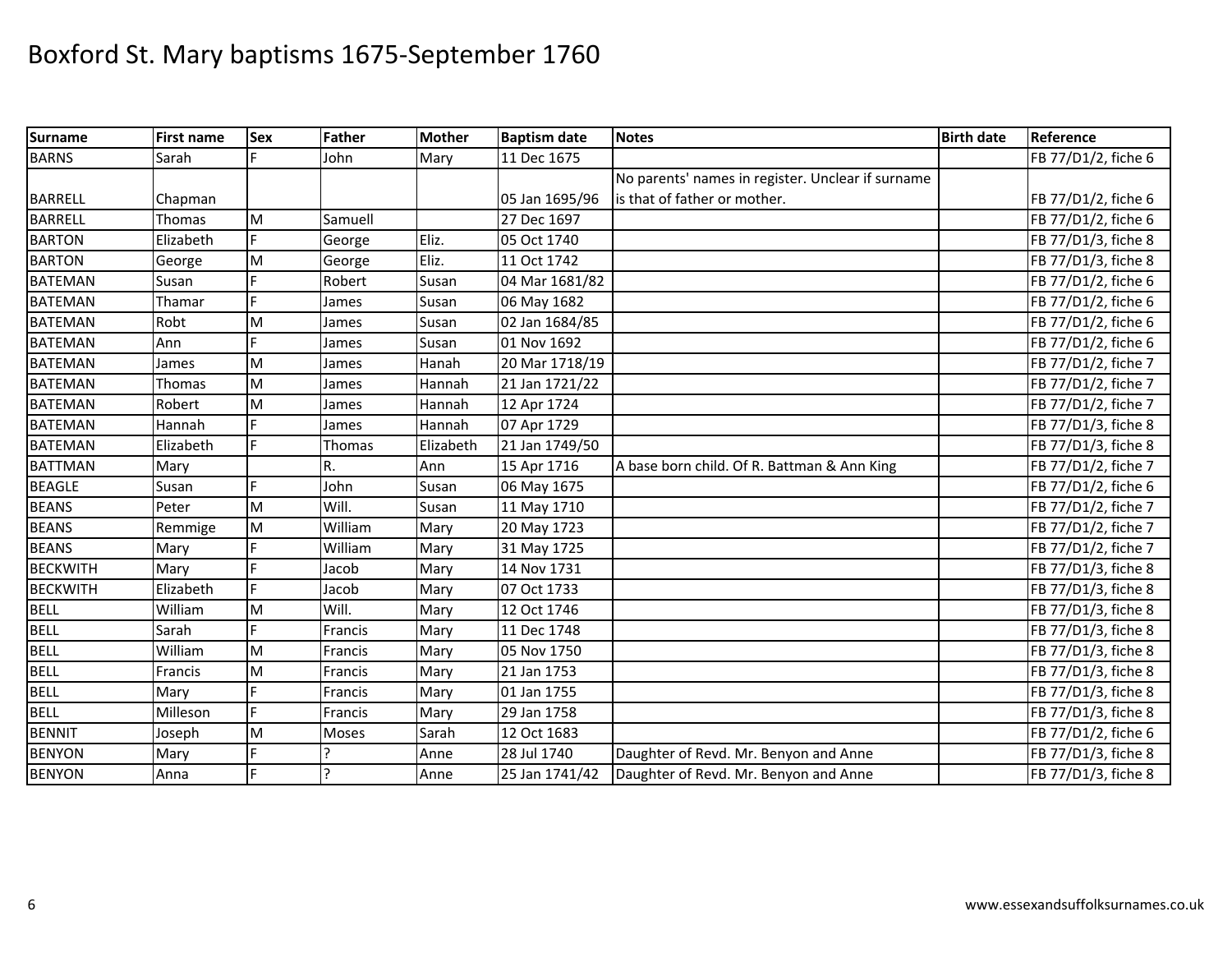| <b>Surname</b> | <b>First name</b> | <b>Sex</b> | Father  | <b>Mother</b>        | <b>Baptism date</b> | <b>Notes</b>                                      | <b>Birth date</b> | Reference           |
|----------------|-------------------|------------|---------|----------------------|---------------------|---------------------------------------------------|-------------------|---------------------|
|                |                   |            |         |                      |                     | Daughter of the Revd. Mr. George Benyon and       |                   |                     |
| <b>BENYON</b>  | Eliz.             |            | George  | Anne                 | 10 May 1743         | Anne                                              |                   | FB 77/D1/3, fiche 8 |
| <b>BENYON</b>  | Jane              | E          | George  | Anne                 | 18 Apr 1744         | Daughter of the Revd. Mr. George                  |                   | FB 77/D1/3, fiche 8 |
| <b>BENYON</b>  | Frances           | F.         | George  | Anne                 | 10 Jul 1746         | Daughter of Revd. George Benyon                   |                   | FB 77/D1/3, fiche 8 |
| <b>BENYON</b>  | George            | M          | George  | Anne                 | 16 Dec 1747         | Son of Revd. Mr. George Benyon                    |                   | FB 77/D1/3, fiche 8 |
| <b>BENYON</b>  | Letitia           | F          | George  | Anne                 | 02 Oct 1751         | Daughter of Revd George Benyon                    |                   | FB 77/D1/3, fiche 8 |
| <b>BERRY</b>   | James             | M          | James   | Mary                 | 05 Nov 1679         |                                                   |                   | FB 77/D1/2, fiche 6 |
| <b>BERRY</b>   | Susan             | F          | James   | Mary                 | 05 Nov 1679         |                                                   |                   | FB 77/D1/2, fiche 6 |
| <b>BERRY</b>   | John              | M          | James   | Mary                 | 20 Mar 1683/84      |                                                   |                   | FB 77/D1/2, fiche 6 |
| <b>BERRY</b>   | Sarah             |            | James   | Mary                 | 25 May 1686         |                                                   |                   | FB 77/D1/2, fiche 6 |
| <b>BERY</b>    | Susan             |            | James   | Mary                 | 04 Sep 1681         |                                                   |                   | FB 77/D1/2, fiche 6 |
| <b>BETS</b>    | Thomas            | M          | Thomas  | Frances              | 12 Feb 1683/84      |                                                   |                   | FB 77/D1/2, fiche 6 |
| <b>BETTS</b>   | Mary              | E          | Henry   | Sarah                | 23 Sep 1675         |                                                   |                   | FB 77/D1/2, fiche 6 |
| <b>BETTS</b>   | Amie              |            | Henry   | Frances              | 05 Jan 1681/82      |                                                   |                   | FB 77/D1/2, fiche 6 |
| <b>BETTS</b>   | Frances           |            | Thomas  | Frances              | 28 Apr 1689         |                                                   |                   | FB 77/D1/2, fiche 6 |
|                |                   |            |         |                      |                     | No parents' names in register. Unclear if surname |                   |                     |
| <b>BETTS</b>   | Ann               |            |         |                      | 11 Jun 1695         | is that of father or mother.                      |                   | FB 77/D1/2, fiche 6 |
| <b>BETTS</b>   | Joseph            |            |         | Ann                  | 24 Jul 1726         | Base born child of                                |                   | FB 77/D1/2, fiche 7 |
| <b>BIGBSY</b>  | John              | M          | William | Leady                | 05 Mar 1682/83      |                                                   |                   | FB 77/D1/2, fiche 6 |
| <b>BIGSBY</b>  | Thos              | M          | Thos    | $S_{\text{r}}$ [rs]a | 23 Feb 1678/79      | The page containing 1678 baptisms has faded.      |                   | FB 77/D1/2, fiche 6 |
| <b>BIGSBY</b>  | John              | M          | Thomas  | Susan                | 14 Mar 1679/80      |                                                   |                   | FB 77/D1/2, fiche 6 |
| <b>BIGSBY</b>  | Susanna           | F          | Thomas  | Susanna              | 27 Jan 1682/83      |                                                   |                   | FB 77/D1/2, fiche 6 |
| <b>BINES</b>   | Thomas            | M          | Thos    | Mary                 | 23 Jan 1731/32      |                                                   |                   | FB 77/D1/3, fiche 8 |
| <b>BINES</b>   | Mary              | E          | Thos    | Mary                 | 19 May 1734         |                                                   |                   | FB 77/D1/3, fiche 8 |
| <b>BINES</b>   | Edmund            | M          | Thos.   | Mary                 | 17 Feb 1735/36      |                                                   |                   | FB 77/D1/3, fiche 8 |
| <b>BINES</b>   | Rachel            | F.         | Thomas  | Mary                 | 18 Feb 1738/39      |                                                   |                   | FB 77/D1/3, fiche 8 |
| <b>BINES</b>   | James             | M          | Tho.    | Mary                 | 09 Oct 1743         |                                                   |                   | FB 77/D1/3, fiche 8 |
| <b>BINES</b>   | Sarah             | E          | Thomas  | Sarah                | 08 Feb 1758         |                                                   |                   | FB 77/D1/3, fiche 8 |
| <b>BINES</b>   | Thomas            | M          | Thomas  | Sarah                | 28 Nov 1759         |                                                   |                   | FB 77/D1/3, fiche 8 |
| <b>BIRCH</b>   | John              | M          | John    | Susan                | 19 Jan 1691/92      |                                                   |                   | FB 77/D1/2, fiche 6 |
| <b>BIRD</b>    | Sarah             |            | Edward  | Anne                 | 12 Jun 1676         |                                                   |                   | FB 77/D1/2, fiche 6 |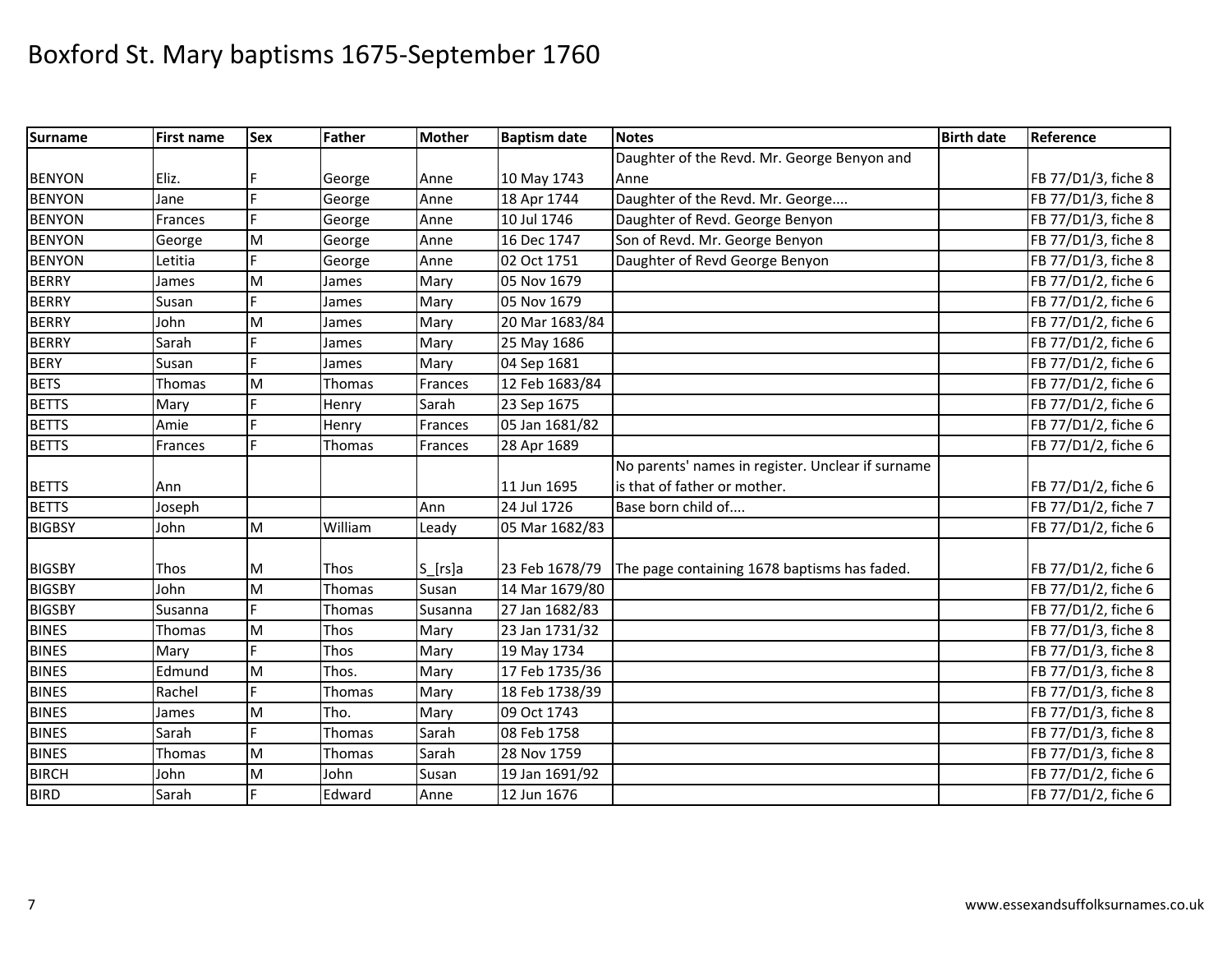| <b>Surname</b>    | <b>First name</b> | Sex | Father  | <b>Mother</b> | <b>Baptism date</b> | <b>Notes</b>           | <b>Birth date</b> | Reference           |
|-------------------|-------------------|-----|---------|---------------|---------------------|------------------------|-------------------|---------------------|
| <b>BIRD</b>       | William           | M   | Joseph  | Sarah         | 25 Oct 1679         |                        |                   | FB 77/D1/2, fiche 6 |
| <b>BIRD</b>       | Simon             | M   | Simon   | Mary          | 20 Jun 1726         |                        |                   | FB 77/D1/2, fiche 7 |
| <b>BIRD</b>       | Eliz.             |     | John    | Eliz.         | 29 Aug 1729         |                        |                   | FB 77/D1/3, fiche 8 |
| <b>BIRD</b>       | John              | M   | John    | Eliz.         | 15 Aug 1732         |                        |                   | FB 77/D1/3, fiche 8 |
| <b>BIRD</b>       | Mary              |     | Edward  | Sarah         | 06 Mar 1732/33      |                        |                   | FB 77/D1/3, fiche 8 |
| <b>BLOMEFIELD</b> | Mary              |     | John    | Mary          | 17 Jun 1699         |                        |                   | FB 77/D1/2, fiche 6 |
| <b>BOAR</b>       | Eliz              | F   | John    | Eliz          | 04 Oct 1730         |                        |                   | FB 77/D1/3, fiche 8 |
| <b>BOAR</b>       | John              | M   | John    | Mary          | 20 Feb 1731/32      |                        |                   | FB 77/D1/3, fiche 8 |
| <b>BOAR</b>       | Elizabeth         | F   | John    | Eliz          | 22 Apr 1733         |                        |                   | FB 77/D1/3, fiche 8 |
| <b>BOAR</b>       | John              | M   | John    | Eliz.         | 30 Jan 1733/34      |                        |                   | FB 77/D1/3, fiche 8 |
| <b>BOAR</b>       | John              | M   | John    | Eliz.         | 28 Jan 1734/35      |                        |                   | FB 77/D1/3, fiche 8 |
| <b>BOAR</b>       | Robert            | M   | John    | Eliz.         | 20 Dec 1736         |                        |                   | FB 77/D1/3, fiche 8 |
| <b>BOND</b>       | Will.             | M   | Willm.  | Alce          | 20 Jul 1723         | Will. & Thos. Sons of  |                   | FB 77/D1/2, fiche 7 |
| <b>BOND</b>       | Thos.             | M   | Willm.  | Alce          | 20 Jul 1723         | Will. & Thos. Sons of  |                   | FB 77/D1/2, fiche 7 |
| <b>BOND</b>       | Mary              |     | William | Alice         | 19 Jul 1724         |                        |                   | FB 77/D1/2, fiche 7 |
| <b>BOND</b>       | Alice             |     | William | Alice         | 03 Apr 1726         |                        |                   | FB 77/D1/2, fiche 7 |
| <b>BOND</b>       | Susan             |     | Wm      | Alice         | 14 Jan 1727/28      |                        |                   | FB 77/D1/3, fiche 8 |
| <b>BOND</b>       | William           | M   | Wm      | Alice         | 01 Oct 1732         |                        |                   | FB 77/D1/3, fiche 8 |
| <b>BOND</b>       | Anne              |     | John    | Mary          | 27 Feb 1732/33      |                        |                   | FB 77/D1/3, fiche 8 |
| <b>BOORE</b>      | Mary              |     | John    | Mary          | 12 Nov 1727         |                        |                   | FB 77/D1/3, fiche 8 |
| <b>BOUTEL</b>     | John              | M   | John    | Ann           | 17 Oct 1728         |                        |                   | FB 77/D1/3, fiche 8 |
| <b>BOUTEL</b>     | Jonathan          | M   | Saml    | Martha        | 02 Aug 1731         |                        |                   | FB 77/D1/3, fiche 8 |
| <b>BOUTTEL</b>    | Sarah             |     | Sam.    | Martha        | 14 Jul 1734         |                        |                   | FB 77/D1/3, fiche 8 |
| <b>BOUTTEL</b>    | Anne              | E   | Saml.   | Martha        | 09 May 1736         |                        |                   | FB 77/D1/3, fiche 8 |
| <b>BOUTTEL</b>    | John              | M   | Sam.    | Martha        | 01 Apr 1739         |                        |                   | FB 77/D1/3, fiche 8 |
| <b>BOUTTELL</b>   | Thomas            | M   | Sam.    | Martha        | 19 Mar 1737/38      |                        |                   | FB 77/D1/3, fiche 8 |
| <b>BOUTTELL</b>   | Mary              |     | Sam.    | Martha        | 03 Jul 1742         | Mary & Simon, twins of |                   | FB 77/D1/3, fiche 8 |
| <b>BOUTTELL</b>   | Simon             |     | Sam.    | Martha        | 03 Jul 1742         | Mary & Simon, twins of |                   | FB 77/D1/3, fiche 8 |
| <b>BOUTTLE</b>    | Sarah             |     | Jno.    | Ann           | 07 Jan 1723/24      |                        |                   | FB 77/D1/2, fiche 7 |
| <b>BRADNAM</b>    | James             | M   | Tho.    | Ann           | 04 May 1721         |                        |                   | FB 77/D1/2, fiche 7 |
| <b>BRADNAM</b>    | Philidelphia      |     | Thom.   | Ann           | 08 May 1723         |                        |                   | FB 77/D1/2, fiche 7 |
| <b>BRADNAM</b>    | Ann               |     | Tho.    | Ann           | 01 Jul 1725         |                        |                   | FB 77/D1/2, fiche 7 |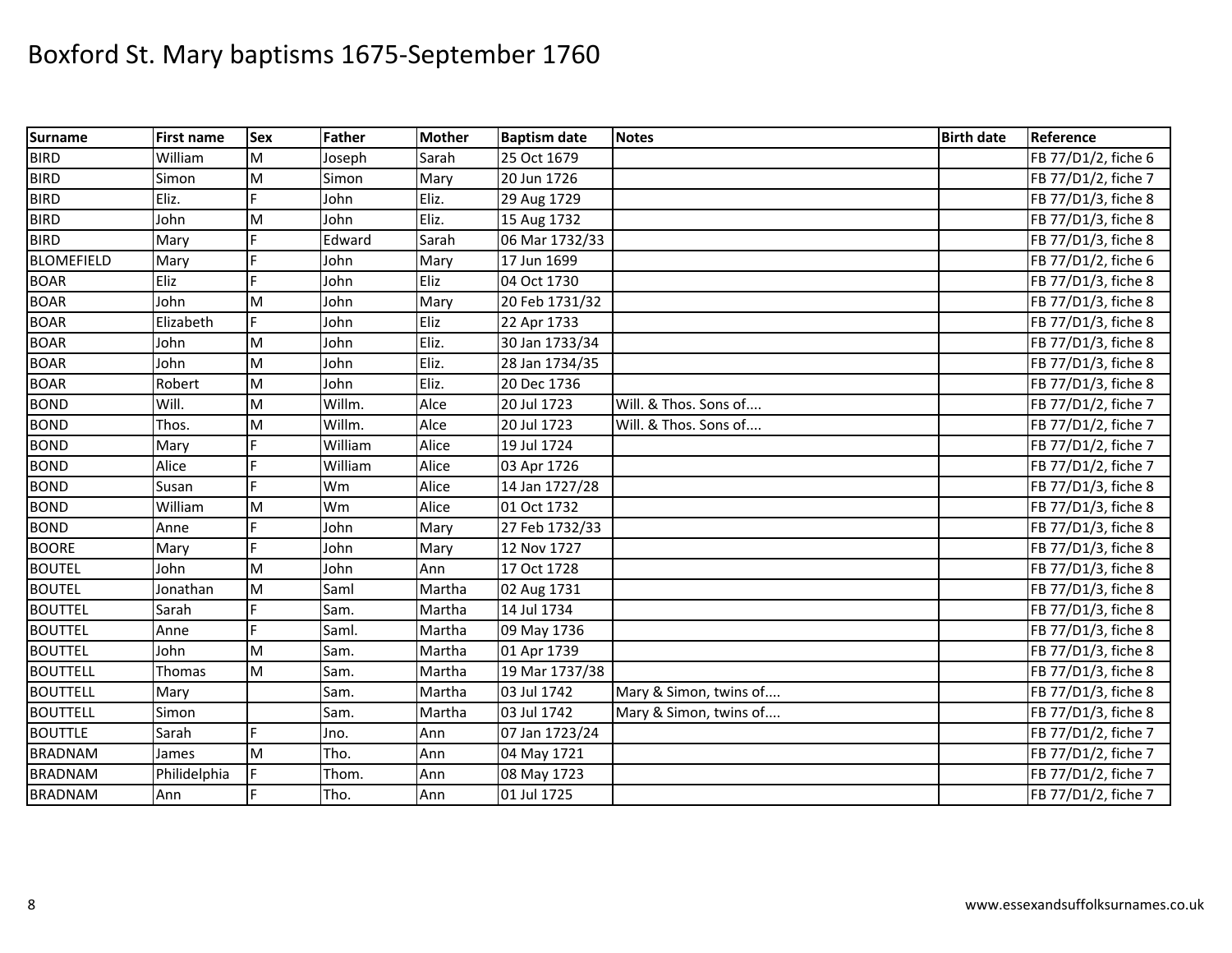| <b>Surname</b>  | <b>First name</b> | <b>Sex</b>                                                                                                 | Father  | <b>Mother</b> | <b>Baptism date</b> | <b>Notes</b>                                      | <b>Birth date</b> | Reference           |
|-----------------|-------------------|------------------------------------------------------------------------------------------------------------|---------|---------------|---------------------|---------------------------------------------------|-------------------|---------------------|
| <b>BRAND</b>    | John              | M                                                                                                          | John    | Alice         | 17 Mar 1683/84      |                                                   |                   | FB 77/D1/2, fiche 6 |
| <b>BRAND</b>    | John              | ${\sf M}$                                                                                                  | John    | Alice         | 10 Mar 1684/85      |                                                   |                   | FB 77/D1/2, fiche 6 |
| <b>BRAND</b>    | George            | ${\sf M}$                                                                                                  | John    | Alice         | 29 Apr 1689         |                                                   |                   | FB 77/D1/2, fiche 6 |
|                 |                   |                                                                                                            |         |               |                     | No parents' names in register. Unclear if surname |                   |                     |
| <b>BRAND</b>    | Mary              |                                                                                                            |         |               | 15 Feb 1695/96      | is that of father or mother.                      |                   | FB 77/D1/2, fiche 6 |
| <b>BREWER</b>   | Sarah             | Ė                                                                                                          | Jno.    | Martha        | 15 Dec 1723         |                                                   |                   | FB 77/D1/2, fiche 7 |
| <b>BRIDGES</b>  | Thomas            | M                                                                                                          | John    | [H_]une       | 05 Mar 1675/76      |                                                   |                   | FB 77/D1/2, fiche 6 |
|                 |                   |                                                                                                            |         |               |                     |                                                   |                   |                     |
| <b>BRIDGES</b>  | Anna              |                                                                                                            | John    | Anna?         | 06 Jan 1678/79      | The page containing 1678 baptisms has faded.      |                   | FB 77/D1/2, fiche 6 |
| <b>BRIGHT</b>   | Elizabeth         | E                                                                                                          | John    | Elizabeth     | 13 Mar 1675/76      |                                                   |                   | FB 77/D1/2, fiche 6 |
| <b>BROND</b>    | Alice             |                                                                                                            | John    | Alice         | 12 Oct 1682         |                                                   |                   | FB 77/D1/2, fiche 6 |
|                 |                   |                                                                                                            |         |               |                     | Parents' names not in register. Not clear if      |                   |                     |
| <b>BROND</b>    | John              |                                                                                                            |         |               | 07 Apr 1688         | surname is that of mother or father.              |                   | FB 77/D1/2, fiche 6 |
| <b>BROOKS</b>   | John              | M                                                                                                          | Thomas  | Frances       | 17 Sep 1710         |                                                   |                   | FB 77/D1/2, fiche 7 |
| <b>BROOKS</b>   | Sarah             | Ė                                                                                                          | Tho.    | Phebe         | 12 Nov 1732         |                                                   |                   | FB 77/D1/3, fiche 8 |
| <b>BROOKS</b>   | Thomas            | ${\sf M}$                                                                                                  | Thos.   | Phebe         | 01 Nov 1733         |                                                   |                   | FB 77/D1/3, fiche 8 |
| <b>BROOKS</b>   | Phebe             |                                                                                                            | Thos.   | Phebe         | 27 Dec 1734         |                                                   |                   | FB 77/D1/3, fiche 8 |
| <b>BROOKS</b>   | Elizabeth         |                                                                                                            | Thos.   | Phebe         | 29 May 1736         |                                                   |                   | FB 77/D1/3, fiche 8 |
| <b>BROOKS</b>   | Thomas            | M                                                                                                          | Tho.    | Phebe         | 08 Jan 1737/38      |                                                   |                   | FB 77/D1/3, fiche 8 |
| <b>BROOKS</b>   | John              | ${\sf M}$                                                                                                  | John    | Eliz.         | 28 Jan 1738/39      |                                                   |                   | FB 77/D1/3, fiche 8 |
| <b>BROOKS</b>   | George            | ${\sf M}$                                                                                                  | John    | Eliz.         | 05 Nov 1741         |                                                   |                   | FB 77/D1/3, fiche 8 |
| <b>BROWN</b>    | Henry             | $\mathsf{M}% _{T}=\mathsf{M}_{T}\!\left( a,b\right) ,\ \mathsf{M}_{T}=\mathsf{M}_{T}\!\left( a,b\right) ,$ | Joseph  | Susanna       | 16 Mar 1675/76      | Son of Mr Joseph Brown                            |                   | FB 77/D1/2, fiche 6 |
| <b>BROWN</b>    | Mary              |                                                                                                            | Joseph  | Susan         | 07 Nov 1677         |                                                   |                   | FB 77/D1/2, fiche 6 |
| <b>BROWN</b>    | Joseph            | M                                                                                                          | Joseph  | Susan         | 19 Aug 1680         |                                                   |                   | FB 77/D1/2, fiche 6 |
| <b>BROWN</b>    | Mary              |                                                                                                            | John    | Martha        | 04 Feb 1721/22      |                                                   |                   | FB 77/D1/2, fiche 7 |
| <b>BROWN</b>    | John              | M                                                                                                          | John    | Martha        | 08 Aug 1725         |                                                   |                   | FB 77/D1/2, fiche 7 |
| <b>BROWN</b>    | Hannah            |                                                                                                            | John    | Martha        | 03 Dec 1727         |                                                   |                   | FB 77/D1/3, fiche 8 |
| <b>BROWN</b>    | John              | M                                                                                                          | John    | Martha        | 23 Mar 1734/35      |                                                   |                   | FB 77/D1/3, fiche 8 |
| <b>BROWN</b>    | Mary              |                                                                                                            |         | Mary          | 01 Feb 1740/41      | Base born daughter of                             |                   | FB 77/D1/3, fiche 8 |
| <b>BROWNE</b>   | Martha            | F.                                                                                                         | Joseph  | Susanna       | 05 Nov 1683         |                                                   |                   | FB 77/D1/2, fiche 6 |
| <b>BROWNING</b> | William           | ${\sf M}$                                                                                                  | William | Mary          | 18 Jul 1716         |                                                   |                   | FB 77/D1/2, fiche 7 |
| <b>BROWNING</b> | Joseph            | M                                                                                                          | Willm   | Mary          | 18 Feb 1717/18      |                                                   |                   | FB 77/D1/2, fiche 7 |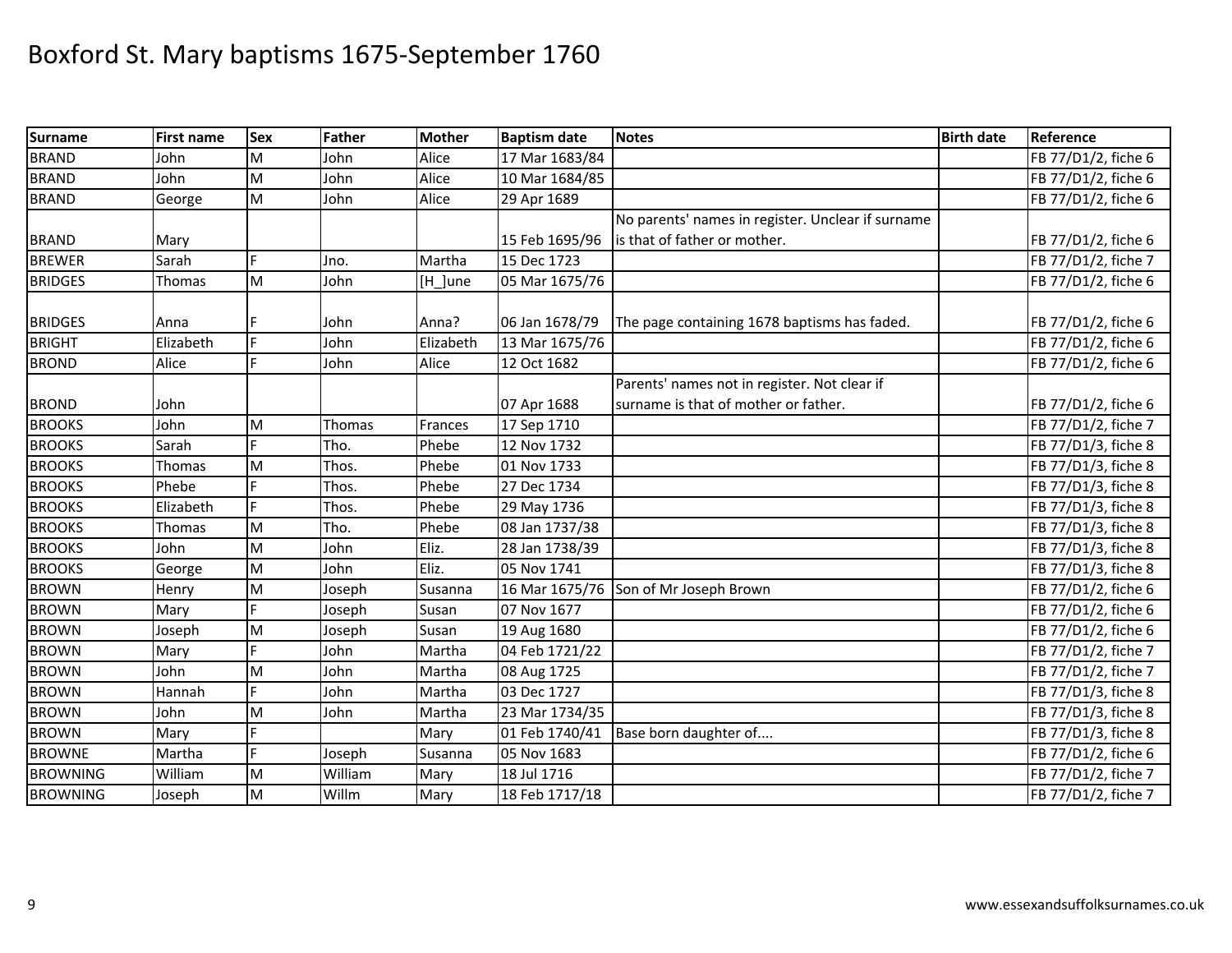| <b>Surname</b>    | <b>First name</b> | <b>Sex</b> | Father  | <b>Mother</b> | <b>Baptism date</b> | <b>Notes</b>                                      | <b>Birth date</b> | Reference           |
|-------------------|-------------------|------------|---------|---------------|---------------------|---------------------------------------------------|-------------------|---------------------|
|                   |                   |            |         |               |                     | A base born child. Of John Brownsmith and Alice   |                   |                     |
| <b>BROWNSMITH</b> | Mary              | F          | John    | Alice         | 08 Jul 1716         | <b>Drews</b>                                      |                   | FB 77/D1/2, fiche 7 |
|                   |                   |            |         |               |                     | Gap for father's first name - not clear if she is |                   |                     |
|                   |                   |            |         |               |                     | married and her husband's name was forgotten,     |                   |                     |
| <b>BROWNSMITH</b> | Digbey            | M          |         | Ann           | 06 Sep 1719         | or if the child is illegitimate.                  |                   | FB 77/D1/2, fiche 7 |
| <b>BRUCE</b>      | Samuel            | M          | Samuel  | Susan         | 18 Aug 1744         |                                                   |                   | FB 77/D1/3, fiche 8 |
| <b>BRUCE</b>      | Eliz.             |            | Sam.    | Eliz.         | 01 Feb 1746/47      |                                                   |                   | FB 77/D1/3, fiche 8 |
| <b>BRUCE</b>      | Anne              | F          | William | Susan         | 30 Jul 1749         |                                                   |                   | FB 77/D1/3, fiche 8 |
| <b>BRUCE</b>      | John              | M          | William | Susan         | 30 May 1751         |                                                   |                   | FB 77/D1/3, fiche 8 |
| <b>BRUNNING</b>   | Mary              |            | William | Mary          | 01 Jan 1719/20      |                                                   |                   | FB 77/D1/2, fiche 7 |
| <b>BRUNNING</b>   | Sarah             | Ė          | Willm   | Mary          | 23 Nov 1721         |                                                   |                   | FB 77/D1/2, fiche 7 |
| <b>BUCK</b>       | Eliz              | Ľ.         | Wm      | Eliz          | 20 Feb 1731/32      | <b>Travellers</b>                                 |                   | FB 77/D1/3, fiche 8 |
| <b>BUG</b>        | Benjamin          | M          | John    |               | 19 Nov 1693         |                                                   |                   | FB 77/D1/2, fiche 6 |
| <b>BUGG</b>       | Tamisan           | E.         | James   | Tamisan       | 18 Mar 1692/93      |                                                   |                   | FB 77/D1/2, fiche 6 |
| <b>BULLMER</b>    | Thomas            | M          | Newby   | Anne          | 01 Sep 1754         |                                                   |                   | FB 77/D1/3, fiche 8 |
| <b>BUMPSTEAD</b>  | Rebbecca          | E.         | Phillip | Rebbecca      | 27 Feb 1675/76      |                                                   |                   | FB 77/D1/2, fiche 6 |
| <b>BUMPSTEAD</b>  | Daniell           | M          | Thomas  | Susan         | 11 Feb 1676/77      |                                                   |                   | FB 77/D1/2, fiche 6 |
|                   |                   |            |         |               |                     |                                                   |                   |                     |
| <b>BUMPSTEAD</b>  |                   | M          | Phillip | Rebecca       | 12 May 1678         | The page containing 1678 baptisms has faded.      |                   | FB 77/D1/2, fiche 6 |
| <b>BUMPSTEAD</b>  | Philip            | M          | Tho.    | Susan         | 11 Apr 1680         |                                                   |                   | FB 77/D1/2, fiche 6 |
| <b>BUMPSTEAD</b>  | Elizabeth         | E          | John    | Rose          | 16 Nov 1684         |                                                   |                   | FB 77/D1/2, fiche 6 |
| <b>BUMPSTEAD</b>  | Joseph            | M          | Philip  | Mary          | 15 Mar 1684/85      |                                                   |                   | FB 77/D1/2, fiche 6 |
| <b>BUMPSTEAD</b>  | <b>Jeffery</b>    | M          | Jeffery | Anna          | 31 Jan 1686/87      |                                                   |                   | FB 77/D1/2, fiche 6 |
| <b>BUMPSTEAD</b>  | Edward            | M          | Jeff.   | Ann           | 20 Aug 1691         |                                                   |                   | FB 77/D1/2, fiche 6 |
| <b>BUMPSTEAD</b>  | Mary              |            | Jeff.   | Ann           | 07 Dec 1692         |                                                   |                   | FB 77/D1/2, fiche 6 |
| <b>BUMPSTEAD</b>  | William           | M          | Philip  | Eliz.         | 27 Dec 1692         |                                                   |                   | FB 77/D1/2, fiche 6 |
| <b>BUMPSTEAD</b>  | Roger             | M          | Jeff.   | Ann           | 04 Mar 1694/95      |                                                   |                   | FB 77/D1/2, fiche 6 |
| <b>BUMPSTEAD</b>  | Susanna           | Ė          | Jeff    | Ann           | 13 Dec 1696         |                                                   |                   | FB 77/D1/2, fiche 6 |
| <b>BUMPSTEAD</b>  | Joseph            | M          | Joseph  | Susan         | 27 Apr 1708         |                                                   |                   | FB 77/D1/2, fiche 7 |
| <b>BUMPSTEAD</b>  | Susan             | L.         | Joseph  | Susan         | 05 Mar 1709/10      |                                                   |                   | FB 77/D1/2, fiche 7 |
| <b>BUMPSTEAD</b>  | Sarah             |            | Thomas  | Sarah         | 15 Sep 1717         |                                                   |                   | FB 77/D1/2, fiche 7 |
| <b>BUMPSTEAD</b>  | Elizabeth         |            | Thomas  | Sarah         | 14 Sep 1718         |                                                   |                   | FB 77/D1/2, fiche 7 |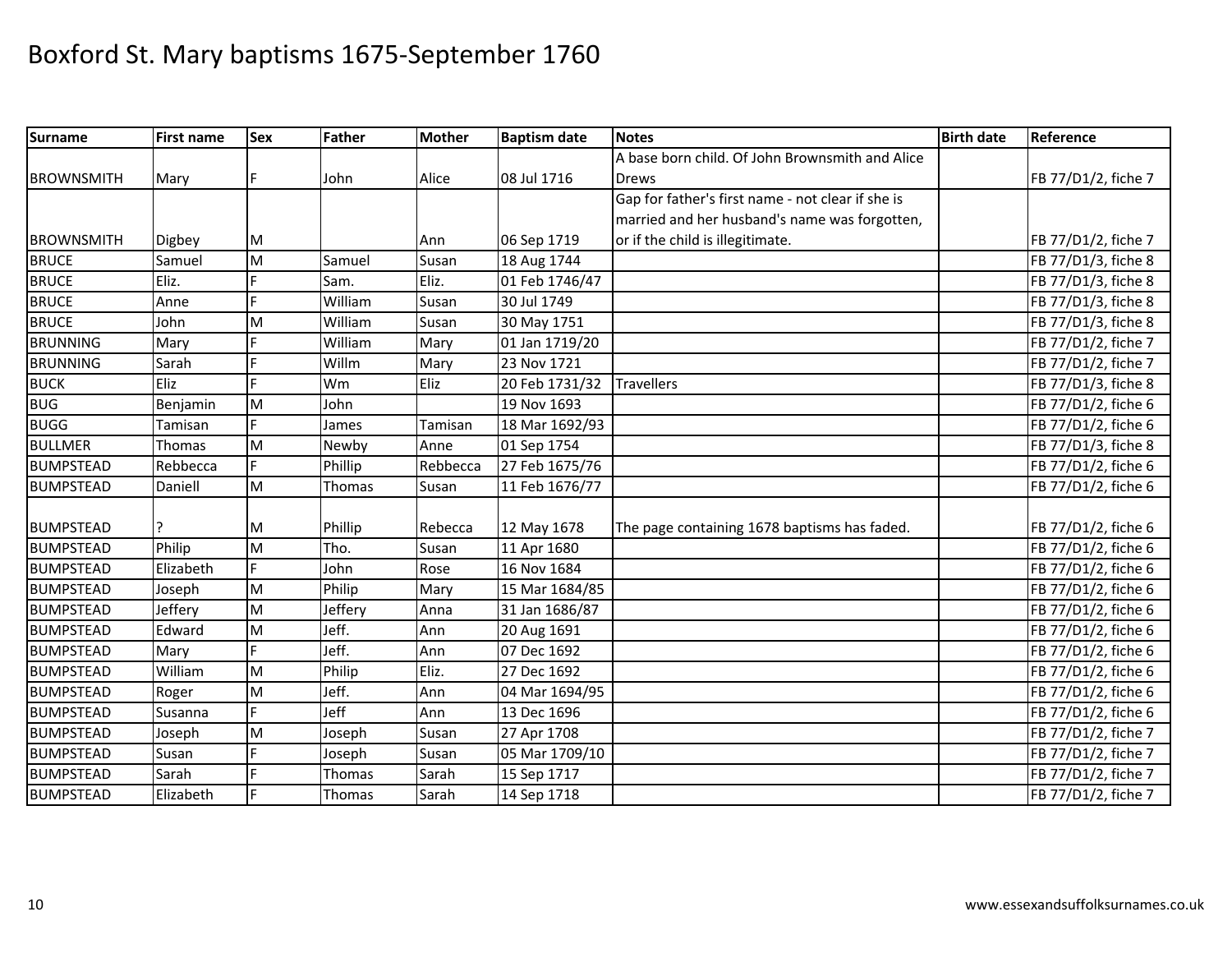| <b>Surname</b>   | <b>First name</b> | <b>Sex</b> | <b>Father</b> | <b>Mother</b> | <b>Baptism date</b> | <b>Notes</b>                                 | <b>Birth date</b> | Reference           |
|------------------|-------------------|------------|---------------|---------------|---------------------|----------------------------------------------|-------------------|---------------------|
| <b>BUMPSTEAD</b> | Martha            |            | Joseph        | Susan         | 25 Oct 1718         |                                              |                   | FB 77/D1/2, fiche 7 |
| <b>BUMPSTEAD</b> | Susan             | Ľ.         | Thom.         | Eliz.         | 01 Nov 1719         |                                              |                   | FB 77/D1/2, fiche 7 |
| <b>BUMPSTEAD</b> | John              | M          | Thomas        | Eliz.         | 11 Dec 1720         |                                              |                   | FB 77/D1/2, fiche 7 |
| <b>BUMPSTEAD</b> | Joseph            | M          | Joseph        | Susan         | 12 Mar 1720/21      |                                              |                   | FB 77/D1/2, fiche 7 |
| <b>BUMPSTEAD</b> | Thomas            | M          | Tho.          | Elizabeth     | 01 Apr 1722         |                                              |                   | FB 77/D1/2, fiche 7 |
|                  | Samll             |            |               |               |                     |                                              |                   |                     |
| <b>BUMPSTEAD</b> | Lucas             | M          | Edwd          | Ann           | 12 Aug 1726         |                                              |                   | FB 77/D1/2, fiche 7 |
| <b>BUMPSTEAD</b> | Jefferey          | M          | Edwd          | Eliz          | 15 Aug 1727         |                                              |                   | FB 77/D1/3, fiche 8 |
| <b>BUMPSTEAD</b> | Robert            | M          | Ed.           | Eliz.         | 28 Aug 1729         |                                              |                   | FB 77/D1/3, fiche 8 |
| <b>BUMPSTEAD</b> | John              | M          | Thomas        | Sarah         | 08 May 1755         |                                              |                   | FB 77/D1/3, fiche 8 |
| <b>BUMPSTED</b>  | Mary              |            | Ed.           | Eliz.         | 03 Sep 1728         |                                              |                   | FB 77/D1/3, fiche 8 |
| <b>BUMPSTED</b>  | Anne              |            | Edw.          | Eliz          | 21 Apr 1731         |                                              |                   | FB 77/D1/3, fiche 8 |
| <b>BUMPSTED</b>  | <b>Jeffery</b>    | M          | Thomas        | Sarah         | 01 Jul 1745         |                                              |                   | FB 77/D1/3, fiche 8 |
| <b>BUMPSTED</b>  | Anne              |            |               | Susan         | 06 Jan 1745/46      | <b>Base born</b>                             |                   | FB 77/D1/3, fiche 8 |
| <b>BUMPSTED</b>  | Sarah             | Ė          | Thomas        | Sarah         | 01 Jan 1748/49      |                                              |                   | FB 77/D1/3, fiche 8 |
| <b>BUMPSTED</b>  | John              | M          | Thomas        | Sarah         | 15 Mar 1749/50      |                                              |                   | FB 77/D1/3, fiche 8 |
| <b>BUMPSTED</b>  | Anne              |            | Thomas        | Sarah         | 31 Dec 1751         |                                              |                   | FB 77/D1/3, fiche 8 |
| <b>BUMSTEAD</b>  | John              | M          | John          | Mary          | 07 Aug 1677         |                                              |                   | FB 77/D1/2, fiche 6 |
| <b>BUMSTEAD</b>  | Phillip           | M          | Phillip       | Rebecca       | 23 Apr 1682         |                                              |                   | FB 77/D1/2, fiche 6 |
| <b>BUMSTEAD</b>  | John              | M          | John          | Rose          | 31 Dec 1682         |                                              |                   | FB 77/D1/2, fiche 6 |
|                  |                   |            |               |               |                     | Parents' names not in register. Not clear if |                   |                     |
| <b>BUMSTEAD</b>  | Ann               |            |               |               | 22 May 1688         | surname is that of mother or father.         |                   | FB 77/D1/2, fiche 6 |
| <b>BUN</b>       | John              | M          | John          | Elizabeth     | 21 Oct 1683         |                                              |                   | FB 77/D1/2, fiche 6 |
| <b>BUNN</b>      | Elizabeth         | E.         | John          | Elizabeth     | 10 Jul 1681         |                                              |                   | FB 77/D1/2, fiche 6 |
| <b>BUNN</b>      | Robt              | M          | John          | Elizth.       | 24 Dec 1690         |                                              |                   | FB 77/D1/2, fiche 6 |
| <b>BUNN</b>      | Elizabeth         | Ė          | John          | Elizth        | 24 Mar 1693/94      |                                              |                   | FB 77/D1/2, fiche 6 |
| <b>BUNNE</b>     | Robert            | M          | John          | Eliz.         | 23 May 1686         |                                              |                   | FB 77/D1/2, fiche 6 |
| <b>CAMPION</b>   | Mary              |            | Wm            | Margt         | 02 Jul 1733         |                                              |                   | FB 77/D1/3, fiche 8 |
| <b>CAMPION</b>   | Susan             | E          | John          | Margaret      | 21 Sep 1743         |                                              |                   | FB 77/D1/3, fiche 8 |
| <b>CAMPION</b>   | John              | M          | John          | Margaret      | 21 Jul 1746         |                                              |                   | FB 77/D1/3, fiche 8 |
| <b>CAMPION</b>   | Edward            | M          | John          | Margaret      | 09 Oct 1755         |                                              |                   | FB 77/D1/3, fiche 8 |
| <b>CANT</b>      | Elizabeth         | F.         | James         | Elizabeth     | 06 Jan 1754         |                                              |                   | FB 77/D1/3, fiche 8 |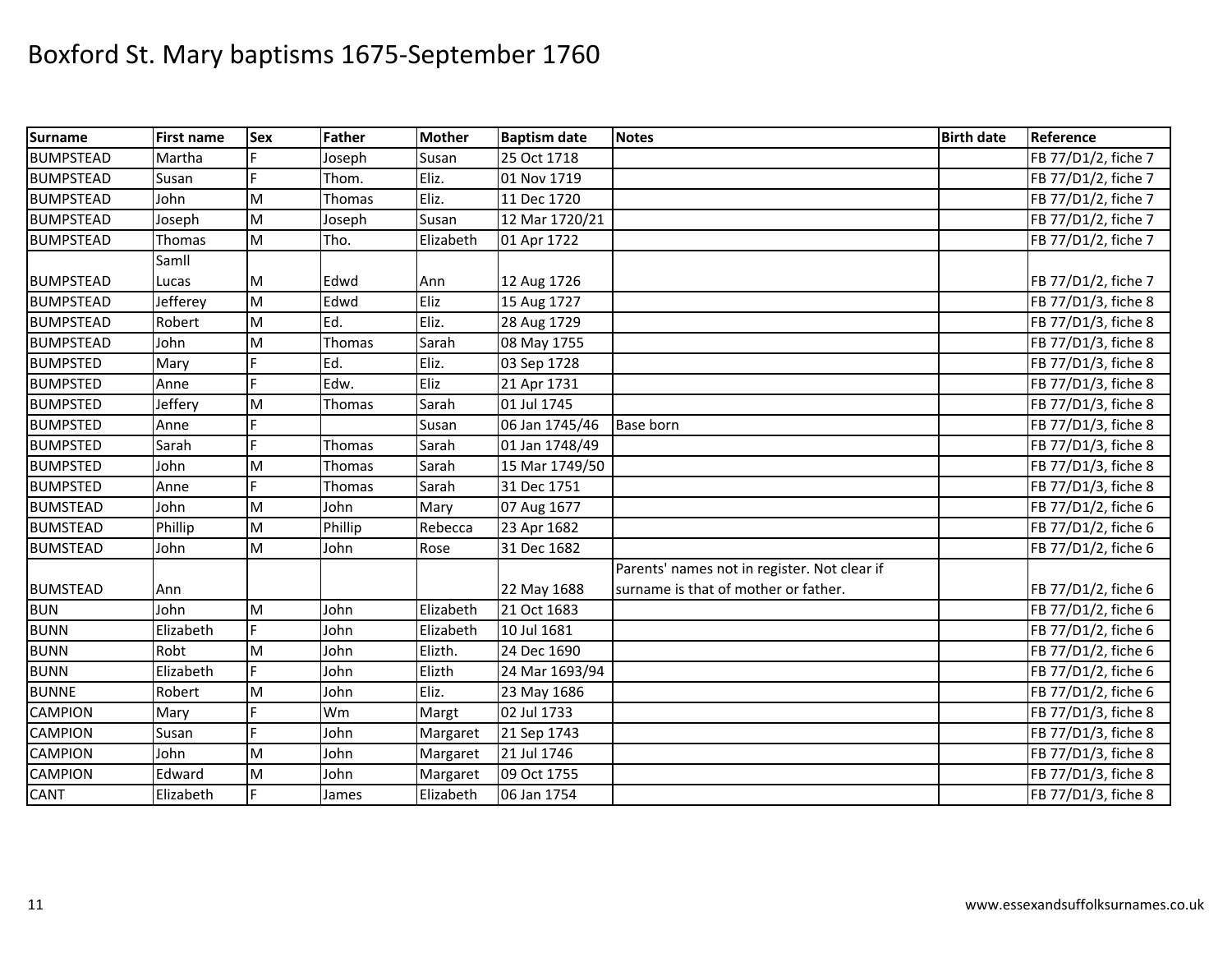| <b>Surname</b>  | <b>First name</b> | <b>Sex</b> | <b>Father</b> | <b>Mother</b> | <b>Baptism date</b> | <b>Notes</b>                                 | <b>Birth date</b> | Reference           |
|-----------------|-------------------|------------|---------------|---------------|---------------------|----------------------------------------------|-------------------|---------------------|
| <b>CANT</b>     | Mary              |            | James         | Elizabeth     | 20 Jul 1755         |                                              |                   | FB 77/D1/3, fiche 8 |
| <b>CANT</b>     | Sarah             | F.         | James         | Elizabeth     | 10 Dec 1758         |                                              |                   | FB 77/D1/3, fiche 8 |
|                 |                   |            |               |               |                     | The father is Samuell Carnaby gent. The page |                   |                     |
| <b>CARNABY</b>  | Samuell           | M          | Samuell       | Grace?        | 08 Dec 1678         | containing 1678 baptisms has faded.          |                   | FB 77/D1/2, fiche 6 |
| <b>CARNABY</b>  | Amy               | Ė          | Samll         | Amy           | 26 Mar 1680         | Daughter of Mr Samuell Carnaby               |                   | FB 77/D1/2, fiche 6 |
| <b>CARNABY</b>  | Samuel            | M          | Samuel        | Amee          | 05 Oct 1681         | Son of Mr Samuel Carnaby                     |                   | FB 77/D1/2, fiche 6 |
| CARR            | Lucy              |            | John          | Lucy          | 16 Aug 1732         |                                              |                   | FB 77/D1/3, fiche 8 |
| CARR            | Samuel            | M          | John          | Lucy          | 22 Jan 1733/34      |                                              |                   | FB 77/D1/3, fiche 8 |
| <b>CARR</b>     | George            | M          | John          | Lucy          | 24 Mar 1734/35      |                                              |                   | FB 77/D1/3, fiche 8 |
| <b>CARR</b>     | Frances           |            | John          | Lucy          | 27 Aug 1736         |                                              |                   | FB 77/D1/3, fiche 8 |
| CARR            | Mary              |            | John          | Lucy          | 02 Jul 1738         |                                              |                   | FB 77/D1/3, fiche 8 |
| <b>CARR</b>     | Edward            | ${\sf M}$  | John          | Lucy          | 30 Sep 1739         |                                              |                   | FB 77/D1/3, fiche 8 |
| <b>CARTER</b>   | Sarah             |            | John          | Abigail       | 16 Sep 1675         |                                              |                   | FB 77/D1/2, fiche 6 |
| <b>CARTER</b>   | Elisabeth         | Ë          | John          | Abigail       | 31 Oct 1677         |                                              |                   | FB 77/D1/2, fiche 6 |
|                 |                   |            |               |               |                     | Entries for 1705 have faded and are almost   |                   |                     |
| CARTER?         | William           | M          | William?      |               | 29 Jun 1705         | entirely illegible.                          |                   | FB 77/D1/2, fiche 7 |
| <b>CARVER</b>   | Rose              | E          | Tho           | Mary          | 14 Apr 1696         |                                              |                   | FB 77/D1/2, fiche 6 |
| <b>CARVER</b>   | Ann               | F          | Thomas        | Mary          | 12 May 1708         |                                              |                   | FB 77/D1/2, fiche 7 |
| <b>CARVER</b>   | Grace             |            | Thomas        | Mary          | 29 May 1710         |                                              |                   | FB 77/D1/2, fiche 7 |
| <b>CAUSTON</b>  | Sarah             |            | Will.         | Sarah         | 03 Mar 1746/47      |                                              |                   | FB 77/D1/3, fiche 8 |
| <b>CAUSTON</b>  | William           | M          | William       | Elizabeth     | 16 May 1750         |                                              |                   | FB 77/D1/3, fiche 8 |
| <b>CAUSTON</b>  | Anne              | E          | William       | Sarah         | 09 Feb 1752         |                                              |                   | FB 77/D1/3, fiche 8 |
| CHAPMAN         | Edward            | M          | Edwd          | Susan         | 12 Jul 1719         |                                              |                   | FB 77/D1/2, fiche 7 |
| <b>CHECHY</b>   | Richard           | M          | John          | Susan         | 15 Jan 1691/92      |                                              |                   | FB 77/D1/2, fiche 6 |
| <b>CHILD</b>    | William           | M          | William       | Rachel        | 10 Mar 1757         |                                              |                   | FB 77/D1/3, fiche 8 |
| <b>CHINERY</b>  | William           | ${\sf M}$  | William       | Sarah         | 19 Mar 1685/86      |                                              |                   | FB 77/D1/2, fiche 6 |
| <b>CHINNERY</b> | William           | M          | William       | Sarah         | 05 Nov 1689         |                                              |                   | FB 77/D1/2, fiche 6 |
|                 |                   |            |               |               |                     |                                              |                   |                     |
| <b>CHURCH</b>   | Sarah             |            | John          | Mary          | 25 Apr 1741         | Daughter of John Church, Rr, & Mary his wife |                   | FB 77/D1/3, fiche 8 |
| <b>CHURCH</b>   | Elizabeth         | F.         | John          | Susan         | 17 Nov 1746         | Daughter of John Church Rr. (Rector?)        |                   | FB 77/D1/3, fiche 8 |
|                 |                   |            |               |               |                     | Entries for 1705 have faded and are almost   |                   |                     |
| <b>CLARK</b>    | Ann               | F          | John          | Mary          | 02 Nov 1705         | entirely illegible.                          |                   | FB 77/D1/2, fiche 7 |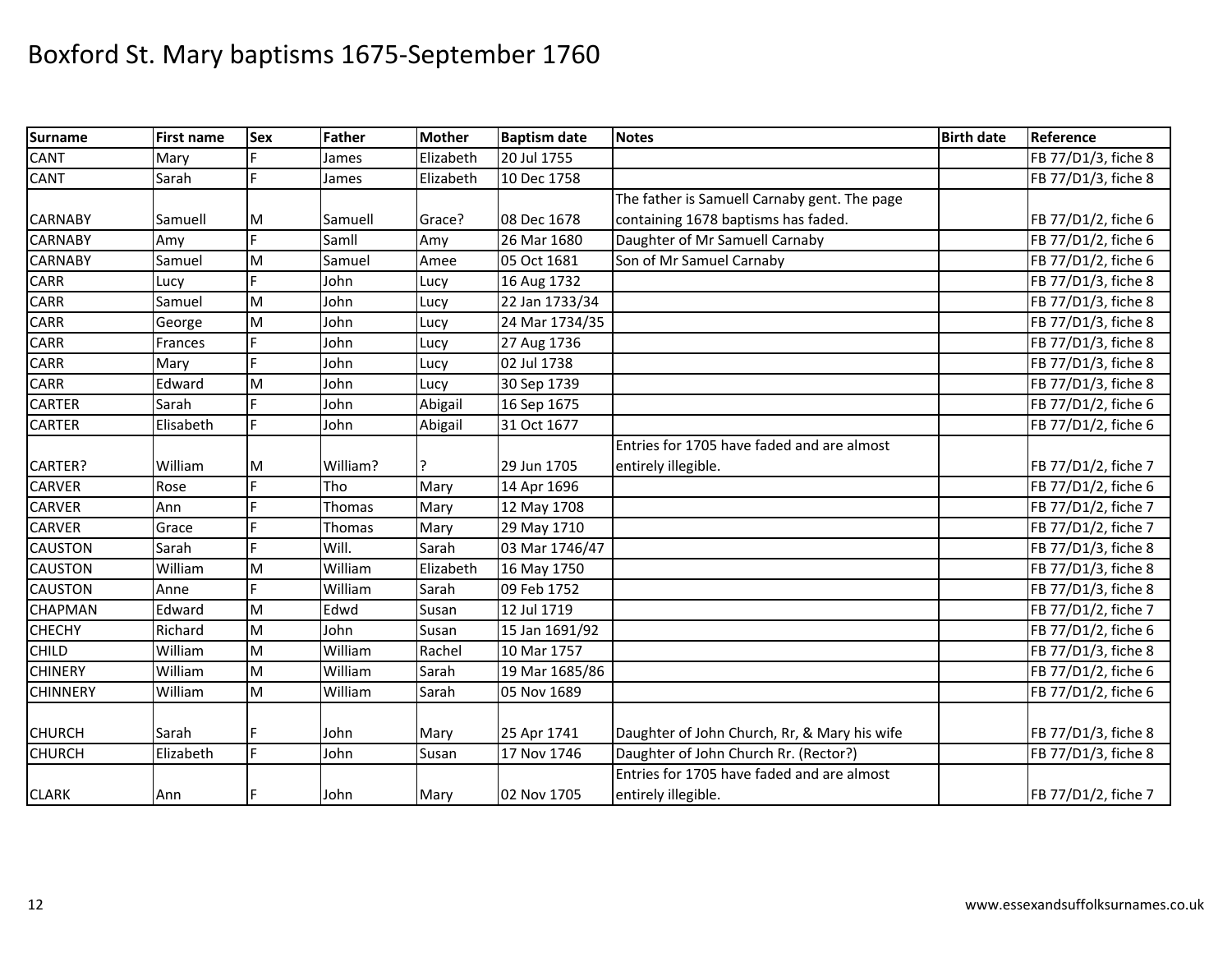| Surname        | <b>First name</b> | <b>Sex</b> | Father    | <b>Mother</b> | <b>Baptism date</b> | <b>Notes</b>                                                | <b>Birth date</b> | Reference           |
|----------------|-------------------|------------|-----------|---------------|---------------------|-------------------------------------------------------------|-------------------|---------------------|
| <b>CLARK</b>   | Mary              |            | John      | Mary          | 16 Dec 1706         |                                                             |                   | FB 77/D1/2, fiche 7 |
| <b>CLARK</b>   | Frances           |            | John      | Jane          | 29 Nov 1709         |                                                             |                   | FB 77/D1/2, fiche 7 |
| <b>CLARK</b>   | John              | M          | John      | Mary          | 14 Apr 1712         |                                                             |                   | FB 77/D1/2, fiche 7 |
| <b>CLARK</b>   | Anna              |            | John      | Jane          | 06 Feb 1712/13      |                                                             |                   | FB 77/D1/2, fiche 7 |
| <b>CLARK</b>   | William           | M          | John      | Jane          | 25 Jul 1716         |                                                             |                   | FB 77/D1/2, fiche 7 |
| <b>CLARK</b>   | Samuell           | M          | John      | Mary          | 26 Feb 1716/17      |                                                             |                   | FB 77/D1/2, fiche 7 |
| <b>CLARK</b>   | Nathaniell        | M          | John      | Mary          | 03 Nov 1720         |                                                             |                   | FB 77/D1/2, fiche 7 |
| <b>CLARK</b>   | Sarah             |            | John      | Rebecca       | 05 Jul 1732         |                                                             |                   | FB 77/D1/3, fiche 8 |
| <b>CLARK</b>   | Jonas             | M          | John      | Eliz.         | 28 Aug 1732         |                                                             |                   | FB 77/D1/3, fiche 8 |
| <b>CLARK</b>   | William           | M          | John      | Sarah         | 02 Aug 1738         |                                                             |                   | FB 77/D1/3, fiche 8 |
| <b>CLARK</b>   | Jane              | F          | Thomas    | Jane          | 28 Aug 1739         | of Hadleigh                                                 |                   | FB 77/D1/3, fiche 8 |
| <b>CLARK</b>   | John              | M          | Nathanael | Sarah         | 24 Aug 1752         |                                                             |                   | FB 77/D1/3, fiche 8 |
| <b>CLARK</b>   | Sarah             | E          | Nathaniel | Sarah         | 01 Apr 1755         |                                                             |                   | FB 77/D1/3, fiche 8 |
| <b>CLARKE</b>  | Martha            |            |           | Alice         | 05 Jul 1730         | Base child                                                  |                   | FB 77/D1/3, fiche 8 |
|                | Chapman           |            |           |               |                     |                                                             |                   |                     |
| <b>CLOD</b>    | Freeman           |            | Chapman   | Eliz.         | 18 Apr 1722         | A base born child                                           |                   | FB 77/D1/2, fiche 7 |
| <b>CLOD</b>    | Chapman           | M          | Chapman   | Eliz.         | 03 Jul 1723         |                                                             |                   | FB 77/D1/2, fiche 7 |
| <b>CLODD</b>   | Edwd              | M          | Chapman   | Elizth        | 29 May 1726         |                                                             |                   | FB 77/D1/2, fiche 7 |
| <b>CLOVER</b>  | Robert            | M          | Rob.      | Martha        | 25 Oct 1739         |                                                             |                   | FB 77/D1/3, fiche 8 |
| <b>CLOVER</b>  | Martha            | Ė          | Robert    | Martha        | 01 Jul 1741         |                                                             |                   | FB 77/D1/3, fiche 8 |
| <b>CLOVER</b>  | John              | M          | Robert    | Martha        | 17 May 1743         |                                                             |                   | FB 77/D1/3, fiche 8 |
| <b>CLOVER</b>  | Mary              | F          | Robert    | Martha        | 04 Jun 1745         |                                                             |                   | FB 77/D1/3, fiche 8 |
| <b>CLOVER</b>  | John              | M          | Robert    | Martha        | 24 Jun 1747         |                                                             |                   | FB 77/D1/3, fiche 8 |
| <b>CLOVER</b>  | Susan             |            | Robert    | Martha        | 03 Jul 1752         | Susan and Clark, daughter and son of                        |                   | FB 77/D1/3, fiche 8 |
| <b>CLOVER</b>  | Clark             | M          | Robert    | Martha        | 03 Jul 1752         | Susan and Clark, daughter and son of                        |                   | FB 77/D1/3, fiche 8 |
| <b>CLOVER</b>  | Sarah             |            | Robert    | Martha        | 23 Jun 1754         |                                                             |                   | FB 77/D1/3, fiche 8 |
| <b>CLOVER</b>  | Elizabeth         |            | Robert    | Martha        | 12 Dec 1755         |                                                             |                   | FB 77/D1/3, fiche 8 |
| <b>CLOVER</b>  | Elizabeth         |            |           | Martha        | 27 Mar 1760         | Base child                                                  |                   | FB 77/D1/3, fiche 8 |
|                |                   |            |           |               |                     |                                                             |                   |                     |
| CO[BL]E        | Lidia             | F          | Joseph    | Mary          |                     | 16 Mar 1678/79 The page containing 1678 baptisms has faded. |                   | FB 77/D1/2, fiche 6 |
| <b>COAL</b>    | Thomas            | M          | Joseph    | Mary          | 04 Apr 1677         |                                                             |                   | FB 77/D1/2, fiche 6 |
| <b>COBBING</b> | Richard           | M          | Tho.      | Hannah        | 08 Apr 1739         |                                                             |                   | FB 77/D1/3, fiche 8 |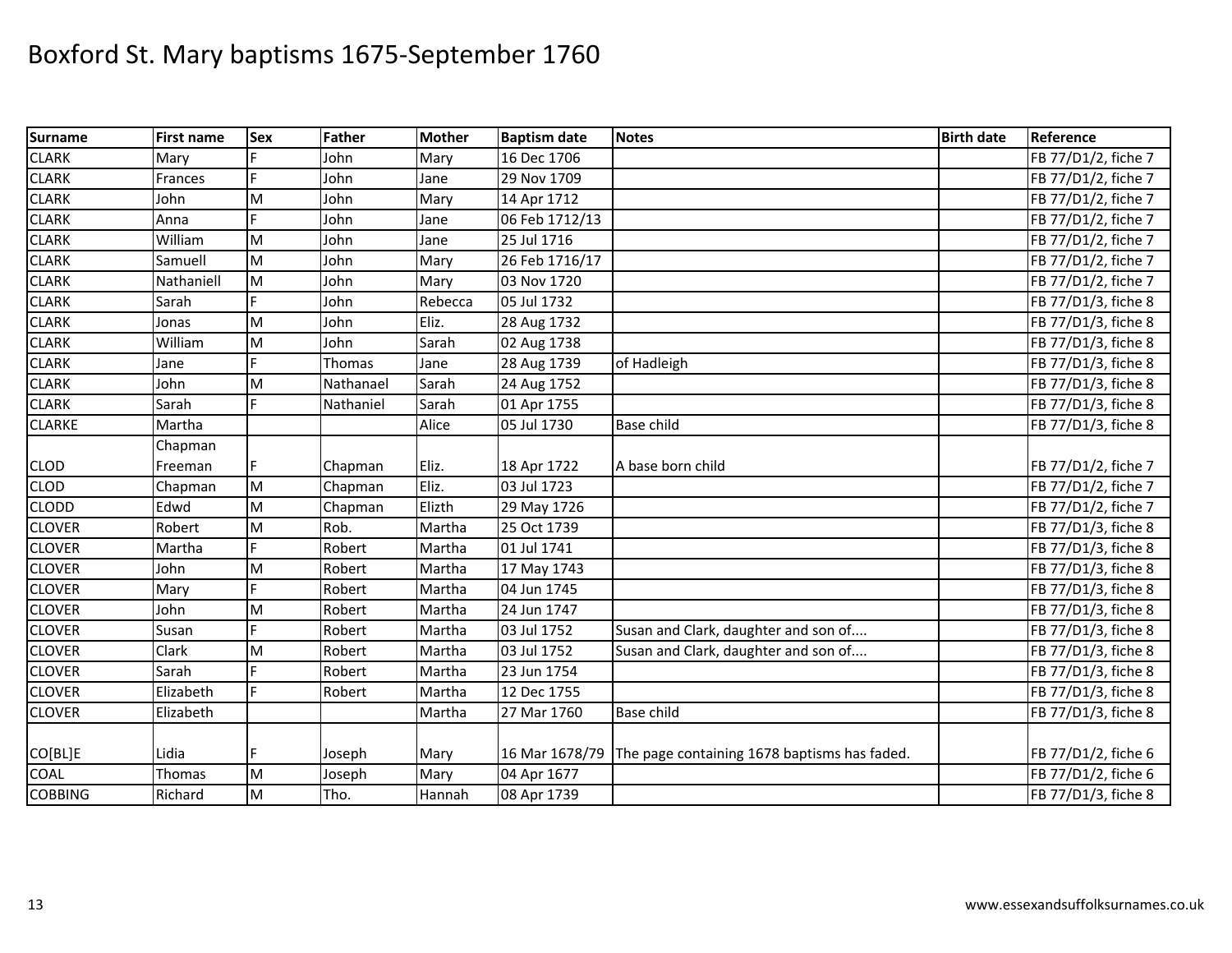| Surname        | <b>First name</b> | Sex | Father        | <b>Mother</b>   | <b>Baptism date</b> | <b>Notes</b>                                 | <b>Birth date</b> | Reference           |
|----------------|-------------------|-----|---------------|-----------------|---------------------|----------------------------------------------|-------------------|---------------------|
| <b>COBBING</b> | Daniel            | M   | Thomas        | Hannah          | 02 Oct 1740         |                                              |                   | FB 77/D1/3, fiche 8 |
| <b>COBBING</b> | Daniel            | M   | Tho.          | Hannah          | 27 Sep 1741         |                                              |                   | FB 77/D1/3, fiche 8 |
| <b>COBBING</b> | Mary              |     | Thomas        | Hannah          | 17 Dec 1745         |                                              |                   | FB 77/D1/3, fiche 8 |
| <b>COLE</b>    | Mary              | F   | John          | Margaret        | 16 Apr 1676         |                                              |                   | FB 77/D1/2, fiche 6 |
| <b>COLE</b>    | Sarah             | E   | Joseph        | Sarah           | 18 Nov 1681         |                                              |                   | FB 77/D1/2, fiche 6 |
| <b>COLLIN</b>  | John              | M   | Joseph        | Sarah           | 26 Jul 1689         |                                              |                   | FB 77/D1/2, fiche 6 |
| <b>COOEL</b>   | Mark              | M   | Willm         | Mary            | 09 Aug 1723         |                                              |                   | FB 77/D1/2, fiche 7 |
|                |                   |     |               |                 |                     |                                              |                   |                     |
| <b>COOK</b>    | Susanna           |     | Stephen?      | Ann             | 23 Dec 1678         | The page containing 1678 baptisms has faded. |                   | FB 77/D1/2, fiche 6 |
| COOK           | Eliz              | F.  | Robt          | Eliz            | 21 Mar 1699/00      |                                              |                   | FB 77/D1/2, fiche 6 |
| <b>COOK</b>    | Emilia            |     |               | Catharine       | 27 Aug 1760         | <b>Base born</b>                             |                   | FB 77/D1/3, fiche 8 |
| <b>COOKE</b>   | William           | M   | William       | Mary            | 08 Feb 1675/76      |                                              |                   | FB 77/D1/2, fiche 6 |
| <b>COOPER</b>  | Elizabeth         | F.  | Jeames        | Elizabeth       | 13 Apr 1676         |                                              |                   | FB 77/D1/2, fiche 6 |
| <b>COOPER</b>  | John              | M   | Robert        | <b>Bridgett</b> | 25 Feb 1676/77      |                                              |                   | FB 77/D1/2, fiche 6 |
| <b>COOPER</b>  | John              | M   | Jeames        | Elisabeth       | 05 Feb 1677/78      |                                              |                   | FB 77/D1/2, fiche 6 |
|                |                   |     |               |                 |                     |                                              |                   |                     |
| <b>COOPER</b>  | John              | M   | *bert?        | Anne            | 23 Feb 1678/79      | The page containing 1678 baptisms has faded. |                   | FB 77/D1/2, fiche 6 |
| <b>COOPER</b>  | <b>Bridget</b>    | F.  | Robt          | <b>Bridget</b>  | 09 May 1680         |                                              |                   | FB 77/D1/2, fiche 6 |
| <b>COOPER</b>  | Elizabeth         | F   | <b>Thomas</b> | Elizabeth       | 05 Nov 1682         |                                              |                   | FB 77/D1/2, fiche 6 |
| <b>COOPER</b>  | Anne              | F   | Robert        | Jane            | 19 Nov 1682         |                                              |                   | FB 77/D1/2, fiche 6 |
| <b>COOPER</b>  | Thomas            | M   | James         | Elizabeth       | 26 Nov 1682         |                                              |                   | FB 77/D1/2, fiche 6 |
| <b>COOPER</b>  | Anne              |     | Robert        | <b>Bridget</b>  | 01 Apr 1683         |                                              |                   | FB 77/D1/2, fiche 6 |
| <b>COOPER</b>  | James             | M   | James         | Eliz.           | 24 Aug 1685         |                                              |                   | FB 77/D1/2, fiche 6 |
| <b>COOPER</b>  | Ann               |     | Tho           | Eliz            | 26 Jan 1685/86      |                                              |                   | FB 77/D1/2, fiche 6 |
| <b>COOPER</b>  | Mary              | E   | Edward        | Mary            | 28 Feb 1685/86      |                                              |                   | FB 77/D1/2, fiche 6 |
| <b>COOPER</b>  | Joseph            | M   | Robt.         | Jane            | 23 May 1686         |                                              |                   | FB 77/D1/2, fiche 6 |
| <b>COOPER</b>  | Sarah             |     | Tho.          | Elisabeth       | 01 Jan 1687/88      |                                              |                   | FB 77/D1/2, fiche 6 |
| <b>COOPER</b>  |                   | M   | Thomas        |                 | 21 Jan 1689/90      | Child's first name not in register.          |                   | FB 77/D1/2, fiche 6 |
| <b>COOPER</b>  | Robert            | M   | James         | Elizabeth       | 31 May 1691         |                                              |                   | FB 77/D1/2, fiche 6 |
| <b>COOPER</b>  | Thoams            | M   | Tho.          | Eliz.           | 05 Sep 1691         |                                              |                   | FB 77/D1/2, fiche 6 |
| <b>COOPER</b>  | Thomas            | M   | Thomas        | Eliz.           | 09 Nov 1692         |                                              |                   | FB 77/D1/2, fiche 6 |
| <b>COOPER</b>  | Mary              |     | Thomas        | Elizth          | 23 Dec 1693         |                                              |                   | FB 77/D1/2, fiche 6 |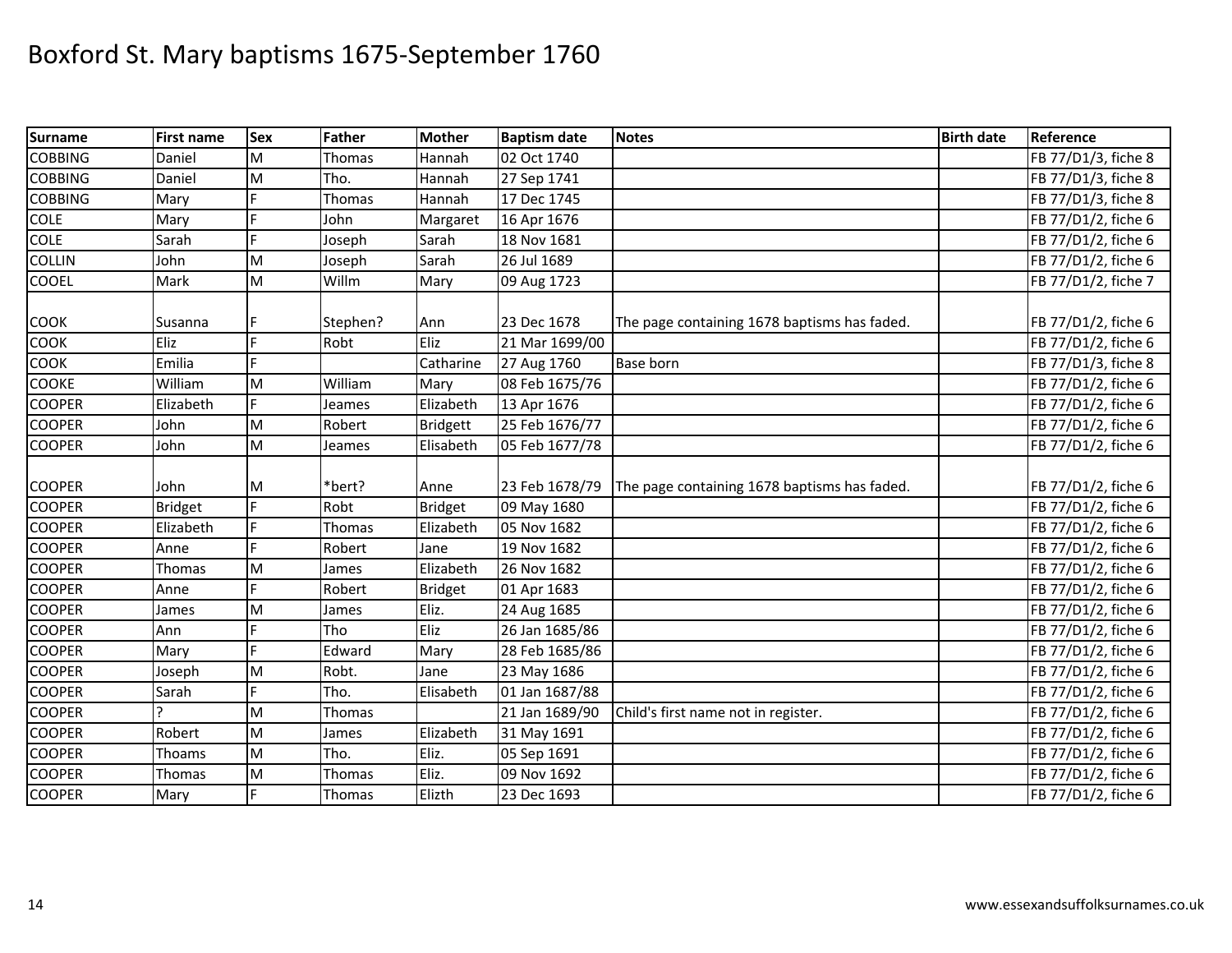| <b>Surname</b>   | <b>First name</b> | <b>Sex</b> | Father        | <b>Mother</b>  | <b>Baptism date</b> | <b>Notes</b>                                                                                  | <b>Birth date</b> | Reference           |
|------------------|-------------------|------------|---------------|----------------|---------------------|-----------------------------------------------------------------------------------------------|-------------------|---------------------|
| <b>COOPER</b>    | Edwd              | M          | Tho           | Eliz           | 12 Jun 1695         |                                                                                               |                   | FB 77/D1/2, fiche 6 |
| <b>COOPER</b>    | William           | M          | Thomas        | <b>Bridget</b> | 08 Mar 1718/19      |                                                                                               |                   | FB 77/D1/2, fiche 7 |
| <b>COOPER</b>    | <b>Bridget</b>    |            | Thomas        | <b>Bridget</b> | 11 Sep 1720         |                                                                                               |                   | FB 77/D1/2, fiche 7 |
| <b>COOPER</b>    | Thomas            | M          | Thomas        | <b>Bridget</b> | 27 Jan 1722/23      |                                                                                               |                   | FB 77/D1/2, fiche 7 |
| <b>COOPER</b>    | Joseph            | M          | Thomas        | <b>Bridget</b> | 15 Aug 1725         |                                                                                               |                   | FB 77/D1/2, fiche 7 |
| <b>COOPER</b>    | Elizabeth         | F.         | Thomas        | Elizabeth      | 18 Jan 1689/90      | List of children of Thomas & Elizabeth Cooper in<br>back of register: "Mr. Cooper's children" |                   | FB 77/D1/2, fiche 7 |
| <b>COOPER</b>    | Thomas            | M          | <b>Thomas</b> | Elizabeth      | 19 Nov 1692         | List of children of Thomas & Elizabeth Cooper in<br>back of register: "Mr. Cooper's children" |                   | FB 77/D1/2, fiche 7 |
| <b>COOPER</b>    | Edward            | M          | Thomas        | Elizabeth      | 13 Jun 1695         | List of children of Thomas & Elizabeth Cooper in<br>back of register: "Mr. Cooper's children" |                   | FB 77/D1/2, fiche 7 |
| <b>COOPER</b>    | Ann               | F          | Thomas        | Elizabeth      | 25 Jun 1698         | List of children of Thomas & Elizabeth Cooper in<br>back of register: "Mr. Cooper's children" |                   | FB 77/D1/2, fiche 7 |
| <b>COOPER</b>    | Judith            | F          | Thomas        | Elizabeth      | 28 Sep 1707         | List of children of Thomas & Elizabeth Cooper in<br>back of register: "Mr. Cooper's children" |                   | FB 77/D1/2, fiche 7 |
| <b>COOPER</b>    | Elizabeth         | E.         | Edward        | Eliz.          | 26 Apr 1748         |                                                                                               |                   | FB 77/D1/3, fiche 8 |
| <b>COOPER</b>    | Ann               | L.         | Edward        | Elizabeth      | 13 Jun 1749         |                                                                                               |                   | FB 77/D1/3, fiche 8 |
| <b>COOPER</b>    | Susan             | Ë          | Edward        | Elizabeth      | 06 Sep 1751         |                                                                                               |                   | FB 77/D1/3, fiche 8 |
| <b>COOPER</b>    | Sarah             | Ë          | Edward        | Anne           | 23 Jan 1755         |                                                                                               |                   | FB 77/D1/3, fiche 8 |
| <b>COOPER</b>    | <b>Bridget</b>    | Ė          | Edward        | Elizabeth      | 17 Oct 1756         |                                                                                               |                   | FB 77/D1/3, fiche 8 |
| <b>COTTEWELL</b> | Martha            | F.         | John          | Mary           | 14 Mar 1685/86      |                                                                                               |                   | FB 77/D1/2, fiche 6 |
| <b>COVEL</b>     | George            | M          | Wm            | Mary           | 21 Apr 1728         |                                                                                               |                   | FB 77/D1/3, fiche 8 |
| <b>COVEL</b>     | James             | M          | Ed.           | Abig.          | 30 Nov 1729         |                                                                                               |                   | FB 77/D1/3, fiche 8 |
| <b>COVEL</b>     | George            | M          | Wm            | Mary           | 21 Dec 1729         |                                                                                               |                   | FB 77/D1/3, fiche 8 |
| <b>COVEL</b>     | Peter             | M          | Edward        | Abigail        | 14 Nov 1731         |                                                                                               |                   | FB 77/D1/3, fiche 8 |
| <b>COVEL</b>     | Elizabeth         | E.         | Wm            | Mary           | 22 Oct 1732         |                                                                                               |                   | FB 77/D1/3, fiche 8 |
| <b>COVEL</b>     | Jacob             | M          | Wm.           | Mary           | 13 Apr 1735         |                                                                                               |                   | FB 77/D1/3, fiche 8 |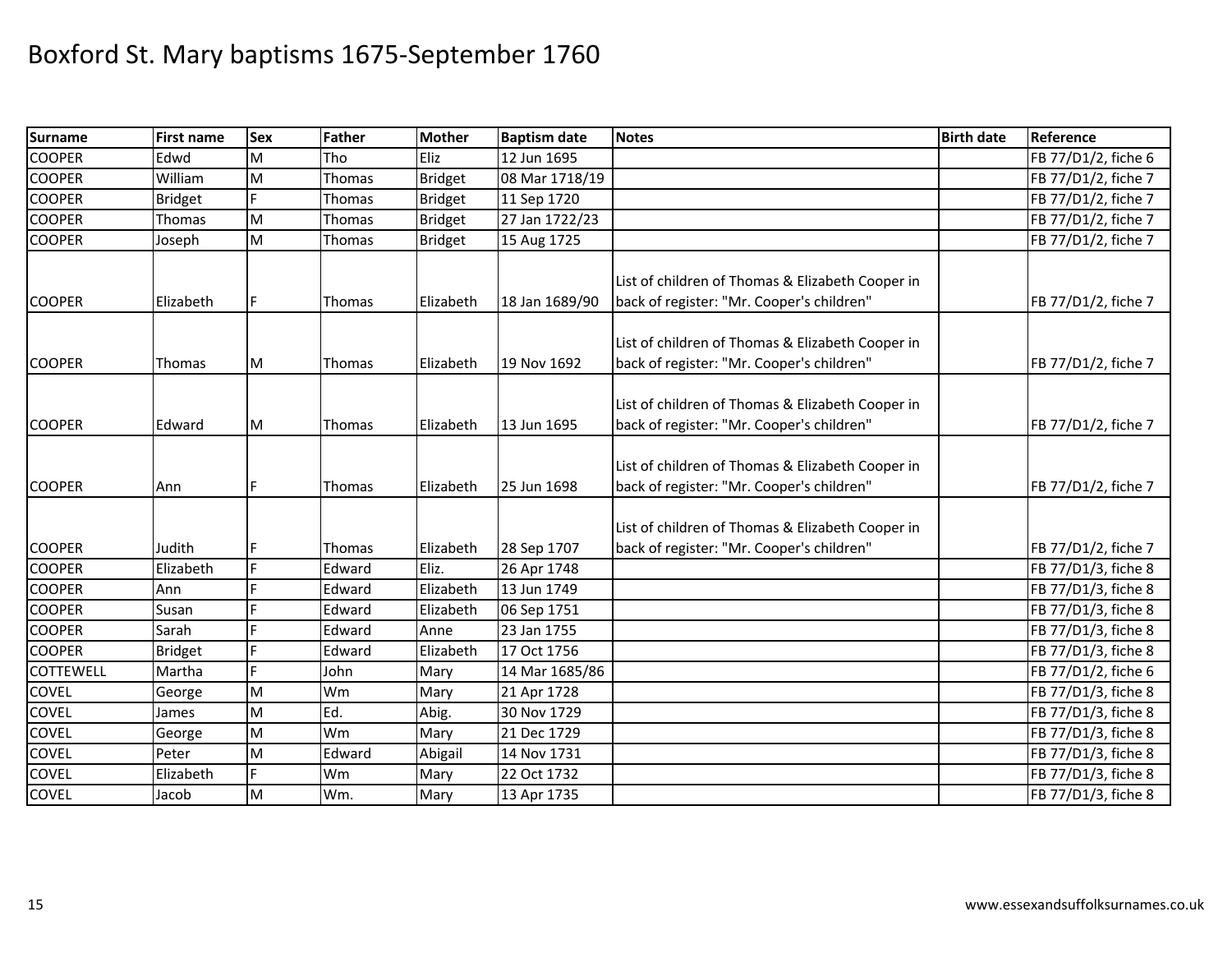| <b>Surname</b>  | <b>First name</b> | Sex | <b>Father</b> | <b>Mother</b> | <b>Baptism date</b> | <b>Notes</b>     | <b>Birth date</b> | Reference           |
|-----------------|-------------------|-----|---------------|---------------|---------------------|------------------|-------------------|---------------------|
| COVEL           | Susan             |     | Will.         | Mary          | 11 Dec 1737         |                  |                   | FB 77/D1/3, fiche 8 |
| COVEL           | William           | M   | Mark          | Hester        | 18 Jun 1749         |                  |                   | FB 77/D1/3, fiche 8 |
| COVEL           | Elizabeth         | F   |               | Elizabeth     | 05 Nov 1752         | <b>Base born</b> |                   | FB 77/D1/3, fiche 8 |
| COVEL           | John              | M   | Mark          | Hester        | 20 Aug 1758         |                  |                   | FB 77/D1/3, fiche 8 |
| <b>COVEL</b>    | Peter             | M   | James         | Mary          | 24 Aug 1759         |                  |                   | FB 77/D1/3, fiche 8 |
| COVELL          | Jane              |     | William       | Mary          | 27 Feb 1725/26      |                  |                   | FB 77/D1/2, fiche 7 |
| <b>COVELL</b>   | Elizabeth         |     | Mark          | Hester        | 12 Feb 1752         |                  |                   | FB 77/D1/3, fiche 8 |
| COVIL           | Anne              |     | Edwd          | Anne          | 02 Sep 1733         |                  |                   | FB 77/D1/3, fiche 8 |
| CRANE           | William           | M   | Willm         | Mary          | 04 Jan 1714/15      |                  |                   | FB 77/D1/2, fiche 7 |
| <b>CRANE</b>    | William           | M   | Robert        | Anne          | 25 Jul 1742         |                  |                   | FB 77/D1/3, fiche 8 |
| CRANE           | Anne              |     | Robert        | Anne          | 09 Oct 1743         |                  |                   | FB 77/D1/3, fiche 8 |
| CRANE           | Robert            | M   | Robert        | Anne          | 23 Mar 1744/45      |                  |                   | FB 77/D1/3, fiche 8 |
| <b>CRANE</b>    | John              | M   | Rob.          | Anne          | 22 Jun 1746         |                  |                   | FB 77/D1/3, fiche 8 |
| CRANE           | Elizabeth         | F   | Robert        | Anne          | 29 May 1748         |                  |                   | FB 77/D1/3, fiche 8 |
| CRANE           | Thomas            | M   | Robert        | Anne          | 18 Feb 1749/50      |                  |                   | FB 77/D1/3, fiche 8 |
| <b>CRANE</b>    | Mary              |     | Robert        | Anne          | 12 Feb 1752         |                  |                   | FB 77/D1/3, fiche 8 |
| <b>CRANE</b>    | Daniel            | M   | Robert        | Anne          | 13 May 1753         |                  |                   | FB 77/D1/3, fiche 8 |
| CRANE           | Daniel            | M   | Robert        | Anne          | 29 Jun 1754         |                  |                   | FB 77/D1/3, fiche 8 |
| CRANE           | Arthur            | M   | Robert        | Anne          | 21 Sep 1755         |                  |                   | FB 77/D1/3, fiche 8 |
| CRANE           | Mary              |     | Robert        | Anne          | 08 May 1757         |                  |                   | FB 77/D1/3, fiche 8 |
| CRANE           | James             | M   | Robert        | Anne          | 21 Dec 1758         |                  |                   | FB 77/D1/3, fiche 8 |
| CRESSWELL       | Jane              |     | George        | Mary          | 02 Apr 1757         |                  |                   | FB 77/D1/3, fiche 8 |
| <b>CRESWELL</b> | John              | M   | John          | Mary          | 24 Nov 1741         |                  |                   | FB 77/D1/3, fiche 8 |
| <b>CROPLEY</b>  | Jane              |     | Sam.          | Eliz.         | 08 Feb 1735/36      |                  |                   | FB 77/D1/3, fiche 8 |
| <b>CROPLEY</b>  | Samuel            | M   | Sam.          | Eliz.         | 25 May 1737         |                  |                   | FB 77/D1/3, fiche 8 |
| <b>CROPLEY</b>  | John              | M   | Sam.          | Eliz.         | 29 Apr 1739         |                  |                   | FB 77/D1/3, fiche 8 |
| <b>CROPLEY</b>  | Mary              |     | Sam.          | Mary          | 06 Nov 1748         |                  |                   | FB 77/D1/3, fiche 8 |
| <b>CROPLEY</b>  | Anne              | F   | Samuel        | Mary          | 28 Apr 1751         |                  |                   | FB 77/D1/3, fiche 8 |
| <b>CROPLEY</b>  | Samuel            | M   | Samuel        | Mary          | 08 Jan 1754         |                  |                   | FB 77/D1/3, fiche 8 |
| <b>CROPLEY</b>  | Joseph            | M   | Samuel        | Mary          | 15 Aug 1756         |                  |                   | FB 77/D1/3, fiche 8 |
| <b>CROPLEY</b>  | Elizabeth         | F   | Samuel        | Mary          | 22 Jan 1759         |                  |                   | FB 77/D1/3, fiche 8 |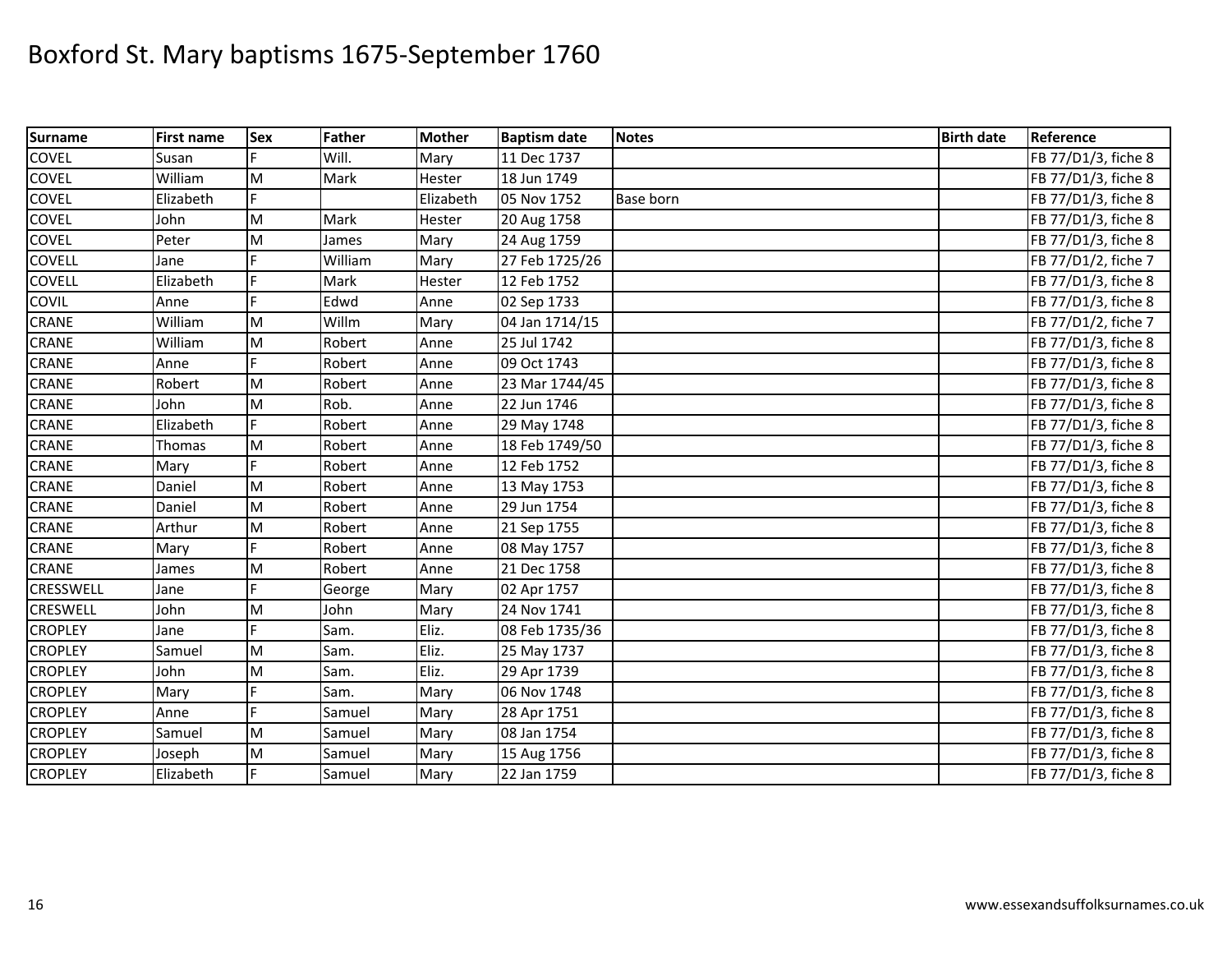| Surname          | <b>First name</b> | <b>Sex</b> | Father | Mother         | <b>Baptism date</b> | <b>Notes</b>                                      | <b>Birth date</b> | Reference           |
|------------------|-------------------|------------|--------|----------------|---------------------|---------------------------------------------------|-------------------|---------------------|
|                  |                   |            |        |                |                     | Entries for 1705 have faded and are almost        |                   |                     |
| CUT <sup>*</sup> | Naomi             |            | John   | Sarah          | 05 Dec 1705         | entirely illegible.                               |                   | FB 77/D1/2, fiche 7 |
| <b>CUTCHEE</b>   | Richard           | M          | John   | Susan          | 06 Jan 1692/93      |                                                   |                   | FB 77/D1/2, fiche 6 |
| <b>CUTCHEE</b>   | Mary              | F          | John   | Susan          | 21 Oct 1694         |                                                   |                   | FB 77/D1/2, fiche 6 |
|                  |                   |            |        |                |                     | No parents' names in register. Unclear if surname |                   |                     |
| <b>DANKS</b>     | Margaret          |            |        |                | 05 Jul 1704         | is that of father or mother.                      |                   | FB 77/D1/2, fiche 7 |
| <b>DANKS</b>     | <b>Bridget</b>    |            | John   | <b>Bridget</b> | 26 Oct 1706         |                                                   |                   | FB 77/D1/2, fiche 7 |
| <b>DANKS</b>     | <b>Bridget</b>    | F.         | John   | <b>Bridget</b> | 26 May 1709         |                                                   |                   | FB 77/D1/2, fiche 7 |
| <b>DANKS</b>     | Abraham           | M          | John   | Usly           | 18 Jul 1714         |                                                   |                   | FB 77/D1/2, fiche 7 |
| <b>DAY</b>       | William           | M          | John   | Hannah         | 01 Jan 1722/23      |                                                   |                   | FB 77/D1/2, fiche 7 |
| <b>DAY</b>       | John              | M          | John   | Hannah         | 07 Jun 1724         |                                                   |                   | FB 77/D1/2, fiche 7 |
| <b>DAY</b>       | Robt.             | M          | John   | Hannah         | 03 Apr 1726         |                                                   |                   | FB 77/D1/2, fiche 7 |
| <b>DAY</b>       | Thomas            | M          | John   | Hannah         | 07 Apr 1728         |                                                   |                   | FB 77/D1/3, fiche 8 |
| <b>DAY</b>       | Hannah            | Ē          | John   | Hannah         | 27 Jan 1729/30      |                                                   |                   | FB 77/D1/3, fiche 8 |
| <b>DAY</b>       | Hannah            | E          | John   | Hannah         | 30 Nov 1731         |                                                   |                   | FB 77/D1/3, fiche 8 |
| <b>DAY</b>       | Charles           | M          | John   | Hannah         | 02 Dec 1733         |                                                   |                   | FB 77/D1/3, fiche 8 |
| <b>DAY</b>       | James             | M          | Jo.    | Hannah         | 02 Feb 1735/36      |                                                   |                   | FB 77/D1/3, fiche 8 |
| <b>DAY</b>       | Sarah             | F          | John   | Hannah         | 13 Apr 1737         |                                                   |                   | FB 77/D1/3, fiche 8 |
| <b>DAY</b>       | Anne              |            | John   | Hannah         | 09 Aug 1738         |                                                   |                   | FB 77/D1/3, fiche 8 |
| <b>DAY</b>       | Abigail           | F          | John   | Hannah         | 04 Jan 1739/40      |                                                   |                   | FB 77/D1/3, fiche 8 |
| <b>DAY</b>       | James             | M          | John   | Hannah         | 07 Mar 1740/41      |                                                   |                   | FB 77/D1/3, fiche 8 |
| <b>DAY</b>       | Abigail           | F          | John   | Hannah         | 17 Feb 1741/42      | Abigail & Mary, twin daughters of                 |                   | FB 77/D1/3, fiche 8 |
| <b>DAY</b>       | Mary              | F          | John   | Hannah         | 17 Feb 1741/42      | Abigail & Mary, twin daughters of                 |                   | FB 77/D1/3, fiche 8 |
| <b>DAY</b>       | Mary              | F          | John   | Hannah         | 24 May 1743         |                                                   |                   | FB 77/D1/3, fiche 8 |
| <b>DAY</b>       | George            | M          | John   | Hannah         | 13 Oct 1745         |                                                   |                   | FB 77/D1/3, fiche 8 |
| <b>DAY</b>       | Martha            | F.         | Will.  | Mary           | 06 Jan 1746/47      |                                                   |                   | FB 77/D1/3, fiche 8 |
| <b>DAY</b>       | Mary              |            | Will.  | Mary           | 03 Jan 1747/48      |                                                   |                   | FB 77/D1/3, fiche 8 |
| <b>DAY</b>       | Elizabeth         | F          | John   | Elizabeth      | 19 Feb 1750/51      |                                                   |                   | FB 77/D1/3, fiche 8 |
| <b>DAY</b>       | Elizabeth         |            | Thomas | Elizabeth      | 05 Aug 1755         | Elizabeth & Charles, twins of                     |                   | FB 77/D1/3, fiche 8 |
| <b>DAY</b>       | Charles           |            | Thomas | Elizabeth      | 05 Aug 1755         | Elizabeth & Charles, twins of                     |                   | FB 77/D1/3, fiche 8 |
| <b>DAY</b>       | John              | M          | Robert | Elizabeth      | 19 Sep 1755         |                                                   |                   | FB 77/D1/3, fiche 8 |
| <b>DAY</b>       | Sarah             | F          | Thomas | Elizabeth      | 25 Feb 1757         |                                                   |                   | FB 77/D1/3, fiche 8 |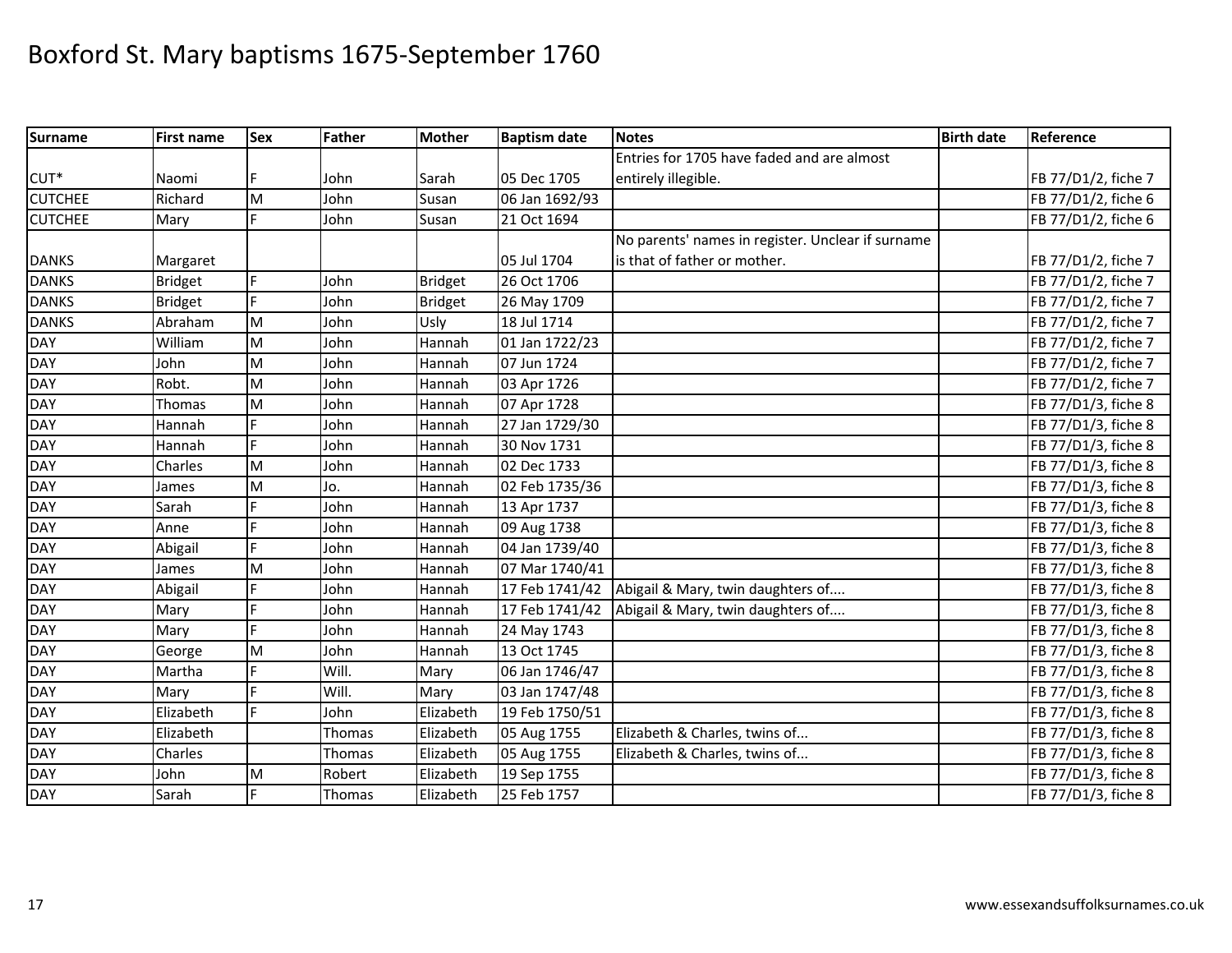| <b>Surname</b> | <b>First name</b> | <b>Sex</b> | <b>Father</b> | <b>Mother</b>  | <b>Baptism date</b> | <b>Notes</b>                                      | <b>Birth date</b> | Reference           |
|----------------|-------------------|------------|---------------|----------------|---------------------|---------------------------------------------------|-------------------|---------------------|
|                | Mary              |            |               |                |                     |                                                   |                   |                     |
| <b>DAY</b>     | Micklefield       |            | Robert        | Elizabeth      | 21 May 1757         |                                                   |                   | FB 77/D1/3, fiche 8 |
| <b>DAY</b>     | Elizabeth         | E          | Robert        | Elizabeth      | 17 Apr 1759         |                                                   |                   | FB 77/D1/3, fiche 8 |
| <b>DEAN</b>    | Ann               | F          | Moses         | Ann            | 24 Nov 1709         |                                                   |                   | FB 77/D1/2, fiche 7 |
| <b>DEAVES</b>  | Vincent           | M          | Vincent       | <b>Bridget</b> | 28 Jan 1753         |                                                   |                   | FB 77/D1/3, fiche 8 |
| <b>DECKES</b>  | Joseph            | M          | Jos.          | Margaret       | 19 Jan 1727/28      |                                                   |                   | FB 77/D1/3, fiche 8 |
| <b>DECKES</b>  | Anne              | F          | Jos.          | Mary           | 06 Jun 1733         |                                                   |                   | FB 77/D1/3, fiche 8 |
| <b>DEEKES</b>  | Joseph            | M          | Jos.          | Margar.        | 26 Mar 1730         |                                                   |                   | FB 77/D1/3, fiche 8 |
| <b>DEEKES</b>  | Mary              | Е          | Ja.           | Anne           | 13 Apr 1730         |                                                   |                   | FB 77/D1/3, fiche 8 |
| <b>DEEKS</b>   | Susan             | d          | Josh.         | Margaret       | 11 May 1722         |                                                   |                   | FB 77/D1/2, fiche 7 |
| <b>DEEKS</b>   | Mary              | E          | Joseph        | Margaret       | 21 Sep 1723         |                                                   |                   | FB 77/D1/2, fiche 7 |
| <b>DEEKS</b>   | Elizabeth         | F          | Joseph        | Margaret       | 14 Nov 1725         |                                                   |                   | FB 77/D1/2, fiche 7 |
| <b>DEEVES</b>  | William           | M          | Vincent       | <b>Bridget</b> | 02 May 1756         |                                                   |                   | FB 77/D1/3, fiche 8 |
| <b>DOUGLAS</b> | Mary              | F          | Ja.           | Anne           | 05 Oct 1735         | Soldr. (soldier?)                                 |                   | FB 77/D1/3, fiche 8 |
| <b>DREAD</b>   | Henry             | M          | Henry         | Mary           | 03 Dec 1719         |                                                   |                   | FB 77/D1/2, fiche 7 |
| <b>DREAD</b>   | Susan             |            | Henry         | Mary           | 30 Jul 1721         |                                                   |                   | FB 77/D1/2, fiche 7 |
|                |                   |            |               |                |                     | A base born child. Of John Brownsmith and Alice   |                   |                     |
| <b>DREWS</b>   | Mary              |            | John          | Alice          | 08 Jul 1716         | <b>Drews</b>                                      |                   | FB 77/D1/2, fiche 7 |
| <b>DUCKER</b>  | John              | M          | John          | Susanna        | 18 Feb 1682/83      |                                                   |                   | FB 77/D1/2, fiche 6 |
|                |                   |            |               |                |                     | No parents' names in register. Unclear if surname |                   |                     |
| <b>DUCKER</b>  | James             |            |               |                | 29 Sep 1695         | is that of father or mother.                      |                   | FB 77/D1/2, fiche 6 |
| <b>DUCKER</b>  | James             | M          | James         | Anne           | 15 Oct 1732         |                                                   |                   | FB 77/D1/3, fiche 8 |
| <b>DUCKER</b>  | John              | M          | James         | Anne           | 22 Sep 1734         |                                                   |                   | FB 77/D1/3, fiche 8 |
| <b>DURRANT</b> | Elizabeth         | F          | Jeremiah      | Sarah          | 30 Aug 1747         |                                                   |                   | FB 77/D1/3, fiche 8 |
| <b>DURRANT</b> | Mary              | F          | Jeremiah      | Sarah          | 11 Mar 1749/50      |                                                   |                   | FB 77/D1/3, fiche 8 |
| <b>DURRANT</b> | James             | M          | Jeremiah      | Sarah          | 02 Mar 1755         |                                                   |                   | FB 77/D1/3, fiche 8 |
| <b>DWIGHT</b>  | Jonas?            | M          | Jonas         | Ann            | 30 May 1691         |                                                   |                   | FB 77/D1/2, fiche 6 |
| <b>DWIGHT</b>  | Josias            | M          | Josias        | Mary           | 04 Jul 1725         |                                                   |                   | FB 77/D1/2, fiche 7 |
| <b>EDWARDS</b> | John              | M          | Matthew       | Anne           | 10 Apr 1681         |                                                   |                   | FB 77/D1/2, fiche 6 |
| <b>EDWARDS</b> | Samuel            | M          | Mathias       | Anne           | 27 Oct 1682         |                                                   |                   | FB 77/D1/2, fiche 6 |
| <b>EDWARDS</b> | Amy               | E          | Mathew        | Amy            | 06 Jul 1684         |                                                   |                   | FB 77/D1/2, fiche 6 |
| <b>EDWARDS</b> | William           | M          | Matthew       | Ann            | 29 May 1687         |                                                   |                   | FB 77/D1/2, fiche 6 |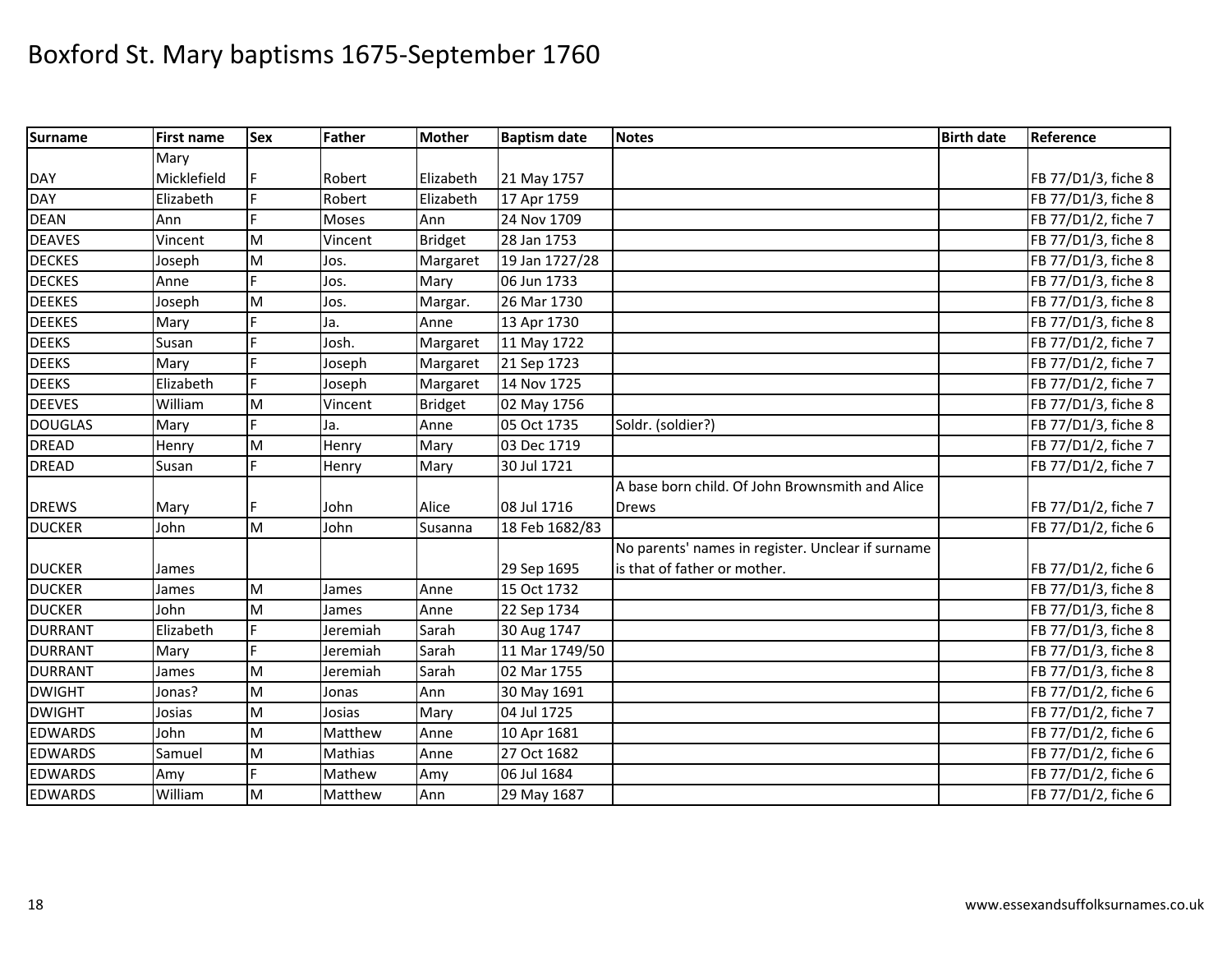| <b>Surname</b>    | <b>First name</b> | Sex | <b>Father</b> | <b>Mother</b> | <b>Baptism date</b> | <b>Notes</b>                                      | <b>Birth date</b> | Reference           |
|-------------------|-------------------|-----|---------------|---------------|---------------------|---------------------------------------------------|-------------------|---------------------|
| EIV[SE]           | John              | M   | John          |               | 10 Feb 1694/95      |                                                   |                   | FB 77/D1/2, fiche 6 |
| <b>ELDRED</b>     | Mary              |     | Robt          | Sarah         | 11 Jan 1685/86      |                                                   |                   | FB 77/D1/2, fiche 6 |
| <b>ELDRED</b>     | Elisabeth         | F   | Robert        | Sarah         | 13 Nov 1687         |                                                   |                   | FB 77/D1/2, fiche 6 |
| <b>ELDRED</b>     | Robt              | M   | Robt          | Sarah         | 09 Feb 1690/91      |                                                   |                   | FB 77/D1/2, fiche 6 |
| <b>ELDRED</b>     | Thomas            | M   | Robert        | Sarah         | 30 Apr 1693         |                                                   |                   | FB 77/D1/2, fiche 6 |
|                   |                   |     |               |               |                     | No parents' names in register. Unclear if surname |                   |                     |
| <b>ELDRED</b>     | William           |     |               |               | 27 Jan 1695/96      | is that of father or mother.                      |                   | FB 77/D1/2, fiche 6 |
|                   |                   |     |               |               |                     | No parents' names in register. Unclear if surname |                   |                     |
| <b>ELDRED</b>     | Tamesin           |     |               |               | 21 Jun 1704         | is that of father or mother.                      |                   | FB 77/D1/2, fiche 7 |
| <b>ELLES</b>      | John              | M   | John          | Mary          | 04 Apr 1756         |                                                   |                   | FB 77/D1/3, fiche 8 |
| <b>ELLES</b>      | Mary              |     | John          | Mary          | 16 Mar 1760         |                                                   |                   | FB 77/D1/3, fiche 8 |
| <b>ELLINGFORD</b> | Anne              |     | William       | Mary          | 11 Mar 1759         | of Groton                                         |                   | FB 77/D1/3, fiche 8 |
| <b>ELLIS</b>      | James             | M   | John          | Mary          | 28 Aug 1758         |                                                   |                   | FB 77/D1/3, fiche 8 |
| <b>ELMAR</b>      | John              | M   | James         | Anne          | 19 Jun 1681         |                                                   |                   | FB 77/D1/2, fiche 6 |
| <b>ELMAR</b>      | James             | M   | James         | Ann           | 27 Aug 1687         |                                                   |                   | FB 77/D1/2, fiche 6 |
| <b>ELMER</b>      | Thomas            | M   | James         | Mary          | 03 Jul 1679         |                                                   |                   | FB 77/D1/2, fiche 6 |
| <b>ELMER</b>      | James             | M   | James         | Anne          | 12 Nov 1682         |                                                   |                   | FB 77/D1/2, fiche 6 |
| <b>ELMER</b>      | James             | M   | James         | Mary          | 01 Mar 1752         |                                                   |                   | FB 77/D1/3, fiche 8 |
| <b>ELMER</b>      | John              | M   | James         | Mary          | 31 Mar 1754         |                                                   |                   | FB 77/D1/3, fiche 8 |
| <b>ELMER</b>      | Anne              |     | John          | Anne          | 05 Jan 1755         |                                                   |                   | FB 77/D1/3, fiche 8 |
| <b>ELMER</b>      | Mary              |     | James         | Mary          | 01 Jan 1756         |                                                   |                   | FB 77/D1/3, fiche 8 |
| <b>ELMER</b>      | John              | M   | John          | Anne          | 24 Oct 1756         |                                                   |                   | FB 77/D1/3, fiche 8 |
| <b>ELMER</b>      | Susan             |     | James         | Mary          | 26 Jun 1757         |                                                   |                   | FB 77/D1/3, fiche 8 |
| <b>ELMER</b>      | Thomas            | M   | James         | Mary          | 08 Apr 1759         |                                                   |                   | FB 77/D1/3, fiche 8 |
| <b>ELMER</b>      | James             | M   | John          | Anne          | 21 Sep 1760         |                                                   |                   | FB 77/D1/3, fiche 8 |
| <b>ELMIN</b>      | Jeames            | M   | Jeames        | Mary          | 30 Aug 1675         |                                                   |                   | FB 77/D1/2, fiche 6 |
| <b>ELMIN</b>      | William           | M   | Jeames        | Mary          | 30 Aug 1675         |                                                   |                   | FB 77/D1/2, fiche 6 |
| <b>ELMORE</b>     | Anne              | E   | James         | Anne          | 02 Mar 1683/84      |                                                   |                   | FB 77/D1/2, fiche 6 |
| <b>ENGLISH</b>    | James             | M   | James         | Martha        | 06 Dec 1692         |                                                   |                   | FB 77/D1/2, fiche 6 |
|                   |                   |     |               |               |                     | No parents' names in register. Unclear if surname |                   |                     |
| <b>ENGLISH</b>    | Elizabeth         |     |               |               | 16 Jan 1695/96      | is that of father or mother.                      |                   | FB 77/D1/2, fiche 6 |
| <b>ENGLISH</b>    | King              | Iм  | James         | Martha        | 29 May 1710         |                                                   |                   | FB 77/D1/2, fiche 7 |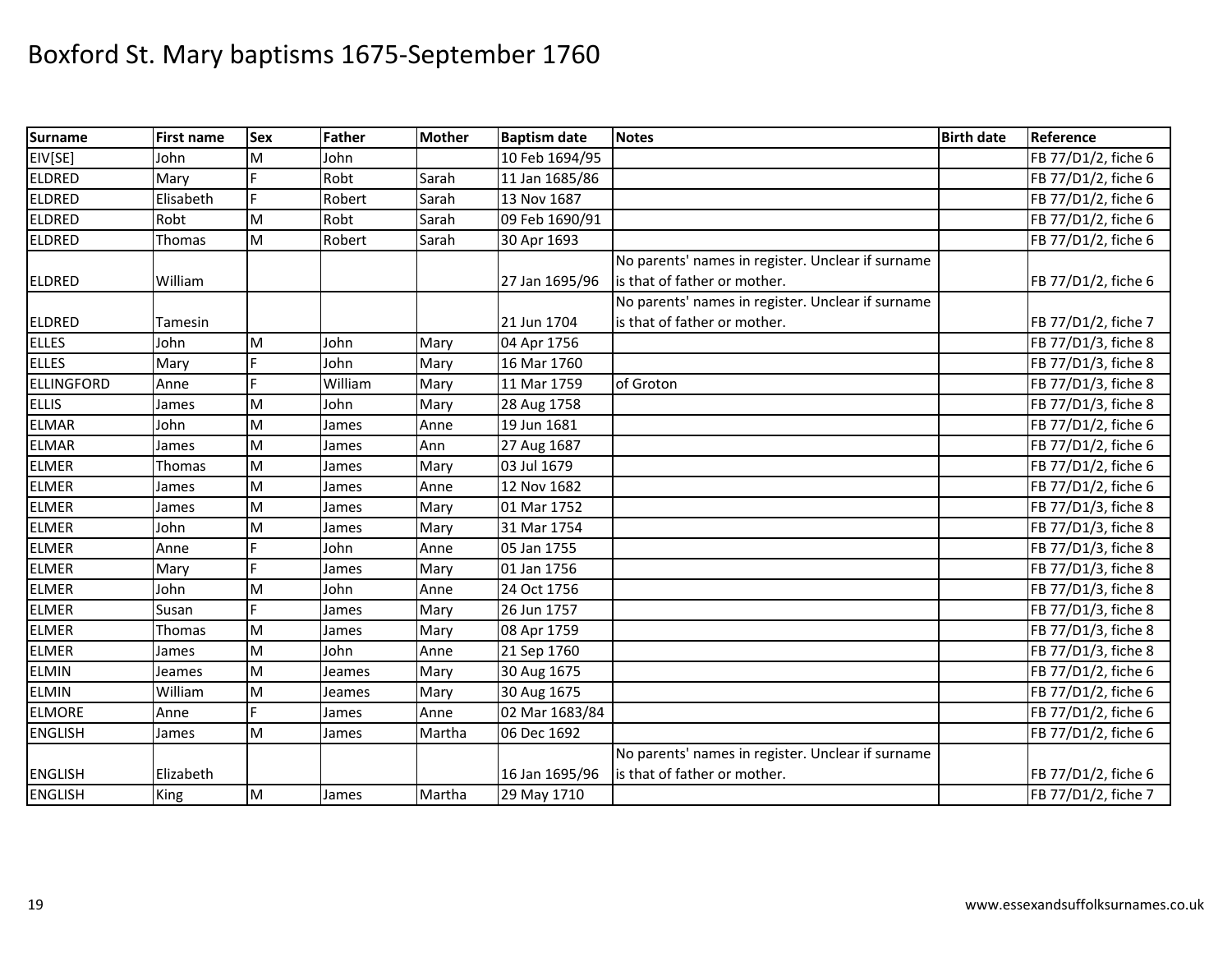| <b>Surname</b> | <b>First name</b> | Sex | Father  | <b>Mother</b> | <b>Baptism date</b> | <b>Notes</b>                               | <b>Birth date</b> | Reference           |
|----------------|-------------------|-----|---------|---------------|---------------------|--------------------------------------------|-------------------|---------------------|
| <b>ENGLISH</b> | Mary              |     | James   | Martha        | 15 Sep 1712         |                                            |                   | FB 77/D1/2, fiche 7 |
| <b>EVERET</b>  | Francis           | M   | Franc.  | Mary          | 30 Apr 1727         | Francis & John, sons of                    |                   | FB 77/D1/3, fiche 8 |
| <b>EVERET</b>  | John              | M   | Franc.  | Mary          | 30 Apr 1727         | Francis & John, sons of                    |                   | FB 77/D1/3, fiche 8 |
| <b>FAIRES</b>  | Mary              |     | Sam.    | Eliz.         | 12 May 1712         |                                            |                   | FB 77/D1/2, fiche 7 |
| <b>FAIRES</b>  | John              | M   | Sam.    | Margaret      | 22 Jun 1746         |                                            |                   | FB 77/D1/3, fiche 8 |
| <b>FAIRES</b>  | Eliz.             |     | Edward  | Eliz.         | 18 Jan 1746/47      |                                            |                   | FB 77/D1/3, fiche 8 |
| <b>FAIRFAX</b> | Benjamin          | M   | John    | Ann           | 05 Nov 1691         |                                            |                   | FB 77/D1/2, fiche 6 |
| <b>FAIRFAX</b> | Mary              |     | John    | Ann           | 08 Jul 1693         |                                            |                   | FB 77/D1/2, fiche 6 |
| <b>FAIRFAX</b> | John              | M   | John    | Ann           | 28 Oct 1694         |                                            |                   | FB 77/D1/2, fiche 6 |
| <b>FAIRFAX</b> | Ann               | É   | John    | Ann           | 09 Aug 1696         |                                            |                   | FB 77/D1/2, fiche 6 |
|                |                   |     |         |               |                     | Entries for 1705 have faded and are almost |                   |                     |
| <b>FAIRFAX</b> | Charles           | M   | John?   | Ann           | * Apr 1705          | entirely illegible.                        |                   | FB 77/D1/2, fiche 7 |
| <b>FAIRS</b>   | Samuell           | M   | Samuell | Eliz          | 18 Feb 1706/7       |                                            |                   | FB 77/D1/2, fiche 7 |
| <b>FAIRS</b>   | Elizabeth         | Ë   | Samuell | Eliz          | 12 Sep 1708         |                                            |                   | FB 77/D1/2, fiche 7 |
| <b>FAIRS</b>   | John              | M   | Samuell | Eliz.         | 11 Feb 1709/10      |                                            |                   | FB 77/D1/2, fiche 7 |
| <b>FAIRS</b>   | Edward            | M   | Saml    | Eliz          | 01 May 1720         |                                            |                   | FB 77/D1/2, fiche 7 |
| <b>FAIRS</b>   | Sarah             |     | John    | Sarah         | 21 Apr 1734         |                                            |                   | FB 77/D1/3, fiche 8 |
| <b>FAIRS</b>   | John              | M   | John    | Sarah         | 30 Jan 1736/37      |                                            |                   | FB 77/D1/3, fiche 8 |
| <b>FAIRS</b>   | Samuel            | M   | Sam.    | Margaret      | 03 May 1739         |                                            |                   | FB 77/D1/3, fiche 8 |
| <b>FAIRS</b>   | Samuel            | M   | Sam.    | Sarah         | 11 Mar 1740/41      |                                            |                   | FB 77/D1/3, fiche 8 |
| <b>FAIRS</b>   | Mary              |     | John    | Sarah         | 20 Dec 1741         |                                            |                   | FB 77/D1/3, fiche 8 |
| <b>FAIRS</b>   | Susan             | E   | John    | Sarah         | 06 Jan 1743/44      |                                            |                   | FB 77/D1/3, fiche 8 |
| <b>FAIRS</b>   | Margaret          | Ė   | Sam.    | Margaret      | 25 Jan 1743/44      |                                            |                   | FB 77/D1/3, fiche 8 |
| <b>FAIRS</b>   | Edward            | M   | Edw.    | Eliz.         | 18 Oct 1744         |                                            |                   | FB 77/D1/3, fiche 8 |
| <b>FAIRS</b>   | Samuel            | M   | John    | Sarah         | 09 Mar 1745/46      |                                            |                   | FB 77/D1/3, fiche 8 |
| <b>FAIRS</b>   | John              | M   | Edward  | Eliz.         | 24 Feb 1748/49      |                                            |                   | FB 77/D1/3, fiche 8 |
| <b>FAIRS</b>   | Hannah            |     | John    | Sarah         | 24 Aug 1749         |                                            |                   | FB 77/D1/3, fiche 8 |
| <b>FAIRS</b>   | Mary              | E   | Samuel  | Mary          | 18 Oct 1753         |                                            |                   | FB 77/D1/3, fiche 8 |
| <b>FAIRS</b>   | George            | M   | Samuel  | Mary          | 28 Aug 1757         |                                            |                   | FB 77/D1/3, fiche 8 |
| <b>FAIRS</b>   | Judith            | F   | Samuel  | Mary          | 15 Apr 1759         |                                            |                   | FB 77/D1/3, fiche 8 |
| <b>FARR</b>    | Elizabeth         | Е   | Samuell | Susanna       | 13 Apr 1676         |                                            |                   | FB 77/D1/2, fiche 6 |
| <b>FARR</b>    | Samuel            | M   | Samuell | Susan         | 31 Dec 1677         |                                            |                   | FB 77/D1/2, fiche 6 |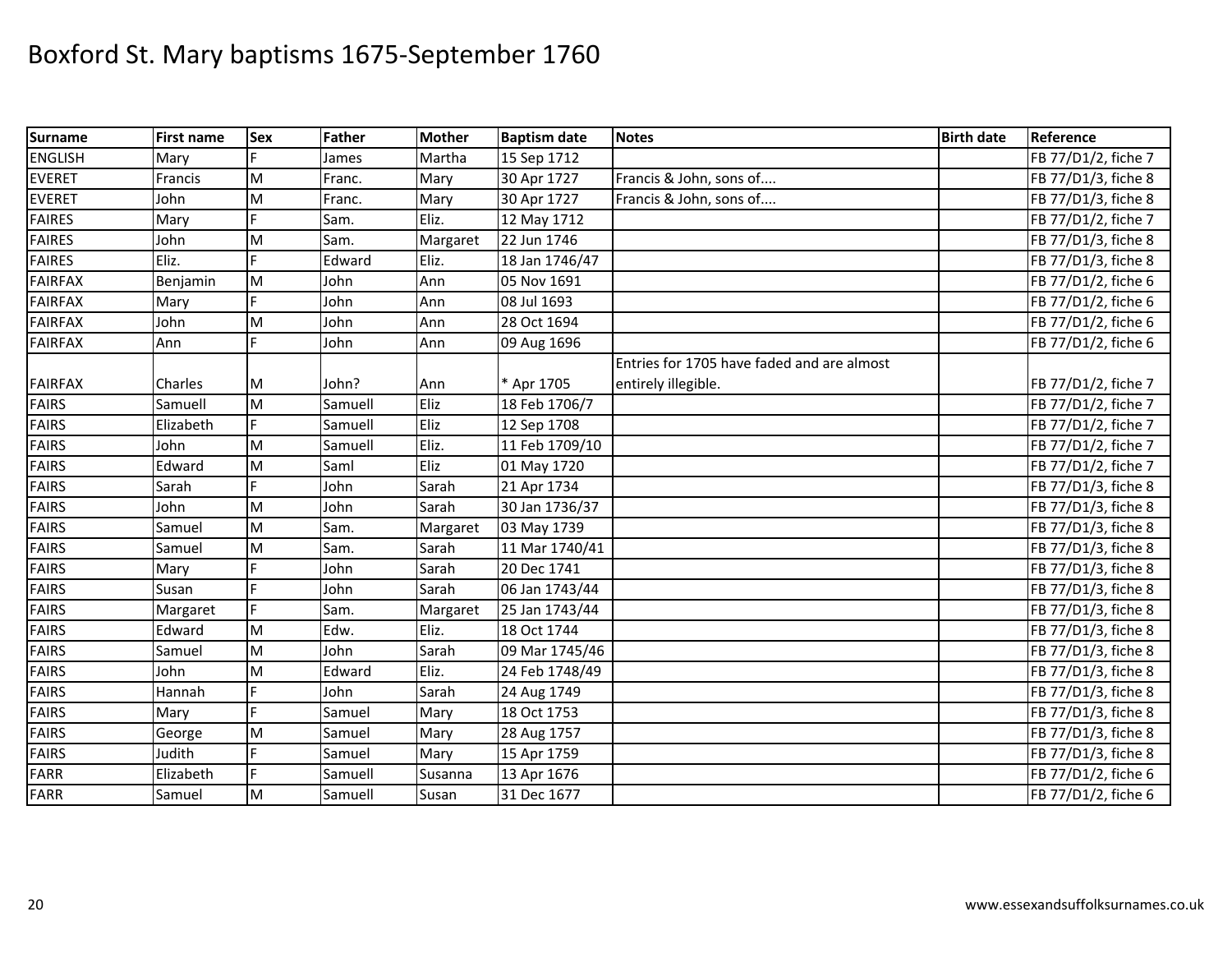| <b>Surname</b> | <b>First name</b> | <b>Sex</b> | Father  | <b>Mother</b> | <b>Baptism date</b> | <b>Notes</b>                                      | <b>Birth date</b> | Reference           |
|----------------|-------------------|------------|---------|---------------|---------------------|---------------------------------------------------|-------------------|---------------------|
| <b>FARR</b>    | Timothy           | M          | Samuell | Susan         | 08 Jan 1679/80      | Son of Mr Samuell Farr                            |                   | FB 77/D1/2, fiche 6 |
| <b>FARROW</b>  | Sarah             |            | John    | Sarah         | 23 Sep 1684         |                                                   |                   | FB 77/D1/2, fiche 6 |
| <b>FELGATE</b> | Martha            |            | John    | Martha        | 16 Sep 1746         |                                                   |                   | FB 77/D1/3, fiche 8 |
| <b>FELGATE</b> | Martha            | E          | John    | Martha        | 11 Jun 1749         |                                                   |                   | FB 77/D1/3, fiche 8 |
| <b>FENNING</b> | Judah             | E          | Thom.   | Sarah         | 11 May 1722         |                                                   |                   | FB 77/D1/2, fiche 7 |
| <b>FENNING</b> | Isaac             | M          | Tho.    | Sarah         | 14 Jul 1723         |                                                   |                   | FB 77/D1/2, fiche 7 |
| <b>FENNING</b> | Elizabeth         |            | Thomas  | Sarah         | 24 Mar 1724/25      |                                                   |                   | FB 77/D1/2, fiche 7 |
| <b>FENNING</b> | John              | M          | Thomas  | Sarah         | 04 Sep 1726         |                                                   |                   | FB 77/D1/2, fiche 7 |
| <b>FLEMING</b> | Susanna           |            | Thos    | Sarah         | 22 Sep 1728         |                                                   |                   | FB 77/D1/3, fiche 8 |
| <b>FREEMAN</b> | Elizabeth         | F.         | John    | Ann           | 19 Nov 1721         |                                                   |                   | FB 77/D1/2, fiche 7 |
| <b>FREEMAN</b> | John              | M          | Jno.    | Ann           | 27 Oct 1723         |                                                   |                   | FB 77/D1/2, fiche 7 |
| <b>FREEMAN</b> | Anne              |            | John    | Anne          | 06 Jul 1729         |                                                   |                   | FB 77/D1/3, fiche 8 |
| <b>FREEMAN</b> | Robert            | M          |         | Eliz.         | 17 Jun 1740         | From Stoke. Base born son of                      |                   | FB 77/D1/3, fiche 8 |
| <b>FREEMAN</b> | John              | M          | John    | Mary          | 16 Feb 1749/50      |                                                   |                   | FB 77/D1/3, fiche 8 |
| <b>FREEMAN</b> | Sarah             |            | John    | Sarah         | 25 Aug 1751         |                                                   |                   | FB 77/D1/3, fiche 8 |
| <b>FROST</b>   | Susannah          |            | Jacob   | Alice         | 12 Mar 1737/38      |                                                   |                   | FB 77/D1/3, fiche 8 |
| <b>FROST</b>   | Mary              |            | James   | Mary          | 27 Aug 1746         |                                                   |                   | FB 77/D1/3, fiche 8 |
| <b>FROST</b>   | Anne              | F          | James   | Mary          | 12 Feb 1748/49      |                                                   |                   | FB 77/D1/3, fiche 8 |
| <b>FROST</b>   | James             | M          | James   | Mary          | 19 Jan 1752         |                                                   |                   | FB 77/D1/3, fiche 8 |
| <b>FROST</b>   | John              | M          | James   | Mary          | 29 Jun 1754         |                                                   |                   | FB 77/D1/3, fiche 8 |
| <b>FROST</b>   | Anne              |            | James   | Mary          | 12 Jun 1757         |                                                   |                   | FB 77/D1/3, fiche 8 |
| <b>FROST</b>   | Elizabeth         |            | James   | Mary          | 04 Feb 1759         |                                                   |                   | FB 77/D1/3, fiche 8 |
| <b>FULCHER</b> | John              | M          | Jno.    | Mary          | 27 Oct 1723         |                                                   |                   | FB 77/D1/2, fiche 7 |
| <b>FULCHER</b> | Danll             | ${\sf M}$  | John    | Mary          | 29 Jan 1726/27      |                                                   |                   | FB 77/D1/2, fiche 7 |
|                |                   |            |         |               |                     | No date. Follows baptism in August, and comes     |                   |                     |
|                |                   |            |         |               |                     | before one on 25 Aug. Parents' names not in       |                   |                     |
|                |                   |            |         |               |                     | register. Unclear if surname is that of mother or |                   |                     |
| GAGE           | Anne              |            |         |               | ** 1689             | father.                                           |                   | FB 77/D1/2, fiche 6 |
| GAGE           | Margaret          |            | John    | Hannah        | 28 Sep 1690         |                                                   |                   | FB 77/D1/2, fiche 6 |
| GAGE           | <b>Bridget</b>    | F.         | John    | Hannah        | 24 Dec 1691         |                                                   |                   | FB 77/D1/2, fiche 6 |
| <b>GAGE</b>    | John              | M          | John    | Hannah        | 23 Dec 1693         |                                                   |                   | FB 77/D1/2, fiche 6 |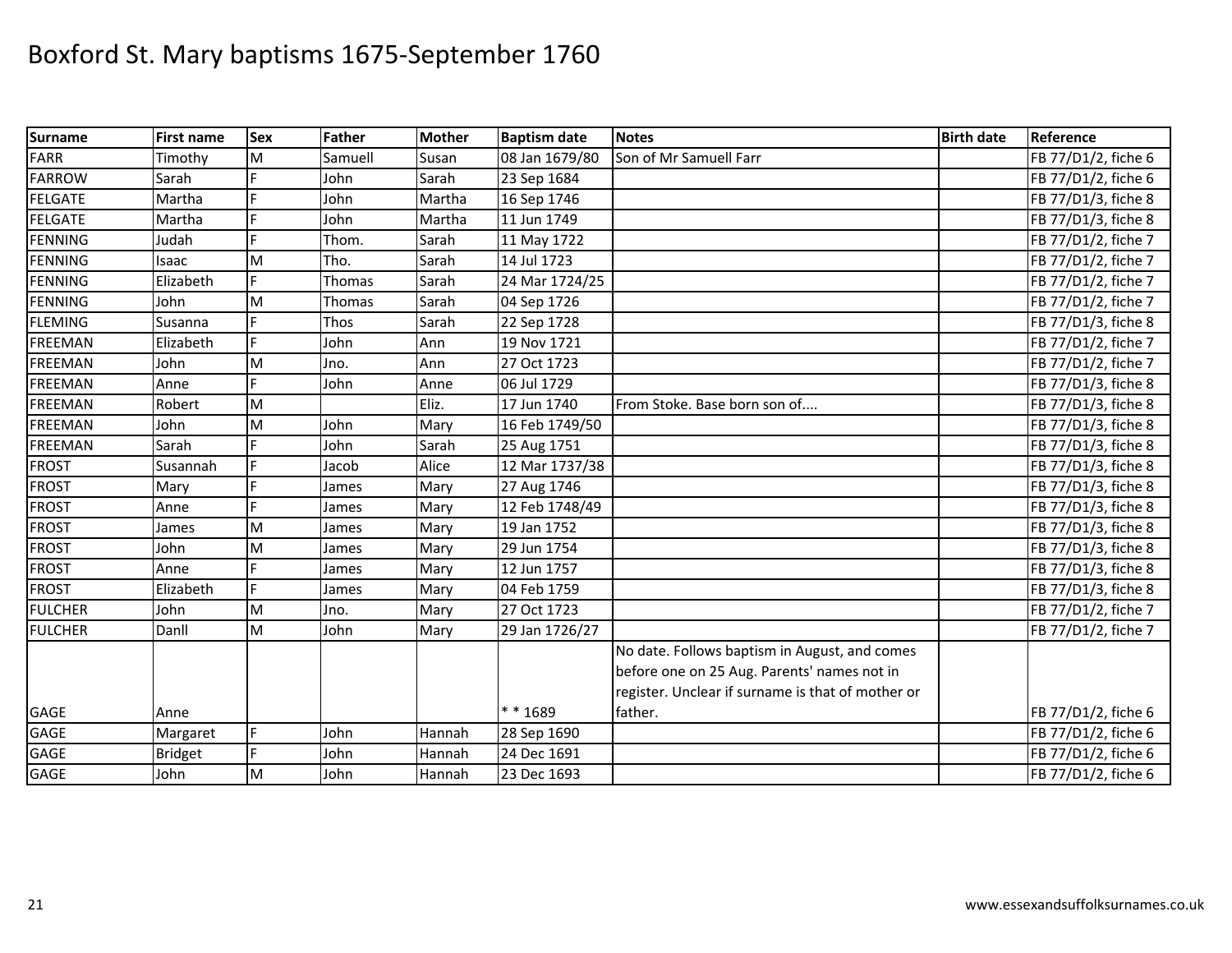| Surname         | <b>First name</b> | <b>Sex</b> | <b>Father</b> | <b>Mother</b> | <b>Baptism date</b> | <b>Notes</b>                                      | <b>Birth date</b> | Reference           |
|-----------------|-------------------|------------|---------------|---------------|---------------------|---------------------------------------------------|-------------------|---------------------|
|                 |                   |            |               |               |                     | No parents' names in register. Unclear if surname |                   |                     |
| <b>GAGE</b>     | Anna              |            |               |               | 06 Feb 1695/96      | is that of father or mother.                      |                   | FB 77/D1/2, fiche 6 |
| <b>GAGE</b>     | Martin            | M          | John          |               | 16 Dec 1697         |                                                   |                   | FB 77/D1/2, fiche 6 |
| <b>GAGE</b>     | Charles           | M          | Charles       | Sarah         | 22 Feb 1757         |                                                   |                   | FB 77/D1/3, fiche 8 |
| <b>GAGE</b>     | Catharine         | F.         | Charles       | Sarah         | 13 Mar 1758         |                                                   |                   | FB 77/D1/3, fiche 8 |
| <b>GAGE</b>     | Sarah             | Þ          | Charles       | Sarah         | 04 Jun 1759         |                                                   |                   | FB 77/D1/3, fiche 8 |
| <b>GANT</b>     | Robt              | M          | William       | Mary          | 21 Oct 1716         |                                                   |                   | FB 77/D1/2, fiche 7 |
|                 |                   |            |               |               |                     | No parents' names in register. Unclear if surname |                   |                     |
| <b>GARDINER</b> | Sarah             |            |               |               | 03 Feb 1704/5       | is that of father or mother.                      |                   | FB 77/D1/2, fiche 7 |
| <b>GARDINER</b> | John              | M          | Thomas        | Ann           | 16 Feb 1706/7       |                                                   |                   | FB 77/D1/2, fiche 7 |
| <b>GARDINER</b> | Elisabeth         | F.         | Thomas        | Ann           | 16 Mar 1708/9       |                                                   |                   | FB 77/D1/2, fiche 7 |
| <b>GARDINER</b> | William           | M          | <b>Thomas</b> | Anne          | 19 Sep 1710         |                                                   |                   | FB 77/D1/2, fiche 7 |
| <b>GARDINER</b> | Richard           | M          | Thomas        | Ann           | 08 Sep 1712         |                                                   |                   | FB 77/D1/2, fiche 7 |
| <b>GARDINER</b> | James             | M          | Thomas        | Hannah        | 06 Jan 1714/15      |                                                   |                   | FB 77/D1/2, fiche 7 |
| <b>GARDINER</b> | Newton            | M          | Tho           | Hannah        | 28 Mar 1716         |                                                   |                   | FB 77/D1/2, fiche 7 |
| <b>GARDINER</b> | Robert            | M          | Thomas        | Hannah        | 18 Aug 1717         |                                                   |                   | FB 77/D1/2, fiche 7 |
| <b>GARDINER</b> | Newton            | M          | Thom.         | Hannah        | 08 Jun 1722         |                                                   |                   | FB 77/D1/2, fiche 7 |
| <b>GARDINER</b> | James             | M          | James         | Dorcas        | 07 Feb 1741/42      |                                                   |                   | FB 77/D1/3, fiche 8 |
| <b>GARDINER</b> | John              | M          | James         | Dorcas        | 18 Sep 1743         |                                                   |                   | FB 77/D1/3, fiche 8 |
| <b>GARDINER</b> | Hannah            |            | Nathaniel     | Eliz.         | 29 Jul 1744         |                                                   |                   | FB 77/D1/3, fiche 8 |
| <b>GARDINER</b> | Sarah             |            | James         | Dorcas        | 14 May 1745         |                                                   |                   | FB 77/D1/3, fiche 8 |
| <b>GARDINER</b> | Thomas            | M          | James         | Dorcas        | 17 Dec 1746         |                                                   |                   | FB 77/D1/3, fiche 8 |
| <b>GARDINER</b> | Dinah             | E          | Newton        | Dinah         | 29 Dec 1746         |                                                   |                   | FB 77/D1/3, fiche 8 |
| <b>GARDINER</b> | Dinah             | F          | Newton        | Dinah         | 01 Jan 1747/48      |                                                   |                   | FB 77/D1/3, fiche 8 |
| <b>GARDINER</b> | William           | M          | James         | Dorcas        | 01 Nov 1748         |                                                   |                   | FB 77/D1/3, fiche 8 |
| <b>GARDINER</b> | William           | M          | Nathanael     | Eliz.         | 04 Dec 1748         |                                                   |                   | FB 77/D1/3, fiche 8 |
| <b>GARDINER</b> | Hannah            | F.         | Newton        | Dinah         | 03 Mar 1748/49      |                                                   |                   | FB 77/D1/3, fiche 8 |
| <b>GARDINER</b> | Vincent           | M          | Matthew       | Elizabeth     | 07 Oct 1750         |                                                   |                   | FB 77/D1/3, fiche 8 |
| <b>GARDINER</b> | Newton            | M          | Newton        | Dinah         | 31 Dec 1750         |                                                   |                   | FB 77/D1/3, fiche 8 |
| <b>GARDINER</b> | Anne              | F          | James         | Dorcas        | 25 Apr 1751         |                                                   |                   | FB 77/D1/3, fiche 8 |
| <b>GARDINER</b> | William           | M          | William       | Sarah         | 18 Nov 1751         |                                                   |                   | FB 77/D1/3, fiche 8 |
| <b>GARDINER</b> | John              | M          | James         | Dorcas        | 27 Mar 1752         |                                                   |                   | FB 77/D1/3, fiche 8 |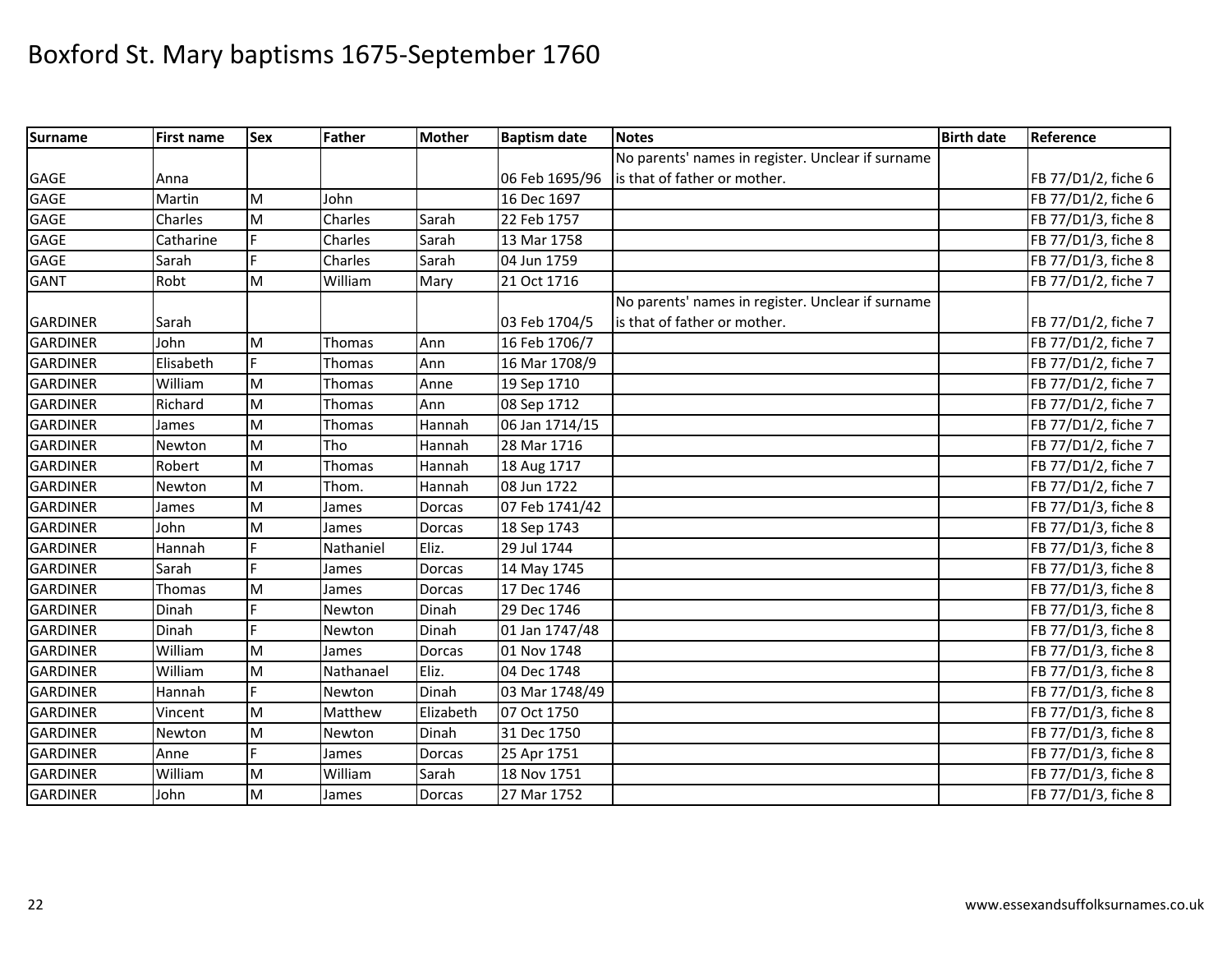| <b>Surname</b>  | <b>First name</b> | <b>Sex</b> | Father     | <b>Mother</b>  | <b>Baptism date</b> | <b>Notes</b>                                     | <b>Birth date</b> | Reference           |
|-----------------|-------------------|------------|------------|----------------|---------------------|--------------------------------------------------|-------------------|---------------------|
| <b>GARDINER</b> | Mary              |            | Nathanael  | Elizabeth      | 25 Dec 1752         |                                                  |                   | FB 77/D1/3, fiche 8 |
| <b>GARDINER</b> | Richard           | M          | Newton     | Dinah          | 11 Jan 1753         |                                                  |                   | FB 77/D1/3, fiche 8 |
| <b>GARDINER</b> | Richard           | M          | Newton     | Dinah          | 01 Nov 1753         |                                                  |                   | FB 77/D1/3, fiche 8 |
| <b>GARDINER</b> | Newton            | M          | James      | Dorcas         | 16 Nov 1753         |                                                  |                   | FB 77/D1/3, fiche 8 |
|                 |                   |            |            |                |                     | About 4 years old. (year of birth estimated from |                   |                     |
| <b>GARDINER</b> | Mary              | F          | Richard    | Mary           | 02 Feb 1754         | age at baptism)                                  | * * 1750          | FB 77/D1/3, fiche 8 |
| <b>GARDINER</b> | John              | M          | William    | Sarah          | 03 May 1754         |                                                  |                   | FB 77/D1/3, fiche 8 |
| <b>GARDINER</b> | John              | M          | Newton     | Dinah          | 01 Dec 1754         |                                                  |                   | FB 77/D1/3, fiche 8 |
| <b>GARDINER</b> | <b>Tillet</b>     | M          | James      | Dorcas         | 21 Feb 1755         |                                                  |                   | FB 77/D1/3, fiche 8 |
| <b>GARDINER</b> | Newton            | ${\sf M}$  | James      | Dorcas         | 30 Mar 1756         |                                                  |                   | FB 77/D1/3, fiche 8 |
| <b>GARDINER</b> | Anne              |            | William    | Sarah          | 24 Oct 1756         |                                                  |                   | FB 77/D1/3, fiche 8 |
| <b>GARDINER</b> | Thomas            | M          | Newton     | Dinah          | 06 Jan 1757         |                                                  |                   | FB 77/D1/3, fiche 8 |
| <b>GARDINER</b> | Peter             | M          | James      | Dorcas         | 13 Jan 1758         |                                                  |                   | FB 77/D1/3, fiche 8 |
| <b>GARDINER</b> | Richard           | M          | Newton     | Dinah          | 05 Oct 1758         |                                                  |                   | FB 77/D1/3, fiche 8 |
| <b>GARDINER</b> | Elizabeth         | Ė          | William    | Sarah          | 24 May 1759         |                                                  |                   | FB 77/D1/3, fiche 8 |
| <b>GARDNER</b>  | Hannah            |            | Will.      | Sarah          | 08 Sep 1748         |                                                  |                   | FB 77/D1/3, fiche 8 |
| <b>GENERY</b>   | Sarah             |            | William    | Sarah          | 05 Jan 1682/83      |                                                  |                   | FB 77/D1/2, fiche 6 |
| <b>GIBBINGS</b> | Nathanaell        | M          | Nathanael  | Mary           | 10 Jun 1675         |                                                  |                   | FB 77/D1/2, fiche 6 |
| <b>GIBBONS</b>  | John              | M          | Nathanaell | Prudence       | 26 Feb 1676/77      |                                                  |                   | FB 77/D1/2, fiche 6 |
| <b>GIBBONS</b>  | Robert            | M          | Nathaniel  | <b>Bridget</b> | 24 Dec 1680         | Robert & Richard, sons of                        |                   | FB 77/D1/2, fiche 6 |
| <b>GIBBONS</b>  | Richard           | ${\sf M}$  | Nathaniel  | <b>Bridget</b> | 24 Dec 1680         | Robert & Richard, sons of                        |                   | FB 77/D1/2, fiche 6 |
| <b>GIBBONS</b>  | Anne              | Ė          | Nathaniel  | Priscilla      | 21 Jun 1683         |                                                  |                   | FB 77/D1/2, fiche 6 |
| <b>GILBIE</b>   | John              | M          | John       | Naomi          | 10 Jul 1679         |                                                  |                   | FB 77/D1/2, fiche 6 |
|                 | Margaret          |            |            |                |                     |                                                  |                   |                     |
| <b>GILBY</b>    | Mary              |            | John       | Naomi          | 01 Jul 1677         |                                                  |                   | FB 77/D1/2, fiche 6 |
| <b>GILBY</b>    | Thomas            | M          | John       | Naomi          | 28 May 1683         |                                                  |                   | FB 77/D1/2, fiche 6 |
| <b>GIPPS</b>    | Mary              |            | John       | Sarah          | 11 Oct 1691         |                                                  |                   | FB 77/D1/2, fiche 6 |
| <b>GLOVER</b>   | Isaac             | M          | Isaac      | Eliz.          | 17 May 1741         |                                                  |                   | FB 77/D1/3, fiche 8 |
| <b>GLOVER</b>   | John              | M          | Isaac      | Eliz.          | 13 Jan 1742/43      |                                                  |                   | FB 77/D1/3, fiche 8 |
| <b>GLOVER</b>   | Isaac             | ${\sf M}$  | Isaac      | Mary           | 27 Jan 1745/46      |                                                  |                   | FB 77/D1/3, fiche 8 |
| <b>GLOVER</b>   | Isaac             | ${\sf M}$  | Isaac      | Elizabeth      | 24 May 1751         |                                                  |                   | FB 77/D1/3, fiche 8 |
| <b>GODDEN</b>   | Robert            | M          | Robert     |                | 14 Feb 1696/97      |                                                  |                   | FB 77/D1/2, fiche 6 |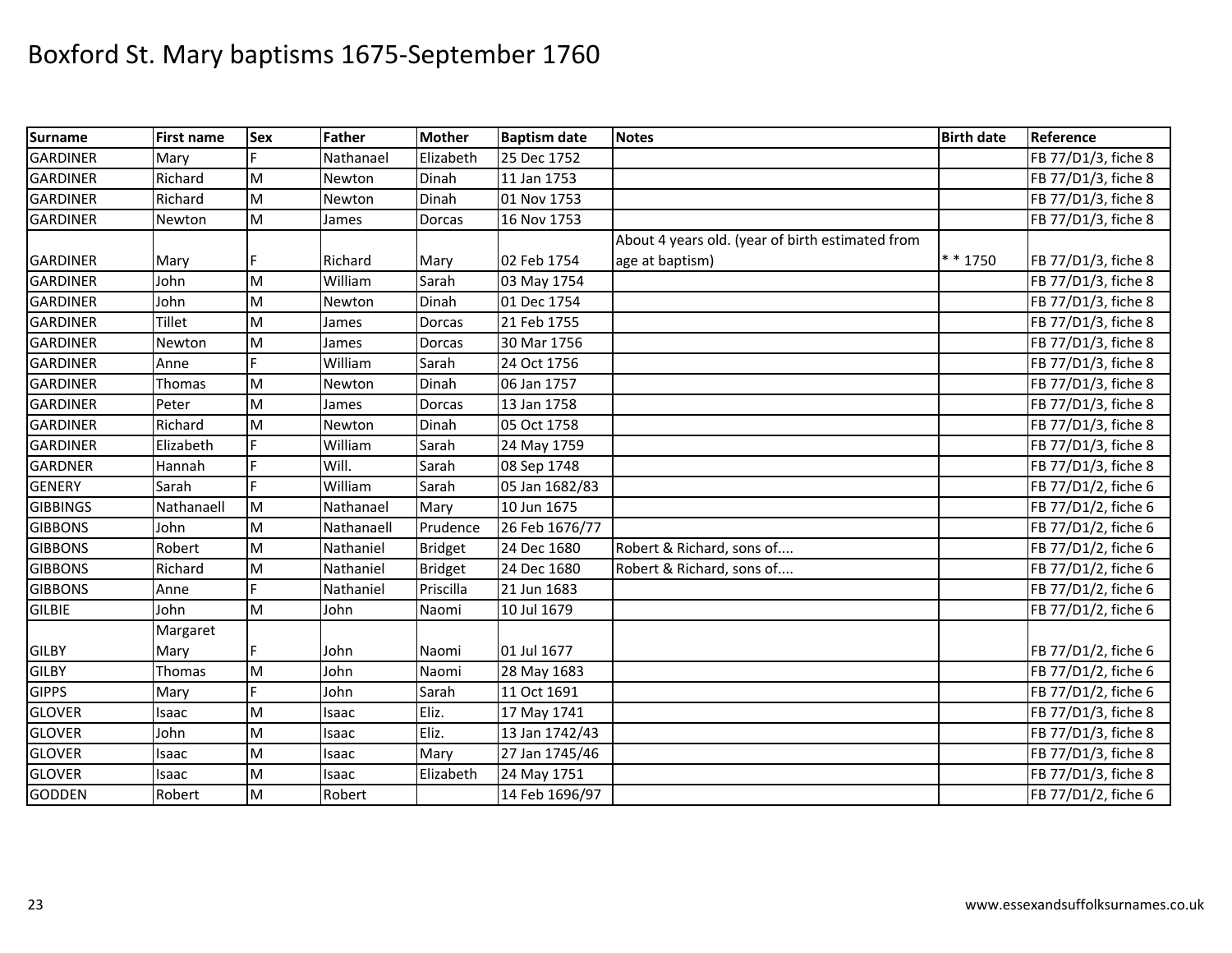| <b>Surname</b> | <b>First name</b> | Sex | <b>Father</b> | <b>Mother</b> | <b>Baptism date</b> | <b>Notes</b>                                      | <b>Birth date</b> | Reference           |
|----------------|-------------------|-----|---------------|---------------|---------------------|---------------------------------------------------|-------------------|---------------------|
| <b>GODDEN</b>  | Rose              |     | William       | Ann           | 04 Jul 1708         |                                                   |                   | FB 77/D1/2, fiche 7 |
| <b>GODDEN</b>  | Eliz.             |     | Joseph        | Eliz.         | 19 Sep 1714         |                                                   |                   | FB 77/D1/2, fiche 7 |
| <b>GODDEN</b>  | Sarah             |     | Willm         | Ann           | 20 Feb 1714/15      |                                                   |                   | FB 77/D1/2, fiche 7 |
| <b>GODDEN</b>  | Thomas            | M   | Will.         | Ann           | 02 Mar 1717/18      |                                                   |                   | FB 77/D1/2, fiche 7 |
| <b>GODDEN</b>  | Joseph            | M   | William       | Ann           | 06 Dec 1719         |                                                   |                   | FB 77/D1/2, fiche 7 |
| <b>GODDEN</b>  | John              | M   | Willm.        | Ann           | 17 Feb 1722/23      |                                                   |                   | FB 77/D1/2, fiche 7 |
| <b>GODDEN</b>  | Joseph            | M   | Willm         | Elizth        | 24 Apr 1726         |                                                   |                   | FB 77/D1/2, fiche 7 |
| <b>GODDEN</b>  | Robert            | M   | Wm            | Eliz          | 18 Apr 1731         |                                                   |                   | FB 77/D1/3, fiche 8 |
| <b>GODDEN</b>  | Mary              |     | Wm            | Eliz          | 22 Apr 1733         |                                                   |                   | FB 77/D1/3, fiche 8 |
| <b>GODDEN</b>  | Sarah             | M   | Wm.           | Eliz.         | 03 Oct 1736         |                                                   |                   | FB 77/D1/3, fiche 8 |
| <b>GODDEN</b>  | Joseph            | M   | Joseph        | Anne          | 11 Jun 1751         |                                                   |                   | FB 77/D1/3, fiche 8 |
| <b>GODDEN</b>  | Anne              |     | Joseph        | Anne          | 20 Nov 1753         |                                                   |                   | FB 77/D1/3, fiche 8 |
| <b>GODEN</b>   | Elizabeth         |     | Wm.           | Eliz.         | 27 Feb 1728/29      |                                                   |                   | FB 77/D1/3, fiche 8 |
|                |                   |     |               |               |                     | No parents' names in register. Unclear if surname |                   |                     |
| <b>GODWIN</b>  | Joseph            |     |               |               | 15 May 1695         | is that of father or mother.                      |                   | FB 77/D1/2, fiche 6 |
| <b>GOGE</b>    | Elizabeth         | E.  | Edward        | Dorithea      | 20 Apr 1676         |                                                   |                   | FB 77/D1/2, fiche 6 |
| <b>GOLDEN</b>  | Robert            | Iм  | Robert        | Martha        | 06 Feb 1708/9       |                                                   |                   | FB 77/D1/2, fiche 7 |
|                |                   |     |               |               |                     | No parents' names in register. Unclear if surname |                   |                     |
| <b>GOLDING</b> | Martha            |     |               |               | 30 Mar 1704         | is that of father or mother.                      |                   | FB 77/D1/2, fiche 7 |
| <b>GOLDING</b> | Mary              | E   | Robert        | Matthew       | 10 Jun 1706         |                                                   |                   | FB 77/D1/2, fiche 7 |
| <b>GOODING</b> | William           | M   | Thomas        | Mary          | 14 Sep 1682         |                                                   |                   | FB 77/D1/2, fiche 6 |
|                |                   |     |               |               |                     | No parents' names in register. Unclear if surname |                   |                     |
| <b>GOSLIN</b>  | Sarah             |     |               |               | 11 Jun 1695         | is that of father or mother.                      |                   | FB 77/D1/2, fiche 6 |
|                |                   |     |               |               |                     | No parents' names in register. Unclear if surname |                   |                     |
| <b>GOSLIN</b>  | Robert            |     |               |               | 04 Sep 1695         | is that of father or mother.                      |                   | FB 77/D1/2, fiche 6 |
| <b>GOSLIN</b>  | Mary              | Ė   | Thomas        | Martha        | 05 Dec 1710         |                                                   |                   | FB 77/D1/2, fiche 7 |
| <b>GOSLIN</b>  | Ellin             |     | Jonathan      | Susan         | 10 Apr 1724         |                                                   |                   | FB 77/D1/2, fiche 7 |
| <b>GOSLING</b> | Francis           | M   | Martine       | Eliz          | 11 Feb 1685/86      |                                                   |                   | FB 77/D1/2, fiche 6 |
| <b>GOSNAL</b>  | Elizabeth         |     | Martin        | Elizabeth     | 26 Dec 1683         |                                                   |                   | FB 77/D1/2, fiche 6 |
| <b>GOSNAL</b>  | Susanna           |     | Martin        | Elizabeth     | 26 Dec 1683         |                                                   |                   | FB 77/D1/2, fiche 6 |
| <b>GOSNALL</b> | Mary              | F   | Robt          | Mary          | 20 Apr 1691         |                                                   |                   | FB 77/D1/2, fiche 6 |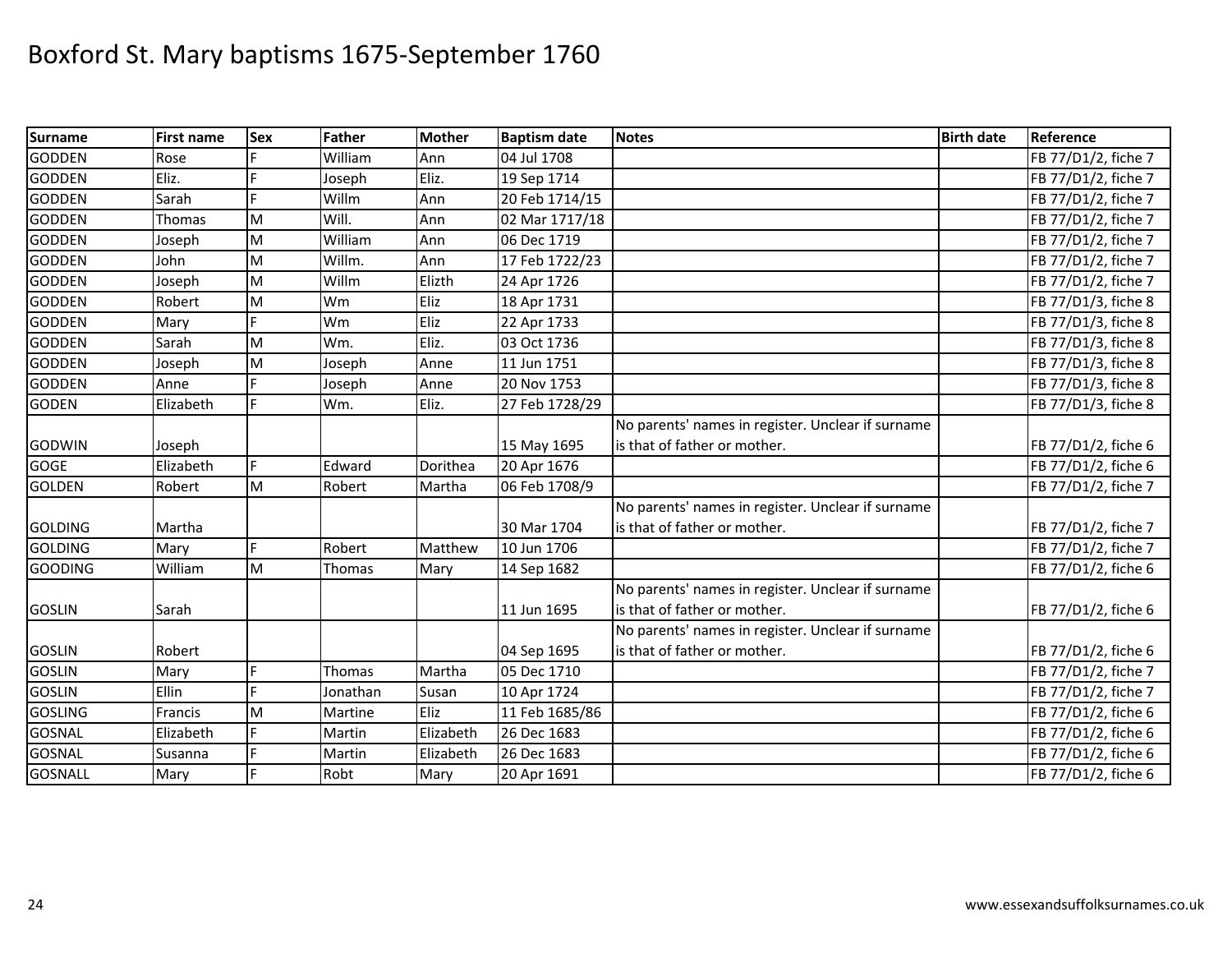| <b>Surname</b>   | <b>First name</b> | <b>Sex</b> | <b>Father</b> | <b>Mother</b> | <b>Baptism date</b> | <b>Notes</b>                                      | <b>Birth date</b> | Reference           |
|------------------|-------------------|------------|---------------|---------------|---------------------|---------------------------------------------------|-------------------|---------------------|
|                  |                   |            |               |               |                     | No parents' names in register. Unclear if surname |                   |                     |
| <b>GOSNALL</b>   | Mary              |            |               |               | 12 Feb 1704/5       | is that of father or mother.                      |                   | FB 77/D1/2, fiche 7 |
| <b>GOSTLIN</b>   | Daniell           | M          | Martine       | Elis.         | 25 Aug 1689         |                                                   |                   | FB 77/D1/2, fiche 6 |
| <b>GOYMER</b>    | Robt              | M          | William       | Anna          | 29 Jun 1699         |                                                   |                   | FB 77/D1/2, fiche 6 |
| <b>GOYMER</b>    | Edward            | M          | Robert        | Sarah         | 21 May 1716         |                                                   |                   | FB 77/D1/2, fiche 7 |
| <b>GOYMER</b>    | Martha            | F          | Robt          | Sarah         | 19 Apr 1719         |                                                   |                   | FB 77/D1/2, fiche 7 |
| <b>GOYMER</b>    | James             | M          | Robt          | Dorcas        | 10 Feb 1726/27      |                                                   |                   | FB 77/D1/2, fiche 7 |
| <b>GOYMER</b>    | Wm                | M          | Robt          | Dorc.         | 23 Mar 1730/31      |                                                   |                   | FB 77/D1/3, fiche 8 |
| <b>GOYMER</b>    | Robert            | M          | Robert        | Anne          | 27 Feb 1736/37      |                                                   |                   | FB 77/D1/3, fiche 8 |
| <b>GOYMER</b>    | John              | M          | Robert        | Anne          | 01 Sep 1741         |                                                   |                   | FB 77/D1/3, fiche 8 |
| <b>GOYMER</b>    | Anne              |            | Robert        | Anne          | 02 Sep 1744         |                                                   |                   | FB 77/D1/3, fiche 8 |
| <b>GOYMER</b>    | Edward            | M          | Robert        | Anne          | 12 Aug 1750         |                                                   |                   | FB 77/D1/3, fiche 8 |
| <b>GREEN</b>     | Prudence          | E.         | Rich.         | Prud.         | 24 Jun 1729         |                                                   |                   | FB 77/D1/3, fiche 8 |
| <b>GREENE</b>    | Joseph            | M          | John          | Sarah         | 03 Mar 1677/78      |                                                   |                   | FB 77/D1/2, fiche 6 |
| <b>GREENWOOD</b> | Susan             |            | Peter         | Susan         | 16 Mar 1692/93      |                                                   |                   | FB 77/D1/2, fiche 6 |
| <b>GREY</b>      | John              | M          | John          | Sarah         | 02 Apr 1689         |                                                   |                   | FB 77/D1/2, fiche 6 |
| <b>GRIGGS</b>    | Elizabeth         | Þ          | John          | Ann           | 09 Feb 1717/18      |                                                   |                   | FB 77/D1/2, fiche 7 |
| <b>GRIGGS</b>    | Elizabeth         | F          | George        | Mary          | 16 Apr 1754         |                                                   |                   | FB 77/D1/3, fiche 8 |
| <b>GRIMES</b>    | William           | M          | Wm.           | Sarah         | 23 Mar 1734/35      |                                                   |                   | FB 77/D1/3, fiche 8 |
| <b>GRIMES</b>    | John              | M          | Will.         | Sarah         | 23 Jul 1738         |                                                   |                   | FB 77/D1/3, fiche 8 |
| <b>GRIMES</b>    | James             | M          | Will.         | Sarah         | 19 Apr 1741         |                                                   |                   | FB 77/D1/3, fiche 8 |
| <b>GRIMWOOD</b>  | Mary              | F          | Peter         | Susan         | 24 Jun 1694         |                                                   |                   | FB 77/D1/2, fiche 6 |
| <b>GROONER</b>   | James             | M          | John          | Ann           | 31 May 1691         |                                                   |                   | FB 77/D1/2, fiche 6 |
| <b>GUNN</b>      | Prudence          | Е          | John          | Mary          | 06 Sep 1751         |                                                   |                   | FB 77/D1/3, fiche 8 |
| <b>GUNN</b>      | Sarah             |            | John          | Mary          | 27 Jan 1754         |                                                   |                   | FB 77/D1/3, fiche 8 |
| HA[T_]ELL        | Sarah             |            | John          | Priscilla     | 05 Dec 1714         |                                                   |                   | FB 77/D1/2, fiche 7 |
| <b>HACKSEL</b>   | Anne              | F          | Robt          | Anne          | 07 Dec 1727         |                                                   |                   | FB 77/D1/3, fiche 8 |
| <b>HACKSEL</b>   | Anne              | F          | Rob.          | Anne          | 29 Oct 1729         |                                                   |                   | FB 77/D1/3, fiche 8 |
| <b>HACKSEL</b>   | Robert            | M          | Rob.          | Anne          | 25 Apr 1732         |                                                   |                   | FB 77/D1/3, fiche 8 |
| <b>HACKSEL</b>   | <b>Bridget</b>    |            | Rob.          | Anne          | 22 Sep 1734         |                                                   |                   | FB 77/D1/3, fiche 8 |
| <b>HACKSELL</b>  | Mary              |            | Robert        | Anne          | 19 Jun 1737         |                                                   |                   | FB 77/D1/3, fiche 8 |
| <b>HACKSELL</b>  | Elizabeth         | F          | Robert        | Anne          | 13 Apr 1740         |                                                   |                   | FB 77/D1/3, fiche 8 |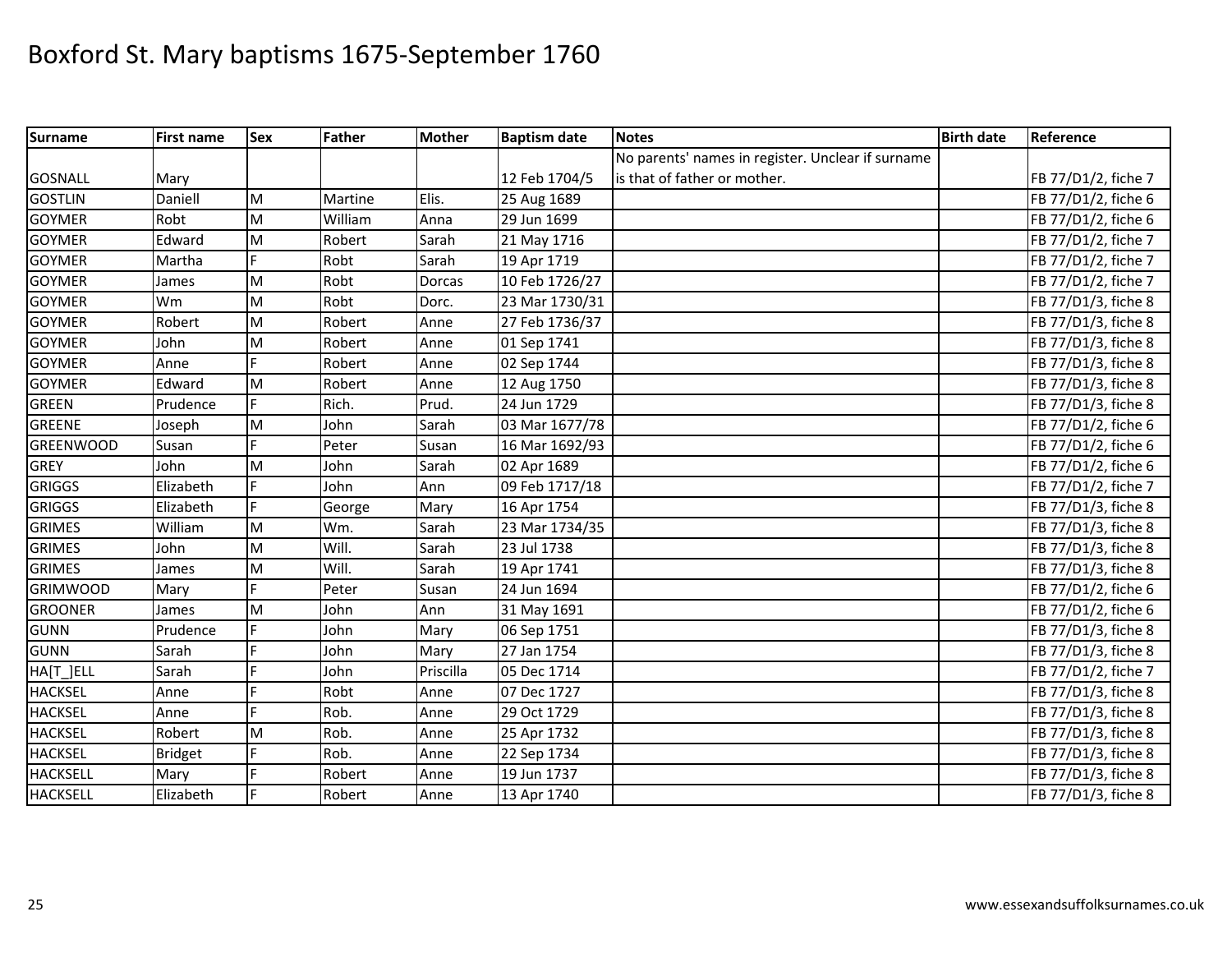| <b>Surname</b>  | <b>First name</b> | <b>Sex</b> | <b>Father</b> | <b>Mother</b> | <b>Baptism date</b> | <b>Notes</b>                             | <b>Birth date</b> | Reference           |
|-----------------|-------------------|------------|---------------|---------------|---------------------|------------------------------------------|-------------------|---------------------|
| <b>HALL</b>     | Mary              |            | Daniell       | Katherine     | 09 Jul 1676         |                                          |                   | FB 77/D1/2, fiche 6 |
| <b>HALLY</b>    | Sarah             |            | Stephen       | Sarah         | 11 Oct 1691         |                                          |                   | FB 77/D1/2, fiche 6 |
| <b>HARBERD</b>  | Mary              |            | John          | Sarah         | 16 May 1689         |                                          |                   | FB 77/D1/2, fiche 6 |
| <b>HARBERT</b>  | James             | M          | Jame          | Ann           | 09 Feb 1679/80      | Says Jame for father - last s left off.  |                   | FB 77/D1/2, fiche 6 |
| <b>HARBURT</b>  | Martha            | F          | John          | Mary          | 04 Jan 1718/19      |                                          |                   | FB 77/D1/2, fiche 7 |
| <b>HARDACRE</b> | George            | M          | Henry         | Lucy          | 10 Aug 1760         |                                          |                   | FB 77/D1/3, fiche 8 |
| <b>HARDY</b>    | John              | M          | John          | Mary          | 09 May 1675         |                                          |                   | FB 77/D1/2, fiche 6 |
| <b>HARDY</b>    | Mary              |            | John          | Mary          | 06 Mar 1676/77      |                                          |                   | FB 77/D1/2, fiche 6 |
| <b>HARDY</b>    | Timothy           | M          | John          | Mary          | 22 Jan 1681/82      |                                          |                   | FB 77/D1/2, fiche 6 |
| <b>HARDY</b>    | Isaac             | M          | John          | Mary          | 05 Aug 1683         |                                          |                   | FB 77/D1/2, fiche 6 |
| <b>HARDY</b>    | Anne              |            | John          | Anne          | 14 Apr 1754         |                                          |                   | FB 77/D1/3, fiche 8 |
| <b>HART</b>     | Mary              |            | Henry         | Mary          | 06 Mar 1680/81      |                                          |                   | FB 77/D1/2, fiche 6 |
| <b>HART</b>     | Anne              | Ė          | Richard       | Maray         | 29 Aug 1683         |                                          |                   | FB 77/D1/2, fiche 6 |
| <b>HART</b>     | Jeremiah          | M          | Henery        | Mary          | 08 Jul 1686         |                                          |                   | FB 77/D1/2, fiche 6 |
| <b>HART</b>     | Jeremiah          | M          | Henry         | Mary          | 26 Nov 1691         |                                          |                   | FB 77/D1/2, fiche 6 |
| <b>HART</b>     | John              | M          | Henry         | Mary          | 18 Jan 1694/95      |                                          |                   | FB 77/D1/2, fiche 6 |
| <b>HART</b>     | Samuell           | M          | Henry         |               | 25 Jan 1696/97      |                                          |                   | FB 77/D1/2, fiche 6 |
| <b>HASEL</b>    | Susan             |            | Benjamin      | Susan         | 05 Aug 1683         |                                          |                   | FB 77/D1/2, fiche 6 |
| <b>HASEL</b>    | Benjamin          | M          | Benjamin      | Susan         | 01 Feb 1684/85      |                                          |                   | FB 77/D1/2, fiche 6 |
| <b>HASEL</b>    | John              | M          | John          | Alice         | 24 May 1685         | Born in Boxford and baptized in Groaton. |                   | FB 77/D1/2, fiche 6 |
| <b>HASEL</b>    | John              | M          | Jo.           | Eliz.         | 05 Apr 1730         |                                          |                   | FB 77/D1/3, fiche 8 |
| <b>HASELL</b>   | Stephen           | M          | Benjamin      | Susan         | 01 Jan 1687/88      |                                          |                   | FB 77/D1/2, fiche 6 |
| <b>HASELL</b>   | Mary              |            | John          | Priscilla     | 11 May 1712         |                                          |                   | FB 77/D1/2, fiche 7 |
| <b>HATCH</b>    | Mary              | F          | Richd.        | Mary          | 05 Aug 1722         |                                          |                   | FB 77/D1/2, fiche 7 |
| <b>HAXALL</b>   | Joseph            | M          | John          | Mary          | 01 Jan 1684/85      |                                          |                   | FB 77/D1/2, fiche 6 |
| <b>HAXELL</b>   | Edward            | M          | Edwd          | Susan         | 22 Mar 1699/00      |                                          |                   | FB 77/D1/2, fiche 6 |
| <b>HAXHALL</b>  | Mary              | F          | John          | Mary          | 15 Jul 1681         |                                          |                   | FB 77/D1/2, fiche 6 |
| <b>HAXSHALL</b> | John              | M          | John          | Mary          | 03 Sep 1682         |                                          |                   | FB 77/D1/2, fiche 6 |
| <b>HAZEL</b>    | Eliz.             | E.         | John          | Eliz.         | 13 Nov 1743         |                                          |                   | FB 77/D1/3, fiche 8 |
| <b>HAZEL</b>    | John              | M          | John          | Grace         | 17 Feb 1744/45      |                                          |                   | FB 77/D1/3, fiche 8 |
| <b>HAZEL</b>    | John              | M          | John          | Grace         | 20 Jun 1746         |                                          |                   | FB 77/D1/3, fiche 8 |
| <b>HAZEL</b>    | Grace             | F          | John          | Grace         | 06 May 1749         |                                          |                   | FB 77/D1/3, fiche 8 |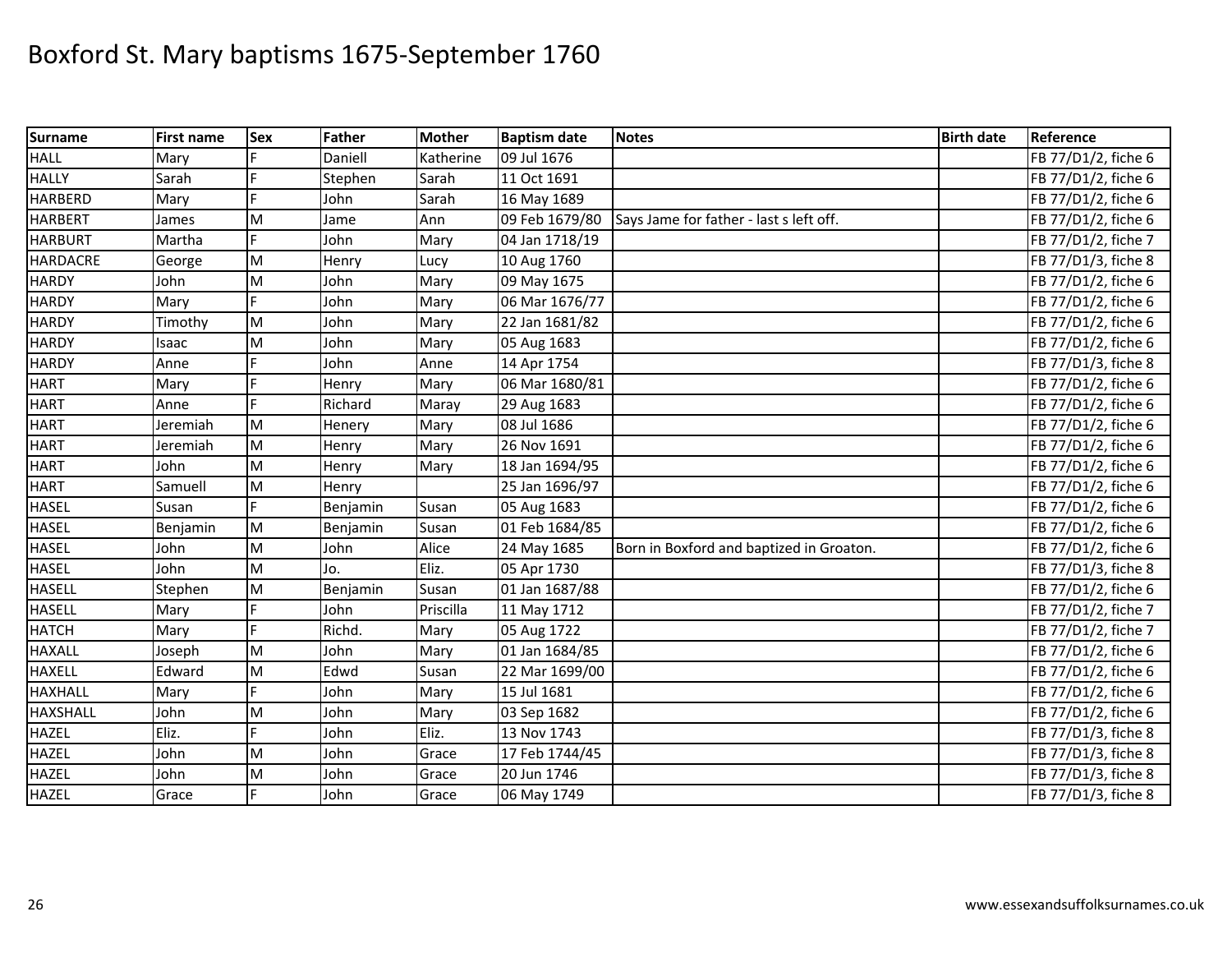| <b>Surname</b>  | <b>First name</b> | <b>Sex</b> | <b>Father</b> | <b>Mother</b> | <b>Baptism date</b> | <b>Notes</b>                                                                                                                            | <b>Birth date</b> | Reference           |
|-----------------|-------------------|------------|---------------|---------------|---------------------|-----------------------------------------------------------------------------------------------------------------------------------------|-------------------|---------------------|
| <b>HAZEL</b>    | John              | M          | John          | Hannah        | 24 Aug 1755         |                                                                                                                                         |                   | FB 77/D1/3, fiche 8 |
| <b>HAZEL</b>    | Roger             | M          | John          | Grace         | 28 Nov 1758         |                                                                                                                                         |                   | FB 77/D1/3, fiche 8 |
| <b>HAZEL</b>    | Benjamin          | M          | John          | Hannah        | 04 Feb 1759         |                                                                                                                                         |                   | FB 77/D1/3, fiche 8 |
| <b>HAZEL</b>    | Sizer             | M          | John          | Grace         | 29 Sep 1760         |                                                                                                                                         |                   | FB 77/D1/3, fiche 8 |
| <b>HAZELL</b>   | John              | M          | John          | Alice         | 06 Aug 1692         |                                                                                                                                         |                   | FB 77/D1/2, fiche 6 |
| <b>HAZELL</b>   | Elizabeth         | E          | John          | Priscilla     | 15 Feb 1718/19      |                                                                                                                                         |                   | FB 77/D1/2, fiche 7 |
| <b>HAZELL</b>   | William           | M          | John          | Grace         | 24 Apr 1748         |                                                                                                                                         |                   | FB 77/D1/3, fiche 8 |
| <b>HAZELL</b>   | James             | M          | John          | Grace         | 27 Oct 1751         |                                                                                                                                         |                   | FB 77/D1/3, fiche 8 |
| <b>HAZELL</b>   | James             | M          | John          | Grace         | 19 Nov 1752         |                                                                                                                                         |                   | FB 77/D1/3, fiche 8 |
| <b>HAZELL</b>   | Sarah             | E          | John          | Grace         | 01 Dec 1754         |                                                                                                                                         |                   | FB 77/D1/3, fiche 8 |
| <b>HAZELL</b>   | Anne              | F          | John          | Hannah        | 14 Nov 1756         |                                                                                                                                         |                   | FB 77/D1/3, fiche 8 |
| HE[WD]EAN[D     | John              | M          | John          | Mary          | 20 Mar 1678/79      |                                                                                                                                         |                   | FB 77/D1/2, fiche 6 |
| <b>HEBBERT</b>  | Rose              | F          | John          | Rose          | 28 Jun 1677         |                                                                                                                                         |                   | FB 77/D1/2, fiche 6 |
| <b>HEDGE</b>    | Francis           | M          | Francis       | Susan         | 21 Oct 1677         |                                                                                                                                         |                   | FB 77/D1/2, fiche 6 |
| <b>HEDGE</b>    | Mary              |            |               |               | 16 Jun 1743         | Note says "of riper years". No parents' names in<br>register - unclear if surname is that of mother,<br>father or husband (if married). |                   | FB 77/D1/3, fiche 8 |
| <b>HEIGHAM</b>  | Anne              | F.         | William       | Elizabeth     | 19 Mar 1675/76      |                                                                                                                                         |                   | FB 77/D1/2, fiche 6 |
| <b>HEIGHAM</b>  | John              | M          | John          | Ann           | 20 Oct 1678         |                                                                                                                                         |                   | FB 77/D1/2, fiche 6 |
| <b>HEPWORTH</b> | Anne              |            | Joshua        | Anne          | 11 Oct 1751         |                                                                                                                                         |                   | FB 77/D1/3, fiche 8 |
| <b>HEPWORTH</b> | Anne              | Þ          | Joshua        | Anne          | 27 Aug 1752         |                                                                                                                                         |                   | FB 77/D1/3, fiche 8 |
| <b>HEPWORTH</b> | Sarah             | E          | Joshua        | Anne          | 05 Oct 1753         |                                                                                                                                         |                   | FB 77/D1/3, fiche 8 |
| <b>HEPWORTH</b> | William           | M          | Joshua        | Anne          | 16 Apr 1755         |                                                                                                                                         |                   | FB 77/D1/3, fiche 8 |
| <b>HERBERT</b>  | Hannah            | F          | James         | Hannah        | 06 Dec 1677         |                                                                                                                                         |                   | FB 77/D1/2, fiche 6 |
| <b>HERBERT</b>  | Sarah             | F          | John          | Sarah         | 20 Aug 1682         |                                                                                                                                         |                   | FB 77/D1/2, fiche 6 |
| <b>HERBERT</b>  | Amey              | F          | James         | Amey          | *Feb 1682/3         | Day of month might be the 20th.                                                                                                         |                   | FB 77/D1/2, fiche 6 |
| <b>HERBERT</b>  | James             | M          | John          | Sarah         | 30 Mar 1692         |                                                                                                                                         |                   | FB 77/D1/2, fiche 6 |
| <b>HERBERT</b>  | John              | M          | John          | Mary          | 22 Oct 1710         |                                                                                                                                         |                   | FB 77/D1/2, fiche 7 |
| <b>HERBERT</b>  | Sarah             | F          | John          | Mary          | 13 Mar 1714/15      |                                                                                                                                         |                   | FB 77/D1/2, fiche 7 |
| <b>HERBERT</b>  | James             | M          | James         | Sarah         | 22 Sep 1717         |                                                                                                                                         |                   | FB 77/D1/2, fiche 7 |
| <b>HERBERT</b>  | John              | M          | James         | Sarah         | 22 Mar 1718/19      |                                                                                                                                         |                   | FB 77/D1/2, fiche 7 |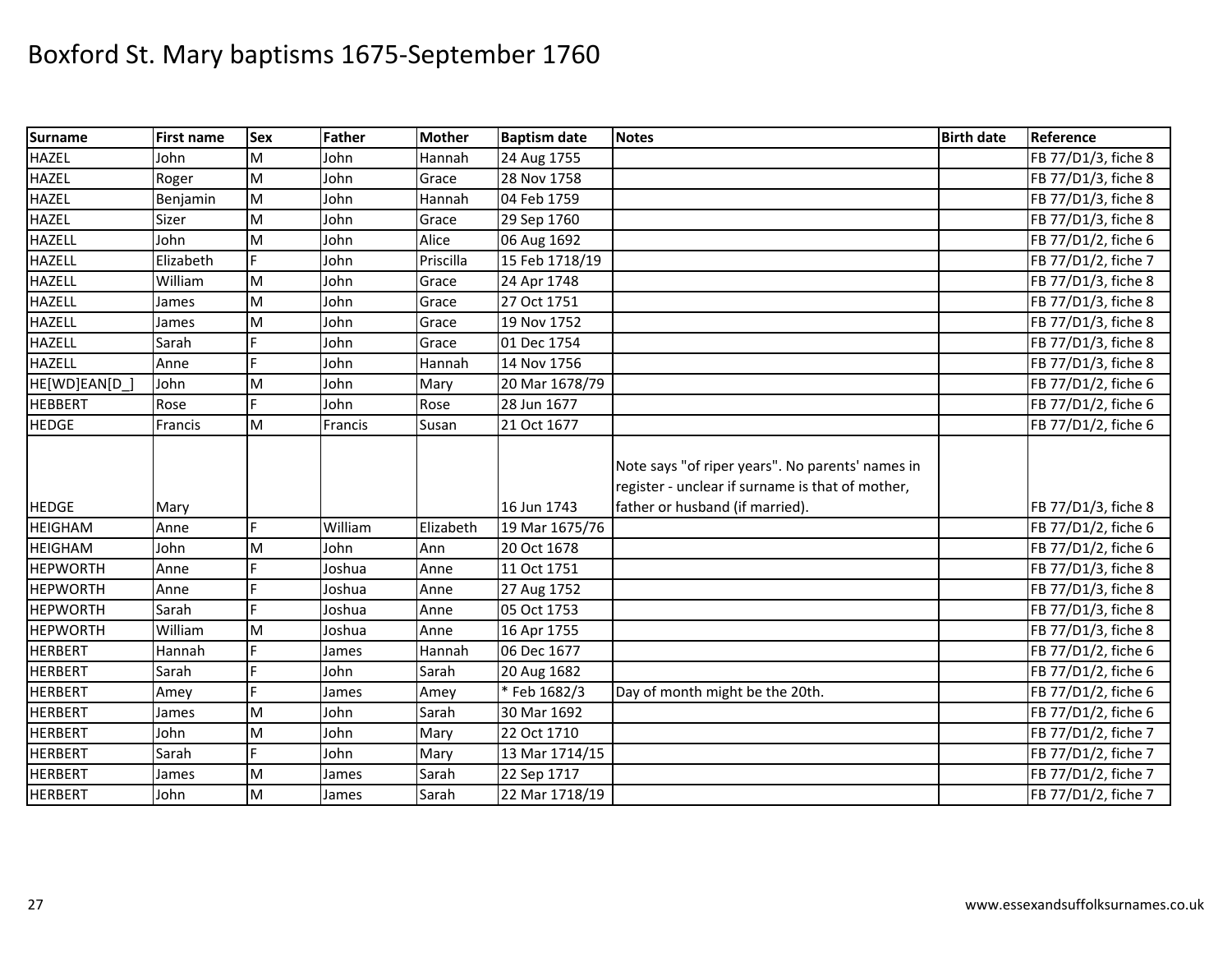| <b>Surname</b>  | <b>First name</b> | <b>Sex</b> | Father  | <b>Mother</b> | <b>Baptism date</b> | <b>Notes</b>                           | <b>Birth date</b> | Reference           |
|-----------------|-------------------|------------|---------|---------------|---------------------|----------------------------------------|-------------------|---------------------|
| <b>HERBERT</b>  | Peter             | M          | James   | Sarah         | 09 Sep 1722         |                                        |                   | FB 77/D1/2, fiche 7 |
| <b>HERBERT</b>  | Susan             |            | John    | Mary          | 13 Mar 1722/23      |                                        |                   | FB 77/D1/2, fiche 7 |
| <b>HERBERT</b>  | James             | M          | John    | Mary          | 17 Dec 1725         |                                        |                   | FB 77/D1/2, fiche 7 |
| <b>HERBERT</b>  | Thomas            | M          | James   | Sarah         | 13 Aug 1726         |                                        |                   | FB 77/D1/2, fiche 7 |
| <b>HERBERT</b>  | James             | M          | John    | Mary          | 08 Oct 1727         |                                        |                   | FB 77/D1/3, fiche 8 |
| <b>HERBERT</b>  | Joseph            | M          | John    | Mary          | 11 Apr 1731         |                                        |                   | FB 77/D1/3, fiche 8 |
| <b>HERBERT</b>  | Anne              |            | John    | Mary          | 25 Feb 1732/33      |                                        |                   | FB 77/D1/3, fiche 8 |
| <b>HERBERT</b>  | Rachel            | E          | John    | Mary          | 09 Apr 1735         |                                        |                   | FB 77/D1/3, fiche 8 |
| <b>HERBERT</b>  | Sarah             | F          | John    | Sarah         | 13 Jan 1739/40      |                                        |                   | FB 77/D1/3, fiche 8 |
| <b>HERBERT</b>  | Anne              | d          | William | Anne          | 20 Sep 1745         |                                        |                   | FB 77/D1/3, fiche 8 |
| <b>HERBERT</b>  | Mary              | F          | Will.   | Anne          | 05 Nov 1747         |                                        |                   | FB 77/D1/3, fiche 8 |
| <b>HERBERT</b>  | John              | M          | William | Anne          | 09 Apr 1749         |                                        |                   | FB 77/D1/3, fiche 8 |
| <b>HERBERT</b>  | John              | M          | Peter   | Lydia         | 20 Oct 1751         |                                        |                   | FB 77/D1/3, fiche 8 |
| <b>HERBERT</b>  | Mary              | É          | William | Anne          | 29 Dec 1751         |                                        |                   | FB 77/D1/3, fiche 8 |
| <b>HERBURT</b>  | Mary              | F.         | John    | Mary          | 29 Jul 1716         |                                        |                   | FB 77/D1/2, fiche 7 |
| <b>HERBURT</b>  | Sarah             |            | James   | Sarah         | 18 Sep 1720         |                                        |                   | FB 77/D1/2, fiche 7 |
| <b>HERBURT</b>  | William           | M          | John    | Mary          | 14 Oct 1730         | William & Bridget, son and daughter of |                   | FB 77/D1/2, fiche 7 |
| <b>HERBURT</b>  | <b>Bridget</b>    |            | John    | Mary          | 14 Oct 1730         | William & Bridget, son and daughter of |                   | FB 77/D1/2, fiche 7 |
| <b>HIGGINGS</b> | Alice             | F          | Richard | Mary          | 06 Oct 1682         |                                        |                   | FB 77/D1/2, fiche 6 |
| <b>HIGHAM</b>   | Ann               |            | William | Elizabeth     | 26 Oct 1679         |                                        |                   | FB 77/D1/2, fiche 6 |
| <b>HIGHAM</b>   | Elizabeth         |            | John    | Sarah         | 09 Dec 1722         |                                        |                   | FB 77/D1/2, fiche 7 |
| <b>HIGHAM</b>   | Edward            | M          | John    | Sarah         | 05 Jan 1726/27      |                                        |                   | FB 77/D1/2, fiche 7 |
| <b>HIGHAM</b>   | James             | M          | Thos    | Mary          | 10 Oct 1731         |                                        |                   | FB 77/D1/3, fiche 8 |
| <b>HIGHAM</b>   | Mary              |            | Martin  | Sarah         | 29 May 1738         | of Groton                              |                   | FB 77/D1/3, fiche 8 |
| <b>HIGHAM</b>   | Sarah             | F          | James   | Sarah         | 18 Feb 1738/39      |                                        |                   | FB 77/D1/3, fiche 8 |
| <b>HIGHAM</b>   | James             | M          | James   | Sarah         | 18 Jan 1740/41      |                                        |                   | FB 77/D1/3, fiche 8 |
| <b>HIGHAM</b>   | Sarah             | É          | James   | Sarah         | 16 Jan 1742/43      |                                        |                   | FB 77/D1/3, fiche 8 |
| <b>HIGHAM</b>   | Mary              | E          | James   | Mary          | 09 Jan 1744/45      |                                        |                   | FB 77/D1/3, fiche 8 |
| <b>HIGHAM</b>   | Anne              | F          | James   | Mary          | 01 Jan 1749/50      |                                        |                   | FB 77/D1/3, fiche 8 |
| <b>HIGHAM</b>   | Isaac             | M          | John    | Mary          | 01 Dec 1755         |                                        |                   | FB 77/D1/3, fiche 8 |
| <b>HIGHAM</b>   | William           | M          | James   | Mary          | 14 Jun 1756         |                                        |                   | FB 77/D1/3, fiche 8 |
| <b>HIGHAM</b>   | Mary              |            | John    | Mary          | 15 Apr 1759         |                                        |                   | FB 77/D1/3, fiche 8 |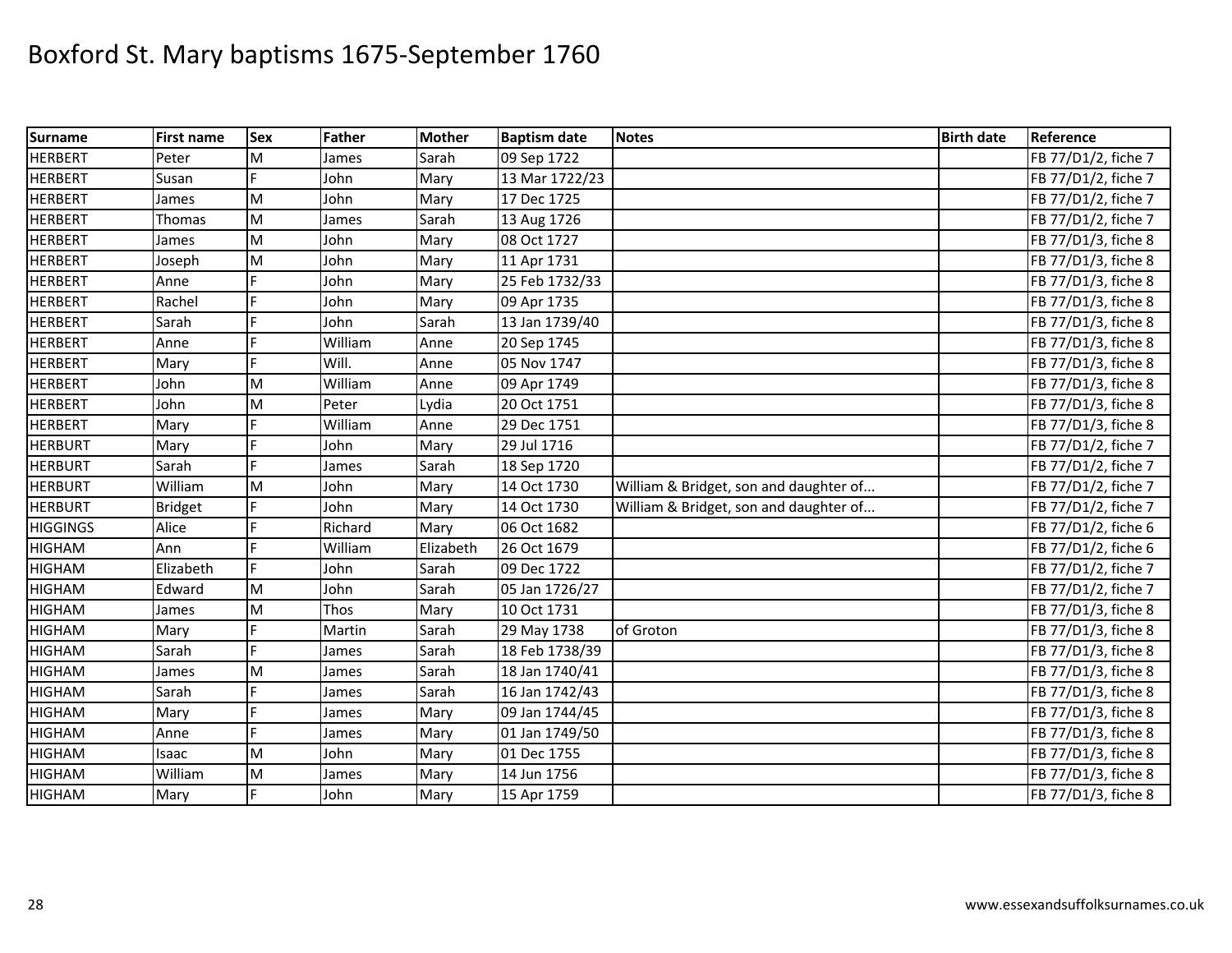| <b>Surname</b>  | <b>First name</b> | <b>Sex</b> | Father  | <b>Mother</b> | <b>Baptism date</b> | <b>Notes</b>                                 | <b>Birth date</b> | Reference           |
|-----------------|-------------------|------------|---------|---------------|---------------------|----------------------------------------------|-------------------|---------------------|
| HILL            | Eliz.             |            | Robt    | Eliz          | 24 Jan 1685/86      |                                              |                   | FB 77/D1/2, fiche 6 |
| <b>HILL</b>     | Jacob             | M          | Robert  | Elizth        | 14 May 1693         |                                              |                   | FB 77/D1/2, fiche 6 |
| <b>HILL</b>     | Sarah             |            | Edward  | Susan         | 09 Oct 1737         |                                              |                   | FB 77/D1/3, fiche 8 |
| <b>HILL</b>     | Robert            | M          | Robert  | Mary          | 12 Nov 1738         |                                              |                   | FB 77/D1/3, fiche 8 |
| <b>HILL</b>     | Elizabeth         | F          | Edward  | Sarah         | 11 May 1740         | Daughter of Edward Hill jnr                  |                   | FB 77/D1/3, fiche 8 |
| <b>HILL</b>     | Edward            | M          | Robert  | Mary          | 29 Mar 1741         |                                              |                   | FB 77/D1/3, fiche 8 |
| <b>HILL</b>     | Eliz.             |            | Edw.    | Sarah         | 17 May 1743         |                                              |                   | FB 77/D1/3, fiche 8 |
| <b>HILL</b>     | Jacob             | M          | Robert  | Mary          | 19 May 1745         |                                              |                   | FB 77/D1/3, fiche 8 |
| <b>HILL</b>     | <b>Barnabas</b>   | M          | Robert  | Mary          | 05 Nov 1751         |                                              |                   | FB 77/D1/3, fiche 8 |
| <b>HILL</b>     | Edward            | M          | Edward  | Sarah         | 01 Apr 1753         |                                              |                   | FB 77/D1/3, fiche 8 |
| <b>HILL</b>     | Sarah             | E          | Edward  | Sarah         | 01 Sep 1754         |                                              |                   | FB 77/D1/3, fiche 8 |
| <b>HILL</b>     | <b>Brines</b>     | M          | Edward  | Sarah         | 01 Oct 1757         |                                              |                   | FB 77/D1/3, fiche 8 |
| <b>HILL</b>     | Robert            |            | Edward  | Sarah         | 18 Jan 1759         | Robert & Mary, twins of                      |                   | FB 77/D1/3, fiche 8 |
| <b>HILL</b>     | Mary              |            | Edward  | Sarah         | 18 Jan 1759         | Robert & Mary, twins of                      |                   | FB 77/D1/3, fiche 8 |
| <b>HILLS</b>    | Robert            | M          | Robert  | Elisabeth     | 09 Nov 1687         |                                              |                   | FB 77/D1/2, fiche 6 |
| <b>HILLS</b>    | Robert            | M          | Edwd    | Eliz          | 23 Mar 1717/18      |                                              |                   | FB 77/D1/2, fiche 7 |
| <b>HILLS</b>    | Edward            | M          | Edw.    | Sarah         | 24 Oct 1736         |                                              |                   | FB 77/D1/3, fiche 8 |
| <b>HILLS</b>    | John              | M          | Robert  | Mary          | 06 Mar 1742/43      |                                              |                   | FB 77/D1/3, fiche 8 |
| <b>HILLS</b>    | Sarah             |            | Edward  | Sarah         | 23 Mar 1754         |                                              |                   | FB 77/D1/3, fiche 8 |
| <b>HINDES</b>   | Frances           |            | Edward  | Mary          | 30 Nov 1675         |                                              |                   | FB 77/D1/2, fiche 6 |
| <b>HINDES</b>   | Mary              | F          | Edward  | Mary          | 13 Dec 1677         |                                              |                   | FB 77/D1/2, fiche 6 |
| <b>HINDES</b>   | Mary?             |            | Edward  | Mary          | 29 Mar 1678         | The page containing 1678 baptisms has faded. |                   | FB 77/D1/2, fiche 6 |
| <b>HINES</b>    | Robert            | M          | Edward  | Mary          | 18 May 1680         |                                              |                   | FB 77/D1/2, fiche 6 |
| <b>HINES</b>    | Juda              |            | Edward  | Mary          | 12 Jun 1682         |                                              |                   | FB 77/D1/2, fiche 6 |
| <b>HINES</b>    | Edmund            | M          | Edmund  | Mary          | 05 Feb 1684/85      |                                              |                   | FB 77/D1/2, fiche 6 |
| <b>HINES</b>    | William           | M          | Edward  | Mary          | 01 Jan 1687/88      |                                              |                   | FB 77/D1/2, fiche 6 |
| <b>HIPWORTH</b> | Joshua            | M          | Jos.    | Sarah         | 13 Mar 1729/30      |                                              |                   | FB 77/D1/3, fiche 8 |
| <b>HOLBOROW</b> | Mary              |            | John    | Anne          | 14 Jul 1759         |                                              |                   | FB 77/D1/3, fiche 8 |
| <b>HOLDEN</b>   | Sarah             | F          | Will.   | Sarah         | 06 Apr 1746         |                                              |                   | FB 77/D1/3, fiche 8 |
| <b>HOLDEN</b>   | William           | M          | William | Rebekah       | 12 Aug 1755         |                                              |                   | FB 77/D1/3, fiche 8 |
| <b>HOLDEN</b>   | Mary              | F          | William | Rebekah       | 11 Sep 1756         |                                              |                   | FB 77/D1/3, fiche 8 |
|                 |                   |            |         |               |                     |                                              |                   |                     |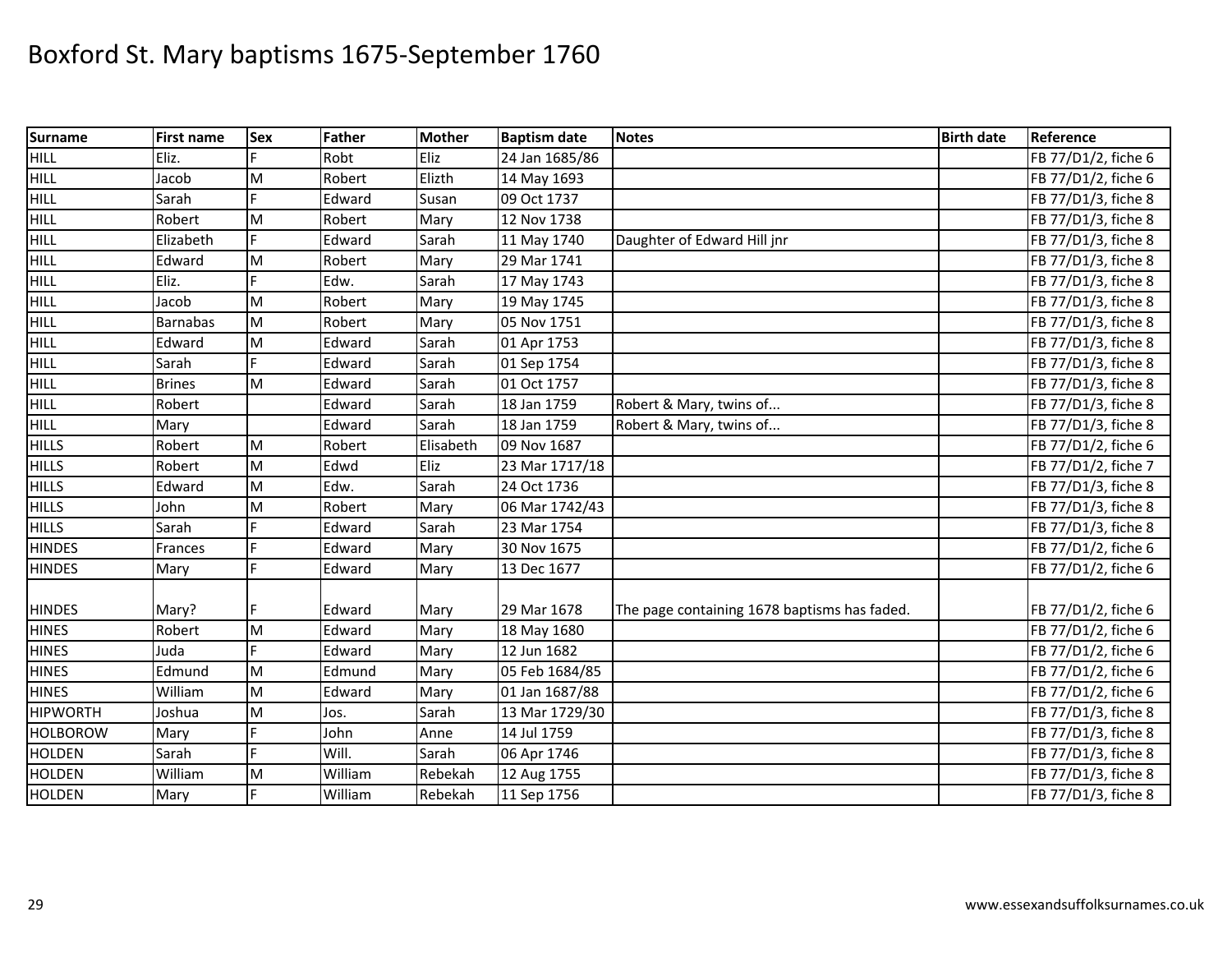| <b>Surname</b>  | First name | <b>Sex</b> | Father   | <b>Mother</b> | <b>Baptism date</b> | <b>Notes</b>                                      | <b>Birth date</b> | Reference           |
|-----------------|------------|------------|----------|---------------|---------------------|---------------------------------------------------|-------------------|---------------------|
| <b>HOLDEN</b>   | William    | M          | William  | Rebekah       | 15 Mar 1759         |                                                   |                   | FB 77/D1/3, fiche 8 |
| <b>HOLMAN</b>   | Ellenor    |            | Phil.    | Anne          | 07 Aug 1733         |                                                   |                   | FB 77/D1/3, fiche 8 |
| <b>HOLMES</b>   | Hannah     |            | Edwd     | Anne          | 23 Feb 1717/18      |                                                   |                   | FB 77/D1/2, fiche 7 |
| <b>HOLMES</b>   | Edward     | M          | Edwd     | Ann           | 24 Apr 1720         |                                                   |                   | FB 77/D1/2, fiche 7 |
| <b>HOLMES</b>   | Ann        | E.         | Edwd     | Ann           | 22 Apr 1722         |                                                   |                   | FB 77/D1/2, fiche 7 |
| <b>HOLMES</b>   | Nathaniell | M          | Edwd     | Ann           | 28 Jun 1724         |                                                   |                   | FB 77/D1/2, fiche 7 |
| <b>HOLMES</b>   | Susan      |            | Edwd     | Ann           | 02 Oct 1726         |                                                   |                   | FB 77/D1/2, fiche 7 |
| <b>HORSELEY</b> | Sarah      |            | Richd.   | Thomason      | 26 Nov 1727         |                                                   |                   | FB 77/D1/3, fiche 8 |
| <b>HORSELEY</b> | Roger      | M          | Richard  | Thomasin      | 29 Oct 1732         |                                                   |                   | FB 77/D1/3, fiche 8 |
| <b>HORSELEY</b> | Edward     | M          | John     | Sarah         | 28 Jan 1749/50      |                                                   |                   | FB 77/D1/3, fiche 8 |
| <b>HORSELEY</b> | John       | M          | John     | Sarah         | 03 Feb 1750/51      |                                                   |                   | FB 77/D1/3, fiche 8 |
| <b>HORSELY</b>  | John       | M          | Richd.   | Tamesin       | 20 Aug 1721         |                                                   |                   | FB 77/D1/2, fiche 7 |
| <b>HORSELY</b>  | Thomas     | M          | Richd    | Tamesin       | 17 Jan 1724/25      |                                                   |                   | FB 77/D1/2, fiche 7 |
| <b>HORSLEY</b>  | Robert     | M          | Richd    | Tamesin       | 18 Oct 1722         |                                                   |                   | FB 77/D1/2, fiche 7 |
| <b>HORSLEY</b>  | Thomas     | M          | John     | Sarah         | 05 May 1754         |                                                   |                   | FB 77/D1/3, fiche 8 |
| <b>HORSLEY</b>  | Mary       |            | John     | Sarah         | 23 Oct 1759         |                                                   |                   | FB 77/D1/3, fiche 8 |
| HOW             | Jeremiah   | M          | Jeremiah | Willamina     | 21 Sep 1676         |                                                   |                   | FB 77/D1/2, fiche 6 |
| HOW             | John       | M          | Jeremiah | Willo.        | 02 Feb 1680/81      |                                                   |                   | FB 77/D1/2, fiche 6 |
| <b>HOWARD</b>   | Ambrose    | M          | Jeremiah | [W ]illa      | 06 Mar 1684/85      |                                                   |                   | FB 77/D1/2, fiche 6 |
| <b>HURREL</b>   | John       | M          | William  | Margaret      | 18 Jun 1758         |                                                   |                   | FB 77/D1/3, fiche 8 |
| <b>HURRELL</b>  | Anne       |            | William  | Margaret      | 19 Aug 1759         |                                                   |                   | FB 77/D1/3, fiche 8 |
| <b>HUTTON</b>   | Jane       | F          | Benjamin |               | 15 Jan 1696/97      |                                                   |                   | FB 77/D1/2, fiche 6 |
| <b>HYAM</b>     | John       | M          | John     | Anne          | 05 Nov 1683         |                                                   |                   | FB 77/D1/2, fiche 6 |
| <b>HYAM</b>     | Eliz.      |            | James    | Mary          | 02 Aug 1747         |                                                   |                   | FB 77/D1/3, fiche 8 |
| <b>HYAM</b>     | John       | M          | John     | Mary          | 19 May 1751         |                                                   |                   | FB 77/D1/3, fiche 8 |
| <b>HYAM</b>     | Martha     | E          | James    | Mary          | 21 Sep 1751         |                                                   |                   | FB 77/D1/3, fiche 8 |
| <b>HYEM</b>     | Richard    | M          | William  | Elizabeth     | 19 Mar 1681/82      |                                                   |                   | FB 77/D1/2, fiche 6 |
| <b>HYHAM</b>    | Mary       | F          | Richard  | Sarah         | 17 Mar 1692/93      |                                                   |                   | FB 77/D1/2, fiche 6 |
|                 |            |            |          |               |                     | No parents' names in register. Unclear if surname |                   |                     |
| <b>HYHAM</b>    | Sarah      |            |          |               | 11 Aug 1695         | is that of father or mother.                      |                   | FB 77/D1/2, fiche 6 |
| <b>HYHAM</b>    | James      | M          | John     | Sarah         | 21 Feb 1716/17      |                                                   |                   | FB 77/D1/2, fiche 7 |
| <b>HYHAM</b>    | Sarah      | E          | John     | Sarah         | 23 Mar 1718/19      |                                                   |                   | FB 77/D1/2, fiche 7 |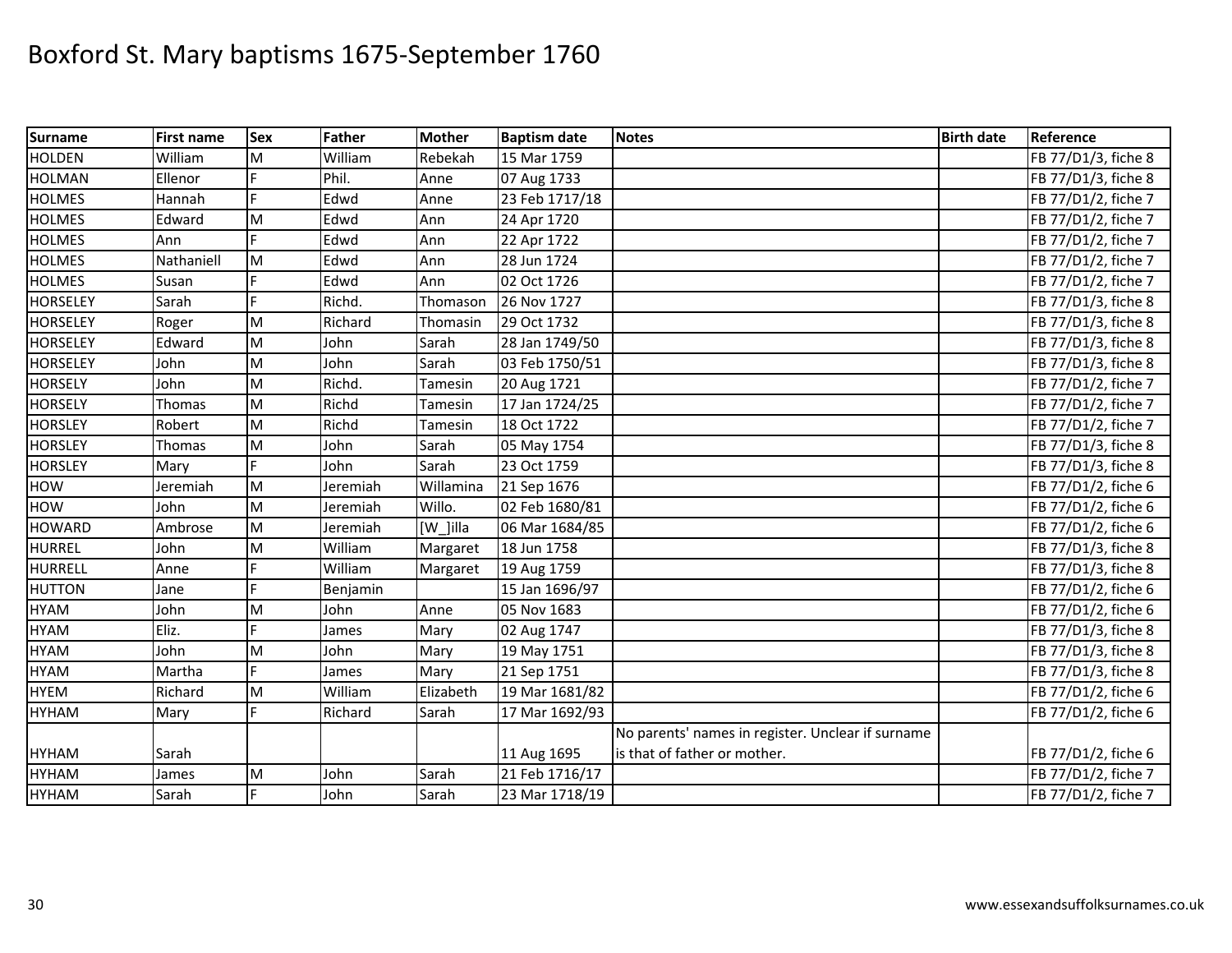| <b>Surname</b>   | <b>First name</b> | Sex       | Father        | <b>Mother</b> | <b>Baptism date</b> | <b>Notes</b>                                      | <b>Birth date</b> | Reference           |
|------------------|-------------------|-----------|---------------|---------------|---------------------|---------------------------------------------------|-------------------|---------------------|
| <b>HYHAM</b>     | Sarah             |           | John          | Sarah         | 18 Oct 1721         |                                                   |                   | FB 77/D1/2, fiche 7 |
| <b>HYHAM</b>     | John              | M         | John          | Sarah         | 20 Aug 1724         |                                                   |                   | FB 77/D1/2, fiche 7 |
| <b>IVE</b>       | William           | M         | William       | Sarah         | 04 Jun 1691         |                                                   |                   | FB 77/D1/2, fiche 6 |
| <b>JACOBS</b>    | Sarah             |           | Will.         | Sarah         | 23 Mar 1745/46      |                                                   |                   | FB 77/D1/3, fiche 8 |
| <b>JACOBS</b>    | Elizabeth         |           | William       | Elizabeth     | 29 Sep 1752         |                                                   |                   | FB 77/D1/3, fiche 8 |
| <b>JACOBS</b>    | Sarah             | Ė         | Isaac         | Susan         | 08 Oct 1758         |                                                   |                   | FB 77/D1/3, fiche 8 |
| <b>JAGGARD</b>   | Rose              |           | Thomas        | Rose          | 12 Apr 1676         |                                                   |                   | FB 77/D1/2, fiche 6 |
| <b>JAGGER</b>    | Rose              |           | <b>Thomas</b> | Rose          | 18 Dec 1679         |                                                   |                   | FB 77/D1/2, fiche 6 |
| <b>JENERY</b>    | William           | M         | William       | Sarah         | 11 Oct 1684         |                                                   |                   | FB 77/D1/2, fiche 6 |
| <b>JOCELINE</b>  | Daniel            | M         | Jonathan      | Sus.          | 09 Sep 1733         |                                                   |                   | FB 77/D1/3, fiche 8 |
| <b>JOCELINE</b>  | Susan             |           | Jonath.       | Sus.          | 06 Jun 1736         |                                                   |                   | FB 77/D1/3, fiche 8 |
| <b>JOCELINE</b>  | Susan             |           | Jonathan      | Susan         | 08 Apr 1739         |                                                   |                   | FB 77/D1/3, fiche 8 |
| <b>JOCELINE</b>  | Robert            | M         | Jonathan      | Susan         | 11 Jul 1745         |                                                   |                   | FB 77/D1/3, fiche 8 |
| <b>JOCELINE</b>  | Jonathan          | M         | Jonathan      | Susan         | 19 Feb 1748/49      |                                                   |                   | FB 77/D1/3, fiche 8 |
| <b>JOCELINE</b>  | Susan             |           | Jonathan      | Susan         | 30 Sep 1750         |                                                   |                   | FB 77/D1/3, fiche 8 |
| <b>JOCELINE</b>  | Elizabeth         |           | Jonathan      | Susan         | 15 Mar 1752         |                                                   |                   | FB 77/D1/3, fiche 8 |
| <b>JOCELINE</b>  | Daniel            | M         | Jonathan      | Susan         | 07 Oct 1753         |                                                   |                   | FB 77/D1/3, fiche 8 |
| <b>JOCELINE</b>  | Gosling           | M         | Jonathan      | Susan         | 28 Sep 1755         |                                                   |                   | FB 77/D1/3, fiche 8 |
| <b>JOCELINE</b>  | Thomas            | M         | Jonathan      | Susan         | 03 Jun 1759         |                                                   |                   | FB 77/D1/3, fiche 8 |
| <b>JOCELYN</b>   | William           | M         | Jonathan      | Susan         | 17 Aug 1760         |                                                   |                   | FB 77/D1/3, fiche 8 |
| <b>JONES</b>     | Martha            |           | Samuel        | Martha        | 23 Jul 1740         |                                                   |                   | FB 77/D1/3, fiche 8 |
| <b>KENINGEL</b>  | Eliz.             | Ė         | Dan           | Eliz          | 28 May 1727         |                                                   |                   | FB 77/D1/3, fiche 8 |
| <b>KENNAGALL</b> | Mary              | E         | Timothy       | Eliz.         | 21 Aug 1709         |                                                   |                   | FB 77/D1/2, fiche 7 |
| <b>KENNIGALL</b> | Daniel            | M         | Dan.          | Mary          | 18 Oct 1691         |                                                   |                   | FB 77/D1/2, fiche 6 |
|                  |                   |           |               |               |                     | No parents' names in register. Unclear if surname |                   |                     |
| KENNIGALL        | John              |           |               |               | 13 Feb 1704/5       | is that of father or mother.                      |                   | FB 77/D1/2, fiche 7 |
| <b>KENNIGALL</b> | Sarah             | F         | Daniell       | Eliz.         | 09 Feb 1718/19      |                                                   |                   | FB 77/D1/2, fiche 7 |
| <b>KETTLE</b>    | Anthony           | M         | Anthony       | Judith        | 16 Sep 1679         |                                                   |                   | FB 77/D1/2, fiche 6 |
| <b>KETTLE</b>    | John              | ${\sf M}$ | Anthony       | Judith        | 23 Feb 1680/81      |                                                   |                   | FB 77/D1/2, fiche 6 |
| <b>KETTLE</b>    | Joseph            | M         | John          | Margaret      | 11 Dec 1748         | of Groton                                         |                   | FB 77/D1/3, fiche 8 |
| <b>KETTLE</b>    | John              | ${\sf M}$ | Eli.          | Dinah         | 14 Oct 1753         |                                                   |                   | FB 77/D1/3, fiche 8 |
| <b>KING</b>      | Robert            | M         | John          | Rose          | 25 May 1675         |                                                   |                   | FB 77/D1/2, fiche 6 |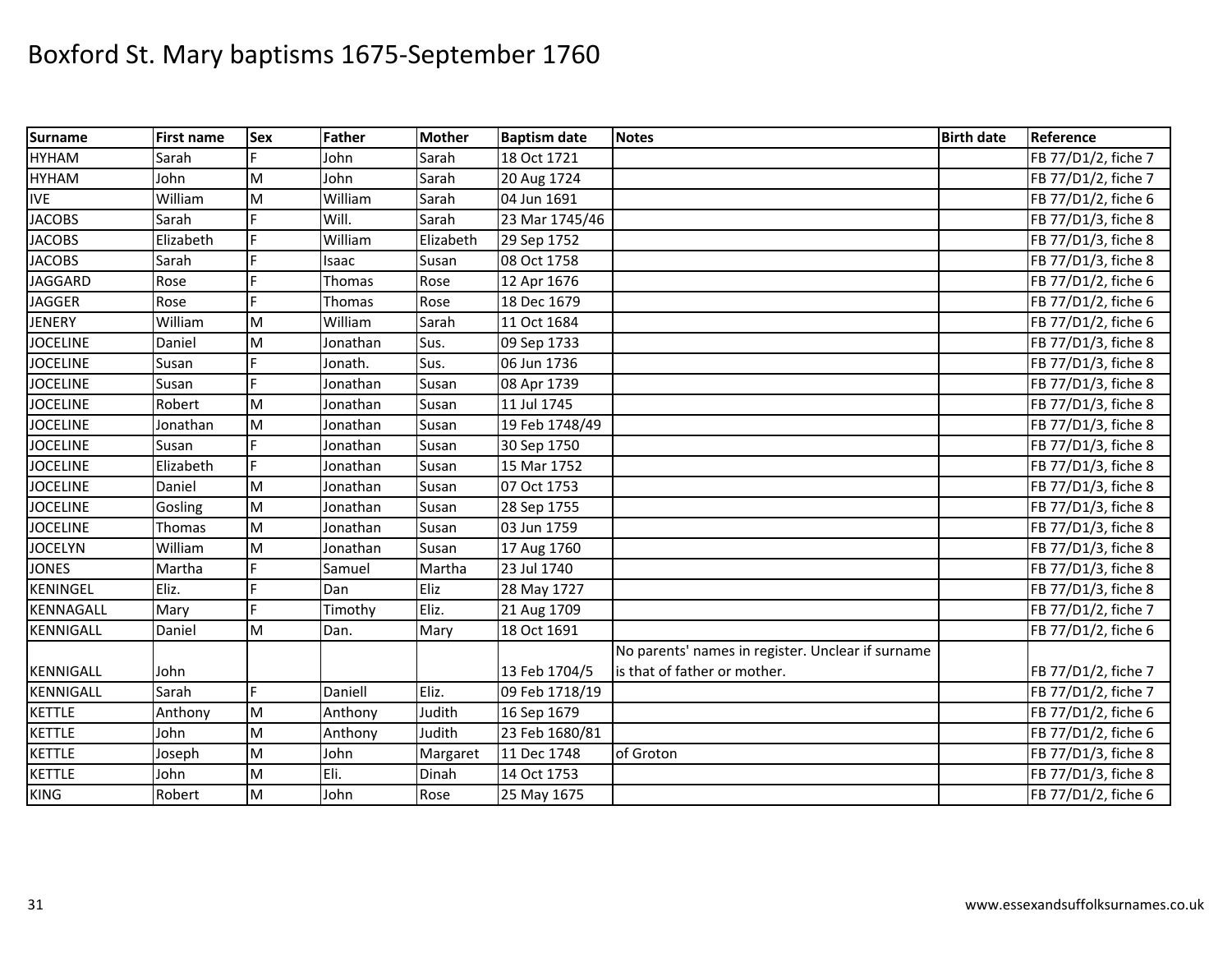| <b>Surname</b> | <b>First name</b> | <b>Sex</b> | Father | <b>Mother</b>   | <b>Baptism date</b> | <b>Notes</b>                                      | <b>Birth date</b> | Reference           |
|----------------|-------------------|------------|--------|-----------------|---------------------|---------------------------------------------------|-------------------|---------------------|
| <b>KING</b>    | Henry             | M          | Henry  | <b>Bridgett</b> | 22 Aug 1675         |                                                   |                   | FB 77/D1/2, fiche 6 |
| <b>KING</b>    | Robert            | M          | Robert | Mary            | 21 Feb 1675/76      |                                                   |                   | FB 77/D1/2, fiche 6 |
| <b>KING</b>    | Rose              |            | John   | Rose            | 01 Nov 1676         |                                                   |                   | FB 77/D1/2, fiche 6 |
| <b>KING</b>    | John              | M          | Henry  | <b>Bridgett</b> | 01 Jan 1676/77      |                                                   |                   | FB 77/D1/2, fiche 6 |
| <b>KING</b>    | Sarah             | E.         | John   | Rachel          | 13 Sep 1677         |                                                   |                   | FB 77/D1/2, fiche 6 |
| <b>KING</b>    | Susan             | E          | John   | Rose            | 02 Nov 1679         |                                                   |                   | FB 77/D1/2, fiche 6 |
| <b>KING</b>    | John              | M          | John   | Rachel          | 23 Nov 1680         |                                                   |                   | FB 77/D1/2, fiche 6 |
| <b>KING</b>    | Peter             | M          | Henry  | <b>Bridget</b>  | 12 Jun 1681         |                                                   |                   | FB 77/D1/2, fiche 6 |
| <b>KING</b>    | James             | M          | John   | Rachel          | 22 Jan 1683/84      |                                                   |                   | FB 77/D1/2, fiche 6 |
| <b>KING</b>    | Peter             | M          | Robt   | Mary            | 16 Feb 1690/91      |                                                   |                   | FB 77/D1/2, fiche 6 |
| <b>KING</b>    | Thos              | M          | Robt   | Mary            | 06 May 1694         |                                                   |                   | FB 77/D1/2, fiche 6 |
|                |                   |            |        |                 |                     | No parents' names in register. Unclear if surname |                   |                     |
| <b>KING</b>    | William           |            |        |                 | 02 Jun 1695         | is that of father or mother.                      |                   | FB 77/D1/2, fiche 6 |
|                |                   |            |        |                 |                     | No parents' names in register. Unclear if surname |                   |                     |
| <b>KING</b>    | John              |            |        |                 | 11 Jun 1695         | is that of father or mother.                      |                   | FB 77/D1/2, fiche 6 |
|                |                   |            |        |                 |                     | No parents' names in register. Unclear if surname |                   |                     |
| <b>KING</b>    | Ann               |            |        |                 | 11 Jun 1695         | is that of father or mother.                      |                   | FB 77/D1/2, fiche 6 |
| <b>KING</b>    | Rachel            | F.         | James  | Susan           | 27 Nov 1709         |                                                   |                   | FB 77/D1/2, fiche 7 |
| <b>KING</b>    | Abraham           | M          | John   | Lettice         | 21 Oct 1712         |                                                   |                   | FB 77/D1/2, fiche 7 |
| <b>KING</b>    | Sarah             |            | Samuel | Sarah           | 08 Aug 1714         |                                                   |                   | FB 77/D1/2, fiche 7 |
| <b>KING</b>    | James             | M          | James  | Susan           | 26 Sep 1714         |                                                   |                   | FB 77/D1/2, fiche 7 |
| <b>KING</b>    | John              | M          | John   | Laetitia        | 23 Jan 1714/15      |                                                   |                   | FB 77/D1/2, fiche 7 |
| <b>KING</b>    | Mary              |            | R.     | Ann             | 15 Apr 1716         | A base born child. Of R. Battman & Ann King       |                   | FB 77/D1/2, fiche 7 |
| <b>KING</b>    | William           | M          | John   | Laetitia        | 10 Mar 1716/17      |                                                   |                   | FB 77/D1/2, fiche 7 |
| <b>KING</b>    | Sarah             | F          | James  | Susan           | 10 Mar 1716/17      |                                                   |                   | FB 77/D1/2, fiche 7 |
| <b>KING</b>    | John              | M          | John   | Susan           | 23 Apr 1717         |                                                   |                   | FB 77/D1/2, fiche 7 |
| <b>KING</b>    | George            | M          | John   | Letitia         | 25 May 1718         |                                                   |                   | FB 77/D1/2, fiche 7 |
| <b>KING</b>    | Samuell           | M          | John   | Susan           | 25 Jan 1718/19      |                                                   |                   | FB 77/D1/2, fiche 7 |
| <b>KING</b>    | Mary              | F.         | James  | Susan           | 07 May 1719         |                                                   |                   | FB 77/D1/2, fiche 7 |
| <b>KING</b>    | Henry             | M          | John   | Letitia         | 27 Mar 1720         |                                                   |                   | FB 77/D1/2, fiche 7 |
| <b>KING</b>    | James             | M          | John   | Susan           | 15 Mar 1720/21      |                                                   |                   | FB 77/D1/2, fiche 7 |
| <b>KING</b>    | Charles           | M          | James  | Susan           | 01 Apr 1722         |                                                   |                   | FB 77/D1/2, fiche 7 |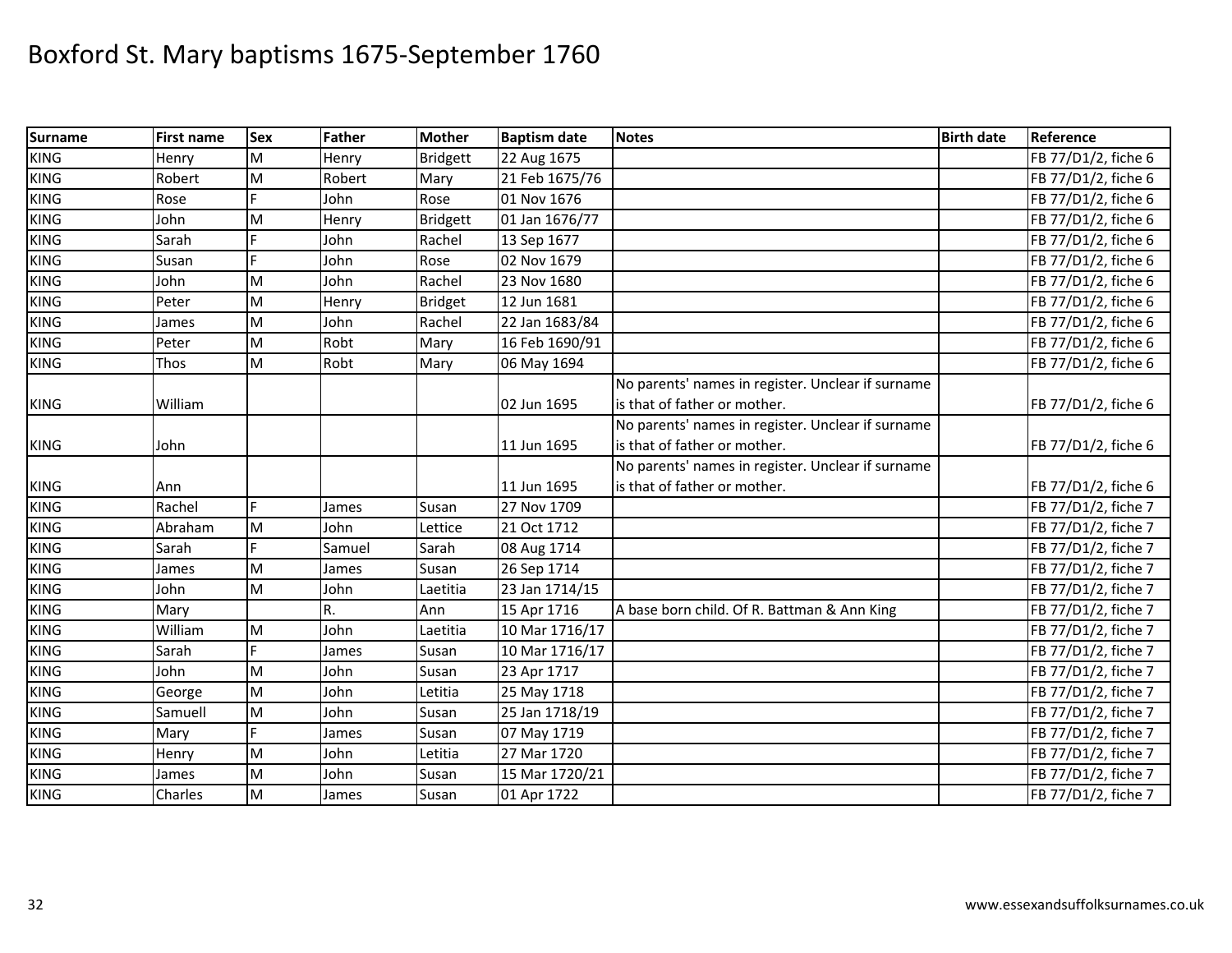| <b>Surname</b> | First name     | <b>Sex</b> | Father  | <b>Mother</b>  | <b>Baptism date</b> | <b>Notes</b>                | <b>Birth date</b> | Reference           |
|----------------|----------------|------------|---------|----------------|---------------------|-----------------------------|-------------------|---------------------|
| <b>KING</b>    | Thomas         | M          | John    | Lettice        | 11 Nov 1722         |                             |                   | FB 77/D1/2, fiche 7 |
| <b>KING</b>    | George         | M          | John    | Susan          | 30 Jan 1722/23      |                             |                   | FB 77/D1/2, fiche 7 |
| <b>KING</b>    | Jane           |            | James   | Susan          | 17 May 1724         |                             |                   | FB 77/D1/2, fiche 7 |
| <b>KING</b>    | Lettice        |            | John    | Lettice        | 21 Feb 1724/25      |                             |                   | FB 77/D1/2, fiche 7 |
| <b>KING</b>    | Susan          | E          | John    | Susan          | 13 Apr 1725         |                             |                   | FB 77/D1/2, fiche 7 |
| <b>KING</b>    | <b>Bridget</b> |            | Robert  | <b>Bridget</b> | 16 Apr 1725         |                             |                   | FB 77/D1/2, fiche 7 |
| <b>KING</b>    | Elizabeth      | F          | James   | Susan          | 05 Mar 1726/27      |                             |                   | FB 77/D1/2, fiche 7 |
| <b>KING</b>    | Mary           |            | John    | <b>Bridget</b> | 01 Oct 1727         |                             |                   | FB 77/D1/3, fiche 8 |
| <b>KING</b>    | Eliz.          | E          | Rob.    | <b>Bridget</b> | 01 Feb 1729/30      |                             |                   | FB 77/D1/3, fiche 8 |
| <b>KING</b>    | Mary           | d          | John    | Sus.           | 27 May 1730         |                             |                   | FB 77/D1/3, fiche 8 |
| <b>KING</b>    | Robert         | M          | Rob.    | <b>Bridget</b> | 30 Nov 1731         |                             |                   | FB 77/D1/3, fiche 8 |
| <b>KING</b>    | Anne           | F.         | John    | Susan          | 09 May 1732         |                             |                   | FB 77/D1/3, fiche 8 |
| <b>KING</b>    | George         | M          | John    | Anne           | 21 Mar 1733/34      |                             |                   | FB 77/D1/3, fiche 8 |
| <b>KING</b>    | James          | M          | Rob.    | <b>Bridget</b> | 14 Jul 1734         |                             |                   | FB 77/D1/3, fiche 8 |
| <b>KING</b>    | Rachel         | F          | Jo.     | Sus.           | 29 Dec 1735         | Rachel & Jane, daughters of |                   | FB 77/D1/3, fiche 8 |
| <b>KING</b>    | Jane           |            | Jo.     | Sus.           | 29 Dec 1735         | Rachel & Jane, daughters of |                   | FB 77/D1/3, fiche 8 |
| <b>KING</b>    | John           | M          | Robert  | Bridget        | 07 Nov 1736         |                             |                   | FB 77/D1/3, fiche 8 |
| <b>KING</b>    | Philip         | M          | Robert  | <b>Bridget</b> | 06 May 1739         |                             |                   | FB 77/D1/3, fiche 8 |
| <b>KING</b>    | Elizabeth      | E          | John    | Susan          | 24 Jun 1739         |                             |                   | FB 77/D1/3, fiche 8 |
| <b>KING</b>    | George         | M          | George  | Margaret       | 06 Apr 1740         |                             |                   | FB 77/D1/3, fiche 8 |
| <b>KING</b>    | Sarah          |            | John    | Susan          | 03 Apr 1741         |                             |                   | FB 77/D1/3, fiche 8 |
| <b>KING</b>    | William        | M          | George  | Mary           | 06 Jan 1741/42      |                             |                   | FB 77/D1/3, fiche 8 |
| <b>KING</b>    | Thomasin       | F          | Robert  | <b>Bridget</b> | 02 Feb 1742/43      |                             |                   | FB 77/D1/3, fiche 8 |
| <b>KING</b>    | William        | M          | Will.   | Rachel         | 10 Jul 1743         |                             |                   | FB 77/D1/3, fiche 8 |
| <b>KING</b>    | Samuel         | M          | George  | Mary           | 04 Sep 1743         |                             |                   | FB 77/D1/3, fiche 8 |
| <b>KING</b>    | Susan          |            | Robert  | <b>Bridget</b> | 28 Apr 1744         |                             |                   | FB 77/D1/3, fiche 8 |
| <b>KING</b>    | Mary           | Ė          | William | Rachel         | 12 May 1744         |                             |                   | FB 77/D1/3, fiche 8 |
| <b>KING</b>    | Mary           | F          | George  | Mary           | 24 Feb 1744/45      |                             |                   | FB 77/D1/3, fiche 8 |
| <b>KING</b>    | John           | M          | John    | Eliz.          | 03 Jun 1745         |                             |                   | FB 77/D1/3, fiche 8 |
| <b>KING</b>    | Abraham        | M          | George  | Mary           | 21 Sep 1746         |                             |                   | FB 77/D1/3, fiche 8 |
| <b>KING</b>    | Thomas         | M          | Will.   | Rachel         | 21 Aug 1748         |                             |                   | FB 77/D1/3, fiche 8 |
| <b>KING</b>    | James          | M          | George  | Mary           | 25 Sep 1748         |                             |                   | FB 77/D1/3, fiche 8 |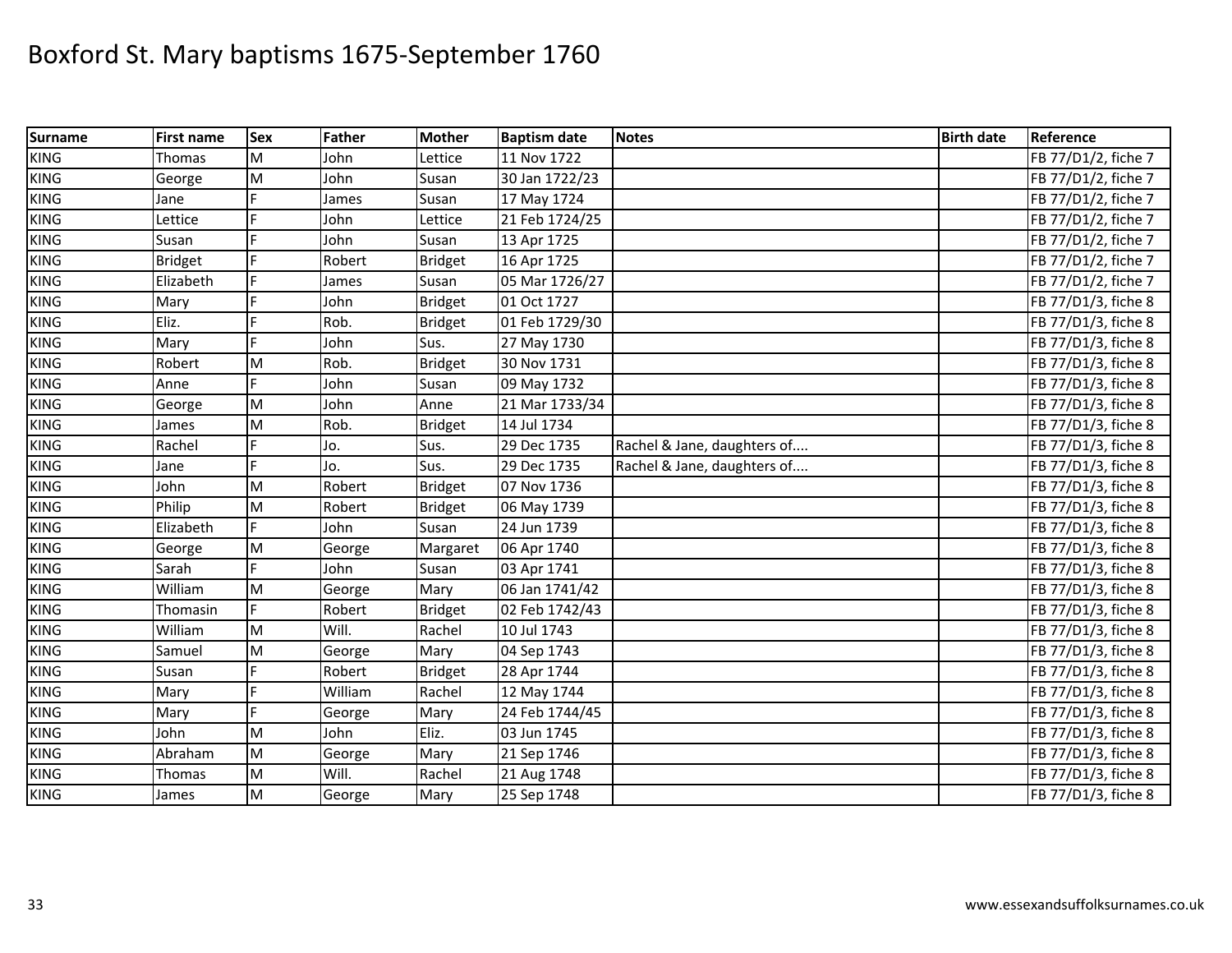| <b>Surname</b>   | <b>First name</b> | <b>Sex</b> | <b>Father</b> | <b>Mother</b> | <b>Baptism date</b> | <b>Notes</b>                                 | <b>Birth date</b> | Reference           |
|------------------|-------------------|------------|---------------|---------------|---------------------|----------------------------------------------|-------------------|---------------------|
| <b>KING</b>      | Margaret          |            | John          | Elizabeth     | 09 Mar 1748/49      |                                              |                   | FB 77/D1/3, fiche 8 |
| <b>KING</b>      | John              | M          | George        | Mary          | 28 Oct 1750         |                                              |                   | FB 77/D1/3, fiche 8 |
| <b>KING</b>      | Sarah             |            | William       | Rachell       | 19 May 1751         |                                              |                   | FB 77/D1/3, fiche 8 |
| <b>KING</b>      | Susan             | E          | John          | Elizabeth     | 01 Jun 1751         |                                              |                   | FB 77/D1/3, fiche 8 |
| <b>KING</b>      | Susan             | F.         | John          | Elizabeth     | 28 Dec 1751         |                                              |                   | FB 77/D1/3, fiche 8 |
| <b>KING</b>      | James             | M          | James         | Sarah         | 21 Dec 1752         |                                              |                   | FB 77/D1/3, fiche 8 |
| <b>KING</b>      | Anne              |            | George        | Mary          | 25 Feb 1753         |                                              |                   | FB 77/D1/3, fiche 8 |
| <b>KING</b>      | John              | M          | William       | Rachell       | 16 Sep 1753         |                                              |                   | FB 77/D1/3, fiche 8 |
| <b>KING</b>      | Samuel            | M          | John          | Elizabeth     | 29 May 1754         |                                              |                   | FB 77/D1/3, fiche 8 |
| <b>KING</b>      | Mary              |            | John          | Elizabeth     | 29 May 1755         |                                              |                   | FB 77/D1/3, fiche 8 |
| <b>KING</b>      | Solomon           | M          | George        | Mary          | 04 Jan 1756         |                                              |                   | FB 77/D1/3, fiche 8 |
| <b>KING</b>      | Alice             | F          | William       | Rachel        | 30 Dec 1756         |                                              |                   | FB 77/D1/3, fiche 8 |
| <b>KING</b>      | James             | M          | James         | Anne          | 03 Jul 1757         |                                              |                   | FB 77/D1/3, fiche 8 |
| <b>KING</b>      | James             | M          | John          | Elizabeth     | 23 Nov 1758         |                                              |                   | FB 77/D1/3, fiche 8 |
| <b>KING</b>      | William           | M          | James         | Anne          | 11 May 1760         |                                              |                   | FB 77/D1/3, fiche 8 |
| <b>KINGSBURY</b> | Robert            | M          | Thomas        | Anne          | 26 Mar 1677         |                                              |                   | FB 77/D1/2, fiche 6 |
| <b>KINGSBURY</b> | Ann               |            | Thomas        | Ann           | 19 Feb 1679/80      |                                              |                   | FB 77/D1/2, fiche 6 |
|                  |                   |            |               |               |                     |                                              |                   |                     |
| KINGSLAND        | Sarah             |            | John          | Rose          | 23 Jul 1678         | The page containing 1678 baptisms has faded. |                   | FB 77/D1/2, fiche 6 |
| <b>KINNAGAL</b>  | John              | M          |               | Mary          | 06 Apr 1719         | <b>Base son</b>                              |                   | FB 77/D1/2, fiche 7 |
| <b>KINNIGAL</b>  | Daniel            | M          | Daniel        | Eliz.         | 10 Nov 1723         |                                              |                   | FB 77/D1/2, fiche 7 |
| <b>KITTLE</b>    | Anthony           | M          | Anthony       | Mary          | 24 Jun 1686         |                                              |                   | FB 77/D1/2, fiche 6 |
| LAPPAGE          | Robert            | M          | Robrt.        | Martha        | 14 Apr 1680         |                                              |                   | FB 77/D1/2, fiche 6 |
| LAPPAGE          | Anne              |            | Robert        | Martha        | 29 Mar 1683         |                                              |                   | FB 77/D1/2, fiche 6 |
| LAPPAGE          | Daniell           | M          | Robt          | Martha        | 17 Mar 1685/86      |                                              |                   | FB 77/D1/2, fiche 6 |
| LAWS             | Rachell           | F          | Henry         | Rach.         | 06 Nov 1726         |                                              |                   | FB 77/D1/2, fiche 7 |
| LAWS             | Henry             | M          | Henry         | Rachel        | 30 Mar 1729         |                                              |                   | FB 77/D1/3, fiche 8 |
| LAWS             | Jeremiah          | M          | John          | Rachel        | 06 Apr 1731         |                                              |                   | FB 77/D1/3, fiche 8 |
| LAWS             | John              | M          | John          | Anne          | 19 Jul 1738         |                                              |                   | FB 77/D1/3, fiche 8 |
| LAWS             | <b>Hills</b>      | M          | John          | Anne          | 18 Oct 1740         |                                              |                   | FB 77/D1/3, fiche 8 |
| <b>LEA</b>       | John              | M          | John          | Jane          | 04 Feb 1682/83      |                                              |                   | FB 77/D1/2, fiche 6 |
| LEE              | Jane              | F          | John          | Jane          | 06 Jul 1684         |                                              |                   | FB 77/D1/2, fiche 6 |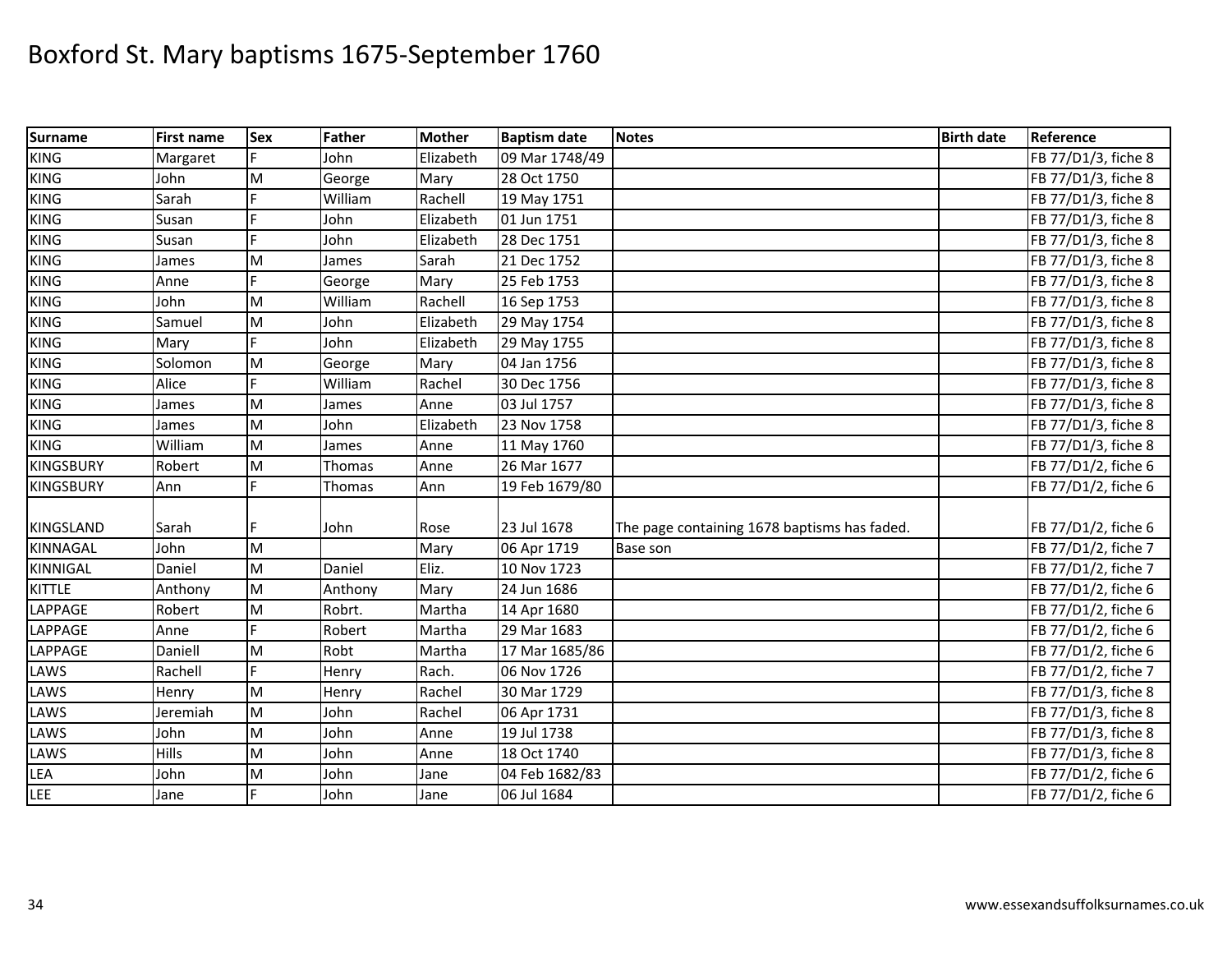| <b>Surname</b> | <b>First name</b> | <b>Sex</b> | Father   | <b>Mother</b> | <b>Baptism date</b> | <b>Notes</b>                                      | <b>Birth date</b> | Reference           |
|----------------|-------------------|------------|----------|---------------|---------------------|---------------------------------------------------|-------------------|---------------------|
| LEE            | Rachel            | E          | John     | Jane          | 06 Dec 1685         |                                                   |                   | FB 77/D1/2, fiche 6 |
|                |                   |            |          |               |                     | Parents' names not in register. Not clear if      |                   |                     |
| LEE            | Josias            |            |          |               | 12 Mar 1688/89      | surname is that of mother or father.              |                   | FB 77/D1/2, fiche 6 |
|                |                   |            |          |               |                     | Parents' names not in register. Not clear if      |                   |                     |
| <b>LEE</b>     | <b>Thomas</b>     |            |          |               | 12 Mar 1688/89      | surname is that of mother or father.              |                   | FB 77/D1/2, fiche 6 |
| LEE            | Eliz              | Ė          | John     | Jane          | 16 Jun 1690         |                                                   |                   | FB 77/D1/2, fiche 6 |
| LEE            | Ann               | F          | John     | Ann           | 18 Jun 1693         |                                                   |                   | FB 77/D1/2, fiche 6 |
| <b>LEE</b>     | Josias            | M          | John     |               | 22 Jul 1694         |                                                   |                   | FB 77/D1/2, fiche 6 |
|                |                   |            |          |               |                     | No parents' names in register. Unclear if surname |                   |                     |
| <b>LEE</b>     | Peter             |            |          |               | 16 Jan 1695/96      | is that of father or mother.                      |                   | FB 77/D1/2, fiche 6 |
| LEE            | Jane              | Ë          | Jeff.    | Rachell       | 30 Nov 1717         |                                                   |                   | FB 77/D1/2, fiche 7 |
| <b>LEE</b>     | Judith            |            | Jac.     | Jud.          | 29 May 1729         |                                                   |                   | FB 77/D1/3, fiche 8 |
| LEE            | Roger             | M          | Roger    | Eliz.         | 15 Feb 1735/36      |                                                   |                   | FB 77/D1/3, fiche 8 |
| <b>LEE</b>     | Elizabeth         | Ė          | Roger    | Eliz.         | 30 Jul 1738         |                                                   |                   | FB 77/D1/3, fiche 8 |
| LEPINGWEL      | Robert            | M          | Robert   | Martha        | 28 May 1683         |                                                   |                   | FB 77/D1/2, fiche 6 |
| LEPINGWELL     | Daniell           | M          | John     | Elisabeth     | 18 Dec 1677         |                                                   |                   | FB 77/D1/2, fiche 6 |
| LEPINGWELL     | John              | M          | Robt     | Martha        | 15 Jul 1684         |                                                   |                   | FB 77/D1/2, fiche 6 |
| LEPPINGWELL    | James             | M          | John     | Elizabeth     | 14 Aug 1679         |                                                   |                   | FB 77/D1/2, fiche 6 |
| LEPPINGWELL    | Mary              |            | Robert   | Martha        | 05 Feb 1687/88      |                                                   |                   | FB 77/D1/2, fiche 6 |
| LEPPINGWELL    | William           | M          | Robt     | Martha        | 02 Jul 1690         |                                                   |                   | FB 77/D1/2, fiche 6 |
| LEPPINGWELL    | Eliz.             |            | John     | Ann           | 03 Jun 1692         |                                                   |                   | FB 77/D1/2, fiche 6 |
| LEPPINGWELL    | Martha            | Ľ.         | Robert   | Martha        | 15 Dec 1692         |                                                   |                   | FB 77/D1/2, fiche 6 |
|                |                   |            |          |               |                     | No parents' names in register. Unclear if surname |                   |                     |
| LEPPINGWELL    | Robt              |            |          |               | 29 Apr 1695         | is that of father or mother.                      |                   | FB 77/D1/2, fiche 6 |
| LEVET          | John              | M          | John     | Mary          | 09 May 1731         |                                                   |                   | FB 77/D1/3, fiche 8 |
| LEWES          | Susanna           | E.         | Lawrence | Anne          | 05 Apr 1686         |                                                   |                   | FB 77/D1/2, fiche 6 |
| <b>LEWES</b>   | Joseph            | M          | Joseph   | Mary          | 26 Mar 1693         |                                                   |                   | FB 77/D1/2, fiche 6 |
|                |                   |            |          |               |                     | No parents' names in register. Unclear if surname |                   |                     |
| <b>LEWES</b>   | Daniell           |            |          |               | 12 Oct 1704         | is that of father or mother.                      |                   | FB 77/D1/2, fiche 7 |
|                |                   |            |          |               |                     | No parents' names in register. Unclear if surname |                   |                     |
| LEWES          | Mary              |            |          |               | 19 Dec 1704         | is that of father or mother.                      |                   | FB 77/D1/2, fiche 7 |
| <b>LEWES</b>   | Joseph            | M          | Daniell  | Alice         | 10 Jan 1706/7       |                                                   |                   | FB 77/D1/2, fiche 7 |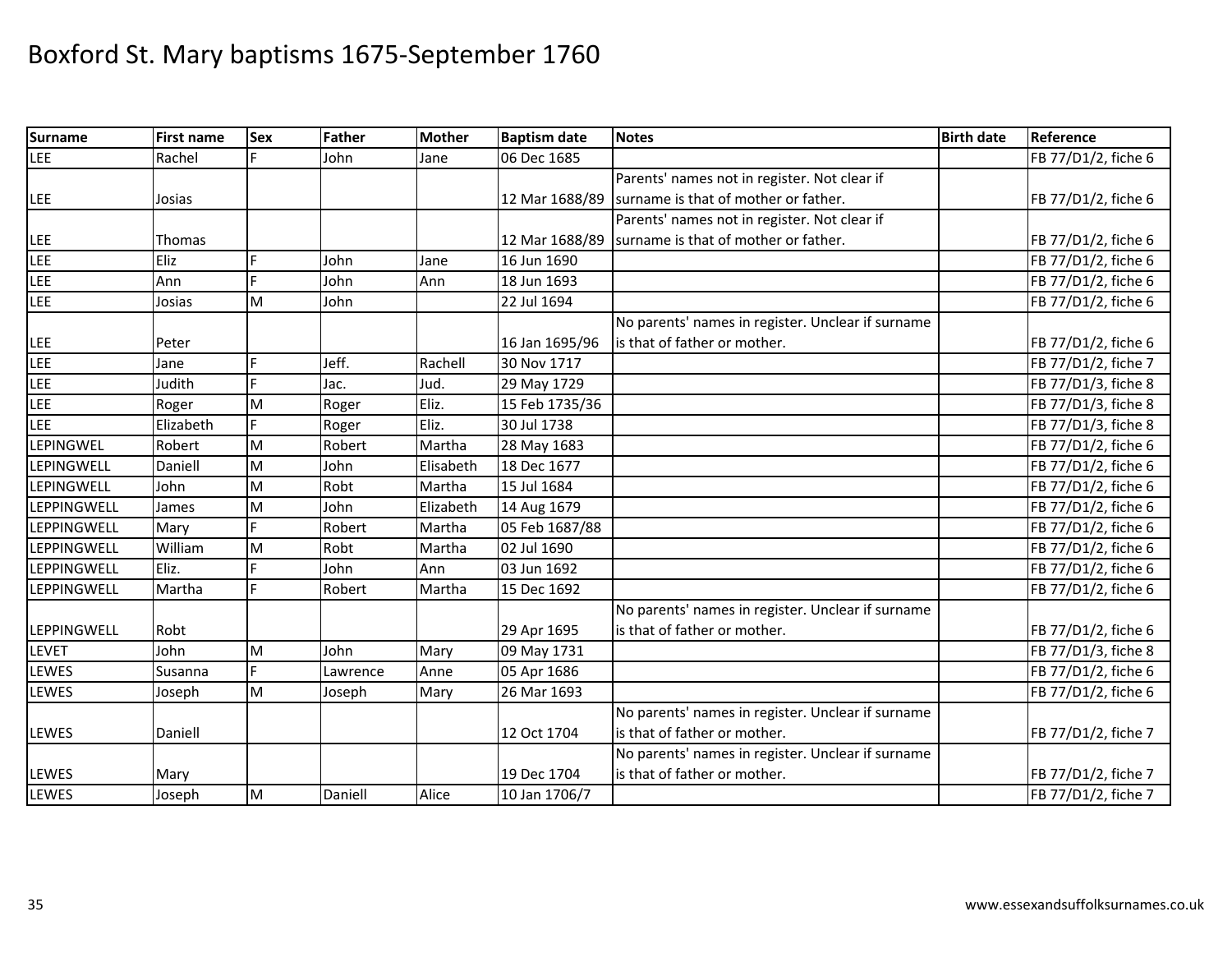| <b>Surname</b>         | <b>First name</b> | <b>Sex</b> | <b>Father</b>     | <b>Mother</b> | <b>Baptism date</b>          | <b>Notes</b>                                      | <b>Birth date</b> | Reference           |
|------------------------|-------------------|------------|-------------------|---------------|------------------------------|---------------------------------------------------|-------------------|---------------------|
|                        |                   |            |                   |               |                              |                                                   |                   |                     |
| LEWES                  | <b>Thomas</b>     | M          | Daniell           | Alice         | 14 Sep 1708                  | Thomas the son and Sarah the daughter of          |                   | FB 77/D1/2, fiche 7 |
|                        |                   | F.         |                   | Alice         |                              | Thomas the son and Sarah the daughter of          |                   |                     |
| <b>LEWES</b>           | Sarah             |            | Daniell           |               | 14 Sep 1708                  | Entries for 1705 have faded and are almost        |                   | FB 77/D1/2, fiche 7 |
|                        |                   |            |                   | Elizth        |                              |                                                   |                   |                     |
| LEWIS<br><b>LIFTON</b> | Joseph<br>Richard | M<br>M     | Joseph<br>Richard |               | 13 Jan 1705/6<br>28 Dec 1738 | entirely illegible.                               |                   | FB 77/D1/2, fiche 7 |
|                        |                   |            |                   | Mary          |                              |                                                   |                   | FB 77/D1/3, fiche 8 |
| <b>LIFTON</b>          | Mary              |            | Richard           | Mary          | 01 Jan 1740/41               |                                                   |                   | FB 77/D1/3, fiche 8 |
| <b>LIFTON</b>          | Mary              |            | Richard           | Mary          | 26 May 1742                  |                                                   |                   | FB 77/D1/3, fiche 8 |
| <b>LIFTON</b>          | Elizabeth         |            | Richard           | Mary          | 06 Jan 1742/43               |                                                   |                   | FB 77/D1/3, fiche 8 |
| <b>LIFTON</b>          | Sarah             | E.         | Richard           | Mary          | 11 Jul 1744                  |                                                   |                   | FB 77/D1/3, fiche 8 |
|                        |                   |            |                   |               |                              | Parents' names not in register. Not clear if      |                   |                     |
| LIMMER                 | Sarah             |            |                   |               | 12 Jun 1688                  | surname is that of mother or father.              |                   | FB 77/D1/2, fiche 6 |
| <b>LOCK</b>            | Elizabeth         | Ė.         | John              | Frances       | 23 Nov 1679                  |                                                   |                   | FB 77/D1/2, fiche 6 |
| LOCK                   | Joseph            | M          | John              | Frances       | 24 Jun 1684                  |                                                   |                   | FB 77/D1/2, fiche 6 |
| <b>LOCK</b>            | Roger             | M          | Roger             |               | 29 Jan 1696/97               |                                                   |                   | FB 77/D1/2, fiche 6 |
|                        |                   |            |                   |               |                              | No parents' names in register. Unclear if surname |                   |                     |
| <b>LOCK</b>            | Francis           |            |                   |               | 19 Nov 1704                  | is that of father or mother.                      |                   | FB 77/D1/2, fiche 7 |
|                        |                   |            |                   |               |                              | No parents' names in register. Unclear if surname |                   |                     |
| <b>LOCK</b>            | Ann               |            |                   |               | 16 Jan 1704/5                | is that of father or mother.                      |                   | FB 77/D1/2, fiche 7 |
|                        |                   |            |                   |               |                              | No parents' names in register. Unclear if surname |                   |                     |
| <b>LOCK</b>            | Joseph            |            |                   |               | 02 Feb 1704/5                | is that of father or mother.                      |                   | FB 77/D1/2, fiche 7 |
| LOCK                   | Jane              | Ė          | John              | Jane          | 26 Mar 1706                  |                                                   |                   | FB 77/D1/2, fiche 7 |
| LOCK                   | John              | M          | Roger             | Mary          | 16 Dec 1706                  |                                                   |                   | FB 77/D1/2, fiche 7 |
| LOCK                   | Mary              |            | John              | Jane          | 15 May 1709                  |                                                   |                   | FB 77/D1/2, fiche 7 |
| <b>LOCK</b>            | Elizabeth         |            | Roger             | Mary          | 10 Sep 1710                  |                                                   |                   | FB 77/D1/2, fiche 7 |
| LOCK                   | Elizabeth         |            | John              | Jane          | 27 Mar 1712                  |                                                   |                   | FB 77/D1/2, fiche 7 |
| LOCK                   | Sarah             | F          | John              | Jane          | 02 Jun 1714                  |                                                   |                   | FB 77/D1/2, fiche 7 |
| LOCK                   | Ann               |            | Roger             | Susan         | 02 Jun 1723                  |                                                   |                   | FB 77/D1/2, fiche 7 |
| LOCK                   | Sarah             | Ė          | Roger             | Susan         | 13 Feb 1725/26               |                                                   |                   | FB 77/D1/2, fiche 7 |
| LOCK                   | Eliz.             |            | Roger             | Sus.          | 25 Jul 1730                  |                                                   |                   | FB 77/D1/3, fiche 8 |
| <b>LOCK</b>            | Frances           | F.         | Thomas            | Frances       | 10 Oct 1732                  |                                                   |                   | FB 77/D1/3, fiche 8 |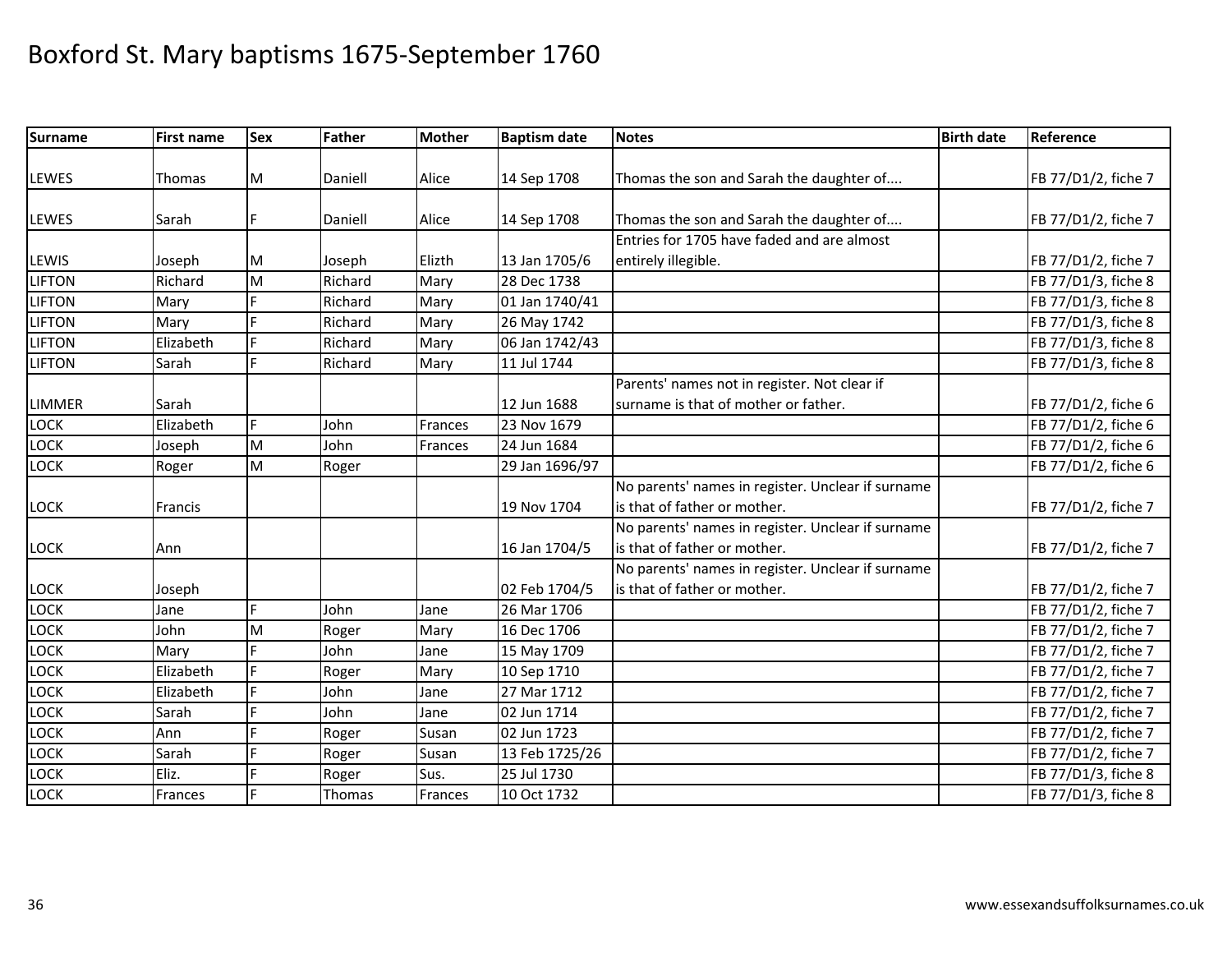| <b>Surname</b>                 | <b>First name</b> | <b>Sex</b> | Father   | <b>Mother</b> | <b>Baptism date</b> | <b>Notes</b>                                 | <b>Birth date</b> | Reference           |
|--------------------------------|-------------------|------------|----------|---------------|---------------------|----------------------------------------------|-------------------|---------------------|
| LOCK                           | Roger             | M          | Roger    | Susan         | 22 Oct 1732         |                                              |                   | FB 77/D1/3, fiche 8 |
| LOCK                           | Rachel            |            | John     | Rachel        | 15 Jan 1732/33      |                                              |                   | FB 77/D1/3, fiche 8 |
| LOCK                           | John              | M          | John     | Rachel        | 29 May 1735         |                                              |                   | FB 77/D1/3, fiche 8 |
| LOCK                           | John              |            |          | Eliz.         | 27 Jul 1735         | Base child of                                |                   | FB 77/D1/3, fiche 8 |
| LOCK                           | Elizabeth         | F          | John     | Rachel        | 18 Jan 1740/41      |                                              |                   | FB 77/D1/3, fiche 8 |
| LOCK?                          | $[R]^{*}$         |            | Robert   | Gressell      | 16 May 1678         | The page containing 1678 baptisms has faded. |                   | FB 77/D1/2, fiche 6 |
| <b>LOCKE</b>                   | Jeames            | M          | John     | Frances       | 28 Mar 1676         |                                              |                   | FB 77/D1/2, fiche 6 |
| <b>LOCKE</b>                   | Sarah             |            | John     | Rachel        | 03 Apr 1738         |                                              |                   | FB 77/D1/3, fiche 8 |
| LONG                           | John              | M          | Robert   | Mary          | 15 Dec 1678         |                                              |                   | FB 77/D1/2, fiche 6 |
| LORD                           | Edward            | M          | John     | Elizabeth     | 22 Mar 1676/77      |                                              |                   | FB 77/D1/2, fiche 6 |
| LORD                           | Tho               | M          | John     | Allice        | 15 Mar 1678/79      |                                              |                   | FB 77/D1/2, fiche 6 |
| LORD                           | Henry             | M          | John     | Alice         | 12 Sep 1680         |                                              |                   | FB 77/D1/2, fiche 6 |
| LOT                            | Grissall          | E          | Robert   | Grissall      | 12 Jun 1682         |                                              |                   | FB 77/D1/2, fiche 6 |
| LOT                            | Joseph            | M          | Robt     | Grizel        | 25 Dec 1684         |                                              |                   | FB 77/D1/2, fiche 6 |
| LOTT                           | Samuell           | M          | Robert   | Grissell      | 13 Jan 1679/80      |                                              |                   | FB 77/D1/2, fiche 6 |
|                                |                   |            |          |               |                     | Parents' names not in register. Not clear if |                   |                     |
| LOTT                           | English           |            |          |               | 02 Apr 1688         | surname is that of mother or father.         |                   | FB 77/D1/2, fiche 6 |
| LOTT                           | James             | M          | Robt     | Grizell       | 20 Jun 1692         |                                              |                   | FB 77/D1/2, fiche 6 |
| LOW                            | Hetty             |            |          | Anne          | 25 Nov 1744         | <b>Base born</b>                             |                   | FB 77/D1/3, fiche 8 |
| LUNGLEY                        | Anne              | Ė          | Isaac    | Anne          | 03 Apr 1753         |                                              |                   | FB 77/D1/3, fiche 8 |
| LUNGLEY                        | Isaac             | M          | Isaac    | Anne          | 26 Feb 1755         |                                              |                   | FB 77/D1/3, fiche 8 |
| LUNGLEY                        | Anne              | Е          | Isaac    | Anne          | 10 Mar 1756         |                                              |                   | FB 77/D1/3, fiche 8 |
| LUNGLEY                        | Joseph            | M          | Isaac    | Anne          | 05 May 1757         |                                              |                   | FB 77/D1/3, fiche 8 |
| $MA$ <sub><math>E</math></sub> | Mary              |            | John     | Eln.          | 16 Dec 1716         |                                              |                   | FB 77/D1/2, fiche 7 |
| <b>MADDOCK</b>                 | Joseph            | M          | Nicholas | Anne          | 11 Jul 1686         |                                              |                   | FB 77/D1/2, fiche 6 |
| <b>MADOCK</b>                  | <b>Barbara</b>    |            | John     | Frances       | 15 Apr 1728         |                                              |                   | FB 77/D1/3, fiche 8 |
| <b>MAN</b>                     | Sarah             | Е          | William  | Anne          | 29 Aug 1675         |                                              |                   | FB 77/D1/2, fiche 6 |
| MAN                            | Ester             |            | William  | Elisabeth     | 14 Jul 1677         |                                              |                   | FB 77/D1/2, fiche 6 |
| <b>MAN</b>                     | Elizabeth         | Ė          | William  | Elizab.       | 23 Dec 1680         |                                              |                   | FB 77/D1/2, fiche 6 |
| <b>MAN</b>                     | John              | M          | Josiah   | Elizabeth     | 28 Jul 1691         |                                              |                   | FB 77/D1/2, fiche 6 |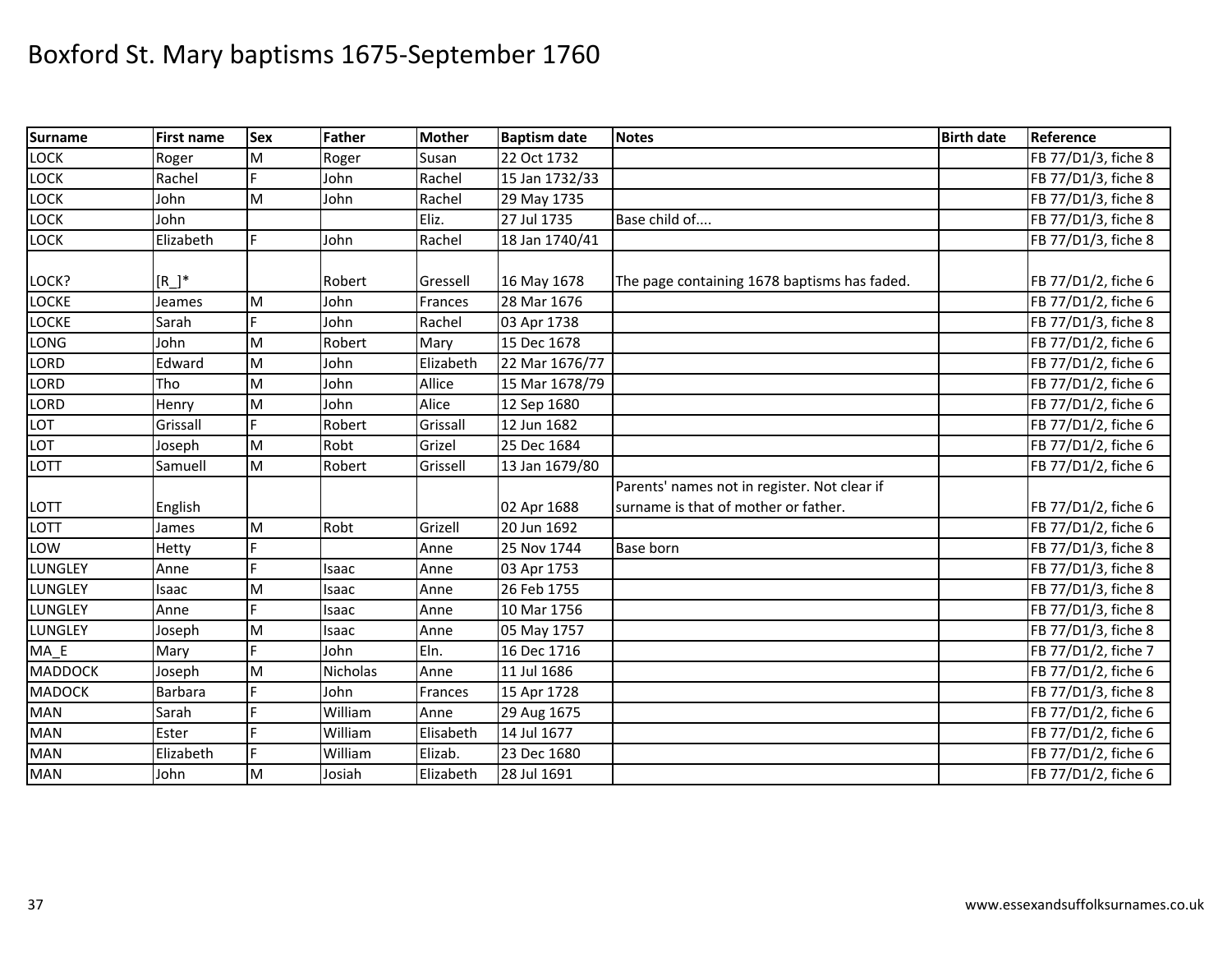| <b>Surname</b>  | <b>First name</b> | Sex | <b>Father</b> | <b>Mother</b> | <b>Baptism date</b> | <b>Notes</b>                                      | <b>Birth date</b> | Reference           |
|-----------------|-------------------|-----|---------------|---------------|---------------------|---------------------------------------------------|-------------------|---------------------|
|                 |                   |     |               |               |                     | No parents' names in register. Unclear if surname |                   |                     |
| <b>MAN</b>      | Eliz              |     |               |               | 19 Jun 1695         | is that of father or mother.                      |                   | FB 77/D1/2, fiche 6 |
| <b>MAN</b>      | John              | M   | John          | Eliz.         | 10 May 1719         |                                                   |                   | FB 77/D1/2, fiche 7 |
| <b>MAN</b>      | Martha            | Е   | John          | Elizabeth     | 11 Sep 1720         |                                                   |                   | FB 77/D1/2, fiche 7 |
| <b>MAN</b>      | Martha            | Ë   | John          | Eliz.         | 27 Mar 1721         |                                                   |                   | FB 77/D1/2, fiche 7 |
| <b>MAN</b>      | John              | M   | John          | Margaret      | 08 Nov 1724         | Mother's name spelt Margt                         |                   | FB 77/D1/2, fiche 7 |
| <b>MAN</b>      | Margaret          |     | John          | Margt         | 04 Oct 1726         |                                                   |                   | FB 77/D1/2, fiche 7 |
| <b>MAN</b>      | Joshua            | M   | John          | Margaret      | 04 Aug 1734         |                                                   |                   | FB 77/D1/3, fiche 8 |
| <b>MAN</b>      | Elizabeth         |     |               | Eliz.         | 06 Nov 1738         | Base born daughter of                             |                   | FB 77/D1/3, fiche 8 |
| <b>MAN</b>      | Sarah             |     | Joshua        | Sarah         | 23 Apr 1753         |                                                   |                   | FB 77/D1/3, fiche 8 |
| <b>MAN</b>      | Sarah             |     | John          | Sarah         | 03 Sep 1757         |                                                   |                   | FB 77/D1/3, fiche 8 |
| MAN             | Mary              |     | William       | Mary          | 08 Apr 1760         |                                                   |                   | FB 77/D1/3, fiche 8 |
| <b>MANNING</b>  | <b>Bridgett</b>   | F   | Thomas        | Alice         | 25 Aug 1677         |                                                   |                   | FB 77/D1/2, fiche 6 |
| <b>MARCHANT</b> | Mary              |     | Will.         | Anne          | 21 Aug 1746         |                                                   |                   | FB 77/D1/3, fiche 8 |
| <b>MARCHANT</b> | John              | M   | Abraham       | Susan         | 12 Mar 1748/49      |                                                   |                   | FB 77/D1/3, fiche 8 |
| <b>MARCHANT</b> | Abraham           | M   | Abraham       | Susan         | 19 Aug 1750         |                                                   |                   | FB 77/D1/3, fiche 8 |
| <b>MARCHANT</b> | Mary              |     | Abraham       | Susan         | 20 Apr 1752         |                                                   |                   | FB 77/D1/3, fiche 8 |
| <b>MARCHANT</b> | Samuel            | M   | William       | Anne          | 01 Feb 1754         | of Groton                                         |                   | FB 77/D1/3, fiche 8 |
| <b>MARCHANT</b> | Sarah             |     | Abraham       | Sarah         | 21 Mar 1755         |                                                   |                   | FB 77/D1/3, fiche 8 |
| <b>MASCAL</b>   | Ambrose           | M   | John          | Judith        | 06 Aug 1749         |                                                   |                   | FB 77/D1/3, fiche 8 |
| <b>MASCALL</b>  | Anne              |     | John          | Judith        | 19 Apr 1752         |                                                   |                   | FB 77/D1/3, fiche 8 |
| <b>MASCALL</b>  | William           | M   | John          | Judith        | 14 Jan 1755         |                                                   |                   | FB 77/D1/3, fiche 8 |
| <b>MASKAL</b>   | Judith            | Ė   | John          | Judith        | 14 Oct 1744         |                                                   |                   | FB 77/D1/3, fiche 8 |
| MASKALL         | John              | M   | John          | Judith        | 28 Dec 1746         |                                                   |                   | FB 77/D1/3, fiche 8 |
| MASKALL         | George            | M   |               | Anne          | 20 Sep 1756         | Base born                                         |                   | FB 77/D1/3, fiche 8 |
| <b>MASKALL</b>  | James             | M   | John          | Judith        | 15 Jan 1758         |                                                   |                   | FB 77/D1/3, fiche 8 |
| <b>MASOM</b>    | John              | M   | John          | Eliz.         | 07 Jul 1734         |                                                   |                   | FB 77/D1/3, fiche 8 |
| <b>MASON</b>    | Elizabeth         | E   | John          | Eliz.         | 16 Oct 1736         |                                                   |                   | FB 77/D1/3, fiche 8 |
| <b>MATCHIT</b>  | Jane              |     | John          | Jane          | 01 Jan 1744/45      |                                                   |                   | FB 77/D1/3, fiche 8 |
| <b>MATTOCK</b>  | Joseph            | M   | Joseph        | Sarah         | 12 Mar 1709/10      |                                                   |                   | FB 77/D1/2, fiche 7 |
| <b>MATTOCK</b>  | Hanah             | É   | John          | Sarah         | 25 May 1718         |                                                   |                   | FB 77/D1/2, fiche 7 |
| <b>MATTOCK</b>  | John              | M   | Joseph        | Sarah         | 14 Jan 1718/19      |                                                   |                   | FB 77/D1/2, fiche 7 |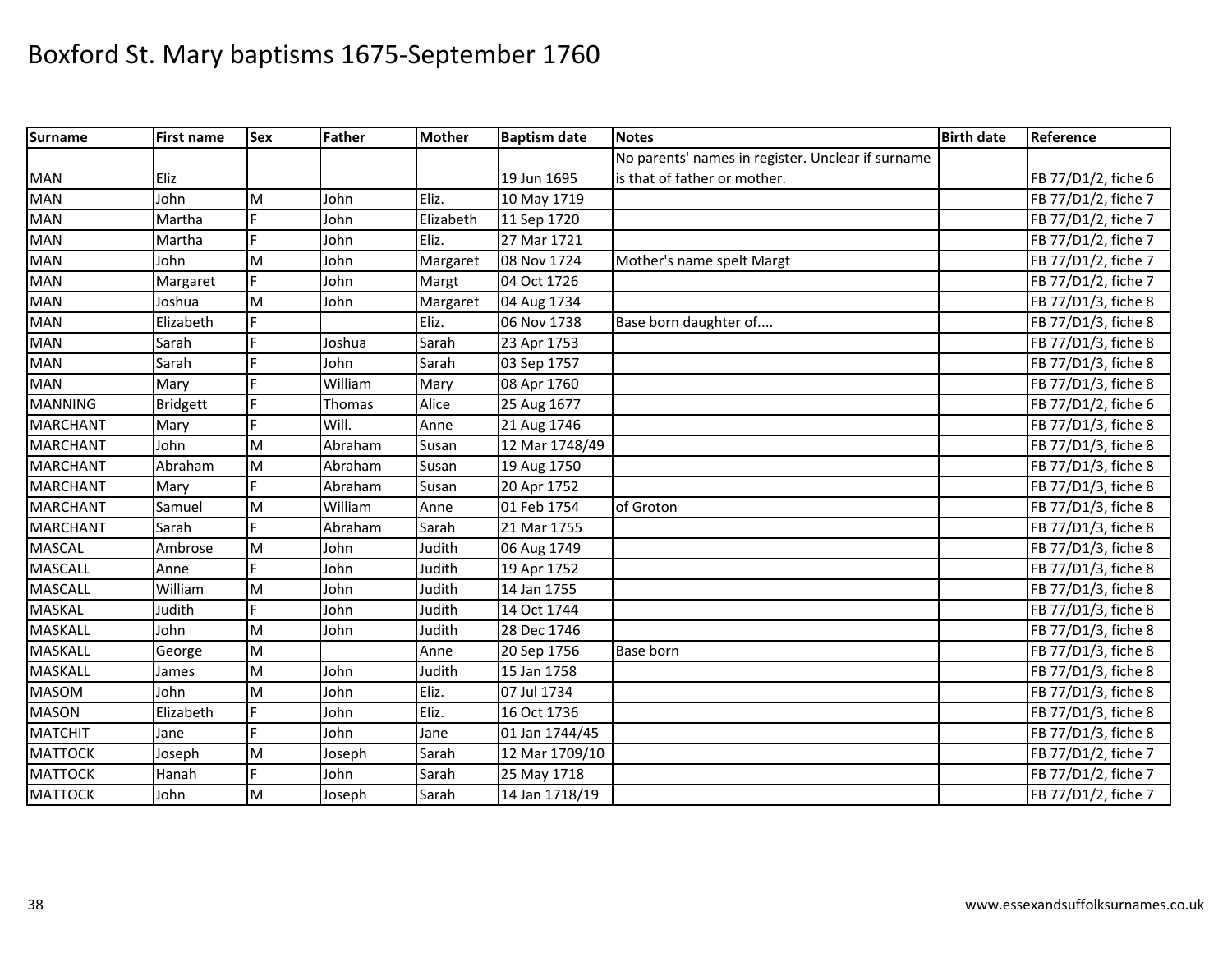| <b>Surname</b>  | <b>First name</b> | <b>Sex</b> | Father   | <b>Mother</b> | <b>Baptism date</b> | <b>Notes</b>     | <b>Birth date</b> | Reference           |
|-----------------|-------------------|------------|----------|---------------|---------------------|------------------|-------------------|---------------------|
| <b>MATTOCK</b>  | Benjamin          | M          | Joseph   | Sarah         | 24 Dec 1721         |                  |                   | FB 77/D1/2, fiche 7 |
| <b>MATTOCK</b>  | Hannah            |            | John     | Frances       | 14 Apr 1723         |                  |                   | FB 77/D1/2, fiche 7 |
| <b>MATTOCK</b>  | Elizabeth         |            | John     | Frances       | 22 Nov 1724         |                  |                   | FB 77/D1/2, fiche 7 |
| <b>MATTOCK</b>  | John              | M          | John     | Frances       | 23 Jan 1725/26      |                  |                   | FB 77/D1/2, fiche 7 |
| <b>MATTOCK</b>  | John              | M          | John     | Frances       | 22 Feb 1734/35      |                  |                   | FB 77/D1/3, fiche 8 |
| <b>MATTOCK</b>  | Robert            | M          | Robert   | Eliz.         | 24 Aug 1735         |                  |                   | FB 77/D1/3, fiche 8 |
| <b>MATTOCK</b>  | Joseph            | M          | Joseph   | Eliz.         | 28 Feb 1736/37      |                  |                   | FB 77/D1/3, fiche 8 |
| <b>MATTOCK</b>  | Elizabeth         |            | Joseph   | Eliz.         | 23 Apr 1739         |                  |                   | FB 77/D1/3, fiche 8 |
| <b>MATTOCK</b>  | Sarah             |            | Joseph   | Eliz.         | 13 Sep 1741         |                  |                   | FB 77/D1/3, fiche 8 |
| <b>MATTOCK</b>  | Benjamim          |            | Robert   | Eliz.         | 16 Sep 1741         |                  |                   | FB 77/D1/3, fiche 8 |
| <b>MATTOCK</b>  | John              | M          | Jos.     | Eliz.         | 08 Apr 1743         |                  |                   | FB 77/D1/3, fiche 8 |
| <b>MATTOCK</b>  | John              | M          | Benjamin | Eliz.         | 25 Dec 1743         |                  |                   | FB 77/D1/3, fiche 8 |
| <b>MATTOCK</b>  | Samuel            | M          |          | Frances       | 28 Jan 1743/44      | Base born son of |                   | FB 77/D1/3, fiche 8 |
| <b>MATTOCK</b>  | William           | M          | Jos.     | Eliz.         | 10 Nov 1745         |                  |                   | FB 77/D1/3, fiche 8 |
| <b>MATTOCK</b>  | Anne              |            | Joseph   | Eliz.         | 19 Feb 1745/46      |                  |                   | FB 77/D1/3, fiche 8 |
| <b>MATTOCK</b>  | Samuel            | M          | Joseph   | Eliz.         | 17 Mar 1747/48      |                  |                   | FB 77/D1/3, fiche 8 |
| <b>MATTOCK</b>  | William           | M          | Benjamin | Eliz.         | 10 Jul 1748         |                  |                   | FB 77/D1/3, fiche 8 |
| <b>MATTOCK</b>  | Sarah             |            | Joseph   | Elizabeth     | 24 Jun 1750         |                  |                   | FB 77/D1/3, fiche 8 |
| <b>MATTOCK</b>  | Hannah            |            | Robert   | Elizabeth     | 17 Nov 1751         |                  |                   | FB 77/D1/3, fiche 8 |
| <b>MATTOCK</b>  | Elizabeth         |            | Joseph   | Elizabeth     | 05 Nov 1752         |                  |                   | FB 77/D1/3, fiche 8 |
| <b>MATTOCK</b>  | Martha            |            | Joseph   | Elizabeth     | 25 Mar 1754         |                  |                   | FB 77/D1/3, fiche 8 |
| <b>MATTOCK</b>  | Benjamin          | M          | Robert   | Elizabeth     | 07 Apr 1754         |                  |                   | FB 77/D1/3, fiche 8 |
| <b>MATTOCK</b>  | Lucy              |            | Joseph   | Elizabeth     | 02 May 1756         |                  |                   | FB 77/D1/3, fiche 8 |
| <b>MATTOCK</b>  | Anne              |            | Robert   | Elizabeth     | 01 May 1757         |                  |                   | FB 77/D1/3, fiche 8 |
| <b>MATTOCK</b>  | Hannah            |            | Joseph   | Elizabeth     | 11 Jul 1758         |                  |                   | FB 77/D1/3, fiche 8 |
| <b>MATTOCKS</b> | Elizabeth         | E          | Robert   | Eliz.         | 08 Oct 1738         |                  |                   | FB 77/D1/3, fiche 8 |
| <b>MAXY</b>     | Mary              |            | John     | Susan         | 06 Mar 1708/9       |                  |                   | FB 77/D1/2, fiche 7 |
| <b>MELSUM</b>   | Thomas            | M          | Henry    | Mary          | 20 Apr 1719         |                  |                   | FB 77/D1/2, fiche 7 |
| <b>MELTUM</b>   | Susanna           |            | Henry    | Mary          | 15 Dec 1714         |                  |                   | FB 77/D1/2, fiche 7 |
| <b>MERCHANT</b> | Anne              | F          | Will.    | Anne          | 23 Jul 1744         |                  |                   | FB 77/D1/3, fiche 8 |
| <b>MERCHANT</b> | William           | M          | William  | Anne          | 14 May 1753         | of Groton        |                   | FB 77/D1/3, fiche 8 |
| <b>MESOM</b>    | <b>Bridget</b>    |            | John     | Eliz.         | 28 Jan 1738/39      |                  |                   | FB 77/D1/3, fiche 8 |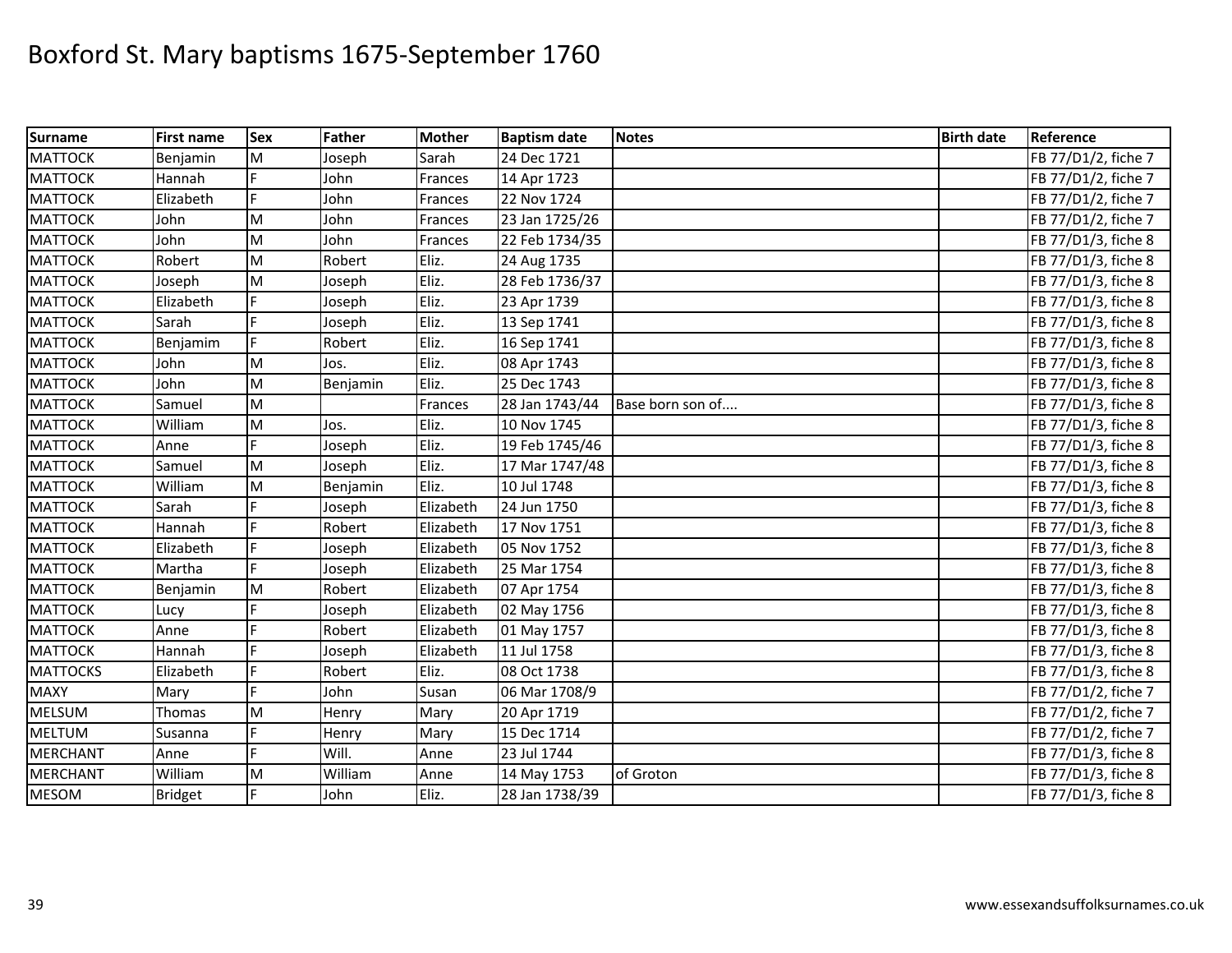| <b>Surname</b>  | <b>First name</b> | <b>Sex</b> | Father    | <b>Mother</b> | <b>Baptism date</b> | <b>Notes</b>                                                                                        | <b>Birth date</b> | Reference           |
|-----------------|-------------------|------------|-----------|---------------|---------------------|-----------------------------------------------------------------------------------------------------|-------------------|---------------------|
| <b>MESOM</b>    | William           | M          | John      | Eliz.         | 14 Aug 1743         |                                                                                                     |                   | FB 77/D1/3, fiche 8 |
| <b>MESOM</b>    | James             | M          | John      | Elizabeth     | 31 May 1752         |                                                                                                     |                   | FB 77/D1/3, fiche 8 |
| <b>MESUM</b>    | Joseph            | M          | John      | Eliz.         | 12 Apr 1741         |                                                                                                     |                   | FB 77/D1/3, fiche 8 |
| <b>MESUM</b>    | Catherine         | Ė          | John      | Eliz.         | 01 Apr 1746         |                                                                                                     |                   | FB 77/D1/3, fiche 8 |
| <b>MESUM</b>    | Mary              | Ë          | John      | Elizabeth     | 28 Jan 1749/50      |                                                                                                     |                   | FB 77/D1/3, fiche 8 |
| MI[X_]OARD      | Robert            | M          | Robert    | Grace         | 28 Mar 1677         |                                                                                                     |                   | FB 77/D1/2, fiche 6 |
| MICKLEFIELD     | Sarah             |            | Cornelius | Mary          | 05 Feb 1726/27      |                                                                                                     |                   | FB 77/D1/2, fiche 7 |
| MICKLEFIELD     | Susanna           | F.         | Cornel.   | Mary          | 06 Nov 1728         |                                                                                                     |                   | FB 77/D1/3, fiche 8 |
| MICKLEFIELD     | Joseph            | M          | Cornelius | Mary          | 04 May 1730         |                                                                                                     |                   | FB 77/D1/3, fiche 8 |
| MICKLEFIELD     | John              | M          | Cornelius | Mary          | 02 Nov 1733         |                                                                                                     |                   | FB 77/D1/3, fiche 8 |
| MICKLEFIELD     | Jane              |            | Cornelius | Mary          | 04 Apr 1739         |                                                                                                     |                   | FB 77/D1/3, fiche 8 |
| MICKLEFIELD     | John              | M          | Cornelius | Mary          | 06 Feb 1739/40      |                                                                                                     |                   | FB 77/D1/3, fiche 8 |
| MICKLEFIELD     | Grace             | E.         | Cornelius | Mary          | 25 Apr 1742         |                                                                                                     |                   | FB 77/D1/3, fiche 8 |
|                 |                   |            |           |               |                     | 8 years old (year of birth estimated from age at                                                    |                   |                     |
| MICKLEFIELD     | Mary              |            | Cornelius | Mary          | 21 Jan 1753         | baptism)                                                                                            | * * 1745          | FB 77/D1/3, fiche 8 |
| <b>MILLS</b>    | Elizabeth         | F.         | Thomas    | Eliz.         | 04 Dec 1709         |                                                                                                     |                   | FB 77/D1/2, fiche 7 |
| MIN[T]ER        | Anne              | E          | Richard   | Anne          | 08 Feb 1684/85      |                                                                                                     |                   | FB 77/D1/2, fiche 6 |
| <b>MINTER</b>   | John              | M          | Richard   | Ann           | 10 Feb 1680/81      |                                                                                                     |                   | FB 77/D1/2, fiche 6 |
| <b>MINTER</b>   | Richard           | M          | Richard   | Anne          | 29 Jan 1681/82      |                                                                                                     |                   | FB 77/D1/2, fiche 6 |
| <b>MINTER</b>   | Lydy              | F          | John      | Ann           | 28 May 1710         |                                                                                                     |                   | FB 77/D1/2, fiche 7 |
| <b>MINTER</b>   | John              | M          | John      | Sarah         | 07 Jan 1732/33      |                                                                                                     |                   | FB 77/D1/3, fiche 8 |
| <b>MINTER</b>   | Sarah             | Ē          | John      | Sarah         | 13 Oct 1734         |                                                                                                     |                   | FB 77/D1/3, fiche 8 |
|                 |                   |            |           |               |                     | Aged 33 (year of birth estimated from age at<br>baptism). Parents' names not in register unclear if |                   |                     |
| <b>MINTER</b>   | John              |            |           |               | 27 May 1737         | surname is that of mother or father.                                                                | $* * 1704$        | FB 77/D1/3, fiche 8 |
| <b>MITCHEL</b>  | Mary              | F          | William   | Anne          | 20 Sep 1715         |                                                                                                     |                   | FB 77/D1/2, fiche 7 |
| <b>MITCHELL</b> | Elizabeth         | F.         | William   | Ann           | 04 Apr 1718         |                                                                                                     |                   | FB 77/D1/2, fiche 7 |
| MOALTON         | Susan             | E.         | Wm.       | Susan         | 17 Oct 1733         |                                                                                                     |                   | FB 77/D1/3, fiche 8 |
| MONFORTH        | John              | M          | Joseph    | Anne          | 30 Oct 1685         |                                                                                                     |                   | FB 77/D1/2, fiche 6 |
| <b>MOOT</b>     | Robert            | M          | Robert    | Sarah         | 14 Aug 1681         |                                                                                                     |                   | FB 77/D1/2, fiche 6 |
| <b>MOOT</b>     | Ann               | F.         | Robt      | Sarah         | 13 Sep 1691         |                                                                                                     |                   | FB 77/D1/2, fiche 6 |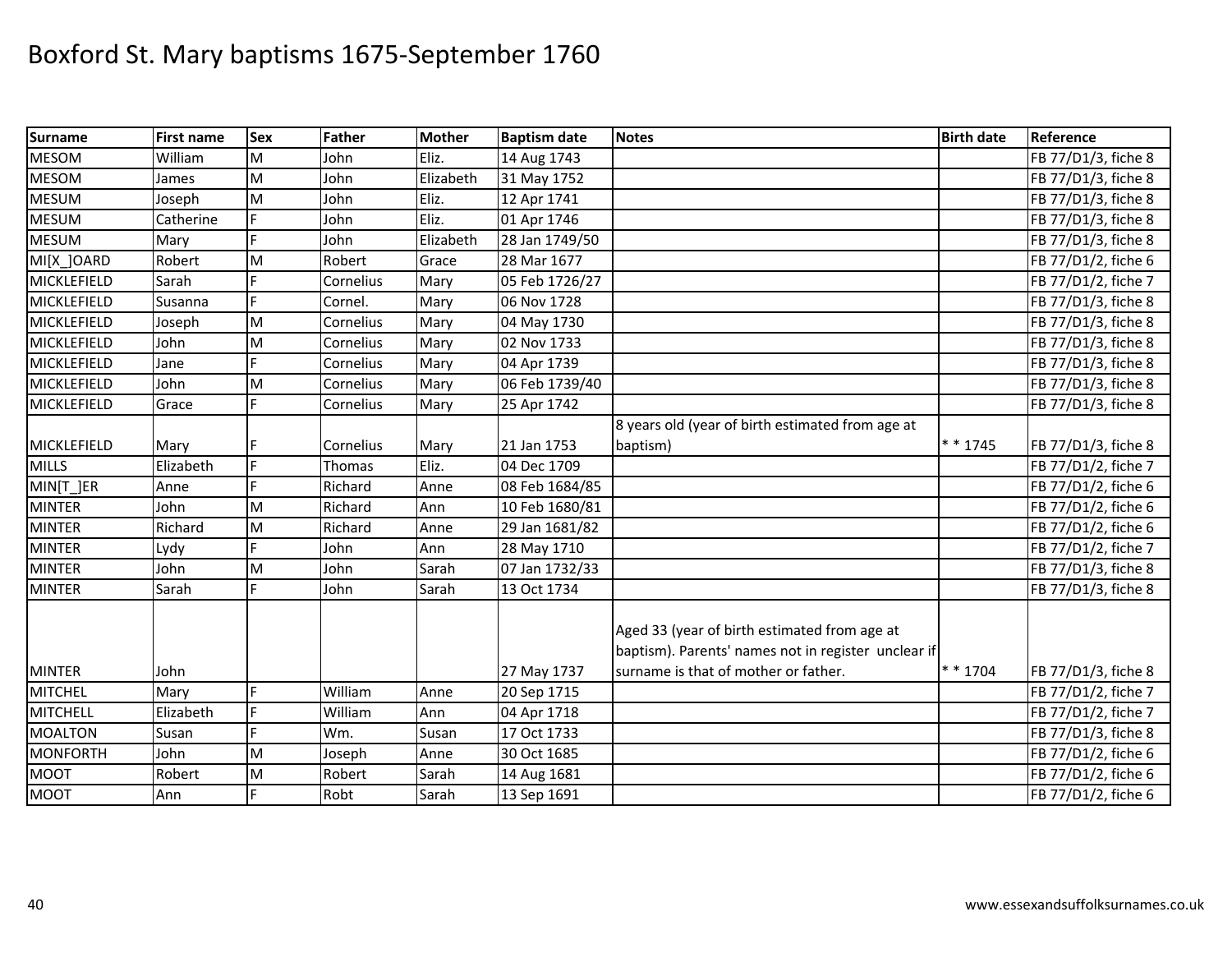| <b>Surname</b> | <b>First name</b> | <b>Sex</b> | Father  | <b>Mother</b> | <b>Baptism date</b> | <b>Notes</b>                                      | <b>Birth date</b> | Reference           |
|----------------|-------------------|------------|---------|---------------|---------------------|---------------------------------------------------|-------------------|---------------------|
| <b>MOT</b>     | Sarah             |            | Robert  | Mary          | 26 Aug 1683         |                                                   |                   | FB 77/D1/2, fiche 6 |
| <b>MOT</b>     | Sarah             | E          | Robt    | Sarah         | 22 Feb 1684/85      |                                                   |                   | FB 77/D1/2, fiche 6 |
| <b>MOTT</b>    | John              | M          | Thomas  | Mary          | 30 Jun 1676         |                                                   |                   | FB 77/D1/2, fiche 6 |
|                |                   |            |         |               |                     | Parents' names not in register. Not clear if      |                   |                     |
| <b>MOTT</b>    | Robert            |            |         |               | 11 Dec 1688         | surname is that of mother or father.              |                   | FB 77/D1/2, fiche 6 |
| <b>MOTT</b>    | Edward            | M          | Robert  | Sarah         | 27 Mar 1694         |                                                   |                   | FB 77/D1/2, fiche 6 |
|                |                   |            |         |               |                     | No parents' names in register. Unclear if surname |                   |                     |
| <b>MOTT</b>    | Mary              |            |         |               | 03 Apr 1696         | is that of father or mother.                      |                   | FB 77/D1/2, fiche 6 |
| <b>MOTT</b>    | Dinah             | F          | Sam.    | Eliz.         | 27 Jun 1742         |                                                   |                   | FB 77/D1/3, fiche 8 |
| MOULTON        | William           | M          | William | Sus.          | 25 Apr 1736         |                                                   |                   | FB 77/D1/3, fiche 8 |
| <b>MOULTON</b> | Anne              |            | Will.   | Susan         | 16 Oct 1737         |                                                   |                   | FB 77/D1/3, fiche 8 |
| <b>MOULTON</b> | Sarah             |            | Will.   | Susan         | 10 Apr 1741         |                                                   |                   | FB 77/D1/3, fiche 8 |
| <b>MOULTON</b> | Hannah            | F          | John    | Amy           | 18 Mar 1746/47      |                                                   |                   | FB 77/D1/3, fiche 8 |
| <b>MUMFORD</b> | Elizabeth         | Ė.         | Joseph  | Anne          | 20 Dec 1684         |                                                   |                   | FB 77/D1/2, fiche 6 |
| <b>MUNFORD</b> | Mary              |            | George  | Susan         | 25 Oct 1719         |                                                   |                   | FB 77/D1/2, fiche 7 |
| <b>MUNFORD</b> | Susan             |            | George  | Susan         | 20 May 1722         |                                                   |                   | FB 77/D1/2, fiche 7 |
| <b>MUNKIN</b>  | John              | M          | John    | Eliz.         | 07 Feb 1709/10      |                                                   |                   | FB 77/D1/2, fiche 7 |
| <b>MUNKIN</b>  | William           | M          | John    | Eliz.         | 14 Apr 1712         |                                                   |                   | FB 77/D1/2, fiche 7 |
| <b>MUNKIN</b>  | Elizabeth         |            | John    | Eliz.         | 21 Dec 1717         |                                                   |                   | FB 77/D1/2, fiche 7 |
| MURRILL        | Margrett          |            | Richard | Mary          | 13 Dec 1689         | Born in Groton, & Baptised in this Parish         |                   | FB 77/D1/2, fiche 6 |
| <b>NAILOR</b>  | John              | M          | John    | Mary          | 13 Jan 1752         |                                                   |                   | FB 77/D1/3, fiche 8 |
| <b>NASH</b>    | Mary              |            | Daniell | Elizabeth     | 24 Mar 1725/26      |                                                   |                   | FB 77/D1/2, fiche 7 |
| <b>NASH</b>    | Sarah             | E          | Danl.   | Eliz.         | 29 Apr 1729         |                                                   |                   | FB 77/D1/3, fiche 8 |
| <b>NAYLOR</b>  | Mary              | E          | John    | Mary          | 22 Oct 1755         |                                                   |                   | FB 77/D1/3, fiche 8 |
| <b>NAYLOR</b>  | Susan             |            | John    | Mary          | 05 May 1757         |                                                   |                   | FB 77/D1/3, fiche 8 |
| <b>NAYLOR</b>  | Thomas            | M          | John    | Mary          | 13 Feb 1759         |                                                   |                   | FB 77/D1/3, fiche 8 |
| <b>NEAL</b>    | Mary              | Ė          | William | Prudence      | 15 Jul 1675         |                                                   |                   | FB 77/D1/2, fiche 6 |
| <b>NEAL</b>    | Sarah             | Ē          | William | Sarah         | 19 Nov 1693         |                                                   |                   | FB 77/D1/2, fiche 6 |
| <b>NEAL</b>    | Eliz              | F          | James   | Eliz          | 15 Jul 1694         |                                                   |                   | FB 77/D1/2, fiche 6 |
|                |                   |            |         |               |                     | No parents' names in register. Unclear if surname |                   |                     |
| <b>NEAL</b>    | Robt              |            |         |               | 07 Jul 1695         | is that of father or mother.                      |                   | FB 77/D1/2, fiche 6 |
| <b>NEAL</b>    | James             | M          | William | Sarah         | 06 May 1699         |                                                   |                   | FB 77/D1/2, fiche 6 |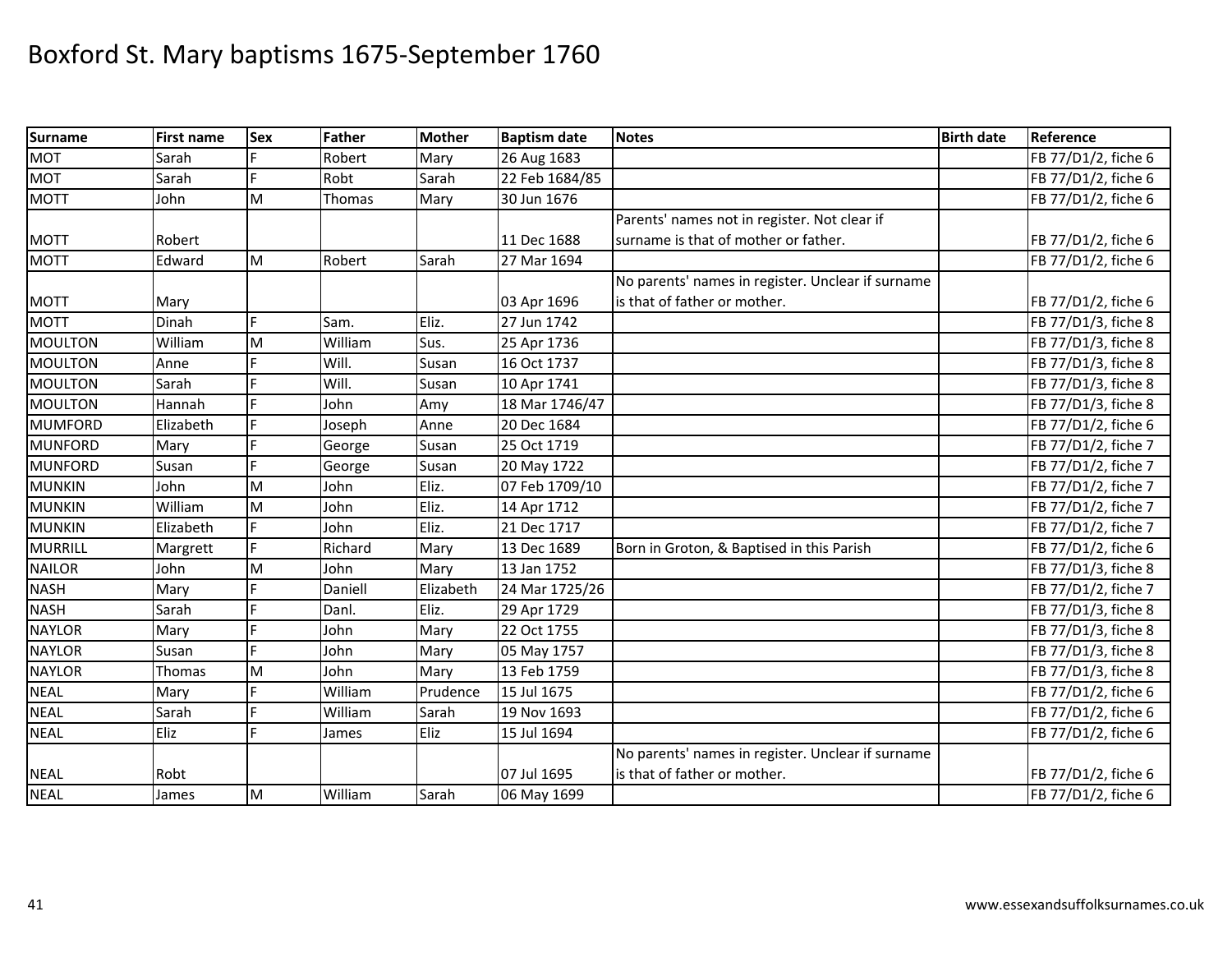| <b>Surname</b> | <b>First name</b> | <b>Sex</b> | Father  | <b>Mother</b> | <b>Baptism date</b> | <b>Notes</b>                                      | <b>Birth date</b> | Reference           |
|----------------|-------------------|------------|---------|---------------|---------------------|---------------------------------------------------|-------------------|---------------------|
| <b>NEAL</b>    | James             | M          | Wm      | Mary          | 04 Nov 1730         |                                                   |                   | FB 77/D1/3, fiche 8 |
| <b>NEAL</b>    | John              | M          | Willam  | Mary          | 22 Feb 1732/33      |                                                   |                   | FB 77/D1/3, fiche 8 |
| <b>NEAL</b>    | Eliz.             |            | Wm      | Mary          | 05 Jul 1735         |                                                   |                   | FB 77/D1/3, fiche 8 |
| <b>NEAL</b>    | Eliz.             |            | Ja.     | Rachel        | 19 Oct 1735         |                                                   |                   | FB 77/D1/3, fiche 8 |
| <b>NEAL</b>    | Rachel            | E          | James   | Rachel        | 15 Jan 1737/38      |                                                   |                   | FB 77/D1/3, fiche 8 |
| <b>NEAL</b>    | Sarah             | E          | James   | Sarah         | 22 Jun 1744         |                                                   |                   | FB 77/D1/3, fiche 8 |
| <b>NEAL</b>    | Anne              | F          | James   | Rachel        | 20 Apr 1747         |                                                   |                   | FB 77/D1/3, fiche 8 |
| <b>NEALL</b>   | Mary              |            | James   | Mary          | 13 May 1696         |                                                   |                   | FB 77/D1/2, fiche 6 |
| <b>NEALL</b>   | William           | M          | Robert  | Elizabeth     | 23 Dec 1696         |                                                   |                   | FB 77/D1/2, fiche 6 |
| <b>NEALL</b>   | Elizabeth         |            | Robt    | Eliz          | 15 Jul 1699         |                                                   |                   | FB 77/D1/2, fiche 6 |
|                |                   |            |         |               |                     | No parents' names in register. Unclear if surname |                   |                     |
| <b>NEALL</b>   | Deborah           |            |         |               | 03 Feb 1704/5       | is that of father or mother.                      |                   | FB 77/D1/2, fiche 7 |
| <b>NEALL</b>   | Deborah           | F          | James   | Eliz.         | 28 Dec 1709         |                                                   |                   | FB 77/D1/2, fiche 7 |
| <b>NEALL</b>   | Elizabeth         | F          | William | Sarah         | 12 Mar 1709/10      |                                                   |                   | FB 77/D1/2, fiche 7 |
| <b>NELSON</b>  | Susan             | Þ          | William |               | 30 Apr 1693         |                                                   |                   | FB 77/D1/2, fiche 6 |
| <b>NELSON</b>  | Ann               |            | Will    | Susan         | 16 Apr 1696         |                                                   |                   | FB 77/D1/2, fiche 6 |
| NEW[L_]AND     | Amy               | F          | John    | May           | 05 Aug 1684         |                                                   |                   | FB 77/D1/2, fiche 6 |
| <b>NEWMAN</b>  | John              | M          | John    | Mary          | 07 Mar 1677/78      |                                                   |                   | FB 77/D1/2, fiche 6 |
| <b>NEWMAN</b>  | Mary              | E          | John    | Mary          | 22 Jan 1678/79      |                                                   |                   | FB 77/D1/2, fiche 6 |
| <b>NEWMAN</b>  | William           | M          | John    | Mary          | 09 Jul 1680         |                                                   |                   | FB 77/D1/2, fiche 6 |
| <b>NEWMAN</b>  | James             | M          | John    | Mary          | 13 Oct 1683         |                                                   |                   | FB 77/D1/2, fiche 6 |
| <b>NEWMAN</b>  | John              | M          | William | Anna          | 25 Aug 1708         |                                                   |                   | FB 77/D1/2, fiche 7 |
| <b>NEWMAN</b>  | Margaret          | Ė          | Will.   | Margaret      | 07 May 1710         |                                                   |                   | FB 77/D1/2, fiche 7 |
| <b>NEWMAN</b>  | Ann               |            | William | Mary          | 05 Aug 1712         |                                                   |                   | FB 77/D1/2, fiche 7 |
| <b>NEWMAN</b>  | Grace             |            | William | Elizabeth     | 08 Nov 1748         |                                                   |                   | FB 77/D1/3, fiche 8 |
| <b>NEWTON</b>  | Mary              |            | John    | Anne          | 06 Apr 1676         |                                                   |                   | FB 77/D1/2, fiche 6 |
| <b>NEWTON</b>  | Jane              | É          | John    | Margaret      | 01 Jan 1677/78      |                                                   |                   | FB 77/D1/2, fiche 6 |
| <b>NEWTON</b>  | Anne              | Ē          | John    | Anne          | 19 Feb 1681/82      |                                                   |                   | FB 77/D1/2, fiche 6 |
|                |                   |            |         |               |                     | Parents' names not in register. Not clear if      |                   |                     |
| <b>NEWTON</b>  | Elisabeth         |            |         |               | 14 Apr 1689         | surname is that of mother or father.              |                   | FB 77/D1/2, fiche 6 |
| <b>NEWTON</b>  | Thomas            | M          | John    |               | 20 Nov 1697         |                                                   |                   | FB 77/D1/2, fiche 6 |
| <b>NEWTON</b>  | Samuel            | M          | Samuel  | Margaret      | 12 Apr 1716         | Mother's name spelt Margt                         |                   | FB 77/D1/2, fiche 7 |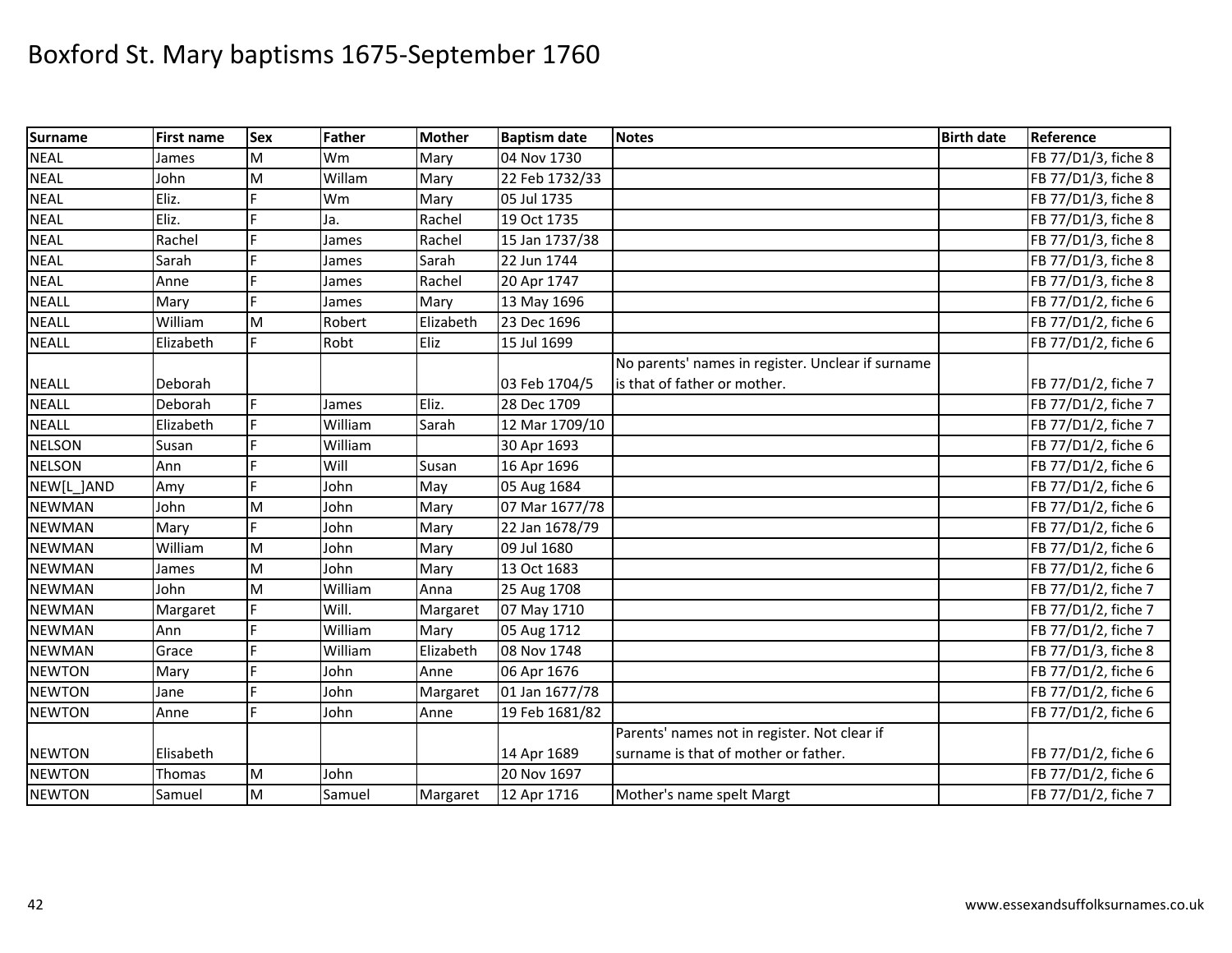| <b>Surname</b> | <b>First name</b> | Sex       | Father        | <b>Mother</b>  | <b>Baptism date</b> | <b>Notes</b>                                      | <b>Birth date</b> | Reference           |
|----------------|-------------------|-----------|---------------|----------------|---------------------|---------------------------------------------------|-------------------|---------------------|
| <b>NEWTON</b>  | Mary              |           | Samuell       | Margaret       | 25 Oct 1717         |                                                   |                   | FB 77/D1/2, fiche 7 |
| <b>NEWTON</b>  | Thomas            | M         |               | Sarah          | 06 Sep 1719         |                                                   |                   | FB 77/D1/2, fiche 7 |
|                |                   |           |               |                |                     | Child's name not in register. Mother's first name |                   |                     |
| <b>NEWTON</b>  |                   |           | Saml          | Margaret       | 19 Jan 1720/21      | spelt Margt.                                      |                   | FB 77/D1/2, fiche 7 |
| <b>NEWTON</b>  | John              |           |               | Sarah          | 27 Feb 1728/29      | Base born child                                   |                   | FB 77/D1/3, fiche 8 |
| <b>NICHOLS</b> | William           | M         | Wm            | Mary           | 30 May 1732         |                                                   |                   | FB 77/D1/3, fiche 8 |
| <b>NORMAN</b>  | Elizabeth         |           | Robert        | Abigail        | 23 Oct 1676         |                                                   |                   | FB 77/D1/2, fiche 6 |
| <b>NORMAN</b>  | Anne              |           | Thomas        | <b>Bridget</b> | 15 Jan 1681/82      |                                                   |                   | FB 77/D1/2, fiche 6 |
| <b>NORMAN</b>  | Mary              | E         | Thomas        | <b>Bridget</b> | 19 Aug 1683         |                                                   |                   | FB 77/D1/2, fiche 6 |
| <b>NORMAN</b>  | John              | M         | Tho.          | <b>Bridget</b> | 05 Feb 1684/85      |                                                   |                   | FB 77/D1/2, fiche 6 |
|                |                   |           |               |                |                     | Aged 18 years (date of birth estimate from age at |                   |                     |
| <b>NORMAN</b>  | Jane              |           | Robert        | Jane           | 04 Sep 1709         | baptism)                                          | ** 1691           | FB 77/D1/2, fiche 7 |
| <b>NORTON</b>  | Day               | M         |               | Mary           | 03 Mar 1720/21      | Base born son of                                  |                   | FB 77/D1/2, fiche 7 |
| <b>NORTON</b>  | Sarah             |           | John          | Sarah          | 17 Apr 1726         |                                                   |                   | FB 77/D1/2, fiche 7 |
| <b>NUTTON</b>  | Elizabeth         | Ė         | Benjamin      | Elizabeth      | 14 Nov 1682         |                                                   |                   | FB 77/D1/2, fiche 6 |
| <b>NUTTON</b>  | Sarah             |           | John          | Ann            | 18 Oct 1691         |                                                   |                   | FB 77/D1/2, fiche 6 |
| <b>NUTTON</b>  | John              | M         | John          |                | 30 Dec 1694         |                                                   |                   | FB 77/D1/2, fiche 6 |
| <b>NUTTON</b>  | Christian         | c.        | Sam.          | Xtian          | 05 Nov 1714         |                                                   |                   | FB 77/D1/2, fiche 7 |
|                |                   |           |               |                |                     | Rebecca & Bridget, daughters of Sam. & Xtian      |                   |                     |
| <b>NUTTON</b>  | Rebecca           |           | Sam.          | Christian      | 08 Apr 1716         | Nutton                                            |                   | FB 77/D1/2, fiche 7 |
|                |                   |           |               |                |                     | Rebecca & Bridget, daughters of Sam. & Xtian      |                   |                     |
| <b>NUTTON</b>  | <b>Bridget</b>    | F         | Sam.          | Christian      | 08 Apr 1716         | Nutton                                            |                   | FB 77/D1/2, fiche 7 |
| <b>NUTTON</b>  | Ann               | É         | Saml          | Christian      | 14 Apr 1720         |                                                   |                   | FB 77/D1/2, fiche 7 |
| <b>NUTTON</b>  | Mary              |           | Sam.          | Mary           | 30 Jan 1730/31      |                                                   |                   | FB 77/D1/3, fiche 8 |
| OLLY           | Thomas            | ${\sf M}$ | Thomas        | Eliz.          | 21 Apr 1745         |                                                   |                   | FB 77/D1/3, fiche 8 |
| OLLY           | John              | M         | Thomas        | Elizabeth      | 24 May 1747         |                                                   |                   | FB 77/D1/3, fiche 8 |
| OLLY           | Elizabeth         |           | Thomas        | Elizabeth      | 15 Apr 1750         |                                                   |                   | FB 77/D1/3, fiche 8 |
| OLLY           | William           | M         | Thomas        | Elizabeth      | 07 Dec 1755         | William & Sarah, son and daughter of              |                   | FB 77/D1/3, fiche 8 |
| OLLY           | Sarah             |           | <b>Thomas</b> | Elizabeth      | 07 Dec 1755         | William & Sarah, son and daughter of              |                   | FB 77/D1/3, fiche 8 |
| OLLY           | Samuel            | M         | Thomas        | Elizabeth      | 15 Jul 1759         |                                                   |                   | FB 77/D1/3, fiche 8 |
| <b>OSBORN</b>  | Anne              |           | Thomas        | Anne           | 29 Jul 1754         |                                                   |                   | FB 77/D1/3, fiche 8 |
| <b>OSBORN</b>  | Thomas            | M         | Thomas        | Anne           | 06 May 1756         |                                                   |                   | FB 77/D1/3, fiche 8 |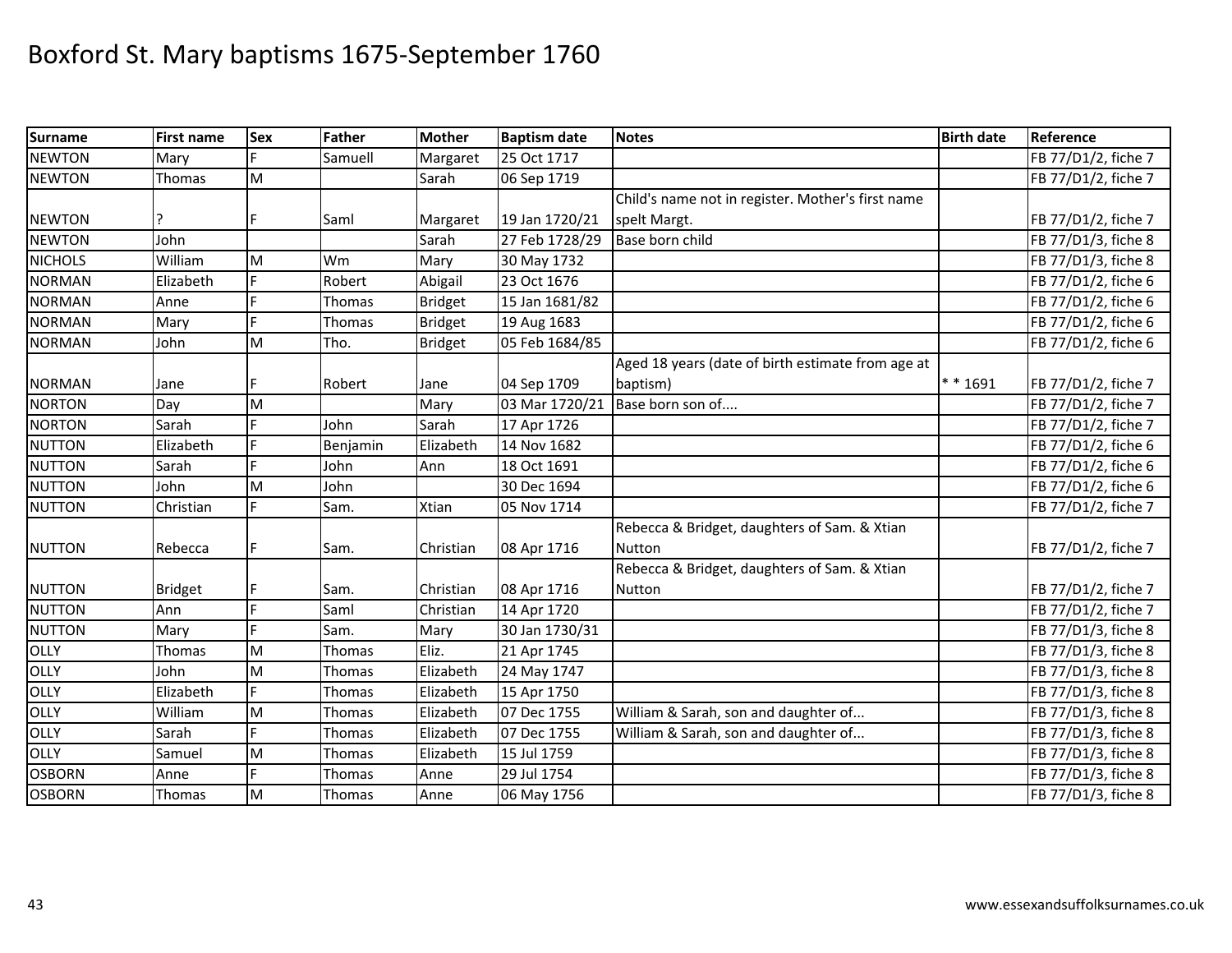| <b>Surname</b>   | <b>First name</b> | <b>Sex</b>                                                                            | Father  | <b>Mother</b> | <b>Baptism date</b> | <b>Notes</b>   | <b>Birth date</b> | Reference           |
|------------------|-------------------|---------------------------------------------------------------------------------------|---------|---------------|---------------------|----------------|-------------------|---------------------|
| <b>OSBORN</b>    | Rachel            |                                                                                       | Francis | Rachel        | 05 Nov 1759         | of Polstead    |                   | FB 77/D1/3, fiche 8 |
| <b>OWEN</b>      | Francis           | M                                                                                     |         | Susan         | 06 Dec 1689         | Spurious       |                   | FB 77/D1/2, fiche 6 |
| P[OI]SNALL       | Martin            | M                                                                                     | Martin  | Mary          | 02 Jan 1693/94      |                |                   | FB 77/D1/2, fiche 6 |
| <b>PALMER</b>    | Robert            | M                                                                                     | Thomas  | Martha        | 12 Jan 1684/85      | of Edwardstone |                   | FB 77/D1/2, fiche 6 |
| <b>PARKER</b>    | John              | M                                                                                     | Thomas  | Mathew        | 03 Aug 1676         |                |                   | FB 77/D1/2, fiche 6 |
| <b>PARKER</b>    | Thomas            | $\mathsf{M}% _{T}=\mathsf{M}_{T}\!\left( a,b\right) ,\ \mathsf{M}_{T}=\mathsf{M}_{T}$ | Thomas  | Martha        | 03 Sep 1682         |                |                   | FB 77/D1/2, fiche 6 |
| <b>PARSONS</b>   | Hannah            |                                                                                       | Joseph  | Eliz.         | 09 Feb 1728/29      |                |                   | FB 77/D1/3, fiche 8 |
| <b>PARSONS</b>   | Joseph            | M                                                                                     | Joseph  | Ann           | 10 Apr 1732         |                |                   | FB 77/D1/3, fiche 8 |
| <b>PARSONS</b>   | Joseph            | M                                                                                     | Wm      | Sus           | 22 Jul 1733         |                |                   | FB 77/D1/3, fiche 8 |
| <b>PARSONS</b>   | Joseph            | M                                                                                     | Joseph  | Eliz.         | 14 May 1734         |                |                   | FB 77/D1/3, fiche 8 |
| <b>PARSONS</b>   | Thomas            | M                                                                                     | Wm.     | Sus.          | 08 Feb 1735/36      |                |                   | FB 77/D1/3, fiche 8 |
| <b>PARTRIDGE</b> | Thomas            | M                                                                                     | Thomas  | Mary          | 28 Sep 1718         |                |                   | FB 77/D1/2, fiche 7 |
| <b>PATRICK</b>   | Martha            | F                                                                                     | Edward  | Martha        | 16 Jun 1684         |                |                   | FB 77/D1/2, fiche 6 |
| <b>PATRICK</b>   | Sarah             | È,                                                                                    | Edward  | Martha        | 11 Aug 1685         |                |                   | FB 77/D1/2, fiche 6 |
| PEGG             | Robert            | M                                                                                     | Robert  | Susan         | 10 Jul 1748         |                |                   | FB 77/D1/3, fiche 8 |
| PEGG             | Elizabeth         |                                                                                       | Robert  | Elizabeth     | 25 Feb 1749/50      |                |                   | FB 77/D1/3, fiche 8 |
| PEGG             | Mary              |                                                                                       | Robert  | Elizabeth     | 01 Mar 1752         |                |                   | FB 77/D1/3, fiche 8 |
| PEGG             | William           | M                                                                                     | Robert  | Elizabeth     | 17 Nov 1754         |                |                   | FB 77/D1/3, fiche 8 |
| <b>PEGGS</b>     | John              | M                                                                                     | William | Frances       | 05 Nov 1690         |                |                   | FB 77/D1/2, fiche 6 |
| <b>PEGGS</b>     | John              | M                                                                                     | John    | Mary          | 15 Sep 1717         |                |                   | FB 77/D1/2, fiche 7 |
| <b>PEGGS</b>     | Mary              |                                                                                       | John    | Mary          | 25 Oct 1719         |                |                   | FB 77/D1/2, fiche 7 |
| PEGGS            | Elizabeth         | Ė                                                                                     | John    | Mary          | 13 Feb 1720/21      |                |                   | FB 77/D1/2, fiche 7 |
| <b>PEGGS</b>     | William           | M                                                                                     | John    | Mary          | 29 Apr 1722         |                |                   | FB 77/D1/2, fiche 7 |
| PEGGS            | Mary              |                                                                                       | Jno     | Mary          | 20 Mar 1723/24      |                |                   | FB 77/D1/2, fiche 7 |
| <b>PEGGS</b>     | William           | M                                                                                     | John    | Mary          | 04 Apr 1723         |                |                   | FB 77/D1/2, fiche 7 |
| <b>PEGGS</b>     | Tamesin           |                                                                                       | John    | Mary          | 04 Sep 1725         |                |                   | FB 77/D1/2, fiche 7 |
| <b>PEGGS</b>     | Ellenor           |                                                                                       | John    | Mary          | 05 Dec 1727         |                |                   | FB 77/D1/3, fiche 8 |
| <b>PEGGS</b>     | Martha            | F                                                                                     | John    | Mary          | 21 Jun 1730         |                |                   | FB 77/D1/3, fiche 8 |
| <b>PEGGS</b>     | Richard           | M                                                                                     | John    | Mary          | 14 Jul 1731         |                |                   | FB 77/D1/3, fiche 8 |
| <b>PEGGS</b>     | Anne              | F.                                                                                    | John    | Anne          | 25 Oct 1745         |                |                   | FB 77/D1/3, fiche 8 |
| <b>PEGGS</b>     | Anne              | E                                                                                     | John    | Anne          | 28 May 1746         |                |                   | FB 77/D1/3, fiche 8 |
| PEGGS            | John              | M                                                                                     | John    | Anne          | 10 Sep 1757         |                |                   | FB 77/D1/3, fiche 8 |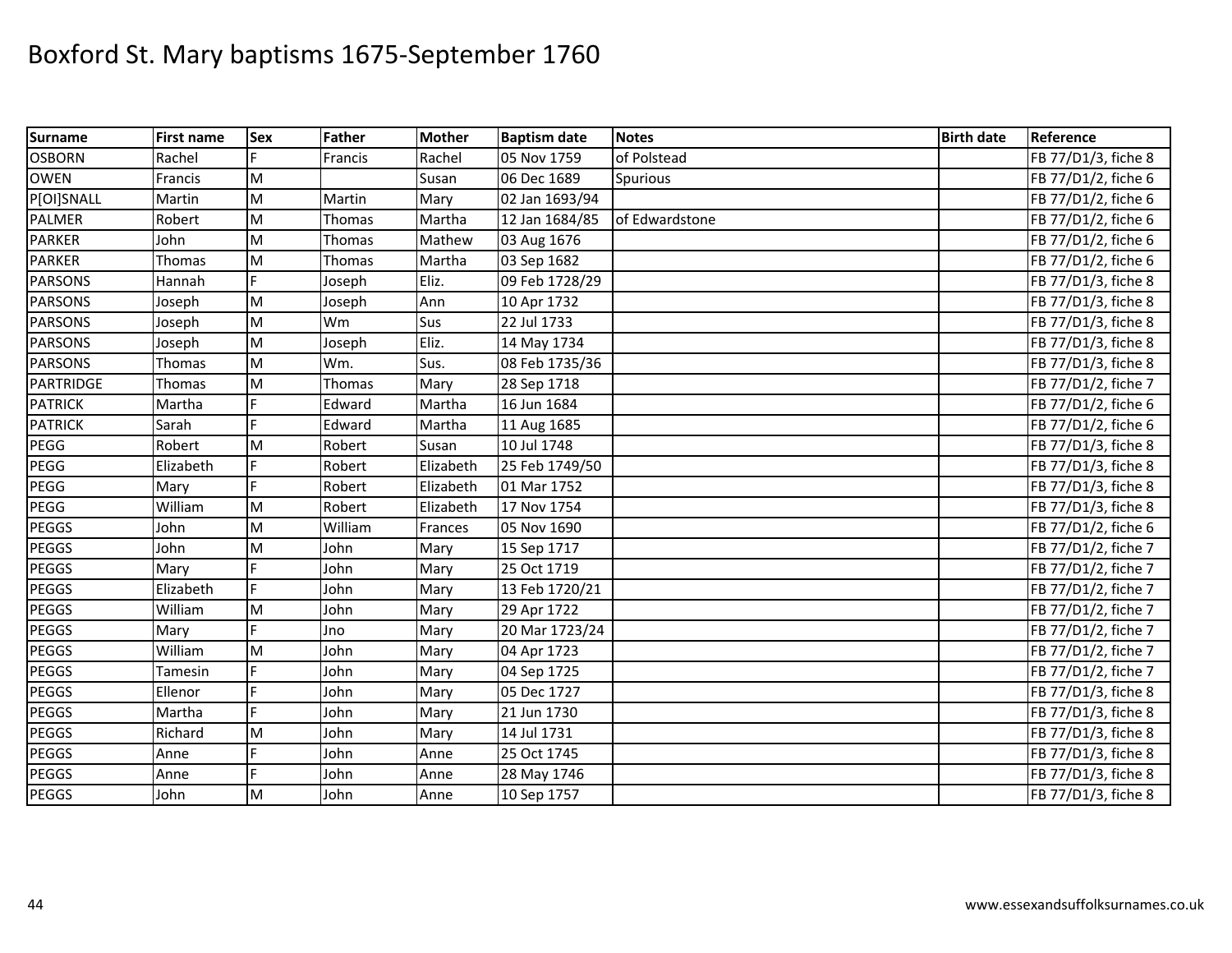| <b>Surname</b>  | <b>First name</b> | <b>Sex</b> | Father  | <b>Mother</b> | <b>Baptism date</b> | <b>Notes</b>                                                                                         | <b>Birth date</b> | Reference           |
|-----------------|-------------------|------------|---------|---------------|---------------------|------------------------------------------------------------------------------------------------------|-------------------|---------------------|
| PEGGS           | John              | М          | Robert  | Elizabeth     | 24 Mar 1758         |                                                                                                      |                   | FB 77/D1/3, fiche 8 |
| <b>PENNECK</b>  | Samuel            | M          | John    | Margery       | 03 Dec 1682         |                                                                                                      |                   | FB 77/D1/2, fiche 6 |
| <b>PENNOCK</b>  | John              | M          | John    | Margery       | 27 Aug 1679         |                                                                                                      |                   | FB 77/D1/2, fiche 6 |
| <b>PENNOCK</b>  | Edward            | M          | John    | Majary        | 19 Mar 1685/86      |                                                                                                      |                   | FB 77/D1/2, fiche 6 |
| <b>PENNOCK</b>  | Elisabeth         | E.         | John    | Margrett      | 29 May 1687         |                                                                                                      |                   | FB 77/D1/2, fiche 6 |
| <b>PENNOCK</b>  | Mary              |            | John    | Margt.        | 08 Feb 1690/91      |                                                                                                      |                   | FB 77/D1/2, fiche 6 |
| <b>PENNOCK</b>  | William           | M          | John    | Margery       | 12 Dec 1693         |                                                                                                      |                   | FB 77/D1/2, fiche 6 |
|                 |                   |            |         |               |                     | Spurious (parents' names not in register. Unclear<br>if surname is mother's or father's, but is most |                   |                     |
| <b>PENNOCK</b>  | Alston            |            |         |               | 19 Oct 1712         | likely to be mother's as he is illegitimate).                                                        |                   | FB 77/D1/2, fiche 7 |
| <b>PENNUCK</b>  | Isaac             | M          | John    | Margery       | 27 Jan 1683/84      |                                                                                                      |                   | FB 77/D1/2, fiche 6 |
| <b>PETTS</b>    | Peter             | M          | Tho.    | Francis       | 03 Apr 1687         |                                                                                                      |                   | FB 77/D1/2, fiche 6 |
| <b>PICKOVER</b> | Anne              | Ė          | Thomas  | Sarah         | 04 Jul 1682         |                                                                                                      |                   | FB 77/D1/2, fiche 6 |
| <b>PICKOVER</b> | Samll             | M          | Tho.    | Martha        | 19 Jan 1684/85      |                                                                                                      |                   | FB 77/D1/2, fiche 6 |
| <b>PIERCE</b>   | John              | M          | John    | Thomasin      | 31 Dec 1689         | of Edwardstone                                                                                       |                   | FB 77/D1/2, fiche 6 |
| PILGRIM         | Eliz              |            | John    | Eliz          | 12 Mar 1731/32      |                                                                                                      |                   | FB 77/D1/3, fiche 8 |
| PILGRIM         | Richard           | M          | Richd.  | Eliz.         | 16 Mar 1734/35      |                                                                                                      |                   | FB 77/D1/3, fiche 8 |
| PILGRIM         | Elizabeth         | Ė          | Richard | Eliz.         | 02 Nov 1740         |                                                                                                      |                   | FB 77/D1/3, fiche 8 |
| PILGRIM         | Samuel            | M          | Richard | Rose          | 27 May 1755         |                                                                                                      |                   | FB 77/D1/3, fiche 8 |
| PILGRIM         | Thomas            | M          | Richard | Rose          | 05 May 1757         |                                                                                                      |                   | FB 77/D1/3, fiche 8 |
| <b>PINCH</b>    | John              | M          | John    |               | 11 Feb 1692/93      |                                                                                                      |                   | FB 77/D1/2, fiche 6 |
| <b>PINCH</b>    | John              | M          | John    |               | 18 May 1697         |                                                                                                      |                   | FB 77/D1/2, fiche 6 |
| <b>PLAMPEN</b>  | John              | M          | John    | Eliz.         | 28 Nov 1685         |                                                                                                      |                   | FB 77/D1/2, fiche 6 |
|                 |                   |            |         |               |                     | Parents' names not in register. Not clear if<br>surname is that of mother or father.                 |                   |                     |
| <b>PLAMPIN</b>  | Thomas            |            |         | Alice         | 07 May 1688         |                                                                                                      |                   | FB 77/D1/2, fiche 6 |
| <b>PLAMPIN</b>  | James             | M          | J[n]    |               | 04 Dec 1690         | James & George, sons of                                                                              |                   | FB 77/D1/2, fiche 6 |
| <b>PLAMPIN</b>  | George            | M          | $J[n_$  | Alice         | 04 Dec 1690         | James & George, sons of                                                                              |                   | FB 77/D1/2, fiche 6 |
| <b>PLAMPIN</b>  | Sarah             |            |         |               | 05 Apr 1696         | No parents' names in register. Unclear if surname<br>is that of father or mother.                    |                   | FB 77/D1/2, fiche 6 |
| <b>PLAMPIN</b>  | Mary              | F.         | Jonath. | Mary          | 07 Sep 1736         |                                                                                                      |                   | FB 77/D1/3, fiche 8 |
| PLAMPION        | Anne              | E          | Edwd    | Anne          | 23 Jul 1727         |                                                                                                      |                   | FB 77/D1/3, fiche 8 |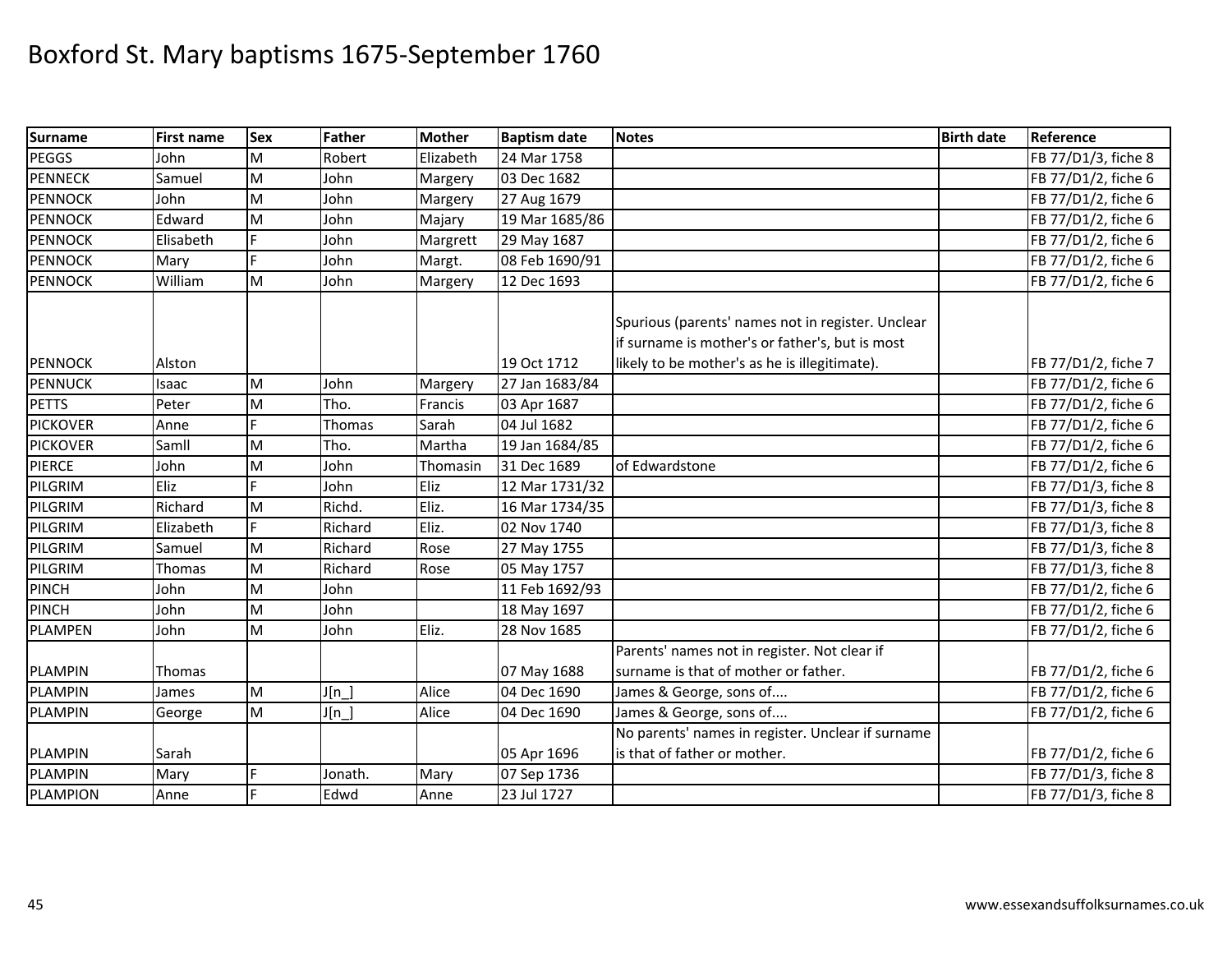| <b>Surname</b> | <b>First name</b> | <b>Sex</b> | Father  | <b>Mother</b> | <b>Baptism date</b> | <b>Notes</b>                               | <b>Birth date</b> | Reference           |
|----------------|-------------------|------------|---------|---------------|---------------------|--------------------------------------------|-------------------|---------------------|
| <b>PONDER</b>  | Jacob             | M          | Jacob   | Sarah         | 04 Mar 1676/77      |                                            |                   | FB 77/D1/2, fiche 6 |
| <b>PONDER</b>  | John              | M          | Jacob   | Sarah         | 31 Mar 1679         |                                            |                   | FB 77/D1/2, fiche 6 |
| <b>PONDER</b>  | Sarah             |            | Jacob   | Sarah         | 13 Jan 1681/82      |                                            |                   | FB 77/D1/2, fiche 6 |
| <b>PONDER</b>  | Alice             |            | Isaac   | Alice         | 27 Aug 1682         |                                            |                   | FB 77/D1/2, fiche 6 |
| <b>PONDER</b>  | Robert            | M          | Jacob   | Sarah         | 02 Oct 1684         |                                            |                   | FB 77/D1/2, fiche 6 |
| <b>PONDER</b>  | Mary              | E          | Isaac   | Alice         | 01 Feb 1684/85      |                                            |                   | FB 77/D1/2, fiche 6 |
| <b>PONDER</b>  | Isaac             | M          | Isaac   | Alice         | * Aug 1689          | Day of month obscured by a smudge.         |                   | FB 77/D1/2, fiche 6 |
| <b>PONDER</b>  | Stephen           | M          | Agabus  | Mary          | 08 Dec 1690         |                                            |                   | FB 77/D1/2, fiche 6 |
| <b>PONDER</b>  | Agabus            | M          | Agabus  | Mary          | 29 Jun 1692         |                                            |                   | FB 77/D1/2, fiche 6 |
| <b>PONDER</b>  | Isaac             | M          | Isaac   | Alice         | 29 Sep 1692         |                                            |                   | FB 77/D1/2, fiche 6 |
| <b>PONDER</b>  | Mary              |            | Agabus  | Mary          | 19 Nov 1693         |                                            |                   | FB 77/D1/2, fiche 6 |
| <b>PONDER</b>  | Ann               |            | Agabus  |               | 09 May 1696         |                                            |                   | FB 77/D1/2, fiche 6 |
| <b>PONDER</b>  | Mary              | F.         | Jacob   |               | 16 May 1696         |                                            |                   | FB 77/D1/2, fiche 6 |
|                |                   |            |         |               |                     | Entries for 1705 have faded and are almost |                   |                     |
| <b>PONDER</b>  | Stephen?          | M          | Agabus  | Mary          | 07 Jan 1705/6       | entirely illegible.                        |                   | FB 77/D1/2, fiche 7 |
| <b>PONDER</b>  | Walter            | M          | Jacon   | Elizabeth     | 22 May 1706         |                                            |                   | FB 77/D1/2, fiche 7 |
| <b>PONDER</b>  | Stephen           | M          | Agabus  | Mary          | 20 Jun 1708         |                                            |                   | FB 77/D1/2, fiche 7 |
| <b>PONDER</b>  | Mary              |            | Agabus  | Ann           | 04 Aug 1717         |                                            |                   | FB 77/D1/2, fiche 7 |
| <b>PONDER</b>  | Sarah             |            | Agabus  | Ann           | 07 Aug 1720         |                                            |                   | FB 77/D1/2, fiche 7 |
| <b>PONDER</b>  | Ann               |            | Agabus  | Ann           | 25 Apr 1723         |                                            |                   | FB 77/D1/2, fiche 7 |
| <b>PONDER</b>  | Susan             |            | Agabus  | Ann           | 13 Feb 1725/26      |                                            |                   | FB 77/D1/2, fiche 7 |
| <b>PONDER</b>  | Rose              | Ë          | Stephen | Rose          | 15 Oct 1732         |                                            |                   | FB 77/D1/3, fiche 8 |
| <b>PONDER</b>  | Mary              | E          | Jos.    |               | 06 Jun 1733         |                                            |                   | FB 77/D1/3, fiche 8 |
| <b>PONDER</b>  | Sarah             |            | Stephen | Rose          | 14 Nov 1736         |                                            |                   | FB 77/D1/3, fiche 8 |
| <b>PONDER</b>  | Agabus            | M          | Stephen | Rose          | 10 Jun 1739         |                                            |                   | FB 77/D1/3, fiche 8 |
| <b>PONDER</b>  | Francis           | M          | Walter  | Sarah         | 06 Sep 1744         |                                            |                   | FB 77/D1/3, fiche 8 |
| <b>PONDER</b>  | Mary              |            | Stephen | Mary          | 12 May 1754         |                                            |                   | FB 77/D1/3, fiche 8 |
| <b>PONDER</b>  | George            | M          | Stephen | Mary          | 15 May 1758         |                                            |                   | FB 77/D1/3, fiche 8 |
| <b>PORTER</b>  | Elizabeth         | Ė          | Gordon  | Elizabeth     | 20 Jul 1746         |                                            |                   | FB 77/D1/3, fiche 8 |
| <b>PORTER</b>  | <b>Bridget</b>    | F.         | Jordan  | Elizabeth     | 26 Mar 1749         |                                            |                   | FB 77/D1/3, fiche 8 |
| <b>POSLIN</b>  | Martha            | Ė          | Thomas  | Ann           | 26 Oct 1708         |                                            |                   | FB 77/D1/2, fiche 7 |
| <b>POTTER</b>  | Thomas            | M          | Thomas  | Mary          | 28 Feb 1683/84      |                                            |                   | FB 77/D1/2, fiche 6 |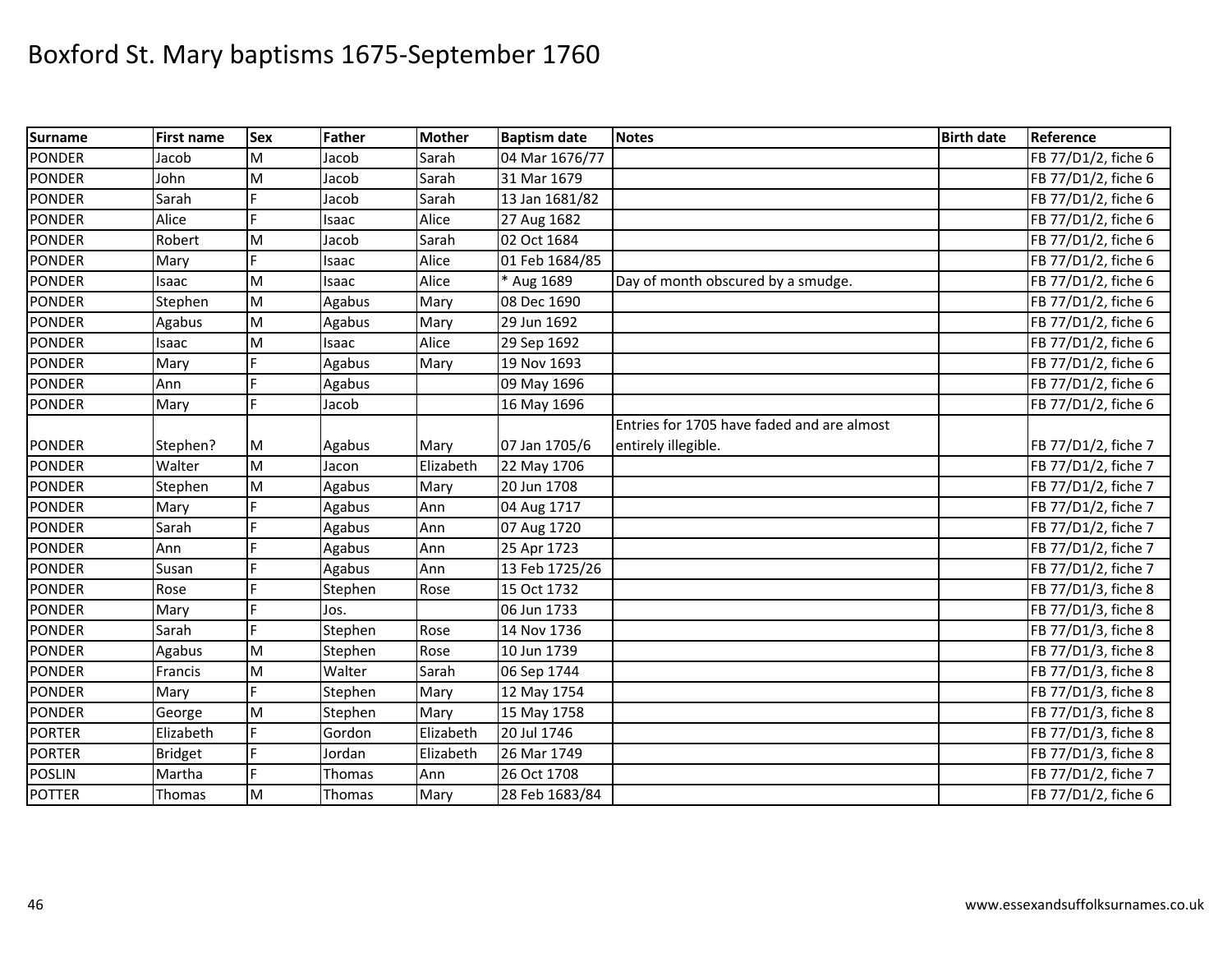| <b>Surname</b>   | <b>First name</b> | Sex | <b>Father</b> | <b>Mother</b> | <b>Baptism date</b> | <b>Notes</b>                                      | <b>Birth date</b> | Reference           |
|------------------|-------------------|-----|---------------|---------------|---------------------|---------------------------------------------------|-------------------|---------------------|
| <b>POTTER</b>    | Thomas            | M   | Thomas        | Sarah         | 22 Nov 1684         |                                                   |                   | FB 77/D1/2, fiche 6 |
| <b>POTTER</b>    | Sarah             |     | Thomas        | Sarah         | 09 Oct 1685         |                                                   |                   | FB 77/D1/2, fiche 6 |
| <b>POTTER</b>    | John              | M   | Thomas        | Sarah         | 30 Jan 1687/88      |                                                   |                   | FB 77/D1/2, fiche 6 |
| <b>POTTER</b>    | Thomas            | M   | Thomas        |               | 02 Jan 1689/90      |                                                   |                   | FB 77/D1/2, fiche 6 |
| <b>POTTER</b>    | Susan             |     | John          | Eliz          | 18 Oct 1719         |                                                   |                   | FB 77/D1/2, fiche 7 |
| <b>POTTER</b>    | Alice             | Ė   | John          | Alice         | 21 Jul 1722         |                                                   |                   | FB 77/D1/2, fiche 7 |
|                  |                   |     |               |               |                     | No parents' names in register. Unclear if surname |                   |                     |
| <b>POWLING</b>   | John              |     |               |               | 14 May 1704         | is that of father or mother.                      |                   | FB 77/D1/2, fiche 7 |
| <b>PRICK</b>     | John              | M   | John          | Anne          | 12 Aug 1677         |                                                   |                   | FB 77/D1/2, fiche 6 |
| <b>PRIOR</b>     | Elizabeth         | F.  | Thomas        | Susan         | 18 Aug 1760         |                                                   |                   | FB 77/D1/3, fiche 8 |
| RAEFE?           | John              | M   | John          | Elizabeth     | 20 Aug 1678         | The page containing 1678 baptisms has faded.      |                   | FB 77/D1/2, fiche 6 |
| <b>RALF</b>      | John              | M   | Thomas        | Mary          | 24 Aug 1679         |                                                   |                   | FB 77/D1/2, fiche 6 |
| <b>RALFE</b>     | Penelope          |     | John          |               | 26 Jun 1676         |                                                   |                   | FB 77/D1/2, fiche 6 |
| <b>RALFE</b>     | Mary              |     | Thomas        | Mary          | 04 Dec 1677         |                                                   |                   | FB 77/D1/2, fiche 6 |
| <b>RALPH</b>     | Elisabeth         |     | Isaac         | Elisabeth     | 04 May 1689         |                                                   |                   | FB 77/D1/2, fiche 6 |
|                  |                   |     |               |               |                     | No parents' names in register. Unclear if surname |                   |                     |
| <b>RALPH</b>     | Mary              |     |               |               | 11 Jun 1695         | is that of father or mother.                      |                   | FB 77/D1/2, fiche 6 |
| RANSOME          | Richard           | M   | Richard       | Elizabeth     | 25 Mar 1675         |                                                   |                   | FB 77/D1/2, fiche 6 |
| <b>RANSOME</b>   | Samuell           | M   | Richard       | Elizabeth     | 20 Mar 1676/77      |                                                   |                   | FB 77/D1/2, fiche 6 |
| <b>RATCLIFF</b>  | George            | M   | Jonathan      | Mary          | 17 Feb 1719/20      |                                                   |                   | FB 77/D1/2, fiche 7 |
| <b>RATCLIFF</b>  | Smith             | M   |               | Mary          | 04 Jan 1743/44      | Base born son of                                  |                   | FB 77/D1/3, fiche 8 |
| <b>RATTCLIFF</b> | Mary              |     | Edwd.         | Susan         | 27 Oct 1723         |                                                   |                   | FB 77/D1/2, fiche 7 |
| <b>RAYNO</b>     | Elizabeth         |     | Jermin        | Alce          | 19 Dec 1723         |                                                   |                   | FB 77/D1/2, fiche 7 |
| <b>READ</b>      | Ann               |     | Francis       | Frances       | 30 Apr 1710         |                                                   |                   | FB 77/D1/2, fiche 7 |
| <b>REED</b>      | Francis           | M   | Francis       | Frances       | 22 Sep 1717         |                                                   |                   | FB 77/D1/2, fiche 7 |
| <b>REED</b>      | Anne              |     | Francis       | Anne          | 14 Jan 1741/42      |                                                   |                   | FB 77/D1/3, fiche 8 |
| <b>REED</b>      | Anne              | E.  | Francis       | Anne          | 25 May 1742         |                                                   |                   | FB 77/D1/3, fiche 8 |
| REED             | Francis           | M   | Francis       | Anne          | 17 Jul 1746         |                                                   |                   | FB 77/D1/3, fiche 8 |
| <b>REED</b>      | Sarah             | F   | Francis       | Anne          | 27 Jan 1750/51      |                                                   |                   | FB 77/D1/3, fiche 8 |
| <b>REED</b>      | Jane              | E   | John          | Jane          | 09 Jun 1751         |                                                   |                   | FB 77/D1/3, fiche 8 |
| <b>REED</b>      | John              | M   | John          | Jane          | 13 Jan 1754         |                                                   |                   | FB 77/D1/3, fiche 8 |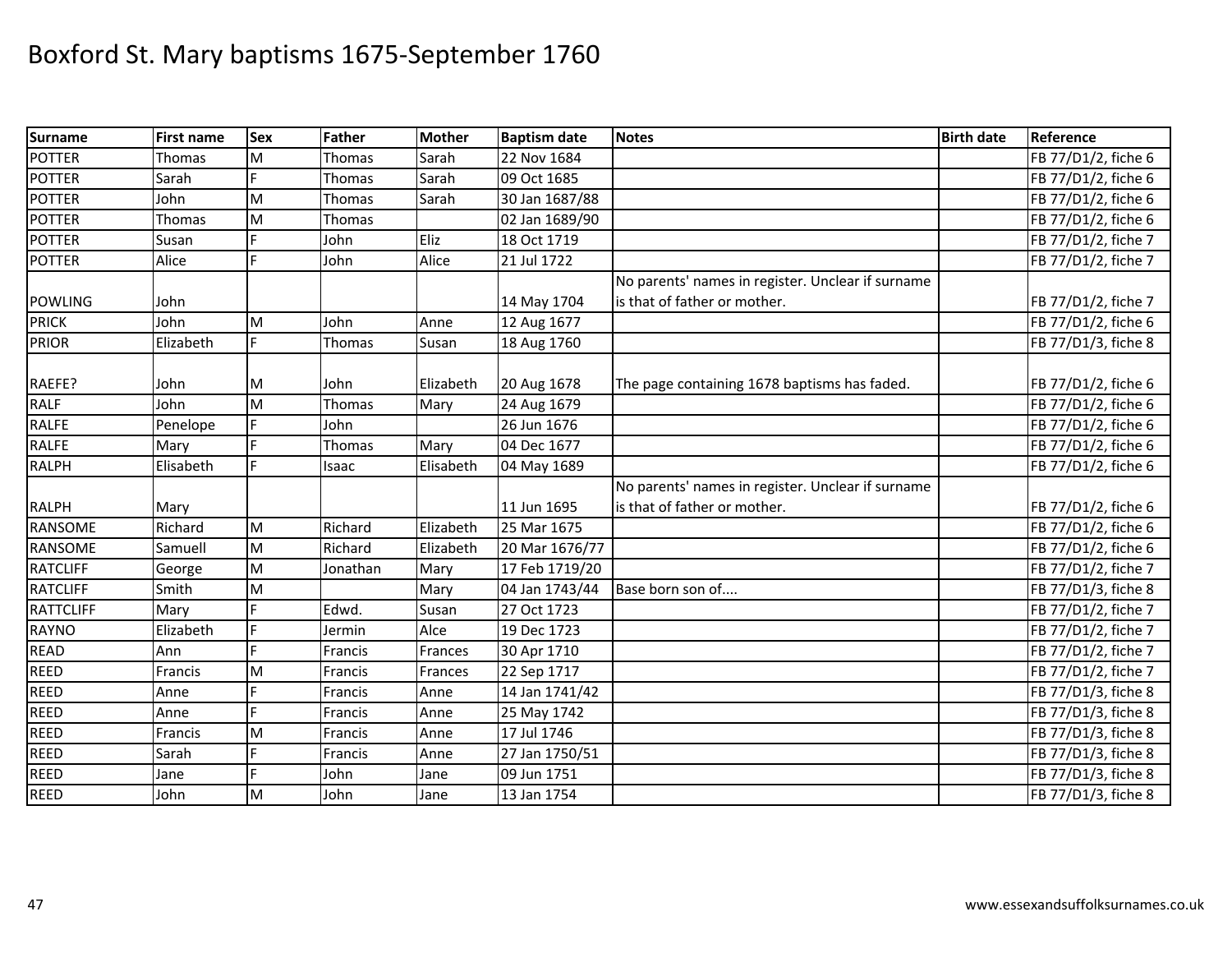| <b>Surname</b>    | <b>First name</b> | <b>Sex</b> | <b>Father</b> | <b>Mother</b> | <b>Baptism date</b> | <b>Notes</b>                                      | <b>Birth date</b> | Reference           |
|-------------------|-------------------|------------|---------------|---------------|---------------------|---------------------------------------------------|-------------------|---------------------|
| <b>REMINGTON</b>  | Eliz.             |            | Wm            | Eliz.         | 26 Jul 1730         |                                                   |                   | FB 77/D1/3, fiche 8 |
| <b>RENINGTON</b>  | William           | M          | Wm.           | Eliz.         | 14 Jun 1736         |                                                   |                   | FB 77/D1/3, fiche 8 |
| <b>REYNOLDS</b>   | Peter             | M          | Jarmin        | Alice         | 15 Feb 1718/19      |                                                   |                   | FB 77/D1/2, fiche 7 |
|                   |                   |            |               |               |                     | No parents' names in register. Unclear if surname |                   |                     |
| <b>RICHARDSON</b> | John              |            |               |               | 05 Apr 1704         | is that of father or mother.                      |                   | FB 77/D1/2, fiche 7 |
| RIDDLESDALE       | Katherine         | Ė          | John          | Alice         | 27 Sep 1677         |                                                   |                   | FB 77/D1/2, fiche 6 |
| <b>ROBERTS</b>    | Mary              |            | James         | Susan         | 23 May 1687         |                                                   |                   | FB 77/D1/2, fiche 6 |
| <b>ROBERTSON</b>  | Eliz              |            | Ja.           | Eliz          | 27 Feb 1731/32      |                                                   |                   | FB 77/D1/3, fiche 8 |
|                   |                   |            |               |               |                     | Entries for 1705 have faded and are almost        |                   |                     |
| <b>ROBERTSON?</b> | John              | M          | John?         | Phebe         | 09 Mar 1705/6       | entirely illegible.                               |                   | FB 77/D1/2, fiche 7 |
| <b>ROBINSON</b>   | William           | M          | Jeames        | Susan         | 28 Dec 1675         |                                                   |                   | FB 77/D1/2, fiche 6 |
| <b>ROBINSON</b>   | John              | M          | Jeames        | Susan         | 14 Jun 1677         |                                                   |                   | FB 77/D1/2, fiche 6 |
| <b>ROBINSON</b>   | William           | M          | James         | Susan         | 21 Mar 1679/80      |                                                   |                   | FB 77/D1/2, fiche 6 |
| <b>ROBINSON</b>   | Susanna           | Ė.         | James         | Susan         | 29 Mar 1684         |                                                   |                   | FB 77/D1/2, fiche 6 |
| <b>ROBINSON</b>   | James             | M          | James         | Susan         | 14 Jan 1694/95      |                                                   |                   | FB 77/D1/2, fiche 6 |
| <b>ROBINSON</b>   | James             | M          | John          | Eliz.         | 17 Sep 1738         |                                                   |                   | FB 77/D1/3, fiche 8 |
| <b>ROBINSON</b>   | Rachel            | Ė          | John          | Susan         | 25 Jan 1740/41      |                                                   |                   | FB 77/D1/3, fiche 8 |
| <b>ROBINSON</b>   | Mary              | Ė          | James         | Eliz.         | 26 Jul 1741         |                                                   |                   | FB 77/D1/3, fiche 8 |
| <b>ROBINSON</b>   | John              | M          | John          | Mary          | 05 May 1744         |                                                   |                   | FB 77/D1/3, fiche 8 |
| <b>ROBINSON</b>   | John              | M          | Thomas        | Frances       | 24 Nov 1745         |                                                   |                   | FB 77/D1/3, fiche 8 |
| <b>ROBINSON</b>   | William           | M          | John          | Eliz.         | 17 Apr 1746         |                                                   |                   | FB 77/D1/3, fiche 8 |
| <b>ROBINSON</b>   | Mary              | Ė          | John          | Elizabeth     | 25 Feb 1749/50      |                                                   |                   | FB 77/D1/3, fiche 8 |
| <b>ROBISON</b>    | Ann               |            | James         | Ann           | 31 Dec 1692         |                                                   |                   | FB 77/D1/2, fiche 6 |
| <b>ROGERS</b>     | Elizabeth         |            | John          | Barbara       | 26 Dec 1725         |                                                   |                   | FB 77/D1/2, fiche 7 |
| <b>ROOT</b>       | Mary              |            | Jeames        | Mary          | 13 May 1675         |                                                   |                   | FB 77/D1/2, fiche 6 |
| ROU[T ]ON         | Thomas            | M          | <b>Thomas</b> | Ann           | 09 Nov 1718         |                                                   |                   | FB 77/D1/2, fiche 7 |
| <b>ROUGHTON</b>   | Eliz.             |            |               | Ann           | 30 Apr 1727         | Base born child of                                |                   | FB 77/D1/3, fiche 8 |
| <b>ROUS</b>       | Sarah             | F.         | William       | Elizabeth     | 10 Jul 1757         |                                                   |                   | FB 77/D1/3, fiche 8 |
| <b>ROUSE</b>      | William           |            | William       | Elizabeth     | 21 Dec 1755         | William & Martin, twins of                        |                   | FB 77/D1/3, fiche 8 |
| <b>ROUSE</b>      | Martin            |            | William       | Elizabeth     | 21 Dec 1755         | William & Martin, twins of                        |                   | FB 77/D1/3, fiche 8 |
| <b>ROUSE</b>      | William           | M          | William       | Elizabeth     | 08 Feb 1760         |                                                   |                   | FB 77/D1/3, fiche 8 |
| <b>RUDKIN</b>     | Anne              | F.         | James         | Anne          |                     | 20 Mar 1731/32 Anne & Eliz, daughters of          |                   | FB 77/D1/3, fiche 8 |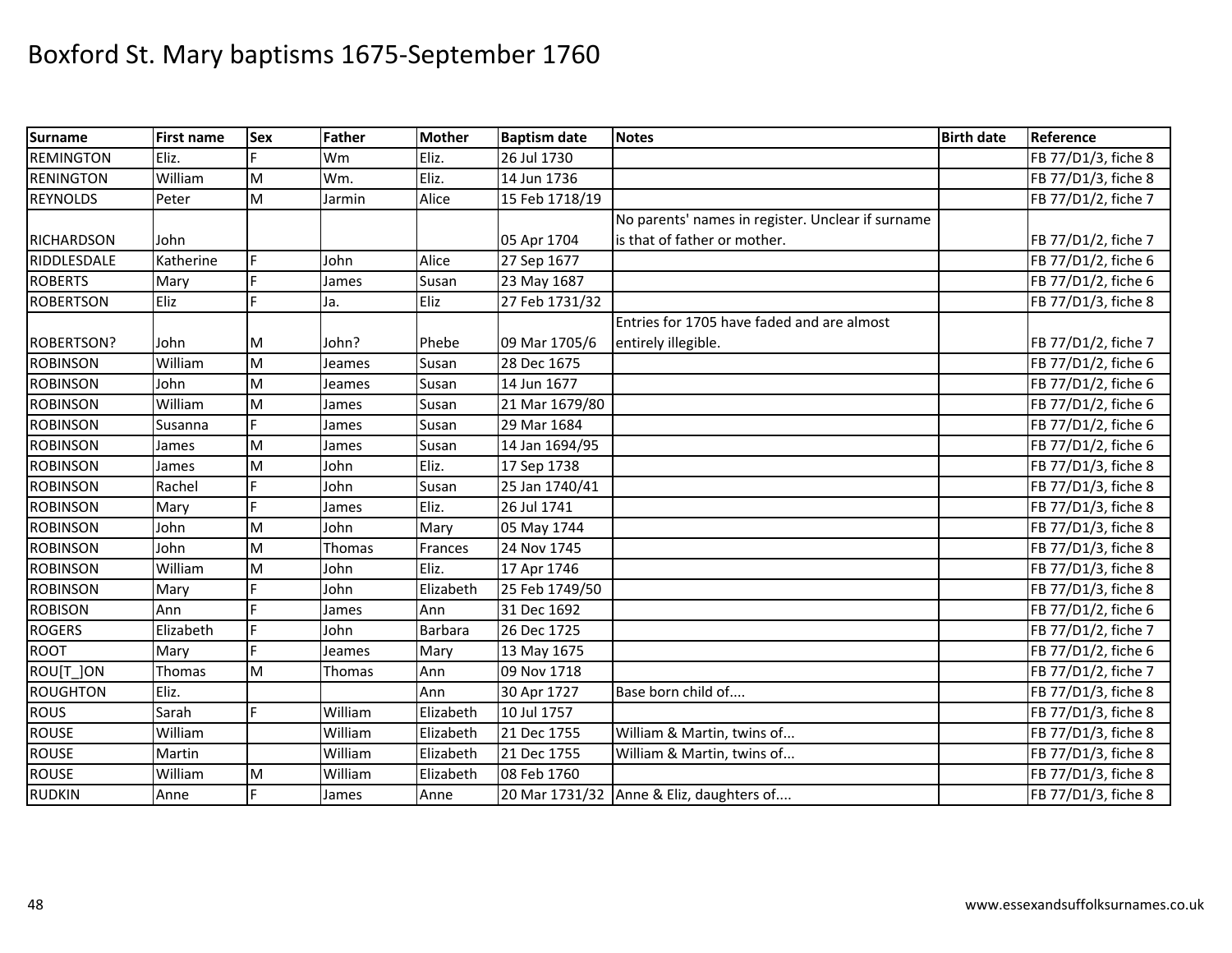| <b>Surname</b>   | <b>First name</b> | Sex | <b>Father</b> | <b>Mother</b> | <b>Baptism date</b> | <b>Notes</b>                                      | <b>Birth date</b> | Reference           |
|------------------|-------------------|-----|---------------|---------------|---------------------|---------------------------------------------------|-------------------|---------------------|
| <b>RUDKIN</b>    | Eliz.             |     | James         | Anne          | 20 Mar 1731/32      | Anne & Eliz, daughters of                         |                   | FB 77/D1/3, fiche 8 |
| <b>RUDKIN</b>    | James             | M   | James         | Anne          | 15 Mar 1733/34      |                                                   |                   | FB 77/D1/3, fiche 8 |
| <b>RUDLAND</b>   | William           | M   | John          | Mary          | 08 Apr 1716         |                                                   |                   | FB 77/D1/2, fiche 7 |
| <b>RUDLIN</b>    | Jane              | Е   | John          | Mary          | 18 Feb 1710/11      |                                                   |                   | FB 77/D1/2, fiche 7 |
| <b>RUFFEL</b>    | Martha            | E   | John          | Martha        | 05 Jun 1727         |                                                   |                   | FB 77/D1/3, fiche 8 |
| <b>RUFFEL</b>    | Samuel            | M   | John          | Martha        | 24 Jul 1729         |                                                   |                   | FB 77/D1/3, fiche 8 |
| <b>RUFFEL</b>    | William           | M   | John          | Martha        | 10 May 1731         |                                                   |                   | FB 77/D1/3, fiche 8 |
| <b>RUFFEL</b>    | Samuel            | M   | John          | Martha        | 18 May 1733         |                                                   |                   | FB 77/D1/3, fiche 8 |
| <b>RUFFLE</b>    | John              | M   | John          | Mary          | 27 Oct 1725         |                                                   | 08 Sep 1725       | FB 77/D1/2, fiche 7 |
| SALMON           | John              | M   | John          | Lettice       | 25 Oct 1747         |                                                   |                   | FB 77/D1/3, fiche 8 |
| <b>SALMON</b>    | Judith            |     | John          | Lettice       | 07 Oct 1750         |                                                   |                   | FB 77/D1/3, fiche 8 |
| SALMON           | Thomas            | M   | John          | Lettice       | 17 Jun 1753         |                                                   |                   | FB 77/D1/3, fiche 8 |
| <b>SALMON</b>    | William           | M   | John          | Lettice       | 21 Dec 1755         |                                                   |                   | FB 77/D1/3, fiche 8 |
| SALMON           | Anne              |     | John          | Lettice       | 12 Mar 1758         |                                                   |                   | FB 77/D1/3, fiche 8 |
| <b>SALMON</b>    | Abraham           | M   | John          | Lettice       | 27 Jul 1760         |                                                   |                   | FB 77/D1/3, fiche 8 |
| <b>SALMONS</b>   | Mary              |     | John          | Lettice       | 10 Nov 1745         |                                                   |                   | FB 77/D1/3, fiche 8 |
|                  |                   |     |               |               |                     | No parents' names in register. Unclear if surname |                   |                     |
| SAYWOOD          | Mary              |     |               |               | 05 May 1695         | is that of father or mother.                      |                   | FB 77/D1/2, fiche 6 |
|                  |                   |     |               |               |                     | No parents' names in register. Unclear if surname |                   |                     |
| SAYWOOD          | Jane              |     |               |               | 11 Jun 1695         | is that of father or mother.                      |                   | FB 77/D1/2, fiche 6 |
| <b>SCARF</b>     | John              | M   | William       | Judah         | 21 Oct 1716         |                                                   |                   | FB 77/D1/2, fiche 7 |
| <b>SCARF</b>     | John              | M   | Will.         | Judah         | 28 Feb 1717/18      |                                                   |                   | FB 77/D1/2, fiche 7 |
| <b>SCARF</b>     | Frances           |     | Willm         | Judah         | 13 Oct 1730         |                                                   |                   | FB 77/D1/2, fiche 7 |
| <b>SCARF</b>     | Judah             |     | William       | Judah         | 28 Apr 1723         |                                                   |                   | FB 77/D1/2, fiche 7 |
| <b>SCARF</b>     | Ann               |     | William       | Judah         | 21 Mar 1724/25      |                                                   |                   | FB 77/D1/2, fiche 7 |
| <b>SCARFE</b>    | Thomasin          |     | Samuell       | Anna          | 04 Jun 1689         |                                                   |                   | FB 77/D1/2, fiche 6 |
| <b>SCARFFE</b>   | William           | M   | John          | Rebbecca      | 01 Jul 1677         |                                                   |                   | FB 77/D1/2, fiche 6 |
| <b>SCOFEILD</b>  | Thomas            | M   | Phineas       | Sarah         | 01 Jul 1683         |                                                   |                   | FB 77/D1/2, fiche 6 |
| <b>SCOFFIELD</b> | John              | M   | John          | Rose          | 09 Feb 1681/82      |                                                   |                   | FB 77/D1/2, fiche 6 |
| <b>SCOFIELD</b>  | Daniel            | M   | Daniel        | Rachel        | 26 Apr 1746         |                                                   |                   | FB 77/D1/3, fiche 8 |
| <b>SCOFIELD</b>  | Mary              |     |               | Elizabeth     | 07 Dec 1755         | Base born                                         |                   | FB 77/D1/3, fiche 8 |
| <b>SCOFIELD</b>  | Anne              |     | Mark          | Hester        | 06 Jun 1756         |                                                   |                   | FB 77/D1/3, fiche 8 |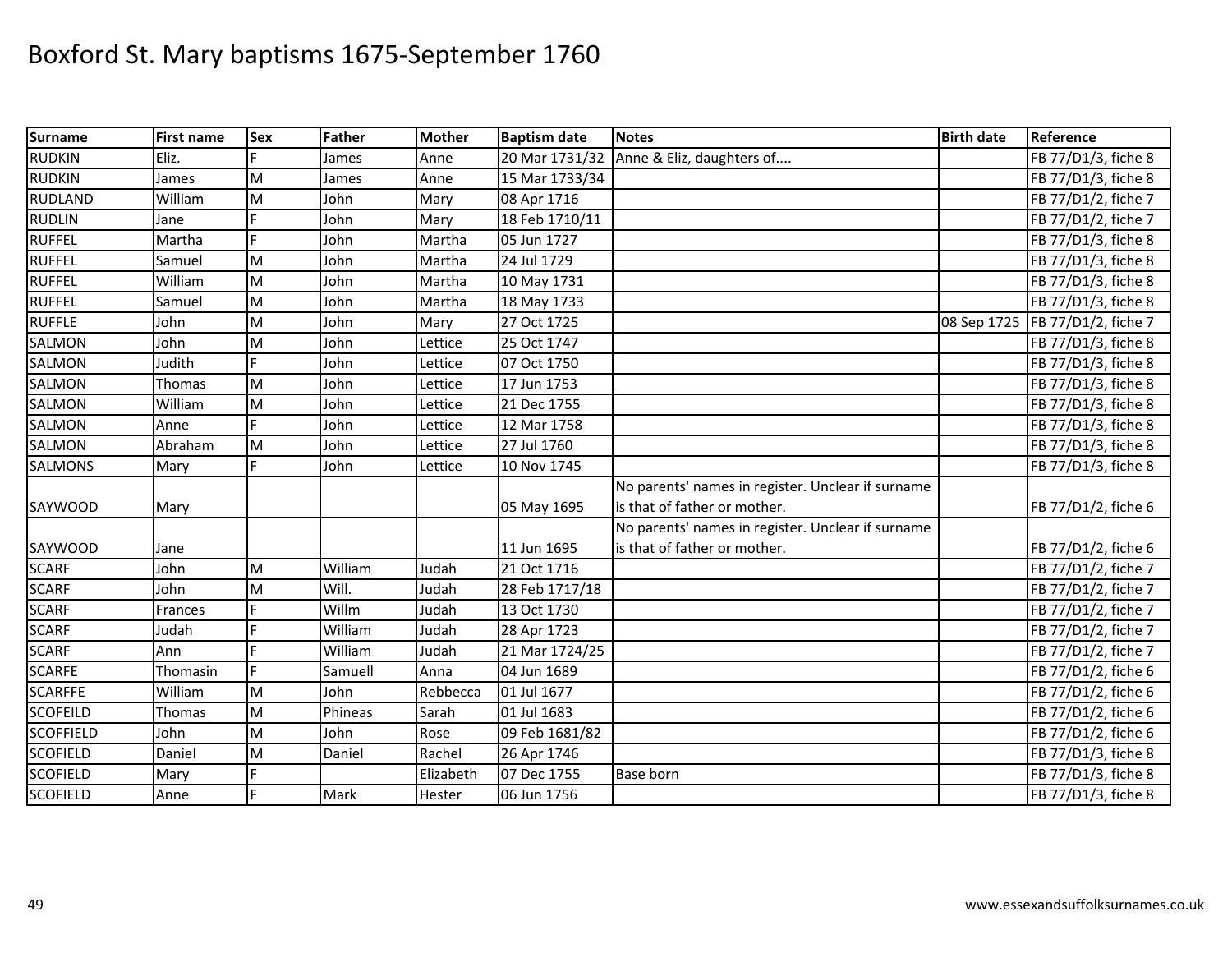| <b>Surname</b>  | <b>First name</b> | <b>Sex</b>                                                                                                 | <b>Father</b> | <b>Mother</b> | <b>Baptism date</b> | <b>Notes</b>                                 | <b>Birth date</b> | Reference           |
|-----------------|-------------------|------------------------------------------------------------------------------------------------------------|---------------|---------------|---------------------|----------------------------------------------|-------------------|---------------------|
| <b>SCOFIELD</b> | James             | M                                                                                                          | James         | Mary          | 25 Jul 1756         |                                              |                   | FB 77/D1/3, fiche 8 |
| <b>SCOFIELD</b> | Mary              |                                                                                                            | James         | Sarah         | 01 Oct 1758         |                                              |                   | FB 77/D1/3, fiche 8 |
| <b>SCOFIELD</b> | William           | M                                                                                                          | Mark          | Hester        | 20 Sep 1759         |                                              |                   | FB 77/D1/3, fiche 8 |
|                 |                   |                                                                                                            |               |               |                     | Parents' names not in register. Not clear if |                   |                     |
| <b>SCOVELL</b>  | Richard           |                                                                                                            |               |               | 06 May 1688         | surname is that of mother or father.         |                   | FB 77/D1/2, fiche 6 |
|                 |                   |                                                                                                            |               |               |                     | Parents' names not in register. Not clear if |                   |                     |
| <b>SCOVELL</b>  | Mary              |                                                                                                            |               |               | 06 May 1688         | surname is that of mother or father.         |                   | FB 77/D1/2, fiche 6 |
| <b>SCOWEN</b>   | Sarah             |                                                                                                            | John          | Sarah         | 08 Mar 1718/19      |                                              |                   | FB 77/D1/2, fiche 7 |
| <b>SCOWEN</b>   | Elizabeth         | F.                                                                                                         | John          | Sarah         | 29 Mar 1724         |                                              |                   | FB 77/D1/2, fiche 7 |
| <b>SCOWEN</b>   | James             | M                                                                                                          | John          | Sarah         | 01 Aug 1725         |                                              |                   | FB 77/D1/2, fiche 7 |
| <b>SCOWEN</b>   | Eliz.             |                                                                                                            | John          | Sarah         | 10 May 1730         |                                              |                   | FB 77/D1/3, fiche 8 |
| <b>SCOWEN</b>   | Thomas            | M                                                                                                          | Dan.          | Anne          | 12 Oct 1735         |                                              |                   | FB 77/D1/3, fiche 8 |
| <b>SCOWEN</b>   | Mary              |                                                                                                            | Thomas        | Eliz.         | 25 Jan 1740/41      |                                              |                   | FB 77/D1/3, fiche 8 |
| <b>SCOWEN</b>   | Mary              | F                                                                                                          | Thomas        | Anne          | 31 Mar 1743         |                                              |                   | FB 77/D1/3, fiche 8 |
| <b>SCOWEN</b>   | John              | M                                                                                                          | Daniel        | Anne          | 22 May 1743         |                                              |                   | FB 77/D1/3, fiche 8 |
| <b>SCOWEN</b>   | Anne              |                                                                                                            | Thom.         | Eliz.         | 24 Jul 1743         |                                              |                   | FB 77/D1/3, fiche 8 |
| <b>SCOWEN</b>   | Thomas            | M                                                                                                          | Tho.          | Eliz.         | 16 Sep 1744         |                                              |                   | FB 77/D1/3, fiche 8 |
| <b>SCOWEN</b>   | Anne              |                                                                                                            | Dan.          | Rachel        | 25 Dec 1745         |                                              |                   | FB 77/D1/3, fiche 8 |
| <b>SCOWEN</b>   | James             | M                                                                                                          | Daniel        | Rachel        | 18 Jun 1749         |                                              |                   | FB 77/D1/3, fiche 8 |
| <b>SCOWEN</b>   | Sarah             | Ľ.                                                                                                         | James         | Sarah         | 22 Dec 1751         |                                              |                   | FB 77/D1/3, fiche 8 |
| <b>SCOWEN</b>   | John              | ${\sf M}$                                                                                                  | Daniel        | Rachell       | 14 Jun 1752         |                                              |                   | FB 77/D1/3, fiche 8 |
| <b>SCOWEN</b>   | Elizabeth         |                                                                                                            | James         | Sarah         | 10 Feb 1754         |                                              |                   | FB 77/D1/3, fiche 8 |
| <b>SCOWEN</b>   | Mary              |                                                                                                            | Mark          | Hester        | 23 Feb 1754         |                                              |                   | FB 77/D1/3, fiche 8 |
| <b>SCOWEN</b>   | Rachel            | F.                                                                                                         | Daniel        | Rachel        | 16 May 1756         |                                              |                   | FB 77/D1/3, fiche 8 |
| <b>SCOWEN</b>   | Thomas            | M                                                                                                          | James         | Sarah         | 28 Jul 1756         |                                              |                   | FB 77/D1/3, fiche 8 |
| <b>SCOWEN</b>   | George            | M                                                                                                          | Daniel        | Rachel        | 30 Oct 1758         |                                              |                   | FB 77/D1/3, fiche 8 |
| <b>SCOWEN</b>   | George            | $\mathsf{M}% _{T}=\mathsf{M}_{T}\!\left( a,b\right) ,\ \mathsf{M}_{T}=\mathsf{M}_{T}\!\left( a,b\right) ,$ | Daniel        | Rachel        | 24 Feb 1760         |                                              |                   | FB 77/D1/3, fiche 8 |
| <b>SCOWING</b>  | John              | M                                                                                                          | John          | Sarah         | 16 May 1714         |                                              |                   | FB 77/D1/2, fiche 7 |
| SEABE[RN]       | Elizabeth         | Ė                                                                                                          | Richard       | Mary          | 05 Dec 1757         |                                              |                   | FB 77/D1/3, fiche 8 |
| <b>SEABER</b>   | Mary              | Ė                                                                                                          | Richard       | Mary          | 30 Sep 1750         |                                              |                   | FB 77/D1/3, fiche 8 |
| <b>SEABER</b>   | John              | $\mathsf{M}% _{T}=\mathsf{M}_{T}\!\left( a,b\right) ,\ \mathsf{M}_{T}=\mathsf{M}_{T}\!\left( a,b\right) ,$ | Richard       | Mary          | 20 May 1752         |                                              |                   | FB 77/D1/3, fiche 8 |
| <b>SEAGER</b>   | Martha            |                                                                                                            | Clement       | Martha        | 06 Jun 1675         |                                              |                   | FB 77/D1/2, fiche 6 |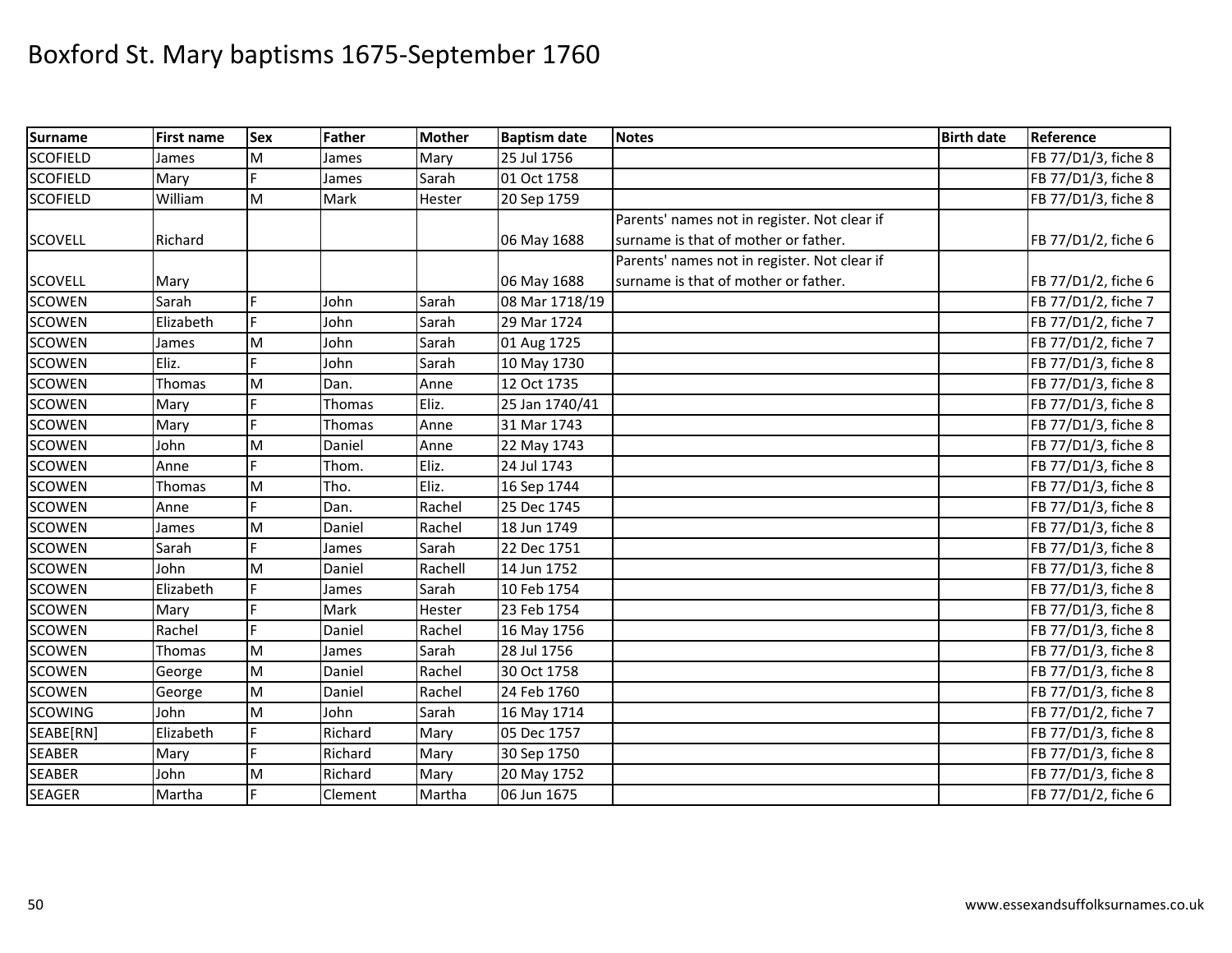| <b>Surname</b>    | <b>First name</b> | <b>Sex</b> | Father          | <b>Mother</b> | <b>Baptism date</b> | <b>Notes</b>                                    | <b>Birth date</b> | Reference           |
|-------------------|-------------------|------------|-----------------|---------------|---------------------|-------------------------------------------------|-------------------|---------------------|
| <b>SEAGER</b>     | Elisabeth         |            | Clement         | Mathew        | 05 Nov 1677         |                                                 |                   | FB 77/D1/2, fiche 6 |
| SEBE[RN]          | William           | M          | Richard         | Mary          | 23 May 1755         |                                                 |                   | FB 77/D1/3, fiche 8 |
| <b>SEEDON</b>     | James             | M          | <b>Thomas</b>   | Mary          | 01 Oct 1749         | In his 9th year.                                | $* * 1740$        | FB 77/D1/3, fiche 8 |
| <b>SEEDON</b>     | Mary              |            | Thomas          | Mary          | 01 Oct 1749         | In her 11th year.                               | $* * 1738$        | FB 77/D1/3, fiche 8 |
| <b>SEEDON</b>     | John              | M          | Thomas          | Mary          | 01 Oct 1749         | In his 13th year.                               | * * 1736          | FB 77/D1/3, fiche 8 |
| <b>SEFFINS</b>    | Robert            | M          | William         | Susanna       | 22 Aug 1686         |                                                 |                   | FB 77/D1/2, fiche 6 |
| <b>SEXTON</b>     | Rose              | F          | Nathaniel       | Rose          | 22 Apr 1733         |                                                 |                   | FB 77/D1/3, fiche 8 |
| <b>SEXTON</b>     | John              | M          | Daniel          | Alice         | 23 Jun 1734         |                                                 |                   | FB 77/D1/3, fiche 8 |
| <b>SEXTON</b>     | Daniel            | M          | Nathan          | Rose          | 19 Sep 1736         |                                                 |                   | FB 77/D1/3, fiche 8 |
| <b>SEXTON</b>     | John              | M          | Nathaniel       | Rose          | 27 Aug 1738         |                                                 |                   | FB 77/D1/3, fiche 8 |
| <b>SEXTON</b>     | Hannah            | Ē          | John            | Eliz.         | 29 Oct 1738         |                                                 |                   | FB 77/D1/3, fiche 8 |
| <b>SHAVE</b>      | Susan             | F          | Thomas          | Mary          | 15 Feb 1746/47      |                                                 |                   | FB 77/D1/3, fiche 8 |
| <b>SHEARCROFT</b> | Jno               | M          |                 | Mary          | 24 Nov 1723         |                                                 |                   | FB 77/D1/2, fiche 7 |
| <b>SHEPHERD</b>   | Anne              | E          | Joseph          | Mary          | 23 Sep 1753         |                                                 |                   | FB 77/D1/3, fiche 8 |
| <b>SHEPHERD</b>   | Anne              | E          | Joseph          | Mary          | 13 Jul 1755         |                                                 |                   | FB 77/D1/3, fiche 8 |
| <b>SICKLEMORE</b> | Anne              |            | John            | Mary          | 17 Dec 1675         |                                                 |                   | FB 77/D1/2, fiche 6 |
| <b>SIDEY</b>      | Thomas            | M          | <b>Barnabas</b> | Eliz.         | 15 Sep 1745         |                                                 |                   | FB 77/D1/3, fiche 8 |
| <b>SIDEY</b>      | Barnabas          | M          | <b>Barnabas</b> | Eliz.         | 16 Oct 1748         |                                                 |                   | FB 77/D1/3, fiche 8 |
| <b>SIDEY</b>      | Robert            | M          | <b>Barnabas</b> | Hannah        | 31 Jul 1751         |                                                 |                   | FB 77/D1/3, fiche 8 |
| <b>SIDEY</b>      | Elizabeth         |            | <b>Barnabas</b> | Hannah        | 09 Aug 1752         |                                                 |                   | FB 77/D1/3, fiche 8 |
|                   |                   |            |                 |               |                     | About 2 years old (year of birth estimated from |                   |                     |
| <b>SIDEY</b>      | Hannah            | F          | <b>Barnabas</b> | Sarah         | 18 Nov 1755         | age at baptism)                                 | $* * 1753$        | FB 77/D1/3, fiche 8 |
| <b>SIDEY</b>      | Sarah             | F.         | <b>Barnabas</b> | Hannah        | 03 Oct 1756         |                                                 |                   | FB 77/D1/3, fiche 8 |
| <b>SIDY</b>       | Barnaby           | M          | Richd           | Ann           | 28 Mar 1723         |                                                 |                   | FB 77/D1/2, fiche 7 |
| <b>SIGAR</b>      | John              | M          | Clemens         | Martha        | 11 Sep 1681         |                                                 |                   | FB 77/D1/2, fiche 6 |
| <b>SIMONS</b>     | Nathan.           | M          | Tho.            | Mary          | 28 Mar 1680         |                                                 |                   | FB 77/D1/2, fiche 6 |
| <b>SIMONS</b>     | John              | M          | Thomas          | Mary          | 17 Nov 1682         |                                                 |                   | FB 77/D1/2, fiche 6 |
| <b>SIMONS</b>     | Daniel            | M          | Thomas          | Mary          | 29 Feb 1683/84      |                                                 |                   | FB 77/D1/2, fiche 6 |
| <b>SIMONS</b>     | Daniell           | M          | Tho.            | Mary          | 06 Nov 1684         |                                                 |                   | FB 77/D1/2, fiche 6 |
| <b>SIMONS</b>     | Martha            | F          | Tho             | Mary          | 15 Mar 1692/93      |                                                 |                   | FB 77/D1/2, fiche 6 |
| <b>SIMONS</b>     | Elizabeth         | F.         | Samuell         | Martha        | 04 May 1710         |                                                 |                   | FB 77/D1/2, fiche 7 |
| <b>SIMONS</b>     | John              | M          |                 | Mary          | 24 Feb 1720/21      | Base born son of                                |                   | FB 77/D1/2, fiche 7 |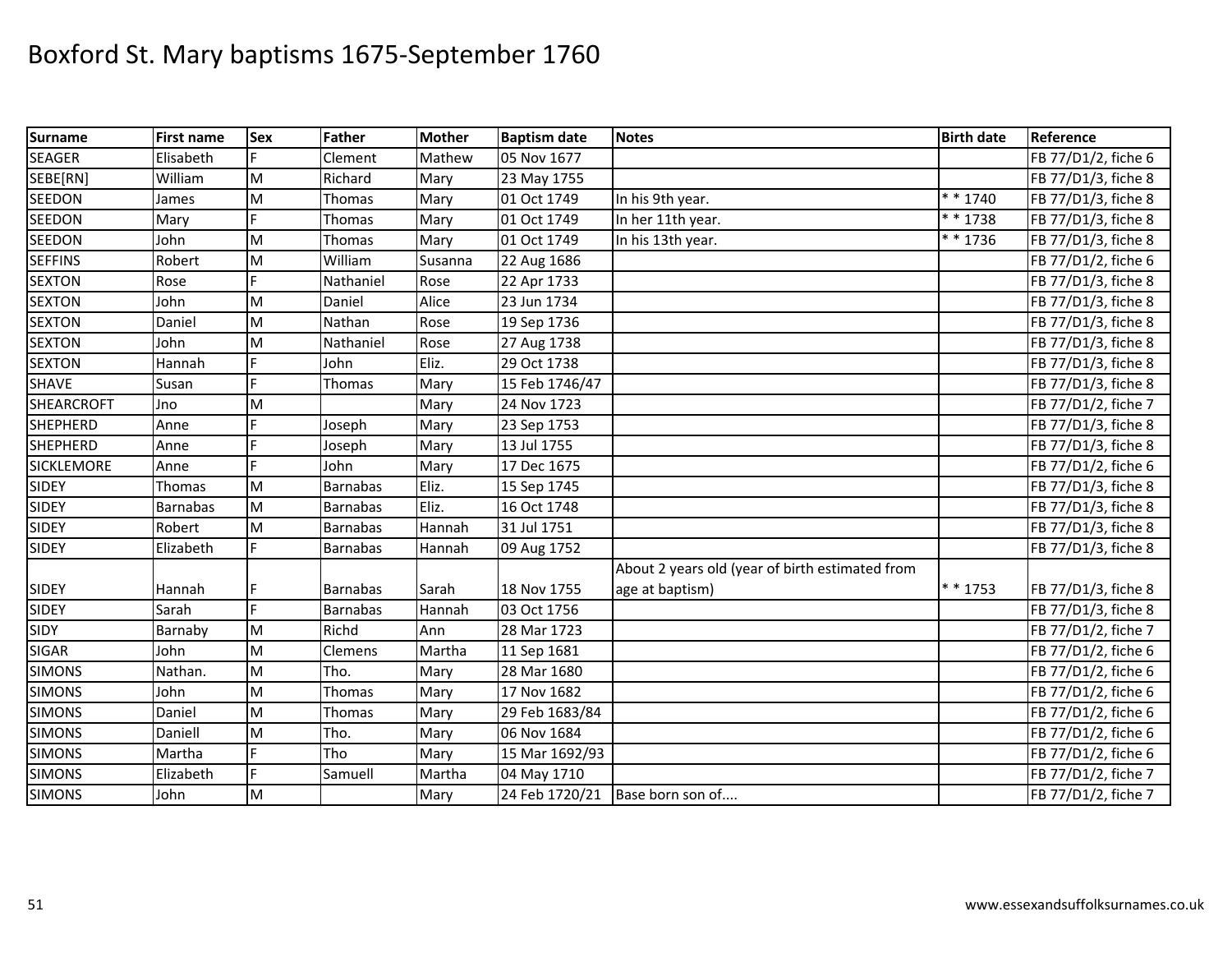| <b>Surname</b>  | <b>First name</b> | <b>Sex</b> | Father  | <b>Mother</b> | <b>Baptism date</b> | <b>Notes</b>                                      | <b>Birth date</b> | Reference           |
|-----------------|-------------------|------------|---------|---------------|---------------------|---------------------------------------------------|-------------------|---------------------|
| <b>SIMONS</b>   | Sarah             |            | Saml.   | Martha        | 16 Apr 1721         |                                                   |                   | FB 77/D1/2, fiche 7 |
| <b>SIMONS</b>   | Ann               |            | Henry   | Mary          | 16 Jun 1723         |                                                   |                   | FB 77/D1/2, fiche 7 |
| <b>SIMONS</b>   | Sarah             |            | Henry   | Mary          | 11 Jul 1725         |                                                   |                   | FB 77/D1/2, fiche 7 |
| <b>SIMONS</b>   | Mary              |            | Thos.   | Frances       | 02 Feb 1734/35      |                                                   |                   | FB 77/D1/3, fiche 8 |
| <b>SIMONS</b>   | Thomas            | M          | Tho.    | Frances       | 04 Dec 1737         |                                                   |                   | FB 77/D1/3, fiche 8 |
| <b>SIMONS</b>   | Sarah             |            | Thomas  | Frances       | 27 Jul 1740         |                                                   |                   | FB 77/D1/3, fiche 8 |
| <b>SIMONS</b>   | Anne              |            | Tho.    | Frances       | 19 Jun 1743         |                                                   |                   | FB 77/D1/3, fiche 8 |
| <b>SIZAR</b>    | Anne              | E          | Tho.    | Sarah         | 07 Aug 1684         |                                                   |                   | FB 77/D1/2, fiche 6 |
| <b>SIZAR</b>    | Elizab.           | Ė          | Roger   | Eliz.         | 30 Apr 1694         |                                                   |                   | FB 77/D1/2, fiche 6 |
|                 |                   |            |         |               |                     | No parents' names in register. Unclear if surname |                   |                     |
| <b>SIZAR</b>    | Susan             |            |         |               | 20 Feb 1695/96      | is that of father or mother.                      |                   | FB 77/D1/2, fiche 6 |
| <b>SIZAR</b>    | Roger             | M          | Roger   | Susan         | 06 May 1697         |                                                   |                   | FB 77/D1/2, fiche 6 |
| <b>SIZER</b>    | Mary              | F          | Thomas  | Elizabeth     | 12 Apr 1681         |                                                   |                   | FB 77/D1/2, fiche 6 |
| <b>SIZER</b>    | Thomas            | M          | Roger   | Sarah         | 18 Dec 1691         |                                                   |                   | FB 77/D1/2, fiche 6 |
| <b>SIZER</b>    | Sarah             | F.         | Roger   |               | 10 Mar 1692/93      |                                                   |                   | FB 77/D1/2, fiche 6 |
| <b>SKITTER</b>  | James             | M          | James   | Mary          | 31 Mar 1719         | James & Mary, son and daughter of                 |                   | FB 77/D1/2, fiche 7 |
| <b>SKITTER</b>  | Mary              |            | James   | Mary          | 31 Mar 1719         | James & Mary, son and daughter of                 |                   | FB 77/D1/2, fiche 7 |
| <b>SKITTER</b>  | John              | M          | James   | Mary          | 20 May 1722         |                                                   |                   | FB 77/D1/2, fiche 7 |
| <b>SKITTER</b>  | Thomas            | M          | James   | Mary          | 10 Apr 1726         |                                                   |                   | FB 77/D1/2, fiche 7 |
| <b>SKITTER</b>  | Thomas            | M          | James   | Mary          | 14 Jan 1732/33      |                                                   |                   | FB 77/D1/3, fiche 8 |
| <b>SKITTER</b>  | Mary              |            | John    | Mary          | 09 Jun 1745         |                                                   |                   | FB 77/D1/3, fiche 8 |
| <b>SKITTER</b>  | Eliz.             | E          | John    | Mary          | 08 Feb 1746/47      |                                                   |                   | FB 77/D1/3, fiche 8 |
| <b>SKITTER</b>  | Anne              | Ė          | James   | Anne          | 01 Sep 1748         |                                                   |                   | FB 77/D1/3, fiche 8 |
| <b>SKITTER</b>  | John              | M          | John    | Mary          | 23 Oct 1748         |                                                   |                   | FB 77/D1/3, fiche 8 |
| <b>SKITTER</b>  | Anne              |            | John    | Mary          | 18 Aug 1751         |                                                   |                   | FB 77/D1/3, fiche 8 |
| <b>SKITTER</b>  | Sarah             |            | James   | Sarah         | 17 Jun 1753         |                                                   |                   | FB 77/D1/3, fiche 8 |
| <b>SKITTER</b>  | Thomas            | M          | John    | Mary          | 28 Oct 1753         |                                                   |                   | FB 77/D1/3, fiche 8 |
| <b>SKITTER</b>  | Mary              | Ė          | James   | Sarah         | 06 Apr 1755         |                                                   |                   | FB 77/D1/3, fiche 8 |
| <b>SKITTER</b>  | James             | M          | James   | Sarah         | 19 Dec 1756         |                                                   |                   | FB 77/D1/3, fiche 8 |
| <b>SKITTER</b>  | Elizabeth         | F.         | James   | Sarah         | 30 Dec 1759         |                                                   |                   | FB 77/D1/3, fiche 8 |
| <b>SKOFIELD</b> | William           | M          | William | Mary          | 02 Jun 1714         |                                                   |                   | FB 77/D1/2, fiche 7 |
| <b>SKOFIELD</b> | John              | M          | Will.   | Mary          | 23 Feb 1717/18      |                                                   |                   | FB 77/D1/2, fiche 7 |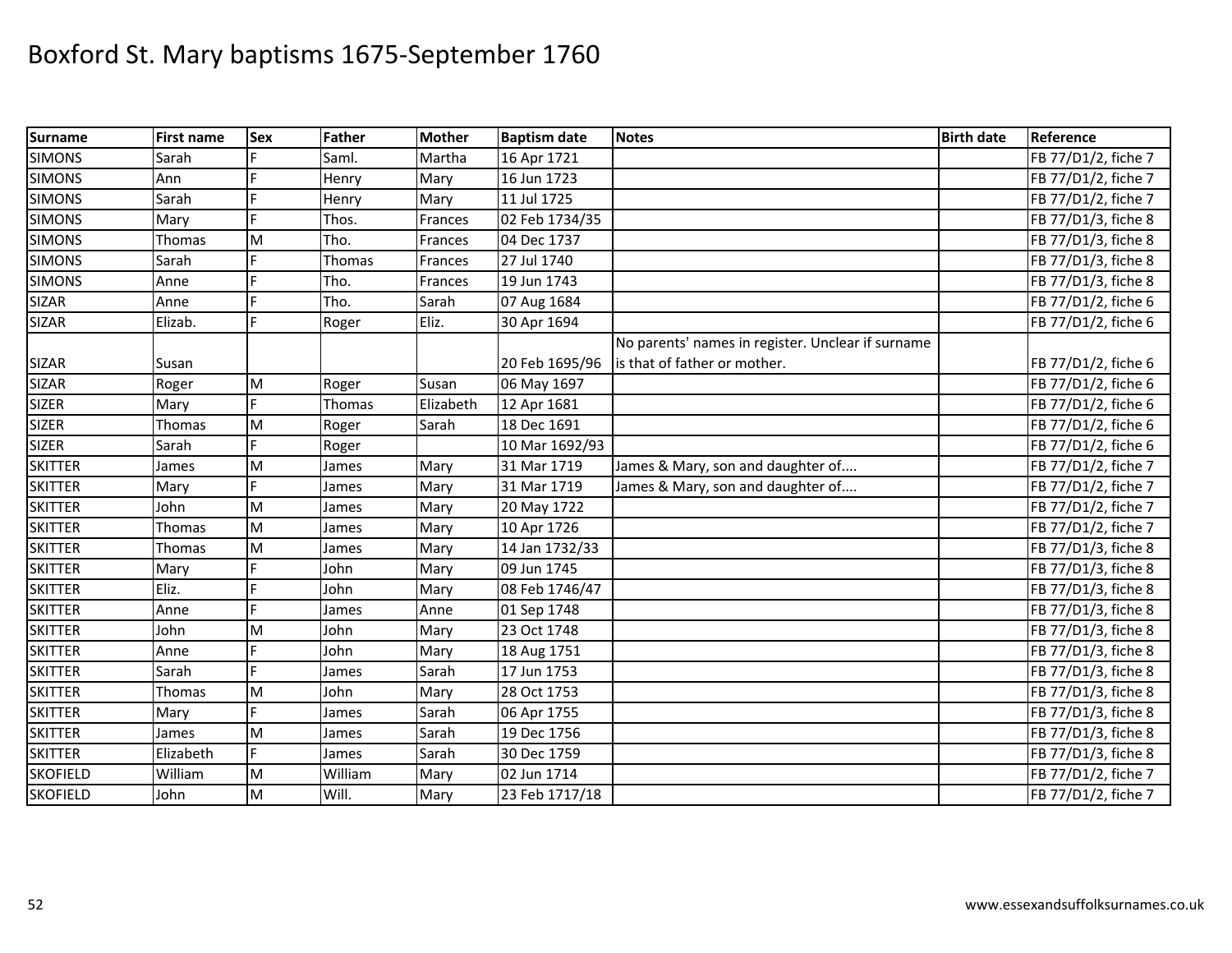| <b>Surname</b>  | First name      | <b>Sex</b> | Father  | <b>Mother</b> | <b>Baptism date</b> | <b>Notes</b>                                      | <b>Birth date</b> | Reference           |
|-----------------|-----------------|------------|---------|---------------|---------------------|---------------------------------------------------|-------------------|---------------------|
| <b>SKOFIELD</b> | Thomas          | M          | Edward  | Abigail       | 26 Feb 1719/20      |                                                   |                   | FB 77/D1/2, fiche 7 |
| <b>SKOFIELD</b> | Mary            |            | Willm   | Mary          | 22 May 1720         |                                                   |                   | FB 77/D1/2, fiche 7 |
|                 | Thomas          |            |         |               |                     |                                                   |                   |                     |
| <b>SKOFIELD</b> | <b>Nice</b>     | M          |         | Jane          | 16 Oct 1720         | Base born son of                                  |                   | FB 77/D1/2, fiche 7 |
| <b>SKOFIELD</b> | Martha          | E.         | Edwd    | Abig.         | 15 Nov 1721         |                                                   |                   | FB 77/D1/2, fiche 7 |
| <b>SKOFIELD</b> | Susan           |            | Will.   | Mary          | 24 Feb 1721/22      |                                                   |                   | FB 77/D1/2, fiche 7 |
| <b>SKOWING</b>  | Joseph          | M          | John    | Sarah         | 22 Jul 1716         |                                                   |                   | FB 77/D1/2, fiche 7 |
| <b>SKOWING</b>  | Daniel          | M          | John    | Sarah         | 08 Oct 1721         |                                                   |                   | FB 77/D1/2, fiche 7 |
| <b>SMITH</b>    | John            | M          | Robert  | Margaret      | 10 May 1677         |                                                   |                   | FB 77/D1/2, fiche 6 |
| <b>SMITH</b>    | Sarah           |            | Robert  | Sarah         | 13 Oct 1680         |                                                   |                   | FB 77/D1/2, fiche 6 |
|                 |                 |            |         |               |                     | Parents' names not in register. Not clear if      |                   |                     |
| <b>SMITH</b>    | <b>Bridgett</b> |            |         |               | 12 Oct 1688         | surname is that of mother or father.              |                   | FB 77/D1/2, fiche 6 |
| <b>SMITH</b>    | Mary            | F.         | Thomas  | Mary          | 04 Dec 1697         |                                                   |                   | FB 77/D1/2, fiche 6 |
|                 |                 |            |         |               |                     | No parents' names in register. Unclear if surname |                   |                     |
| <b>SMITH</b>    | Mary            |            |         |               | 21 Jun 1704         | is that of father or mother.                      |                   | FB 77/D1/2, fiche 7 |
| <b>SMITH</b>    | Thomas          | M          | Francis | Ann           | 27 Oct 1706         |                                                   |                   | FB 77/D1/2, fiche 7 |
| <b>SMITH</b>    | Alice           | E.         | James   | Alice         | 18 Feb 1714/15      |                                                   |                   | FB 77/D1/2, fiche 7 |
|                 |                 |            |         |               |                     |                                                   |                   |                     |
|                 |                 |            |         |               |                     | Of Independent Parents, being about 20 years old  |                   |                     |
|                 |                 |            |         |               |                     | [parents' names not in register. Unclear if       |                   |                     |
| <b>SMITH</b>    | Meshrac         |            |         |               | 02 Sep 1716         | surname is that of mother or father]              |                   | FB 77/D1/2, fiche 7 |
| <b>SMITH</b>    | Joseph          | M          | Joseph  | Mary          | 31 Mar 1728         |                                                   |                   | FB 77/D1/3, fiche 8 |
| <b>SMITH</b>    | Mary            |            | Jos.    | Mary          | 06 Jun 1731         |                                                   |                   | FB 77/D1/3, fiche 8 |
| <b>SMITH</b>    | William         | M          | Wm      | Eliz          | 13 Mar 1731/32      |                                                   |                   | FB 77/D1/3, fiche 8 |
| <b>SMITH</b>    | William         | M          | Wm      | Eliz          | 29 May 1733         |                                                   |                   | FB 77/D1/3, fiche 8 |
| <b>SMITH</b>    | Thomas          | M          | Jos.    | Sus.          | 02 Dec 1733         |                                                   |                   | FB 77/D1/3, fiche 8 |
| <b>SMITH</b>    | Eliz            |            | Wm      | Eliz          | 24 Jun 1734         |                                                   |                   | FB 77/D1/3, fiche 8 |
| <b>SMITH</b>    | John            | M          | Joseph  | Mary          | 12 Dec 1736         |                                                   |                   | FB 77/D1/3, fiche 8 |
| <b>SMITH</b>    | Anne            | E.         | Robert  | Anne          | 08 May 1737         |                                                   |                   | FB 77/D1/3, fiche 8 |
| <b>SMITH</b>    | James           | M          | Joseph  | Mary          | 27 Apr 1740         |                                                   |                   | FB 77/D1/3, fiche 8 |
| <b>SMITH</b>    | Robert          | M          | Robert  | Anne          | 12 Jun 1743         |                                                   |                   | FB 77/D1/3, fiche 8 |
| <b>SMITH</b>    | Mary            |            | Jos.    | Mary          | 10 Jul 1743         |                                                   |                   | FB 77/D1/3, fiche 8 |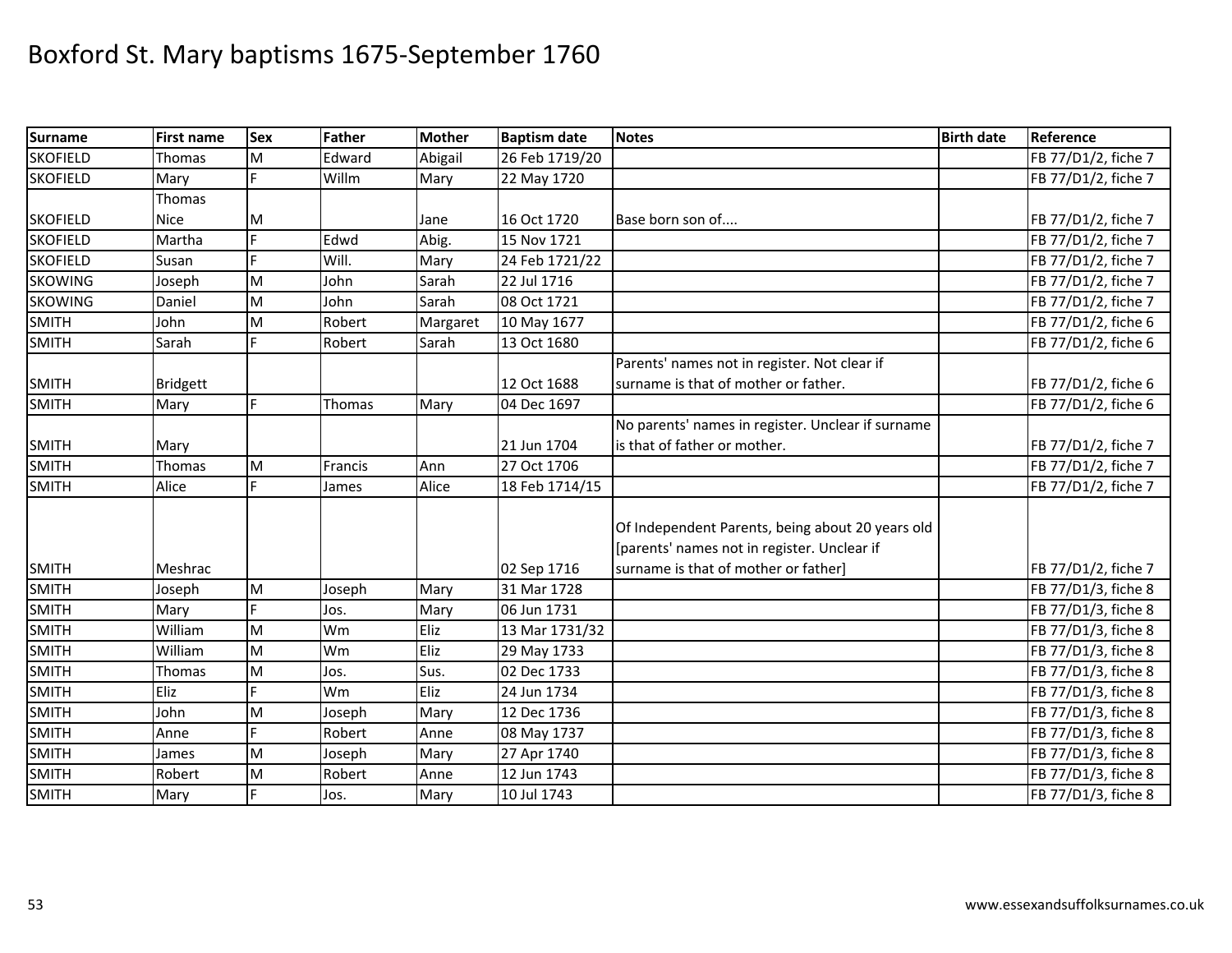| <b>Surname</b> | <b>First name</b> | Sex       | <b>Father</b> | <b>Mother</b> | <b>Baptism date</b> | <b>Notes</b>                                      | <b>Birth date</b> | Reference           |
|----------------|-------------------|-----------|---------------|---------------|---------------------|---------------------------------------------------|-------------------|---------------------|
| <b>SMITH</b>   | John              | M         | Robert        | Anne          | 06 Oct 1745         |                                                   |                   | FB 77/D1/3, fiche 8 |
| <b>SMITH</b>   | Daniel            | M         | Rob.          | Anne          | 06 Dec 1747         |                                                   |                   | FB 77/D1/3, fiche 8 |
| <b>SMITH</b>   | Joseph            | M         | Thomas        | Hannah        | 27 May 1753         |                                                   |                   | FB 77/D1/3, fiche 8 |
| <b>SMITH</b>   | John              | M         | John          | Mary          | 17 Jul 1755         | of Groton                                         |                   | FB 77/D1/3, fiche 8 |
| <b>SMITH</b>   | Hannah            | Ë         | Thomas        | Hannah        | 26 Dec 1756         |                                                   |                   | FB 77/D1/3, fiche 8 |
| <b>SMITH</b>   | Samuel            | M         | Joseph        | Amy           | 17 Sep 1758         |                                                   |                   | FB 77/D1/3, fiche 8 |
| <b>SMITH</b>   | Mary              |           | Thomas        | Hannah        | 11 Feb 1759         |                                                   |                   | FB 77/D1/3, fiche 8 |
| <b>SMITH</b>   | Elizabeth         |           | John          | Mary          | 01 Jul 1759         |                                                   |                   | FB 77/D1/3, fiche 8 |
| <b>SMITH</b>   | Joseph            | M         | Joseph        | Amy           | 20 Jan 1760         | Son of Joseph Smith jnr                           |                   | FB 77/D1/3, fiche 8 |
| <b>SMYTH</b>   | John              | M         | Joseph        | Hannah        | 26 Jan 1755         |                                                   |                   | FB 77/D1/3, fiche 8 |
| SNELLING       | Ann               |           | Walter        | Ann           | 12 Aug 1694         |                                                   |                   | FB 77/D1/2, fiche 6 |
| SNELLING       | Joseph            | M         | Walter        | Ann           | 17 May 1709         |                                                   |                   | FB 77/D1/2, fiche 7 |
| SOWMAN         | John              | M         | John          | Frances       | 26 Mar 1749         |                                                   |                   | FB 77/D1/3, fiche 8 |
| SOWMAN         | Mary              |           | John          | Frances       | 13 Oct 1751         |                                                   |                   | FB 77/D1/3, fiche 8 |
| SOWMAN         | Richard           | M         | John          | Frances       | 02 Jun 1754         |                                                   |                   | FB 77/D1/3, fiche 8 |
| SPAROW         | Mary              |           | Thos.         | Mary          | 11 Jun 1736         |                                                   |                   | FB 77/D1/3, fiche 8 |
| SPARROW        | Jeremiah          | M         | Jno           | Ann           | 10 Sep 1723         |                                                   |                   | FB 77/D1/2, fiche 7 |
| SPARROW        | Thomas            | M         | Thomas        | Mary          | 22 Nov 1737         |                                                   |                   | FB 77/D1/3, fiche 8 |
| SPARROW        | William           | M         | Thomas        | Mary          | 30 Jan 1738/39      |                                                   |                   | FB 77/D1/3, fiche 8 |
| SPARROW        | Jeremiah          | M         | Tho.          | Sarah         | 11 Jun 1740         |                                                   |                   | FB 77/D1/3, fiche 8 |
| SPARROW        | Joseph            | M         | Tho.          | Mary          | 21 May 1742         |                                                   |                   | FB 77/D1/3, fiche 8 |
| SPARROW        | Anne              |           | Thomas        | Mary          | 14 Oct 1744         |                                                   |                   | FB 77/D1/3, fiche 8 |
| <b>SPARROW</b> | Elizabeth         |           | Thomas        | Anne          | 13 Dec 1748         |                                                   |                   | FB 77/D1/3, fiche 8 |
| <b>SPOONER</b> | Ann               |           | John          | Ann           | 22 Jun 1692         |                                                   |                   | FB 77/D1/2, fiche 6 |
|                |                   |           |               |               |                     | No parents' names in register. Unclear if surname |                   |                     |
| <b>SPOONER</b> | Susan             |           |               |               | 13 May 1695         | is that of father or mother.                      |                   | FB 77/D1/2, fiche 6 |
|                |                   |           |               |               |                     | No parents' names in register. Unclear if surname |                   |                     |
| SPOONER        | Henry             |           |               |               | 26 Jan 1704/5       | is that of father or mother.                      |                   | FB 77/D1/2, fiche 7 |
| <b>SPOONER</b> | Joseph            | ${\sf M}$ | John          | Ann           | 15 Jan 1709/10      |                                                   |                   | FB 77/D1/2, fiche 7 |
| SPOONER        | Anne              | F.        | Dan.          | Anne          | 24 May 1730         |                                                   |                   | FB 77/D1/3, fiche 8 |
| <b>SPOONER</b> | Mary              | E         | Daniel        | Anne          | 26 Nov 1732         |                                                   |                   | FB 77/D1/3, fiche 8 |
| <b>SPOONER</b> | Daniel            | M         | Dan.          | Ann           | 22 Feb 1735/36      |                                                   |                   | FB 77/D1/3, fiche 8 |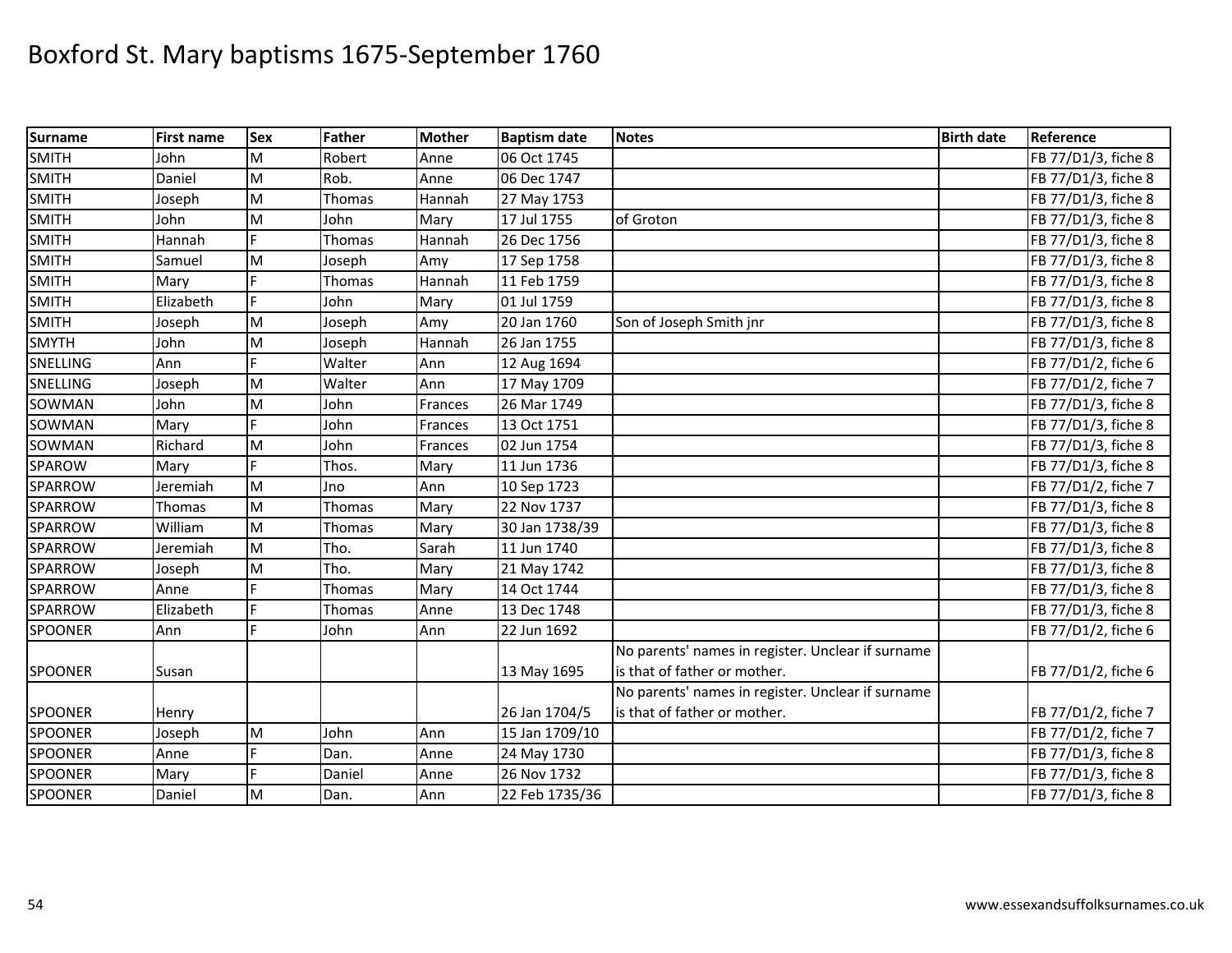| <b>Surname</b>   | <b>First name</b> | <b>Sex</b> | Father       | <b>Mother</b>  | <b>Baptism date</b> | <b>Notes</b>                                      | <b>Birth date</b> | Reference           |
|------------------|-------------------|------------|--------------|----------------|---------------------|---------------------------------------------------|-------------------|---------------------|
| <b>SPOONER</b>   | John              | M          | Daniel       | Anne           | 12 May 1743         |                                                   |                   | FB 77/D1/3, fiche 8 |
| <b>STANARD</b>   | Jeremiah          | M          | Jerem.       | Mary           | 21 Sep 1735         |                                                   |                   | FB 77/D1/3, fiche 8 |
| <b>STANNARD</b>  | Mary              |            | Jeremy       | Mary           | 27 Jul 1740         |                                                   |                   | FB 77/D1/3, fiche 8 |
| <b>STAPLETON</b> | Isaac             | M          | Isaac        | <b>Bridget</b> | 26 Dec 1681         |                                                   |                   | FB 77/D1/2, fiche 6 |
| <b>STAPLETON</b> | Edward            | M          | Isaac        | <b>Bridget</b> | 25 Apr 1683         |                                                   |                   | FB 77/D1/2, fiche 6 |
| <b>STAPLETON</b> | Susanna           | E.         | Isaac        | <b>Bridget</b> | 04 Apr 1686         |                                                   |                   | FB 77/D1/2, fiche 6 |
|                  |                   |            |              |                |                     | Parents' names not in register. Not clear if      |                   |                     |
| <b>STAPLETON</b> | Mary              |            |              |                | 26 Mar 1688         | surname is that of mother or father.              |                   | FB 77/D1/2, fiche 6 |
|                  |                   |            |              |                |                     | No parents' names in register. Unclear if surname |                   |                     |
| <b>STAPLETON</b> | J[ao].            |            |              |                | 21 Dec 1695         | is that of father or mother.                      |                   | FB 77/D1/2, fiche 6 |
| <b>STAPLETON</b> | Mary              | F.         | Isaac        | Ann            | 24 Oct 1708         |                                                   |                   | FB 77/D1/2, fiche 7 |
| <b>STAPLETON</b> | Hannah            | F          | Isaac        | Hannah         | 04 Apr 1743         |                                                   |                   | FB 77/D1/3, fiche 8 |
| <b>STAPLETON</b> | Isaac             | M          | Isaac        | Hannah         | 07 Jul 1745         |                                                   |                   | FB 77/D1/3, fiche 8 |
| <b>STAPLETON</b> | Ruth              | Ė          | Thomas       | Ruth           | 12 Nov 1746         |                                                   |                   | FB 77/D1/3, fiche 8 |
| <b>STAPLETON</b> | John              | M          | Isaac        | Hannah         | 15 Nov 1747         |                                                   |                   | FB 77/D1/3, fiche 8 |
| <b>STAPLETON</b> | Thomas            | M          | Tho.         | Ruth           | 19 Feb 1748/49      |                                                   |                   | FB 77/D1/3, fiche 8 |
| <b>STAPLETON</b> | George            | M          | <b>Isaac</b> | Hannah         | 25 Feb 1749/50      |                                                   |                   | FB 77/D1/3, fiche 8 |
| <b>STAPLETON</b> | Anne              |            | Thomas       | Ruth           | 09 Apr 1751         |                                                   |                   | FB 77/D1/3, fiche 8 |
| <b>STAPLETON</b> | Judith            |            | Thomas       | Ruth           | 18 Feb 1754         |                                                   |                   | FB 77/D1/3, fiche 8 |
| <b>STAPLETON</b> | Elizabeth         |            | Thomas       | Ruth           | 05 Nov 1755         |                                                   |                   | FB 77/D1/3, fiche 8 |
| <b>STAPLETON</b> | Mary              | Ė          | Thomas       | Ruth           | 22 Apr 1760         |                                                   |                   | FB 77/D1/3, fiche 8 |
| <b>STEARNS</b>   | Mary              | Ė          | Samuel       | Mary           | 29 Nov 1759         |                                                   |                   | FB 77/D1/3, fiche 8 |
| <b>STEGOLD</b>   | Mary              | E          | Jo.          | Mary           | 28 Feb 1735/36      |                                                   |                   | FB 77/D1/3, fiche 8 |
| <b>STOW</b>      | William           | M          | William      | Jemima         | 04 Jun 1754         |                                                   |                   | FB 77/D1/3, fiche 8 |
|                  | Henry             |            |              |                |                     |                                                   |                   |                     |
| <b>STOW</b>      | Creak             | M          | William      | Jemima         | 18 Apr 1756         |                                                   |                   | FB 77/D1/3, fiche 8 |
| <b>STOW</b>      | John              | M          | William      | Jemima         | 01 Nov 1757         |                                                   |                   | FB 77/D1/3, fiche 8 |
| <b>STREET</b>    | Susan             | Ē          |              | Susan          | 03 Jul 1737         | Base born daughter of                             |                   | FB 77/D1/3, fiche 8 |
| <b>STREET</b>    | John              | M          | John         | Eliz.          | 20 Jan 1739/40      |                                                   |                   | FB 77/D1/3, fiche 8 |
| <b>STREET</b>    | William           | M          | John         | Eliz.          | 19 Oct 1741         |                                                   |                   | FB 77/D1/3, fiche 8 |
| <b>STREET</b>    | Samuel            | M          | John         | Eliz.          | 26 Feb 1743/44      |                                                   |                   | FB 77/D1/3, fiche 8 |
| <b>STREET</b>    | Robert            | M          | John         | Elizabeth      | 05 Apr 1747         |                                                   |                   | FB 77/D1/3, fiche 8 |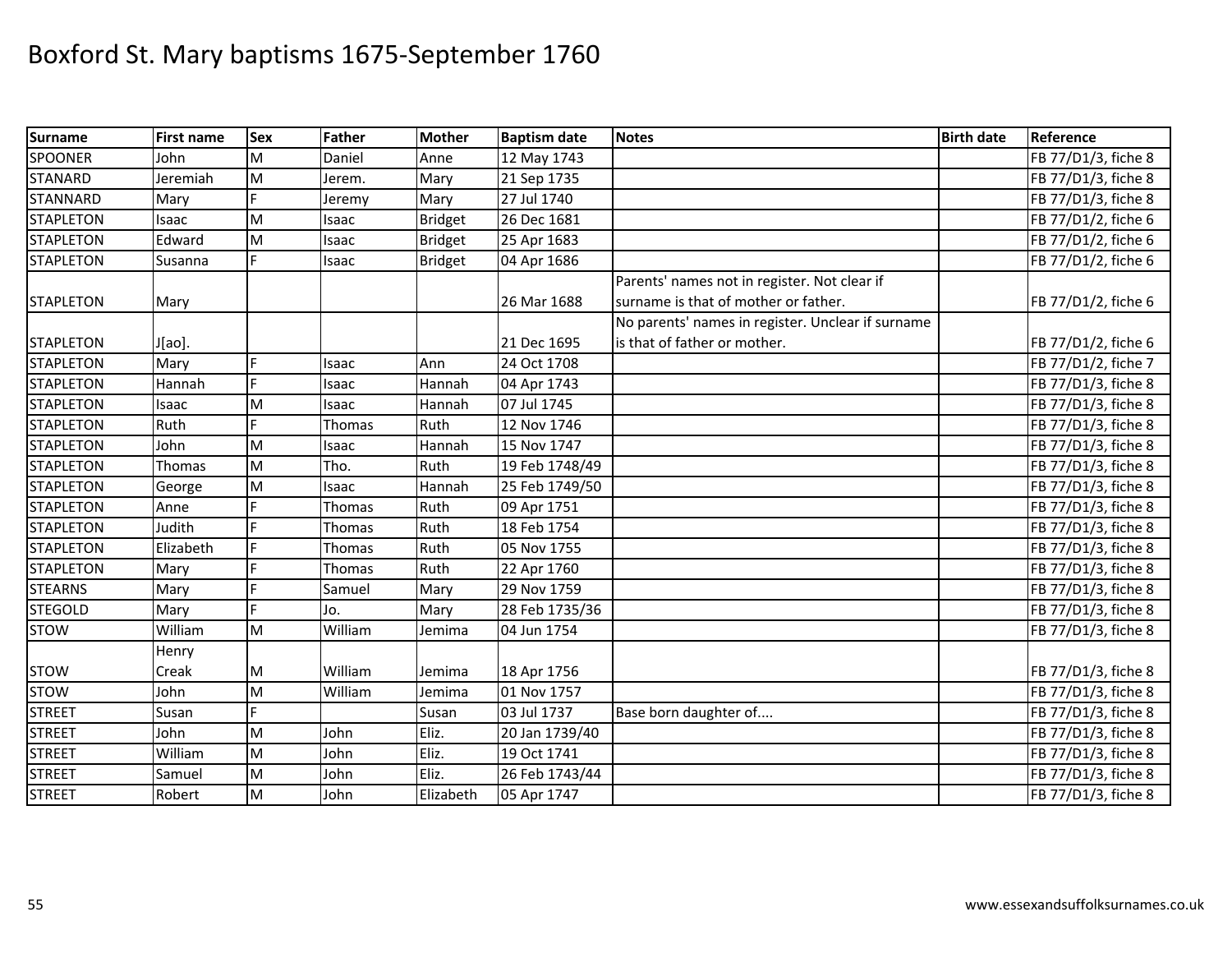| <b>Surname</b>   | <b>First name</b> | <b>Sex</b> | <b>Father</b> | <b>Mother</b> | <b>Baptism date</b> | <b>Notes</b>                                      | <b>Birth date</b> | Reference           |
|------------------|-------------------|------------|---------------|---------------|---------------------|---------------------------------------------------|-------------------|---------------------|
| <b>STREET</b>    | James             | M          | John          | Elizabeth     | 14 Oct 1749         |                                                   |                   | FB 77/D1/3, fiche 8 |
| <b>STREET</b>    | Abraham           | M          | John          | Elizabeth     | 22 Mar 1752         |                                                   |                   | FB 77/D1/3, fiche 8 |
| <b>STREET</b>    | Elizabeth         |            | John          | Elizabeth     | 21 Sep 1755         |                                                   |                   | FB 77/D1/3, fiche 8 |
| <b>STREET</b>    | Mary              | F          | John          | Elizabeth     | 26 Feb 1758         |                                                   |                   | FB 77/D1/3, fiche 8 |
| <b>STRIBLING</b> | John              | M          | John          | Sarah         | 22 Feb 1757         |                                                   |                   | FB 77/D1/3, fiche 8 |
| <b>STRIBLING</b> | Sarah             | F          | John          | Sarah         | 13 Nov 1758         |                                                   |                   | FB 77/D1/3, fiche 8 |
|                  |                   |            |               |               |                     | No parents' names in register. Unclear if surname |                   |                     |
| <b>STRUT</b>     | William           |            |               |               | 08 Oct 1704         | is that of father or mother.                      |                   | FB 77/D1/2, fiche 7 |
|                  | Henry             |            |               |               |                     |                                                   |                   |                     |
| <b>STRUT</b>     | Benyon            | M          | Wm            | Eliz          | 26 Apr 1730         |                                                   |                   | FB 77/D1/3, fiche 8 |
| <b>STRUT</b>     | William           | M          | Wm            | Eliz          | 27 Jan 1731/32      |                                                   |                   | FB 77/D1/3, fiche 8 |
| <b>STRUT</b>     | Eliz.             | E          | Wm.           | Eliz.         | 28 Aug 1734         |                                                   |                   | FB 77/D1/3, fiche 8 |
| <b>STRUT</b>     | Mary              | Þ          | Wm.           | Eliz.         | 20 Jan 1736/37      |                                                   |                   | FB 77/D1/3, fiche 8 |
| <b>STRUTT</b>    | Anne              | E          | Will.         | Eliz.         | 02 May 1739         |                                                   |                   | FB 77/D1/3, fiche 8 |
| <b>STRUTT</b>    | Catharine         | F          | William       | Eliz.         | 05 Mar 1740/41      |                                                   |                   | FB 77/D1/3, fiche 8 |
| <b>STRUTT</b>    | Carnaby           | M          | Will.         | Eliz.         | 08 Feb 1742/43      |                                                   |                   | FB 77/D1/3, fiche 8 |
| <b>STRUTT</b>    | Lydia             | F          | Will.         | Eliz.         | 04 Jul 1744         |                                                   |                   | FB 77/D1/3, fiche 8 |
| <b>STRUTT</b>    | Isaac             | M          | William       | Eliz.         | 21 Sep 1746         |                                                   |                   | FB 77/D1/3, fiche 8 |
| <b>STRUTT</b>    | Jane              | E          | William       | Elizabeth     | 05 Sep 1749         |                                                   |                   | FB 77/D1/3, fiche 8 |
| <b>STRUTT</b>    | John              | M          | William       | Elizabeth     | 17 Apr 1752         |                                                   |                   | FB 77/D1/3, fiche 8 |
| <b>STURGEON</b>  | George            | M          | Phil.         | Eliz.         | 05 Oct 1729         |                                                   |                   | FB 77/D1/3, fiche 8 |
| <b>STURGEON</b>  | Susan             | F.         | Phil.         | Eliz.         | 27 Sep 1730         |                                                   |                   | FB 77/D1/3, fiche 8 |
| <b>STURGEON</b>  | Newton            | M          | Phil.         | Eliz.         | 27 Sep 1730         |                                                   |                   | FB 77/D1/3, fiche 8 |
| <b>STURGEON</b>  | John              | M          | Phil.         | Anne          | 19 Aug 1733         |                                                   |                   | FB 77/D1/3, fiche 8 |
| <b>STURGION</b>  | Mary              |            | Philip        | Elizabeth     | 24 Jul 1720         |                                                   |                   | FB 77/D1/2, fiche 7 |
| <b>STURGION</b>  | Elizabeth         | F          | Philip        | Elizabeth     | 24 Jul 1720         |                                                   |                   | FB 77/D1/2, fiche 7 |
| <b>STURGION</b>  | Thomas            | M          | Philip        | Elizabeth     | 20 Sep 1722         |                                                   |                   | FB 77/D1/2, fiche 7 |
| <b>STURGION</b>  | <b>Baker</b>      | M          | John          | Judah         | 13 Feb 1725/26      |                                                   |                   | FB 77/D1/2, fiche 7 |
| <b>SWAN</b>      | Robert            | M          | Robert        | Anne          | 02 Feb 1758         |                                                   |                   | FB 77/D1/3, fiche 8 |
| <b>SYMONDS</b>   | Samuell           | M          | Thomas        | Mary          | 20 Dec 1675         |                                                   |                   | FB 77/D1/2, fiche 6 |
| <b>SYMONDS</b>   | *tine?            | M          | Tho?          | Mary?         | 01 Apr 1678         | The page containing 1678 baptisms has faded.      |                   | FB 77/D1/2, fiche 6 |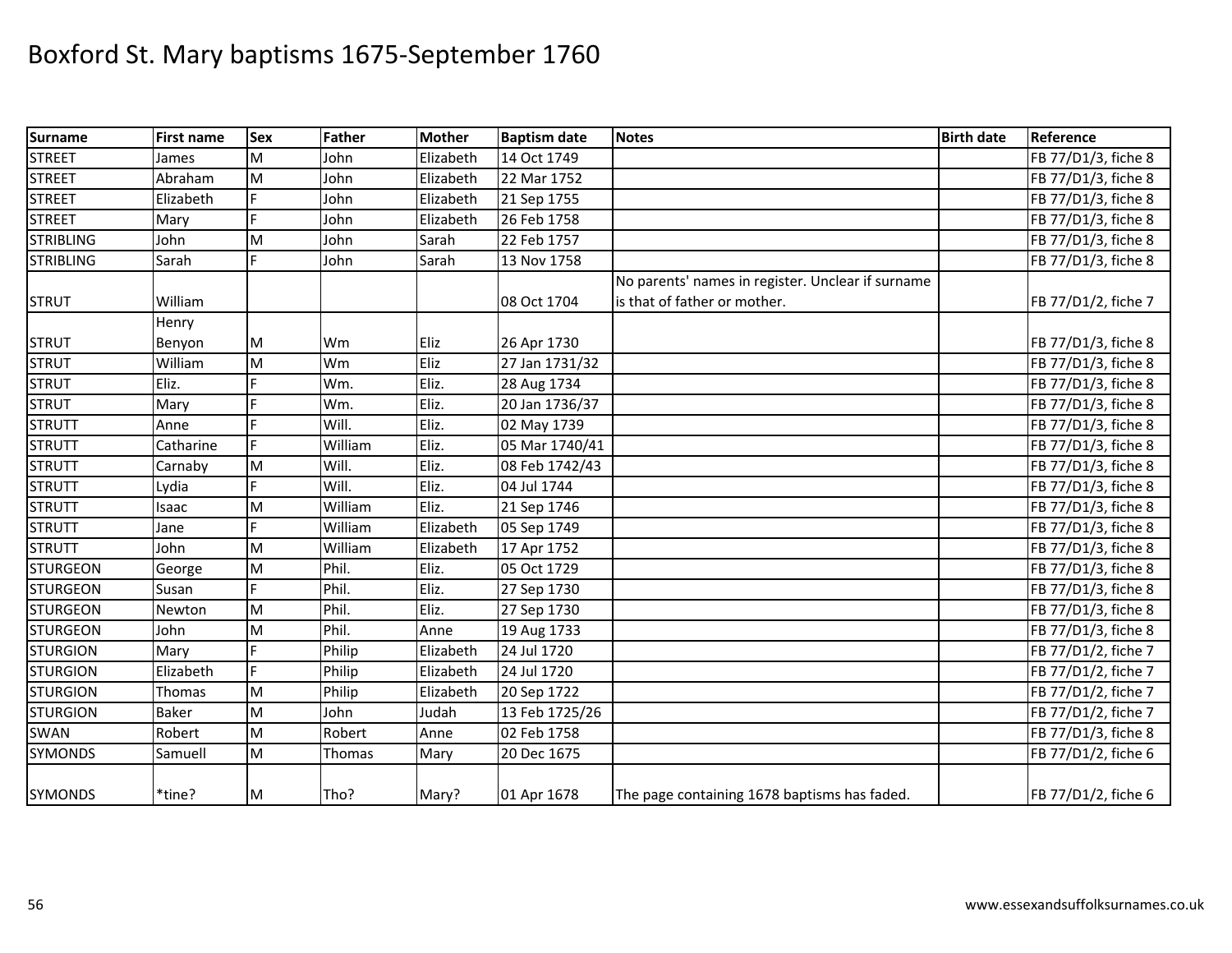| <b>Surname</b> | <b>First name</b> | Sex | Father  | <b>Mother</b> | <b>Baptism date</b> | <b>Notes</b>                                      | <b>Birth date</b> | Reference           |
|----------------|-------------------|-----|---------|---------------|---------------------|---------------------------------------------------|-------------------|---------------------|
| <b>SYMONS</b>  | Mary              |     | Thomas  | Mary          | 26 Jul 1689         |                                                   |                   | FB 77/D1/2, fiche 6 |
| <b>SYMONS</b>  | Mary              |     | Henry   | Mary          | 11 Feb 1706/7       |                                                   |                   | FB 77/D1/2, fiche 7 |
| <b>TAMPION</b> | William           | M   | John    | Sarah         | 27 Apr 1712         |                                                   |                   | FB 77/D1/2, fiche 7 |
| <b>TAYLOR</b>  | Abraham           | M   | Abrah.  | Frances       | 05 Jun 1680         |                                                   |                   | FB 77/D1/2, fiche 6 |
| <b>TAYLOR</b>  | Mary              |     | Raphell | Sarah         | 04 Mar 1719/20      |                                                   |                   | FB 77/D1/2, fiche 7 |
| <b>THOMAS</b>  | Edwd              | M   | John    | Sarah         | 19 May 1726         |                                                   |                   | FB 77/D1/2, fiche 7 |
| <b>THOMAS</b>  | Hannah            |     | John    | Sarah         | 18 Sep 1727         |                                                   |                   | FB 77/D1/3, fiche 8 |
| <b>THOMAS</b>  | William           | M   | John    | Sarah         | 26 Oct 1729         |                                                   |                   | FB 77/D1/3, fiche 8 |
| <b>THOMSON</b> | Samuel            | M   | Samuel  | Amy           | 08 Aug 1680         |                                                   |                   | FB 77/D1/2, fiche 6 |
| <b>THOMSON</b> | Anne              |     | Samll   | Anne          | 19 Jul 1685         |                                                   |                   | FB 77/D1/2, fiche 6 |
| <b>TILL</b>    | Mary              | F   | Thomas  | Mary          | 02 Sep 1693         |                                                   |                   | FB 77/D1/2, fiche 6 |
|                |                   |     |         |               |                     | No parents' names in register. Unclear if surname |                   |                     |
| <b>TILL</b>    | Rose              |     |         |               | 07 Nov 1695         | is that of father or mother.                      |                   | FB 77/D1/2, fiche 6 |
| TILL           | Thomas            | M   | Thomas  | Mary          | 10 Nov 1697         |                                                   |                   | FB 77/D1/2, fiche 6 |
| <b>TILL</b>    | Thomas            | M   | Thomas  | Grace         | 01 Jan 1722/23      |                                                   |                   | FB 77/D1/2, fiche 7 |
| TILL           | William           | M   | Will.   | Mary          | 03 Aug 1747         |                                                   |                   | FB 77/D1/3, fiche 8 |
| <b>TILL</b>    | Mary              |     | Will.   | Mary          | 07 Sep 1748         |                                                   |                   | FB 77/D1/3, fiche 8 |
| TILL           | Mary              |     | William | Mary          | 22 Feb 1753         |                                                   |                   | FB 77/D1/3, fiche 8 |
| TILL           | John              | M   | John    | Mary          | 31 Jul 1755         |                                                   |                   | FB 77/D1/3, fiche 8 |
| TILL           | Mary              |     | John    | Mary          | 05 Jan 1758         |                                                   |                   | FB 77/D1/3, fiche 8 |
| <b>TILL</b>    | Elizabeth         |     | William | Mary          | 13 Oct 1758         |                                                   |                   | FB 77/D1/3, fiche 8 |
| <b>TOMPSON</b> | Mary              | F.  | Sam.    | Ann           | 06 Nov 1690         |                                                   |                   | FB 77/D1/2, fiche 6 |
|                |                   |     |         |               |                     | No parents' names in register. Unclear if surname |                   |                     |
| <b>TOMPSON</b> | John              |     |         |               | 11 Jun 1695         | is that of father or mother.                      |                   | FB 77/D1/2, fiche 6 |
| <b>TURNER</b>  | Mary              | Ė   | Thomas  | Mary          | 05 Mar 1675/76      |                                                   |                   | FB 77/D1/2, fiche 6 |
| <b>TURNER</b>  | Peter             | M   | John    | Elizabeth     | 25 Jan 1676/77      |                                                   |                   | FB 77/D1/2, fiche 6 |
| <b>TURNER</b>  | William           | M   | John    | Elizabeth     | 25 Jan 1676/77      |                                                   |                   | FB 77/D1/2, fiche 6 |
| <b>TURNER</b>  | Mary              | F   | John    | Mary          | 20 Mar 1697/98      |                                                   |                   | FB 77/D1/2, fiche 6 |
|                |                   |     |         |               |                     | No parents' names in register. Unclear if surname |                   |                     |
| <b>TURNER</b>  | Ann               |     |         |               | 14 Jan 1704/5       | is that of father or mother.                      |                   | FB 77/D1/2, fiche 7 |
| <b>TURNER</b>  | William           | M   | William | Susan         | 19 Apr 1710         |                                                   |                   | FB 77/D1/2, fiche 7 |
| <b>TURNER</b>  | Thomas            | M   | Peter   | Ann           | 22 Oct 1710         |                                                   |                   | FB 77/D1/2, fiche 7 |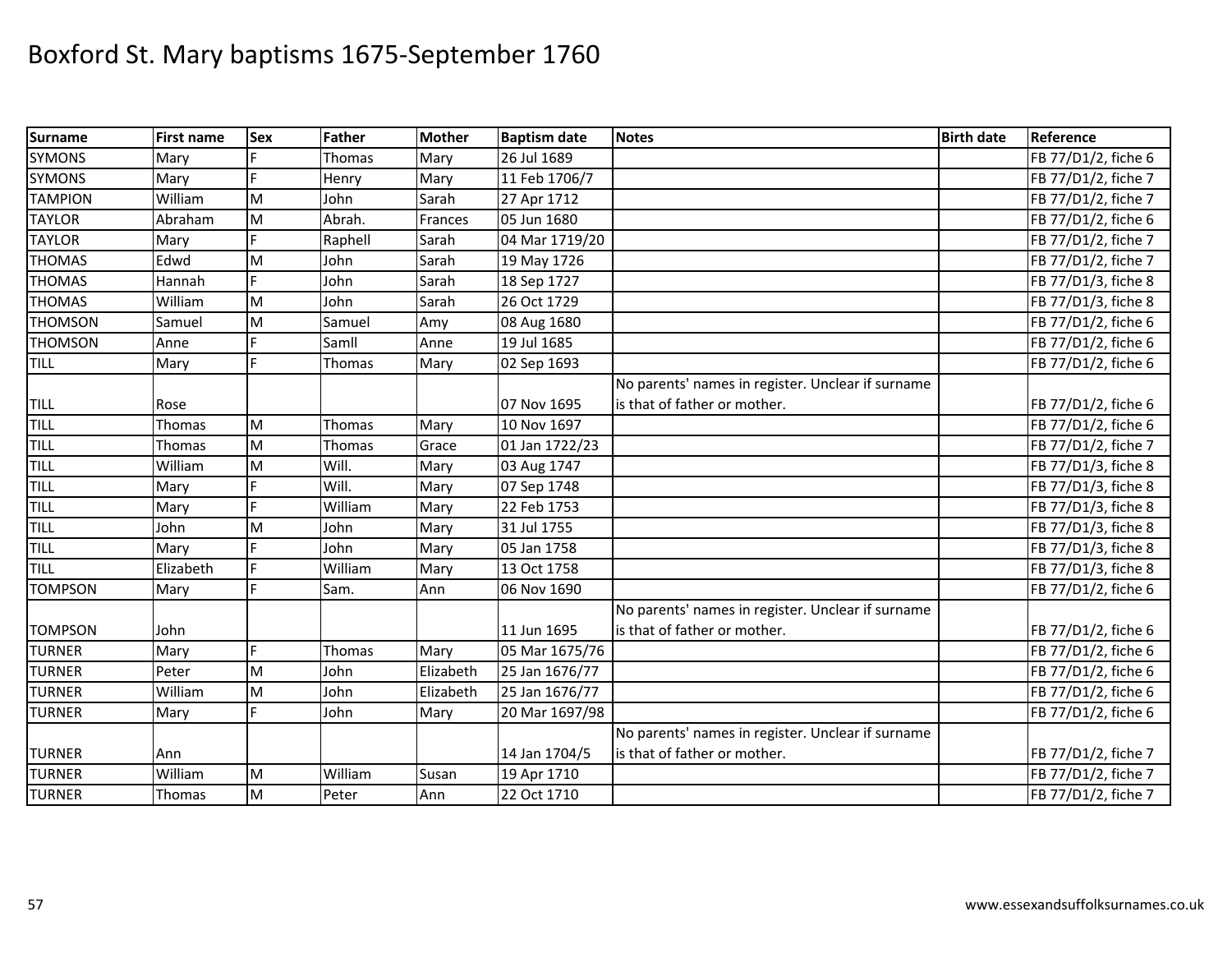| <b>Surname</b> | <b>First name</b> | <b>Sex</b> | Father  | <b>Mother</b> | <b>Baptism date</b> | <b>Notes</b>                                      | <b>Birth date</b> | Reference           |
|----------------|-------------------|------------|---------|---------------|---------------------|---------------------------------------------------|-------------------|---------------------|
| <b>TURNER</b>  | Mary              |            | Peter   | Ann           | 27 May 1716         |                                                   |                   | FB 77/D1/2, fiche 7 |
| <b>TURNER</b>  | William           | M          | Will.   | Susan         | 31 Mar 1717         |                                                   |                   | FB 77/D1/2, fiche 7 |
| <b>TURNER</b>  | Susan             |            | William | Susan         | 30 Nov 1718         |                                                   |                   | FB 77/D1/2, fiche 7 |
| <b>TURNER</b>  | Joseph            | M          | Peter   | Ann           | 20 Dec 1719         |                                                   |                   | FB 77/D1/2, fiche 7 |
| <b>TURNER</b>  | Isaac             | M          | Will.   | Susan         | 01 Jan 1721/22      |                                                   |                   | FB 77/D1/2, fiche 7 |
| <b>TURNER</b>  | Elizabeth         | F.         | Peter   | Ann           | 27 Jan 1721/22      |                                                   |                   | FB 77/D1/2, fiche 7 |
| <b>TURNER</b>  | John              | M          | John    | Ruth          | 09 Feb 1734/35      |                                                   |                   | FB 77/D1/3, fiche 8 |
| <b>TURNER</b>  | William           | M          | John    | Ruth          | 11 Dec 1737         |                                                   |                   | FB 77/D1/3, fiche 8 |
| <b>TURNER</b>  | <b>Baines</b>     | M          | John    | Ruth          | 20 Apr 1740         |                                                   |                   | FB 77/D1/3, fiche 8 |
| <b>TURNER</b>  | Ruth              |            | John    | Ruth          | 15 Jan 1743/44      |                                                   |                   | FB 77/D1/3, fiche 8 |
| <b>TURNER</b>  | George            | M          | Arthur  | Susan         | 27 Dec 1751         |                                                   |                   | FB 77/D1/3, fiche 8 |
| <b>TURNER</b>  | Elizabeth         |            | Thomas  | Elizabeth     | 11 Feb 1753         |                                                   |                   | FB 77/D1/3, fiche 8 |
| <b>TURNER</b>  | Mary              | F.         | Thomas  | Sarah         | 13 Aug 1755         |                                                   |                   | FB 77/D1/3, fiche 8 |
|                | Thomas            |            |         |               |                     |                                                   |                   |                     |
| <b>TURNER</b>  | Hill              | M          | Thomas  | Elizabeth     | 03 Dec 1758         |                                                   |                   | FB 77/D1/3, fiche 8 |
| <b>TYLAR</b>   | Sarah             |            |         | Susan         | 18 Oct 1724         | Base born child of                                |                   | FB 77/D1/2, fiche 7 |
| <b>TYLER</b>   | Mary              | Ė          | Abraham | Frances       | 04 Jan 1677/78      |                                                   |                   | FB 77/D1/2, fiche 6 |
| <b>TYLER</b>   | Anne              | Ė.         | William | Anne          | 13 Nov 1681         |                                                   |                   | FB 77/D1/2, fiche 6 |
|                |                   |            |         |               |                     | No parents' names in register. Unclear if surname |                   |                     |
| <b>TYLER</b>   | Mary              |            |         |               | 11 Jun 1695         | is that of father or mother.                      |                   | FB 77/D1/2, fiche 6 |
|                |                   |            |         |               |                     | No parents' names in register. Unclear if surname |                   |                     |
| <b>TYLER</b>   | Susan             |            |         |               | 11 Jun 1695         | is that of father or mother.                      |                   | FB 77/D1/2, fiche 6 |
|                |                   |            |         |               |                     | No parents' names in register. Unclear if surname |                   |                     |
| <b>TYLER</b>   | Matthew           |            |         |               | 11 Jun 1695         | is that of father or mother.                      |                   | FB 77/D1/2, fiche 6 |
|                |                   |            |         |               |                     | No parents' names in register. Unclear if surname |                   |                     |
| <b>TYLER</b>   | Sarah             |            |         |               | 11 Jun 1695         | is that of father or mother.                      |                   | FB 77/D1/2, fiche 6 |
|                |                   |            |         |               |                     | Parents' names not in register. Not clear if      |                   |                     |
| <b>UASE</b>    | Benjamin          |            |         |               | 08 Nov 1688         | surname is that of mother or father.              |                   | FB 77/D1/2, fiche 6 |
| <b>UPSON</b>   | Mary              | F.         | James   | Mary          | 28 Jan 1699/00      |                                                   |                   | FB 77/D1/2, fiche 6 |
| <b>UPSON</b>   | Edmund            | M          | James   | Ann           | 30 May 1708         |                                                   |                   | FB 77/D1/2, fiche 7 |
| <b>UPSON</b>   | Mary              |            | Edw.    | Jemima        | 24 Aug 1735         |                                                   |                   | FB 77/D1/3, fiche 8 |
| <b>UPSON</b>   | Edward            | F          | Edw.    | Jemima        | 15 Mar 1737/38      |                                                   |                   | FB 77/D1/3, fiche 8 |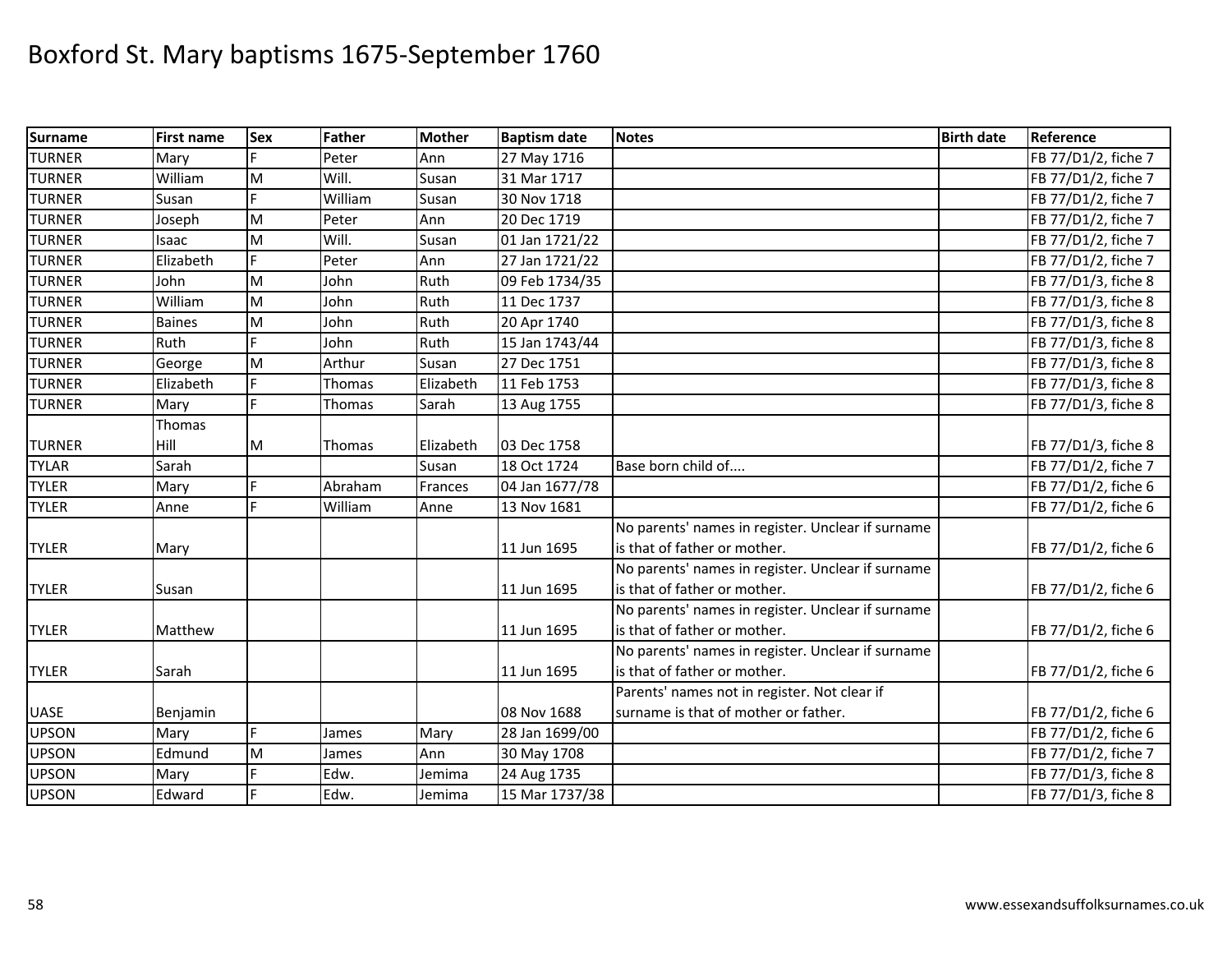| <b>Surname</b> | <b>First name</b> | Sex | <b>Father</b> | <b>Mother</b> | <b>Baptism date</b> | <b>Notes</b>                                      | <b>Birth date</b> | Reference           |
|----------------|-------------------|-----|---------------|---------------|---------------------|---------------------------------------------------|-------------------|---------------------|
| <b>UPSON</b>   | Jemima            |     | Edw.          | Jemima        | 25 Dec 1739         |                                                   |                   | FB 77/D1/3, fiche 8 |
| <b>UPTON</b>   | Rachell           | Ė   | James         | Hannah        | 18 Oct 1719         |                                                   |                   | FB 77/D1/2, fiche 7 |
| <b>VALE</b>    | John              | M   | Edward        | Mary          | 14 Nov 1691         |                                                   |                   | FB 77/D1/2, fiche 6 |
| <b>VALE</b>    | James             | M   | Edward        | Mary          | 10 Aug 1694         |                                                   |                   | FB 77/D1/2, fiche 6 |
|                |                   |     |               |               |                     | No parents' names in register. Unclear if surname |                   |                     |
| VALE           | Mary              |     |               |               | 22 Sep 1695         | is that of father or mother.                      |                   | FB 77/D1/2, fiche 6 |
| <b>VALE</b>    | Elizabeth         | Ė   | Edwd          | Mary          | 08 Dec 1697         |                                                   |                   | FB 77/D1/2, fiche 6 |
| VINTSU_T       | Susan             |     | John          | Amm           | 01 Jun 1691         |                                                   |                   | FB 77/D1/2, fiche 6 |
| <b>WAER</b>    | Joseph            | M   | Samuel        | Mary          | 31 Dec 1680         |                                                   |                   | FB 77/D1/2, fiche 6 |
| <b>WARD</b>    | Mary              |     | Tho.          | Mary          | 26 Jul 1739         |                                                   |                   | FB 77/D1/3, fiche 8 |
| <b>WARD</b>    | James             | M   | Thomas        | Mary          | 07 Feb 1741/42      |                                                   |                   | FB 77/D1/3, fiche 8 |
| <b>WARD</b>    | John              | M   | Tho.          | Mary          | 12 Aug 1744         |                                                   |                   | FB 77/D1/3, fiche 8 |
| <b>WARD</b>    | Anne              | E   | Thomas        | Mary          | 02 Nov 1749         | Anne & Prudence, twin daughters of                |                   | FB 77/D1/3, fiche 8 |
| <b>WARD</b>    | Prudence          | E   | Thomas        | Mary          | 02 Nov 1749         | Anne & Prudence, twin daughters of                |                   | FB 77/D1/3, fiche 8 |
| <b>WARE</b>    | John              | M   | Samuell       | Mary          | 11 Jun 1676         |                                                   |                   | FB 77/D1/2, fiche 6 |
| <b>WARE</b>    | John              | M   | Samuell       | Mary          | 10 Jun 1677         |                                                   |                   | FB 77/D1/2, fiche 6 |
| <b>WARE</b>    | Mary?             |     | Samuel        | Mary          | 14 Oct 1678         |                                                   |                   | FB 77/D1/2, fiche 6 |
| <b>WARE</b>    | Joseph            | M   | Samuel        | Mary          | 26 Mar 1682         |                                                   |                   | FB 77/D1/2, fiche 6 |
| <b>WARE</b>    | Joseph            | M   | Samuel        | Mary          | 19 Feb 1683/84      |                                                   |                   | FB 77/D1/2, fiche 6 |
| <b>WARE</b>    | Elizabeth         |     | Christopher   | Eliz.         | 28 Apr 1686         |                                                   |                   | FB 77/D1/2, fiche 6 |
| <b>WARE</b>    | Christopher       |     | Christopher   | Eliz.         | 30 Apr 1686         |                                                   |                   | FB 77/D1/2, fiche 6 |
|                |                   |     |               |               |                     | No names at all in register, except for "Ware", a |                   |                     |
| <b>WARE</b>    |                   |     |               |               | 21 Jan 1689/90      | surname.                                          |                   | FB 77/D1/2, fiche 6 |
| <b>WARE</b>    | Mary              | Ė   | Samuel        | Mary          | 29 May 1693         |                                                   |                   | FB 77/D1/2, fiche 6 |
| WARE           | Elizabeth         |     | John          | Mary          | 17 Aug 1709         |                                                   |                   | FB 77/D1/2, fiche 7 |
| <b>WARE</b>    | Sarah             |     | John          | Mary          | 25 Feb 1714/15      |                                                   |                   | FB 77/D1/2, fiche 7 |
| <b>WARE</b>    | John              | M   | John          | Mary          | 13 Feb 1716/17      |                                                   |                   | FB 77/D1/2, fiche 7 |
| <b>WARNER</b>  | Mary              | Þ   | Joseph        | Mary          | 27 May 1759         |                                                   |                   | FB 77/D1/3, fiche 8 |
| <b>WARNER</b>  | Joseph            | M   | Joseph        | Mary          | 11 Jun 1760         |                                                   |                   | FB 77/D1/3, fiche 8 |
| <b>WARREN</b>  | Thomas            | M   | John          | Elisabeth     | 02 Feb 1687/88      | Son of John Warren, Rectr.                        |                   | FB 77/D1/2, fiche 6 |
| <b>WARREN</b>  | Barbara           | E.  | John          | Elizabeth     | 02 Feb 1690/91      | Son of John Warren, Rectr.                        |                   | FB 77/D1/2, fiche 6 |
| <b>WARREN</b>  | James             | M   | John          | Eliz          | 05 Aug 1697         | Son of John Warren, Rectr                         |                   | FB 77/D1/2, fiche 6 |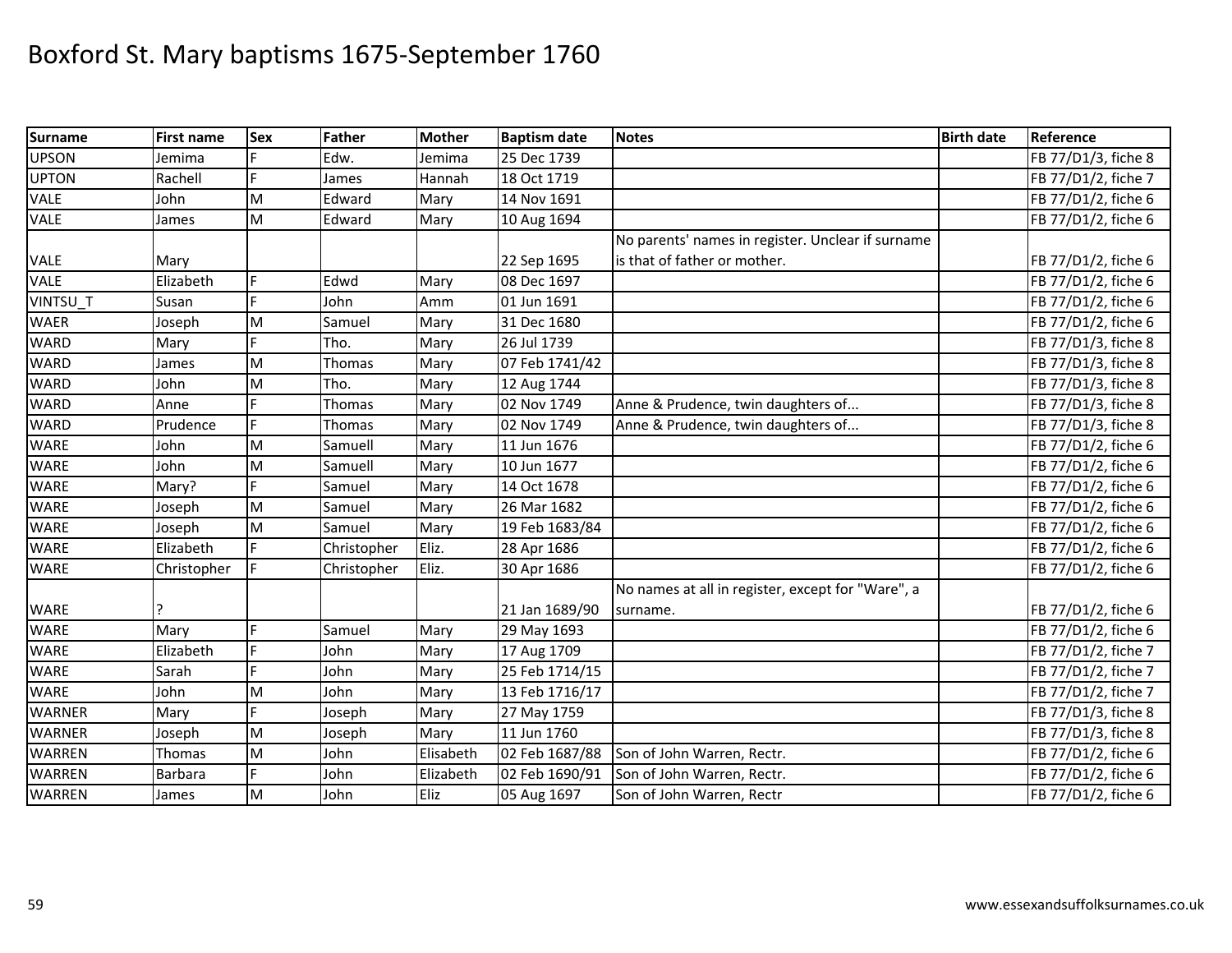| <b>Surname</b> | <b>First name</b> | <b>Sex</b> | Father   | <b>Mother</b> | <b>Baptism date</b> | <b>Notes</b>                                      | <b>Birth date</b> | Reference           |
|----------------|-------------------|------------|----------|---------------|---------------------|---------------------------------------------------|-------------------|---------------------|
| <b>WARREN</b>  | Elizabeth         |            | John     | Elizabeth     | 07 Apr 1699         | Son of John Warren, Rectr                         |                   | FB 77/D1/2, fiche 6 |
| <b>WARREN</b>  | John              | M          | James    | Susanna       | 25 Jan 1726/27      | Son of James Warren, clerk                        |                   | FB 77/D1/2, fiche 7 |
| <b>WARREN</b>  | Elizabeth         |            | Ja.      | Hannah        | 27 Nov 1728         |                                                   |                   | FB 77/D1/3, fiche 8 |
| <b>WARREN</b>  | John              | M          | John     | Anne          | 31 Oct 1731         |                                                   |                   | FB 77/D1/3, fiche 8 |
| <b>WARREN</b>  | Eliz.             |            | John     | Anne          | 31 Jan 1732/33      |                                                   |                   | FB 77/D1/3, fiche 8 |
| <b>WARREN</b>  | Thomas            | M          | John     | Anne          | 14 Jan 1733/34      |                                                   |                   | FB 77/D1/3, fiche 8 |
| <b>WARREN</b>  | James             | M          | John     | Anne          | 09 Dec 1736         |                                                   |                   | FB 77/D1/3, fiche 8 |
| <b>WARREN</b>  | Charles           | M          | John     | Anne          | 17 Jan 1737/38      |                                                   |                   | FB 77/D1/3, fiche 8 |
| <b>WASS</b>    | Robert            | M          | Robt.    | Anne          | 10 Sep 1710         |                                                   |                   | FB 77/D1/2, fiche 7 |
| <b>WASS</b>    | Anna              |            | Robt     | Anna          | 07 Feb 1712/13      |                                                   |                   | FB 77/D1/2, fiche 7 |
| <b>WASS</b>    | Mary              |            | Robt     | Ann           | 09 Mar 1717/18      |                                                   |                   | FB 77/D1/2, fiche 7 |
| <b>WASS</b>    | Joseph            | M          | Robt     | Ann           | 14 Nov 1721         |                                                   |                   | FB 77/D1/2, fiche 7 |
| <b>WASS</b>    | Elizabeth         | F.         | Robert   | Ann           | 08 May 1724         |                                                   |                   | FB 77/D1/2, fiche 7 |
| <b>WATSON</b>  | Eliz              | E          | Thos     | Eliz          | 07 Feb 1730/31      |                                                   |                   | FB 77/D1/3, fiche 8 |
| <b>WATSON</b>  | Thomas            | M          | Tho.     | Eliz.         | 04 Feb 1732/33      |                                                   |                   | FB 77/D1/3, fiche 8 |
| <b>WATSON</b>  | Joseph            | M          | Thomas   | Eliz.         | 28 Mar 1736         |                                                   |                   | FB 77/D1/3, fiche 8 |
| <b>WATSON</b>  | William           | M          | Thomas   | Eliz.         | 13 Nov 1737         |                                                   |                   | FB 77/D1/3, fiche 8 |
| <b>WATSON</b>  | Dinah             |            | Tho.     | Eliz.         | 29 Jul 1744         |                                                   |                   | FB 77/D1/3, fiche 8 |
| <b>WATSON</b>  | William           | M          | William  | Sarah         | 12 Jun 1760         |                                                   |                   | FB 77/D1/3, fiche 8 |
| <b>WAUGH</b>   | Sarah             |            | John     | Sarah         | 24 May 1725         |                                                   |                   | FB 77/D1/2, fiche 7 |
| <b>WAUGH</b>   | Barbara           | F          | John     | Sarah         | 31 Jul 1729         |                                                   |                   | FB 77/D1/3, fiche 8 |
| <b>WAUGH</b>   | Eliz.             | F.         | John     | Sarah         | 12 Feb 1732/33      |                                                   |                   | FB 77/D1/3, fiche 8 |
| <b>WEAVER</b>  | Jacob             | M          | John     | Judah         | 07 Sep 1712         |                                                   |                   | FB 77/D1/2, fiche 7 |
| <b>WEAVER</b>  | Mary              |            | George   | Anne          | 29 Mar 1752         |                                                   |                   | FB 77/D1/3, fiche 8 |
|                |                   |            |          |               |                     | No parents' names in register. Unclear if surname |                   |                     |
| <b>WEB</b>     | Mary              |            |          |               | 30 Apr 1695         | is that of father or mother.                      |                   | FB 77/D1/2, fiche 6 |
| <b>WELLS</b>   | Sarah             | F.         | Benjamin | Sarah         | 25 Dec 1708         |                                                   |                   | FB 77/D1/2, fiche 7 |
| <b>WHITE</b>   | Sarah             | F.         | Robert   | Sarah         | 20 Sep 1687         |                                                   |                   | FB 77/D1/2, fiche 6 |
| <b>WHITE</b>   | Samson            | M          | Anthony  | Alice         | 06 Jan 1733/34      |                                                   |                   | FB 77/D1/3, fiche 8 |
| <b>WHITE</b>   | Edward            | M          | Anthony  | Alice         | 11 Dec 1735         |                                                   |                   | FB 77/D1/3, fiche 8 |
| <b>WHITE</b>   | Thomas            | M          | Wm.      | Susan         | 25 Jan 1735/36      |                                                   |                   | FB 77/D1/3, fiche 8 |
| <b>WHITING</b> | John              | M          | John     | Elisabeth     | 30 Aug 1677         |                                                   |                   | FB 77/D1/2, fiche 6 |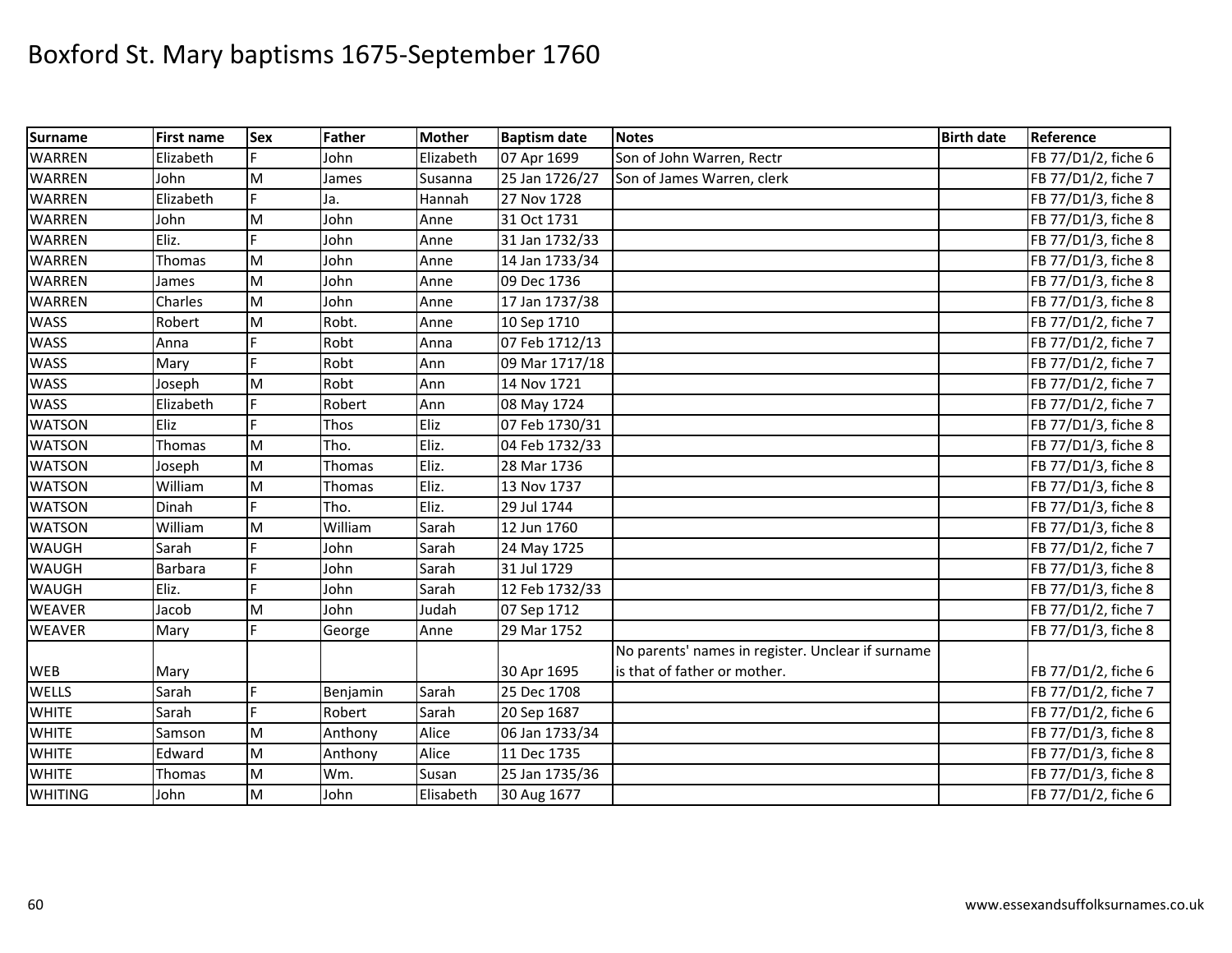| <b>Surname</b>   | <b>First name</b> | <b>Sex</b> | Father          | <b>Mother</b> | <b>Baptism date</b> | <b>Notes</b>                                                                             | <b>Birth date</b> | Reference           |
|------------------|-------------------|------------|-----------------|---------------|---------------------|------------------------------------------------------------------------------------------|-------------------|---------------------|
| <b>WHITING</b>   | Joseph            | M          | John            | Elizb         | 28 Feb 1680/81      |                                                                                          |                   | FB 77/D1/2, fiche 6 |
| <b>WHITING</b>   | Elizabethe        |            | John            | Elizabeth     | 13 Apr 1682         |                                                                                          |                   | FB 77/D1/2, fiche 6 |
| <b>WHITING</b>   | Henery            | M          | Joseph          | Dorothy       | 04 Mar 1683/84      |                                                                                          |                   | FB 77/D1/2, fiche 6 |
| <b>WHITING</b>   | Joseph            | M          | John            | Eliz.         | 13 Jun 1686         |                                                                                          |                   | FB 77/D1/2, fiche 6 |
| <b>WHITING</b>   | William           | M          | Joseph          | Rachell       | 03 Jan 1721/22      |                                                                                          |                   | FB 77/D1/2, fiche 7 |
| WHITM[A_][N_]    | Joseph            | M          | Joseph          | Rachell       | 08 Jul 1718         |                                                                                          |                   | FB 77/D1/2, fiche 7 |
| <b>WIAT</b>      | John              | M          | Isaac           | Mary          | 03 Mar 1682/83      |                                                                                          |                   | FB 77/D1/2, fiche 6 |
| <b>WIAT</b>      | Mary              | Ė          | Isaac           | Mary          | 29 Jan 1684/85      |                                                                                          |                   | FB 77/D1/2, fiche 6 |
| <b>WIATT</b>     | James             | M          | Isaac           | Mary          | 08 May 1681         |                                                                                          |                   | FB 77/D1/2, fiche 6 |
| <b>WILLIS</b>    | Joseph            | M          | John            | Martha        | 17 Mar 1754         | of Groton                                                                                |                   | FB 77/D1/3, fiche 8 |
| <b>WILTON</b>    | Ambrose           | M          | Henry           | Susan         | 25 Mar 1711         | Ambrose the elder was then abt. 4 y old (year of<br>birth estimated from age at baptism) | * * 1707          | FB 77/D1/2, fiche 7 |
| <b>WILTON</b>    | Thomas            | M          | Henry           | Susan         | 25 Mar 1711         |                                                                                          |                   | FB 77/D1/2, fiche 7 |
|                  |                   |            |                 |               |                     | No parents' names in register. Unclear if surname                                        |                   |                     |
| <b>WINGFIELD</b> | Susan             |            |                 |               | 22 May 1704         | is that of father or mother.                                                             |                   | FB 77/D1/2, fiche 7 |
| <b>WINGFIELD</b> | Elizabeth         | F.         | <b>Nicholas</b> | Eliz.         | 26 Nov 1707         |                                                                                          |                   | FB 77/D1/2, fiche 7 |
| <b>WINGFIELD</b> | Mary              |            | Nicholas        | Sarah         | 07 Dec 1709         |                                                                                          |                   | FB 77/D1/2, fiche 7 |
| <b>WINGFIELD</b> | Martha            |            |                 | Martha        | 05 Nov 1730         | <b>Base child</b>                                                                        |                   | FB 77/D1/3, fiche 8 |
| <b>WINGFIELD</b> | Elizabeth         | F          |                 | Martha        | 23 Dec 1739         |                                                                                          |                   | FB 77/D1/3, fiche 8 |
| <b>WISTO</b>     | Hannah            |            | John            | Mary          | 25 May 1746         |                                                                                          |                   | FB 77/D1/3, fiche 8 |
| <b>WISTO</b>     | Hannah            | Ė.         | John            | Mary          | 02 Oct 1748         |                                                                                          |                   | FB 77/D1/3, fiche 8 |
| <b>WOOD</b>      | John              | M          | Will.           | Sarah         | 06 Apr 1737         |                                                                                          |                   | FB 77/D1/3, fiche 8 |
| <b>WOOD</b>      | Theophilus        | M          | Will.           | Sarah         | 28 Mar 1738         |                                                                                          |                   | FB 77/D1/3, fiche 8 |
| <b>WOOD</b>      | Sarah             |            | Will.           | Sarah         | 03 Mar 1742/43      |                                                                                          |                   | FB 77/D1/3, fiche 8 |
| <b>WOOD</b>      | Peregrine         | M          | William         | Sarah         | 28 Jul 1751         |                                                                                          |                   | FB 77/D1/3, fiche 8 |
| <b>WOOD</b>      | Peregrine         | M          | William         | Sarah         | 07 Jan 1754         |                                                                                          |                   | FB 77/D1/3, fiche 8 |
| <b>WOODS</b>     | Abraham           | M          | Abraham         | Hannah        | 17 Sep 1677         |                                                                                          |                   | FB 77/D1/2, fiche 6 |
| <b>WOODS</b>     | George            | M          | Will.           | Sarah         | 26 Jul 1739         |                                                                                          |                   | FB 77/D1/3, fiche 8 |
| <b>WOODS</b>     | James             | M          | William         | Sarah         | 15 Jan 1740/41      |                                                                                          |                   | FB 77/D1/3, fiche 8 |
| <b>WOODS</b>     | William           | M          | William         | Sarah         | 02 Sep 1746         | William & John, sons of                                                                  |                   | FB 77/D1/3, fiche 8 |
| <b>WOODS</b>     | John              | M          | William         | Sarah         | 02 Sep 1746         | William & John, sons of                                                                  |                   | FB 77/D1/3, fiche 8 |